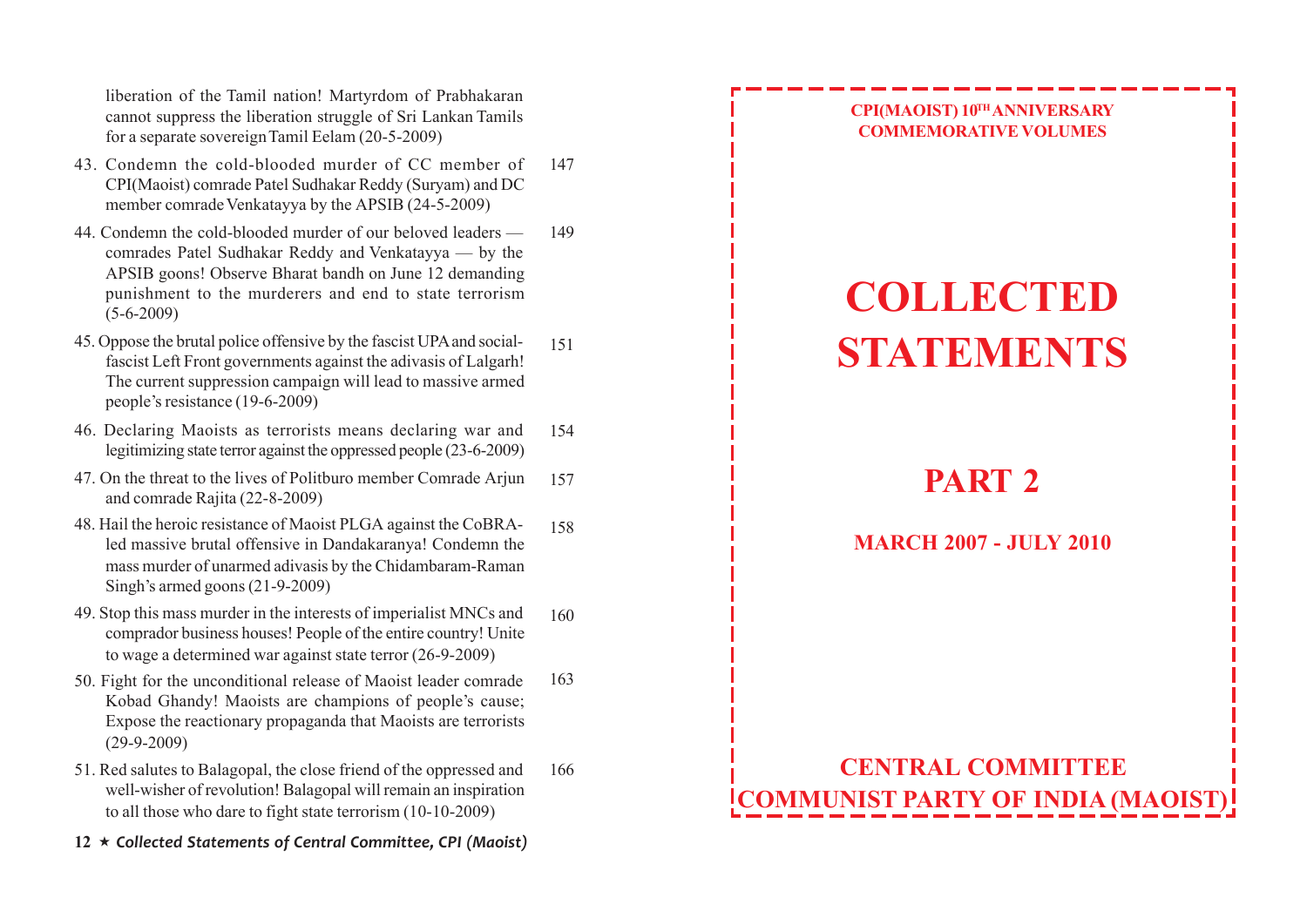- 33. The ever-deepening crisis in the global economy points once again to the urgent need to overthrow the rapacious capitalist system and usher in socialism (17-11-2008) 109
- 34. Saffron terrorism-the most dangerous enemy of the entire Indian people! Let us wage a united, broad-based movement of all secular, democratic forces to defeat state-sponsored saffron terrorism and state terrorism (18-11-2008) 112

### **2009**

- 36. Condemn the brutal aggression of Gaza by the Israeli Zionist terrorists backed by the biggest international terrorist, US imperialism (9-1-2009) 117
- 37. Parliamentary democracy is an illusion for the masses! Revolution is their reality (12-3-2009) 119
- 38. Parliament is an instrument of oppression and terror in the hands of the reactionary ruling classes; Boycott the parliamentary election! Advance the people's war to establish organs of genuine people's revolutionary-democratic power  $(2 - 4 - 2009)$ 128
- 39. Condemn the genocide of the Tamil people by the Sinhala chauvinist, neo-Nazi fascist rulers of Sri Lanka! Let us unite to fight against UPA government's support to Rajapakse's genocidal war on Tamil nation (24-4-2009) 133
- 40. The political crisis in Nepal is the result of Indo-US conspiracy! Oppose the attempts by Indian expansionists to meddle in the internal affairs of Nepal! People's democracy can be established in Nepal only by smashing the old state (5-5-2009) 137
- 41. Condemn the savage bombing of Afghan civilians by Obama's mercenary army! Isolate and defeat the hegemonic designs of American imperialism in South and Central Asia (8-5-2009) 140
- 42. Prabhakaran is a great martyr in the glorious struggle for the 144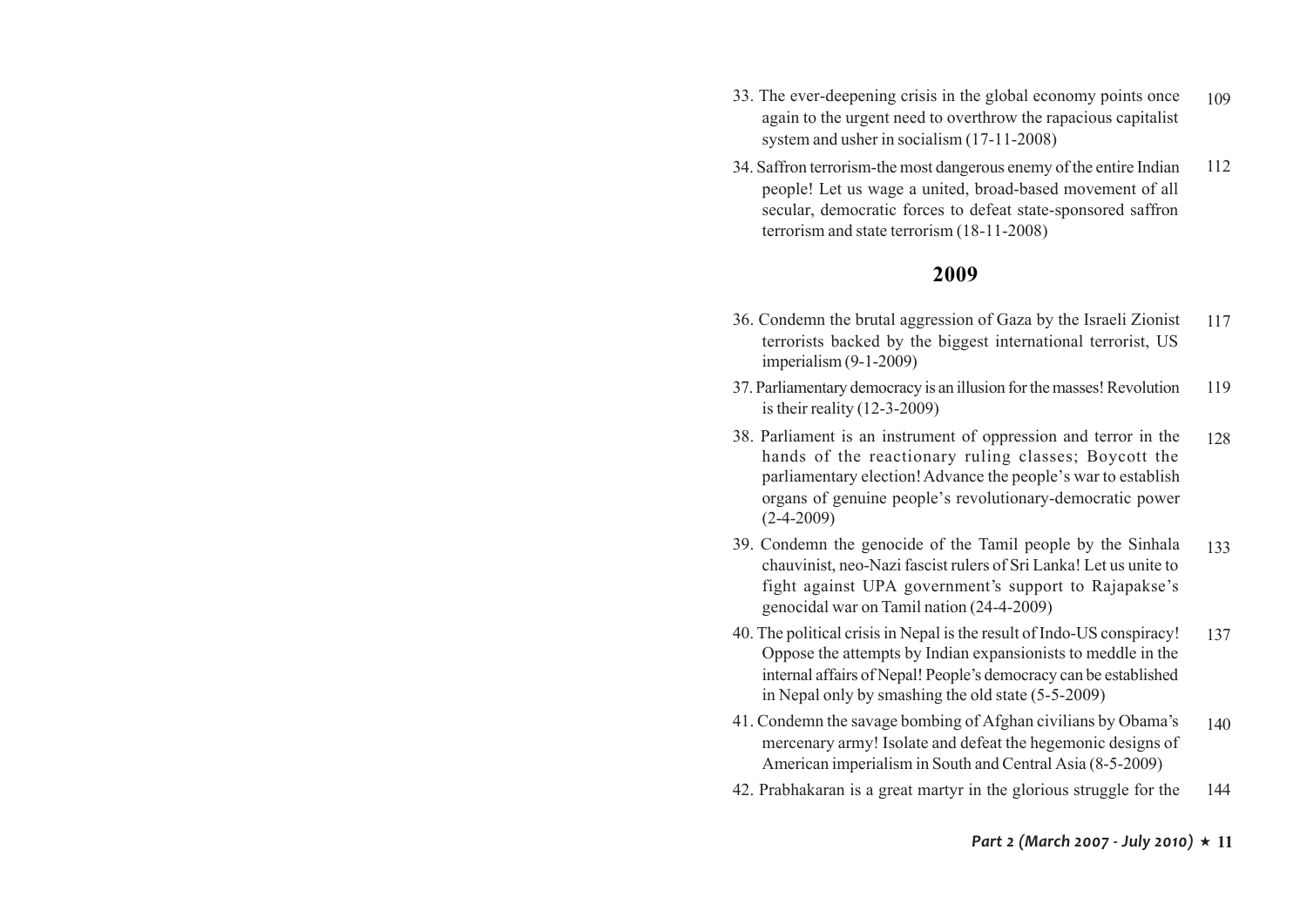- 24. Re-imposition of ban on SIMI is reiteration of UPA government's intention to continue its brutal war on Muslims! Let us unite to fight back the assaults by the reactionary ruling classes on the fundamental rights of the people (17-8-2008) 84
- 25. Hail the daring attack on the VHP's fascist gang-leader and Satan Laxmananda Saraswati by PLGA! Burning of orphanages and hapless Christian women shows the real criminal, communal face of the VHP-Bajrang Dal-RSS-BJP fascist gangs (26-8-2008) 87
- 26. Azad Kashmir is the birth-right of every Kashmiri! Arrests and massacres cannot crush the right to national self-determination (27-8-2008)  $9<sub>0</sub>$
- 27. Condemn the brutal murder of comrade Tutul by Bangladesh RAB (28-8-2008) 93
- 28. Condemn the gruesome killing of innocent people in the New Delhi bomb blasts! Resist the moves of the rulers to enact draconian acts to suppress the people (19-9-2008) 95
- 29. Condemn the continuing brutal attacks on the Christian community by the saffron terrorists aided by the state! All secular and democratic forces! Unite to fight back VHP-Bajrang Dal-RSS-BJP fascist neo-Nazi gangs who are bent upon ethnic cleansing (19-9-2008) 97
- 30. Condemn the brutal murder of comrades Mastan Rao and Ramchandar of AP Special Committee, and comrades Jaya and Ashok by YSR's APSIB gangsters (31-10-2008) 100

103

- 31. Boycott the upcoming Assembly elections in the six states! Advance the people's war in the country and establish people's revolutionary power (5-11-2008)
- 32. Barack Obama's Presidency cannot refurbish the image of American imperialism! Oppressed nations and people of the world should unite to defeat US imperialism (15-11-2008) 106

#### **10**  *Collected Statements of Central Committee, CPI (Maoist)*

### *Foreword*

On the occasion of the ten years celebrations of the formation of CPI (Maoist), as part of our endeavor to republish a number of valuable party documents, we are bringing out here a compilation in three volumes press statements issued by the Central Committee, CPI (Maoist) since its formation on September 21, 2004. The first part consists of the CC statements from September 21, 2004 till the Unity Congress- $9<sup>th</sup>$  Congress that was successfully held in January-February 2007. The second part covers the period from the Unity Congress till the martyrdom of comrade Cherukuri Rajkumar (Azad) on July 1, 2010. He was the spokesperson of the CC in this period. The third part covers the statements since issued till September, 2014, when the tenth anniversary celebrations of the formation of CPI (Maoist) begin. These volumes contain majority of the statements issued by the CC in the past decade but they may not be complete in the sense that some of the statements issued by CC are not available with us and could not be recovered from various sources. This problem will not be found in the third volume and would be found more in the case of the first volume.

The CPI (Maoist) responded to the various important political developments in our country and in the world in this decade and categorically stated its stand through these statements. In view of the historical and political significance of these statements we compiled them and are placing the compilation before the rank and file of our party, the people and all Maoist, progressive and democratic parties, organizations and intellectuals in our country and abroad who stand in solidarity with the Maoist movement. It would be useful in informing all those who support the Maoist movement about the stand of the party. The calls given by the party in these statements were implemented by the party cadres and thus these statements had significance in revolutionary practice too.

These statements include a few statements issued by the Central Regional Bureau (CRB) and the Eastern Regional Bureau (ERB) (Bureaus that were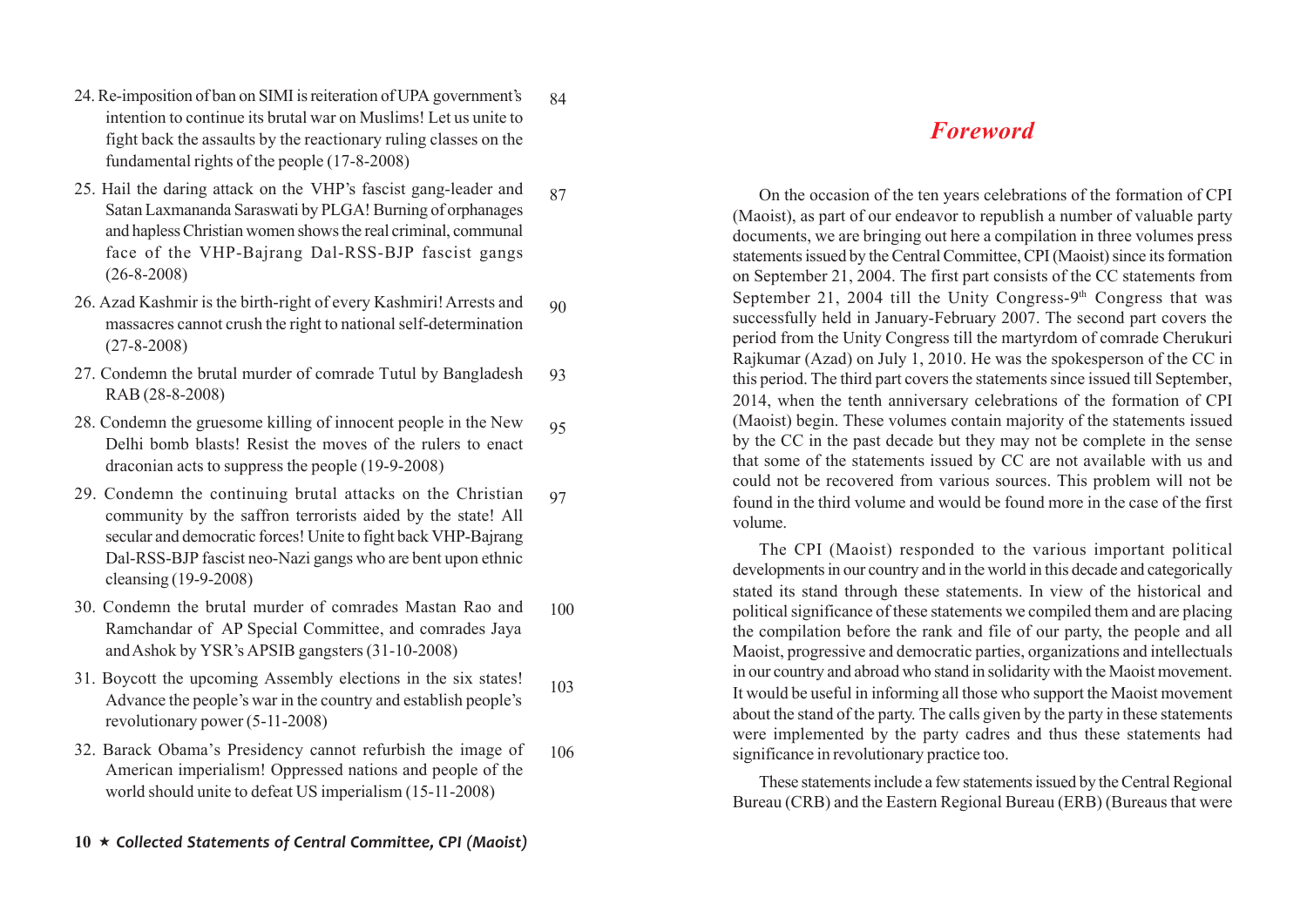formed as part of the CC). However, we have not been able to compile here all the statements issued by these two Bureaus as they are in Telugu and Hindi respectively. We hope that at some future date, the Indian revolutionary movement would be able to make all these statements available in English due to their political and historical significance and we would welcome all endeavors from the revolutionary camp to make this a possibility.

This has been a decade of rich experiences in the path of protracted people's war waged for the victory of new democratic revolution in India, a decade of glorious people's struggles, intensification and expansion of guerilla warfare and supreme sacrifices of party leaders and cadres, PLGA commanders and fighters and the revolutionary masses and also a decade of substantial revolutionary propaganda. These statements are but a part of the entire revolutionary propaganda activity of the party that was carried on in various forms, at various levels and through various forums. Consequently they are also a part of the entire propaganda war waged by the proletarian parties of the world as part of the world socialist revolution against the imperialists, their lackeys and all kinds of reactionaries the world over. However we humbly realise that much remains to be done on this front to confront the gigantic propaganda machine of the exploiters that is unleashing vicious attacks full of lies, falsities, and fabrications all the time spitting venom on the revolutionary movements.

The imperialist world failed in overcoming the financial crisis it has been bogged down in since 2008 despite desperate and countless attempts to do so. The fundamental contradictions in the world intensified further while the people's resistance mounted against imperialist wars of aggression, exploitation, suppression, intervention and control. This international political and economic scenario manifested in India too. On the other hand the offensive of the worldwide imperialist propaganda against communist ideology continued with the same ferocity, if not more. But we also witnessed a turning point when people all over the world, especially in Europe, one of the ideological epicenters for the apologists of imperialism, began taking interest in what Marx said about capitalist crises after the worldwide economic crisis shook their economies. A trend of turning to MLM is growing among them to seek solutions to the problems they are facing. These statements

**4**  *Collected Statements of Central Committee, CPI (Maoist)*

- 15. Red salutes to CPI(Maoist) Central Committee member and great revolutionary intellectual comrade Anuradha Ghandy (23-4-2008) 60
- 16. The verdict in Nepal is a verdict against feudal monarchy, Indian expansionism and US imperialism; it reflects the growing aspirations of the Nepalese masses for land, livelihood and democracy (24-4-2008) 63
- 17. Condemn the arrest of comrade Janardhan! Repression can never arrest the ever raising tide of revolution (12-5-2008) 66
- 18. Condemn the continuing illegal detention of comrade Pramod Misra (Janardhanji)! Build a countrywide mass movement to secure the release of comrade Pramod Misra unconditionally (14-5-2008) 68
- 19. Inflation and price rise are the logical outcome of the anti-people policies of the UPA government and its predecessors! Let us build a massive movement against hoarders, blackmarketers, and unscrupulous traders who play with people's lives (17-5-2008) 70
- 20. Condemn the brutal firing and continuing atrocities on the agitating Gujjars by the BJP government led by the feudal Rani of Rajasthan! Extend total support to the just and democratic demand of Gujjar people (27-5-2008) 73
- 21. Hike in fuel prices the easiest way of robbing the poor to pay the rich ! Let us build a massive movement against Manmohan Singh-led UPA government that has made poor man's lives a veritable hell (5-6-2008) 75
- 22. Hail the historic attack by the PLGA warriors in Andhra-Orissa Border on the anti-people blood-thirsty Greyhound forces that had unleashed a reign of terror in Andhra Pradesh (1-7-2008) 78
- 23. Condemn the double-standards pursued by the Indian ruling classes in Kashmir! People of all religions unite to fight back the brutal onslaught by the fascist Indian state-Hindu communal forces combine on innocent Muslims in Kashmir (16-8-2008) 80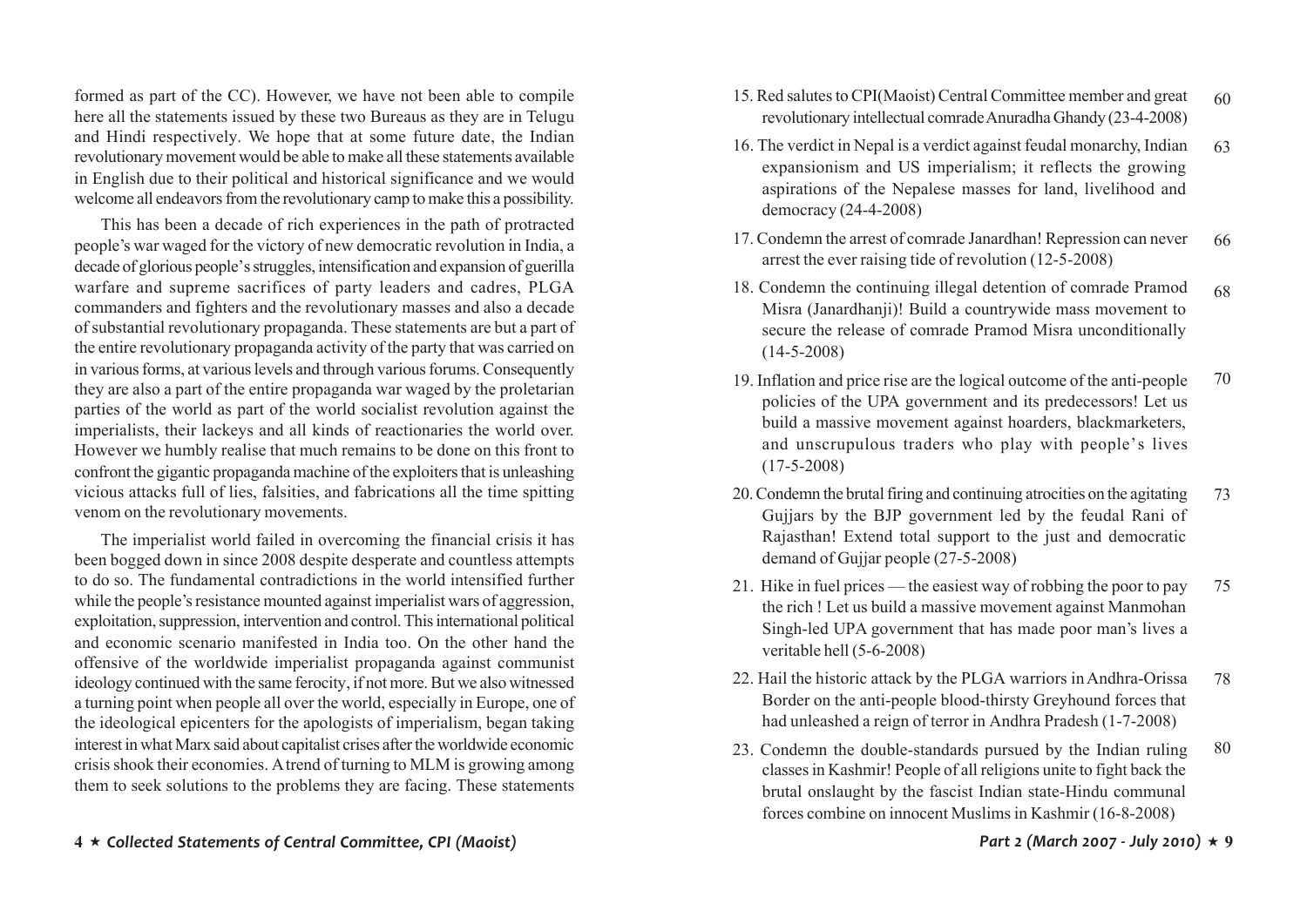- 6. Hail the martyrdom of the CPI (Maoist) leader, Central Committee member, and secretary of Karnataka State Committee, Comrade Sande Rajamouli! Condemn the cold-blooded murder of comrade Rajamouli by the criminal SP Stephen Ravindra and the gangsters of APSIB (23-6-2007) 33
- 7. Scrap the Indo-US nuclear deal! Oppose UPA's traitorous policy of mortgaging our country's interests to the US imperialists  $(16-8-2007)$ 37
- 8. Hail the martyrdom of Central Committee member of CPI(Maoist) and beloved leader of the Indian people comrade Ajayda (25-8-2007) 40
- 9. Condemn the abduction of CTC member comrade Santosh on August 24 from Mumbai by the SIB of AP! Produce com Santosh immediately in the Court (12-9-2007) 43
- 10. Hail the heroic Dantewada jail break led by CPI(Maoist)! It is a befitting reply to the campaign of terror let loose by the fascist ruling classes (18-12-2007) 45
- 11. Condemn the abduction and illegal detention of CPI(Maoist) Politburo member comrade Sathanna by the APSIB (19-12-2007) 47

### **2008**

- 12. CC, CPI(Maoist) condemns the outright degeneration and betrayal of revolution by Lanka Papireddy and expels him from the Party (4-2-2008) 51
- 13. Hail the daring Nayagarh raids the biggest ever in Indian history by PLGA guerrillas (19-2-2008) 54
- 14. Naveen Patnaik's call for talks is sheer hypocrisy! No question of giving up arms as long as exploitation and oppression persist! We shall continue to arm the masses with the arms seized from enemy (26-2-2008) 57
- **8**  *Collected Statements of Central Committee, CPI (Maoist)*

also have a share, however small, in giving answers to some of their queries about the exploiting systems that are in power and their working. They don't stop at that but also point out the path to be taken to solve them.

It was in this decade that the countrywide, multi-pronged offensive of Operation Green Hunt, more aptly a 'war on people' was launched by the Indian ruling classes under the guidance of their imperialist masters to destroy the CPI (Maoist), the new political power it is building and the alternative development model it is establishing in its central and eastern parts of India, so as to implement their corporate agenda without any hurdles. This means unbridled plunder of the natural riches of our country, exploitation of our toiling masses and brutal repression on the fighting people.

But this was also the decade of stiff resistance and further intensification and expansion of the war of resistance by the people against the counterrevolutionary state in India. This decade also saw further consolidation and spread of the international solidarity for the People's War in India all over the world. A solidarity week was also observed in India by our party and mass organizations for the New Democratic Revolution led by the Communist Party of Philippines.

In the backdrop of the ruling classes' foul and vicious propaganda increasing at an unprecedented scale as part of its psychological warfare that is itself an integral part of the Low-Intensity Conflict strategy implemented in our country under the guidance and full support of the US imperialists, it has become utterly necessary for revolutionary propaganda also to pose a formidable challenge to it. We hope that these volumes would play their role in countering the psychological warfare of the ruling classes on the CPI (Maoist) and the revolutionary movement led by it. We appeal to our cadres and sympathisers and supporters of our movement to use these as a weapon in revolutionary propaganda in the fight against the foul propaganda of the Indian state.

> With Revolutionary Greetings Central Committee CPI (Maoist)

*1 September, 2014*

*Part 2 (March 2007 - July 2010)* **5**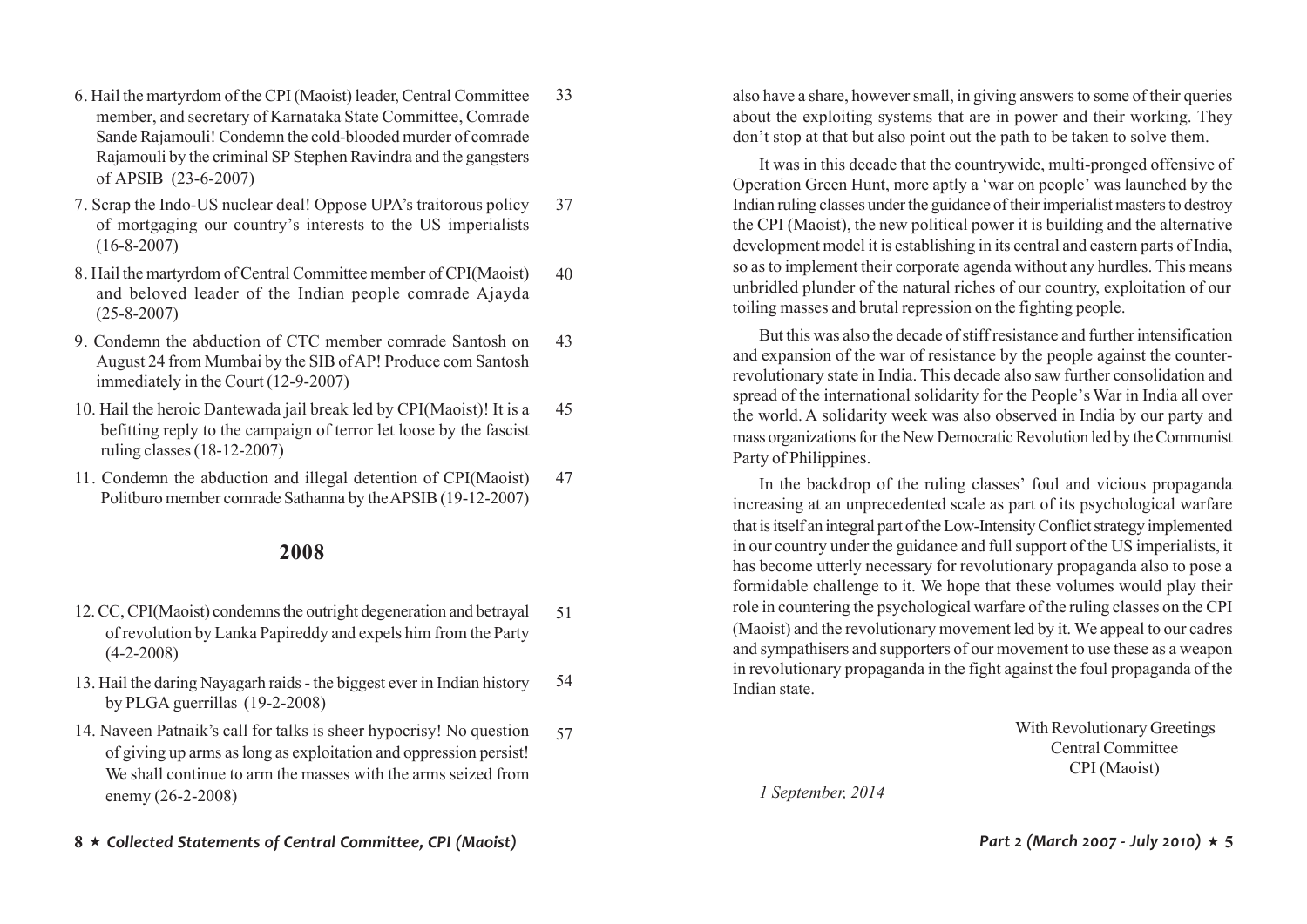**CPI(MAOIST) 10TH ANNIVERSARY COMMEMORATIVE VOLUMES**

# **Collected Statements**

### **Part 2**

### **March 2007 - July 2010**

### **2007**

- 1. Let us wage a united militant struggle to throw out the socialfascist government in West Bengal led by Bengal Dyer Buddhadeb! Let us turn every SEZ into a battle zone like Nandigram (15-3-2007) 19
- 2. PLGA's heroic tactical counteroffensive in Chhattisgarh is a fitting answer to the brutal state-sponsored terrorist Salwa Judum campaign! Revolutionary violence by the oppressed is the only means to defeat the counter- revolutionary violence of the ruling classes (16-3-2007) 22
- 3. Condemn the continuing police attacks on the Maoist forces in Haryana! Build a massive movement to fight back the multipronged offensive of the reactionary Indian ruling classes (3-5-2007) 25
- 4. Carry forward the heroic anti-imperialist traditions of 1857! Hail the First War of India's independence (5-5-2007) 27
- 5. On the fake encounter of Sohrabuddin Sheikh and Kausar Bi (8-5-2007) 30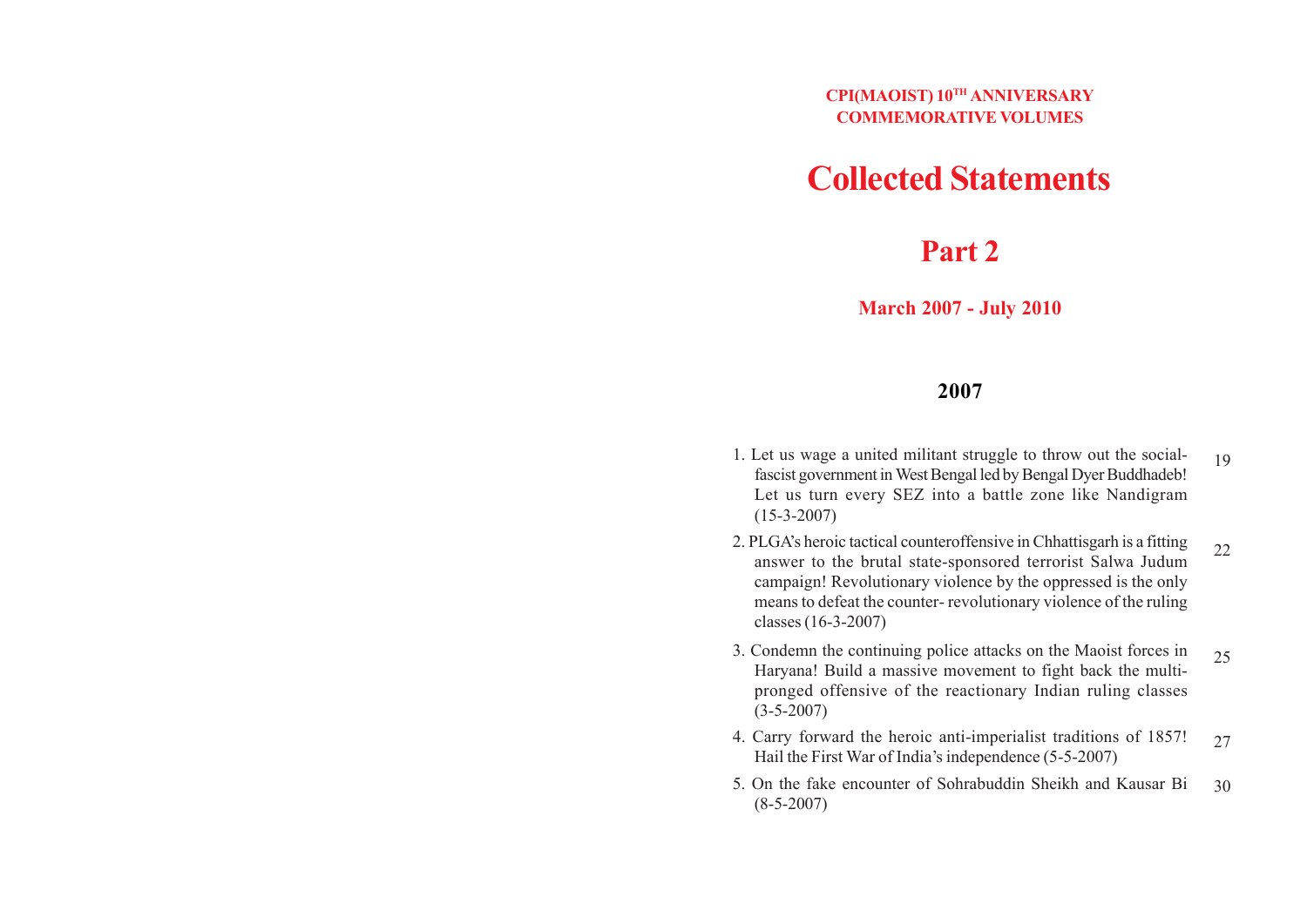Large-scale armed retaliation by the adivasis led by our Party is inevitable if the atrocities on the adivasi people continue in the name of salwa judum. Like George Bush who can only think in terms of using more brute force to control the fire of national liberation in Iraq, the Indian ruling classes too can only think of sucking in more and more repressive forces in order to suppress the people's war and grab the mineral wealth of Dandakaranya. However, they will only end up in further escalating the civil war in Dandakaranya. The people of Dandakaranya and our PLGA will certainly fight back the Indian army too if the ruling classes deploy it in Dandakaranya.

We do share the grief of the families of the dead policemen and SPOs but we are being compelled to wipe out the police and mercenary gangs who are obeying the orders of the ruling classes and their imperialist mentors to suppress the revolutionary movement for looting the wealth in the state. We appeal to the jawans of the central forces, particularly the Naga and Mizo battalions, to disobey the orders of the rulers and to withdraw from Chattisgarh. Already over 500 are suffering from falciparum malaria and almost 30 had died of this disease while several were forced to commit suicide under mental distress. We appeal to the SPOs who are being pitted against the adivasi people to quit the mercenary force as they are fighting an unjust war against their own brothers and sisters in the interests of the reactionary rulers. We call upon the democratic organizations and individuals and the vast masses of the country to condemn state terrorism and statesponsored terrorism on the adivasi people of Dandakaranya, to demand immediate disbandment of salwa judum and the mercenary SPO force, to fight for the withdrawal of the notorious central forces from the region, set up a judicial enquiry into the killing of over 500 adivasis by the police-salwa judum mercenary combine, to pre-empt the government's plans to deploy the Army, and to restore basic human rights of the people. The brutal repression by the state will only beget greater armed resistance of the people. Those who preach non-violence to the Maoists should first fight for the above-mentioned demands to put an end to state terrorism and statesponsored terrorism.

### **Azad Spokesperson Central Committee CPI (Maoist)**

- 52. Chidambaram cannot fool people with the drama of talks at gun-point! As long as state terror and massacres of unarmed adivasis continue there is no question of talks (3-11-2009) 168
- 53. Vote against Iran is a vote for Imperialist intervention and hegemony over Third World countries! Uranium enrichment is an inalienable right of Iran! Fight against the UPA government's total sell-out of our country's interests to US imperialism (29-11-2009) 171
- 54. Separate state of Telangana is an inalienable right of the four crore people of Telangana! Let us wage a united militant mass struggle against the Congress fascist regime and the betrayers in various political garbs (5-12-2009) 174
- 55. Right to separate state is a democratic aspiration of every region that is subjected to prolonged discrimination and oppression! Support the just and democratic demands of the people of Telangana, Gorkhaland, Bodoland, Vidarbha, Bundelkhand and others (12-12-2009) 177

### **2010**

- 56. Oppose the murderous Operation Green Hunt unleashed on the Indian people by fascist Sonia-Manmohan-Chidambaram gang! Observe 72-hour bandh from 25-27 January 2010 throughout the central region of India (15-1-2010) 181
- 57. Fascist Chidambaram! First adhere to the Constitution before proposing for talks! Halt state terror before asking Maoists to abjure violence (11-2-2010) 185
- 58. Release Maoist leaders comrades Balraj, Chintanji, Ashadi and others unconditionally! Condemn the brutal offensive by the central and state governments against Maoist revolutionaries (13-2-2010) 188
- 59. Hail the heroic raid by PLGA on Silda camp in Paschim Medinipur! Armed counter-offensive is inevitable to defend 191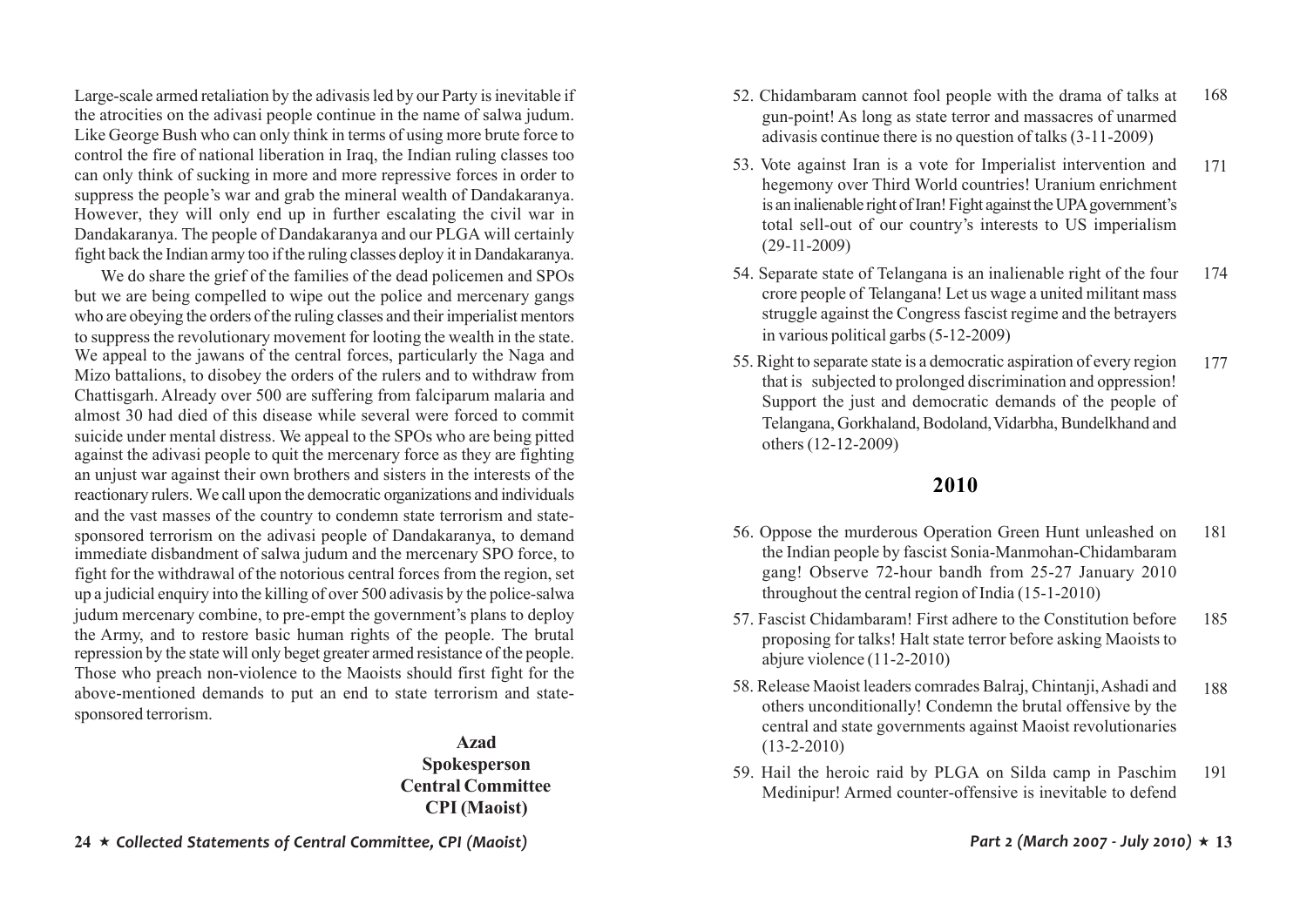the poor from the brutal Operation Green Hunt unleashed by bandits Chidambaram and Buddhadeb (17-2-2010)

- 60. 72-day cease-fire offer by CPI(Maoist) exposes Chidambaram's 72-hour humbug! Parasitic rulers can never muster courage to hold talks with Maoists on people's issues (23-2-2010) 194
- 61. Sri Krishna Committee investigation is a sham! Boycott the Sri Krishna Committee! Uncompromising struggle is the only solution for the Telangana issue (8-3-2010) 198
- 62. Red salutes to Maoist leaders comrades Sakhamuri Appa Rao (Ravi) and Kondal Reddy (Ramana)! Let us avenge the coldblooded murder of our beloved leaders by Chidambaram and his lawless goons (14-3-2010) 201
- 63. We are not hiding in forests Herr Chidambaram! We are among the adivasis defending them from your megalomaniac plan of exterminating them to loot their resources! Your desperate visits to Lalgarh and other Maoist regions cannot boost the sagging morale of the central forces (6-4-2010) 204
- 64. Hail the daring and the biggest ever guerrilla attack on the hired mercenaries of the Indian State carried out by the heroic PLGA guerrillas in Chhattisgarh! Sonia-Manmohan-Chidambaram-Pranab gang is solely responsible for the loss of lives of CRPF jawans used as cannon-fodder in their dirty war on behalf of a tiny parasitic corporate elite (8-4-2010) 207
- 65. Condemn the conspiracy of the ruling classes and the media hysteria to implicate Maoists in the Jnaneswari Express tragedy  $(1-6-2010)$ 211
- 66. Bhopals will never get justice in a system ruled by comprador traitors in league with imperialist multinational sharks! with antipeople criminals in power entire India is a potential Bhopal  $(9-6-2010)$ 214
- 67. It is not an encounter at all! It is a cold-blooded murder by AP Police! Red salutes to martyrs comrade Azad (Cherukuri Rajkumar) and comrade Hem Pandey (Jitender)! Let us avenge 218

#### **14**  *Collected Statements of Central Committee, CPI (Maoist)*

who had been committing the most barbaric and inhuman acts against the adivasi population. Over 800 villages were razed to the ground; more than 50,000 people were uprooted from their homes; at least 500 people were murdered in the past two years; hundreds of adivasi women were raped; property worth hundreds of crores of rupees was looted or destroyed by the armed thugs. All these cruel attacks against an entire population are meant to establish peace of the graveyard and clear the way for the unhindered loot by rapacious hawks like Tatas, Ruias, Essars, Mittals, Jindals and imperialist MNCs. Over one lakh rupees worth of MOUs were signed by the Chattisgarh government with these corporate comprador big business houses to drain the rich mineral and forest wealth of the state. At the behest of these day-light robbers, adivasi dalals like opposition leader of the Congress, Mahendra Karma, Home Minister Ramvichar Netam of the BJP and others have been leading this counter-revolutionary war against the adivasi population.

The heroic resistance by the adivasi masses led by CPI(Maoist) had pushed the reactionary rulers to utter desperation. Their much-trumpeted objective of wiping out the revolutionary movement led by Maoists by June 2006 had not only miserably failed but, on the contrary, they themselves are being wiped out by the PLGA and Bhumkal militia led by the CPI(Maoist). Hence, they had deployed an even larger central force which is now more than 13 battalions, recruited 10 additional battalions of state forces, and inducted even minors of 14 years of age into their mercenary police force. KPS Gill, notorious for the mass murders of youth in Punjab, was specially appointed as advisor to the Chief Minister. A carpet security system is initiated with police camps in close proximity in order to strike terror among the people. In the past five months alone over a hundred adivasi men and women were murdered by these police-mercenary armed gangs. Plans are afoot to deploy the Indian army and to resort to aerial bombardment of the villages and PLGA locations.

We, on behalf of the CC, CPI(Maoist), once again warn the state and central governments that our Bhumkal Sena and PLGA and people will carry out attacks on a much bigger scale if the murder campaign in the name of Salwa Judum is not disbanded immediately. We declare that the sole responsibility for such needless loss of lives of hundreds of policemen and SPOs lies squarely on the shoulders of the state and central governments.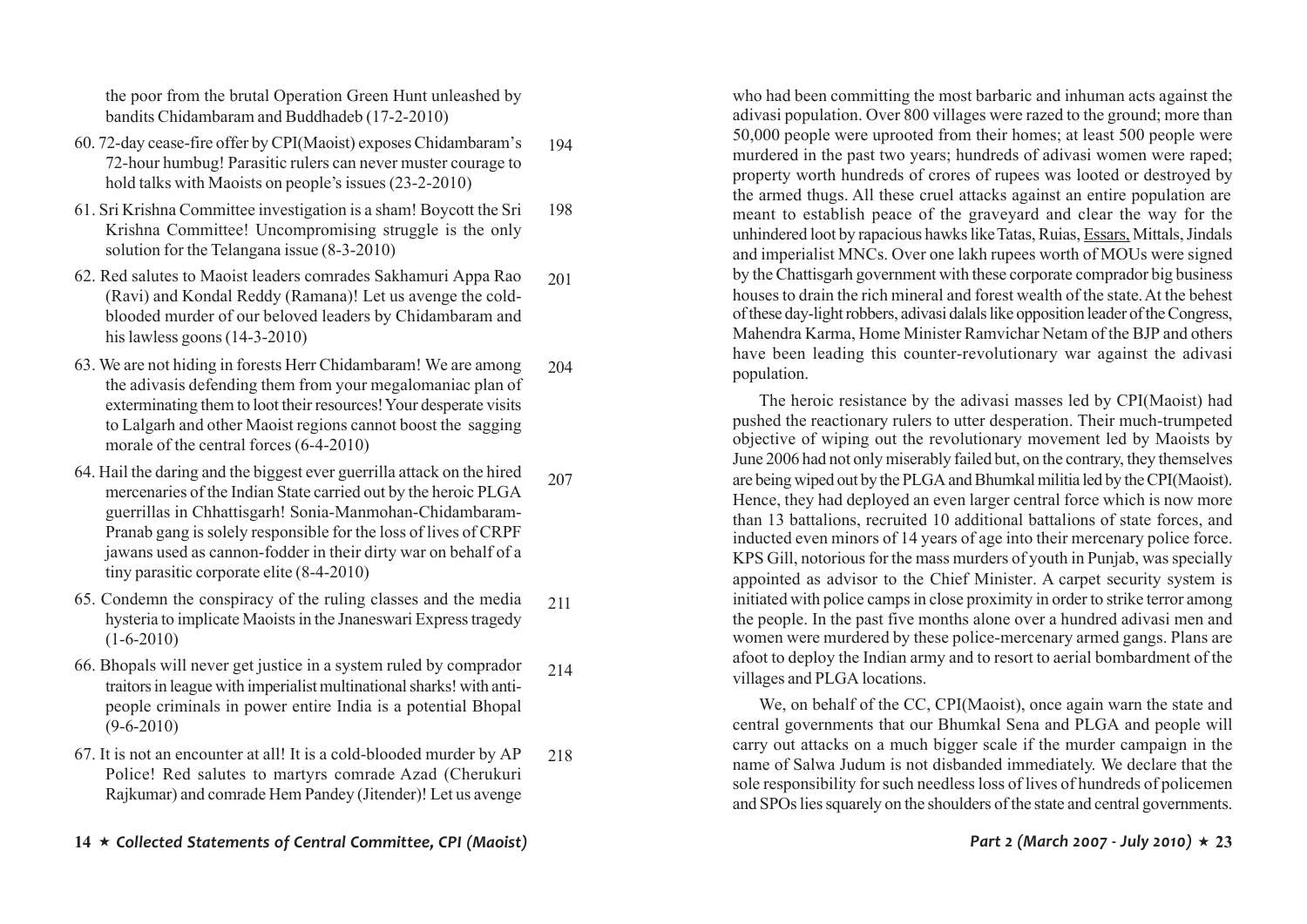**16-3-2007**

#### **PLGA's Heroic Tactical Counter-offensive in Chhattisgarh is A Fitting Answer to the Brutal State-Sponsored Terrorist** *Salwa Judum* **Campaign!**

### **Revolutionary Violence by the Oppressed is the Only Means to Defeat the Counter-Revolutionary Violence of the Ruling Classes!!**

The daring tactical counteroffensive operation carried out by the PLGA led by our Party, the CPI(Maoist), on March 16 on a police base camp in Ranibodli in Bijapur district in Chattisgarh in which 55 policemen including 39 Special Police Officers (SPOs) were wiped out is an inevitable consequence of the brutal reign of terror unleashed by the state and central governments in the name of salwa judum. For almost two years since June 2005, the BJP government in Chattisgarh and the Congress-led UPA government in the Centre had sponsored a counterrevolutionary terrorist campaign of mass murder, torture, and arrests of thousands of the adivasi peasantry, gangrapes and murder of hundreds of women, destruction of thousands of houses, foodgrains, and all property of the adivasis, killing or taking away thousands of cattle, forceful evacuation of tens of thousands of people from almost eight hundred villages and issuing threats and intimidation to anyone suspected of being a member of revolutionary mass organization or sympathetic to the Maoists in Dandakaranya, particularly in Dantewara, Bastar, Kanker, Bijapur and Narayanpur districts. Over 5000 youth were inducted into a state mercenary armed force, paid monthly salaries, and pitted against the native adivasis who are fighting for land, livelihood and liberation under the leadership of the CPI(Maoist).

The police, who are scared to fight the Maoists by themselves, use this local mercenary armed force as cannon fodder in the fight against the Maoist movement. The Naga and Mizo Battalions were specially brought in along with a huge CRPF and other special police forces to Chattisgarh

**22**  *Collected Statements of Central Committee, CPI (Maoist)*

the killings of the beloved comrades by the khaki-clad fascist gangs of AP government (3-7-2010)

68. Hail the martyrdom of comrade Azad, leader of Indian revolution and member of Politburo! Condemn with one voice, the fake encounter that took place as a part of the war against people and Operation Green Hunt! Make a success the Protest Week from July 8th to July 14th and Bharat Bandh on 13th and 14th of July, as a part of this Protest Week (4-7-2010) 222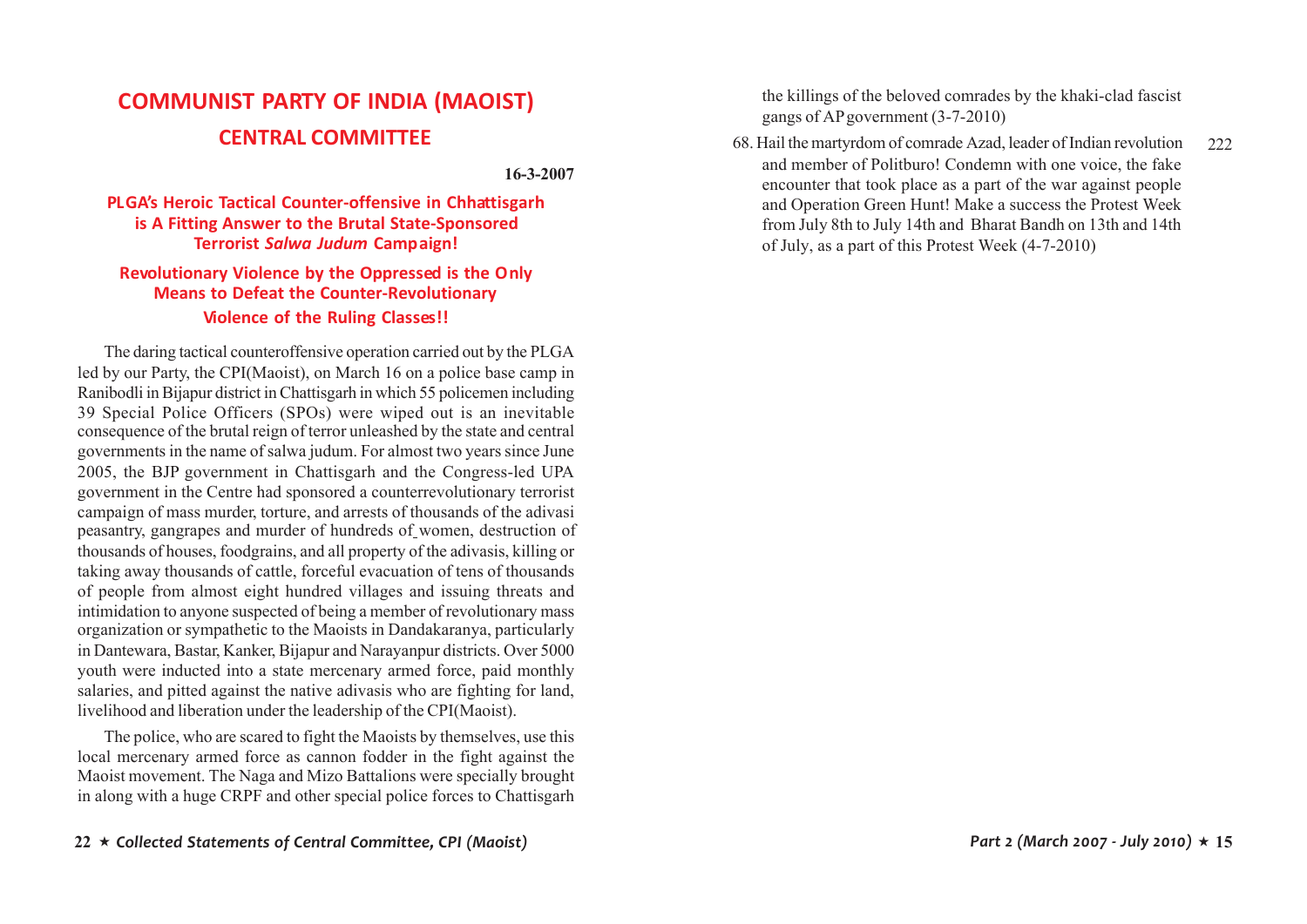even if it means enacting blood-baths all over the country. Thousands of crores of rupees have already flown from the big business and imperialist MNCs into the coffers of the Congress, CPI(M) and other political parties. It is clear that the battle-lines are drawn for an uncompromising war between the haves and have-nots, between those who want to turn our mother-land into a haven for the international capital, the Indian big business and the handful of filthy rich on the one hand and the vast majority of the destitute, poverty-stricken masses, particularly the peasantry, on the other. There is no middle ground: either one is with the vast masses or with the filthy rich. 237 SEZs have already been approved and lakhs of acres of fertile agricultural land are being forcibly acquired by the various state and central governments. In Orissa, Jharkhand, Chattisgrah, AP, Maharashtra, Haryana, and several other states, lakhs of people are rendered homeless due to antipeople projects.

The CPI(Maoist) calls upon the oppressed masses, particularly the peasantry, to transform every SEZ into a battle-zone, to create Kalinga Nagars and Nandigrams everywhere, and to kick out the real outsiders the rapacious MNCs, comprador big business houses, their dalals and the land mafia—who are snatching away their lands and all means of livelihood and colonizing the country. The CC, CPI(Maoist), vows to extend all support to the struggling masses, to intensify the struggle against all SEZs, and to avenge the massacre in Nandigram. The masses have the right to rebel against injustice, and how ever much Yechuris and Buddhadebs yelp about Maoist incitement, we openly declare to the world that we shall unite the vast masses and lead, participate and extend all support to the people and organizations of our country to unite and fight the imperialist onslaught through the SEZs that is being carried out through their Indian dalals in the Congress, BJP, CPI(M), Samajwadi Party, TDP, DMK, AIDMK and other political parties who are selling away our motherland. CPI(Maoist) calls upon the people of West Bengal to make the state bandh on March 16 a big success and continue the heroic struggle until the SEZs are withdrawn.

**Azad**

**Spokesperson Central Committee CPI (Maoist)**

*Part 2 (March 2007 - July 2010)* **21**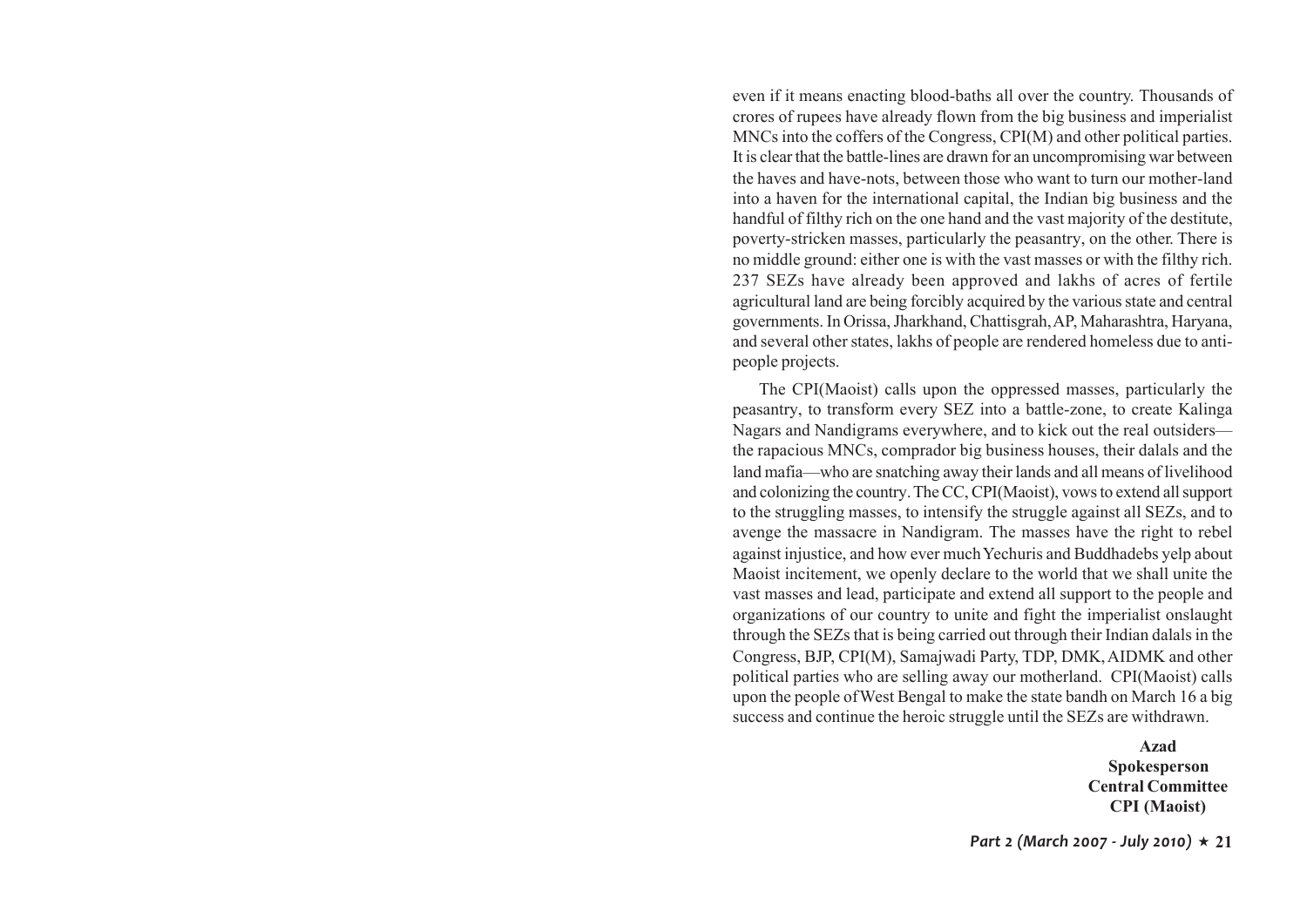government had decided to seize the multi-crop land of the peasants and build SEZs over the grave-yards of the protesting people. The blood of women and children that flowed in the fields of Nandigram thoroughly exposes the "Left" rhetoric and round-the-clock demagogy by political brokers like Sitaram Yechuri, Brinda Karat, Raghavulu and so on. They organize protests for building their vote bank where they are in opposition but kill the protesting people where they are in power.

Nandigram has proved even to a layman that the rhetoric of these social-fascists is no different from that of National Socialism of Adolf Hitler. Yechuri's shameless defence of the gory massacre by placing the blame for the violence on the Trinamool and the Maoists is an eye-opener to all those who still believe in the socialist rhetoric of these traitors and goons in the guise of so-called Left. This social-fascist and the most trusted political broker for the imperialists and the Indian Big Business claimed that his "Left" Front government in West Bengal is trying to resolve the issue politically but "outsiders" such as Maoists were trying to incite the people of Nandigram and that the helpless policemen had to fire in self-defence. This hypocrite cannot fool the people by trying to hush up the stark fact that his Party goons and thousands of policemen were sent deliberately to massacre the peaceful protesters, that all those murdered through this statesponsored terrorism were local peasants including several women, and that this most despicable and bizarre act was carried out to resolve a political movement through the most brutal means. This Indian offspring of Goebbels cannot fool the people through such lies and falsehood to justify the unprovoked firing on the people. The bloodbath of March 14 reveals in naked colours the cruelty and inhumanity of the so-called reforms with a human face peddled by Yechuris, Karats and the like and their fake opposition to the neoliberal policies of privatization-liberalisation-globalisation. No wonder, Ambanis, Tatas, Mittals, Essar Ruias and the imperialist MNCs and the World Bank are itching to bring these social-fascists to power at the Centre as they have proved themselves to be the most loyal servants and their social base can serve to enact social-fascism to suppress people's struggles.

Today the reactionary ruling classes of the country are bent upon transforming vast tracts of fertile agricultural land into neo-colonial enclaves

# **2007**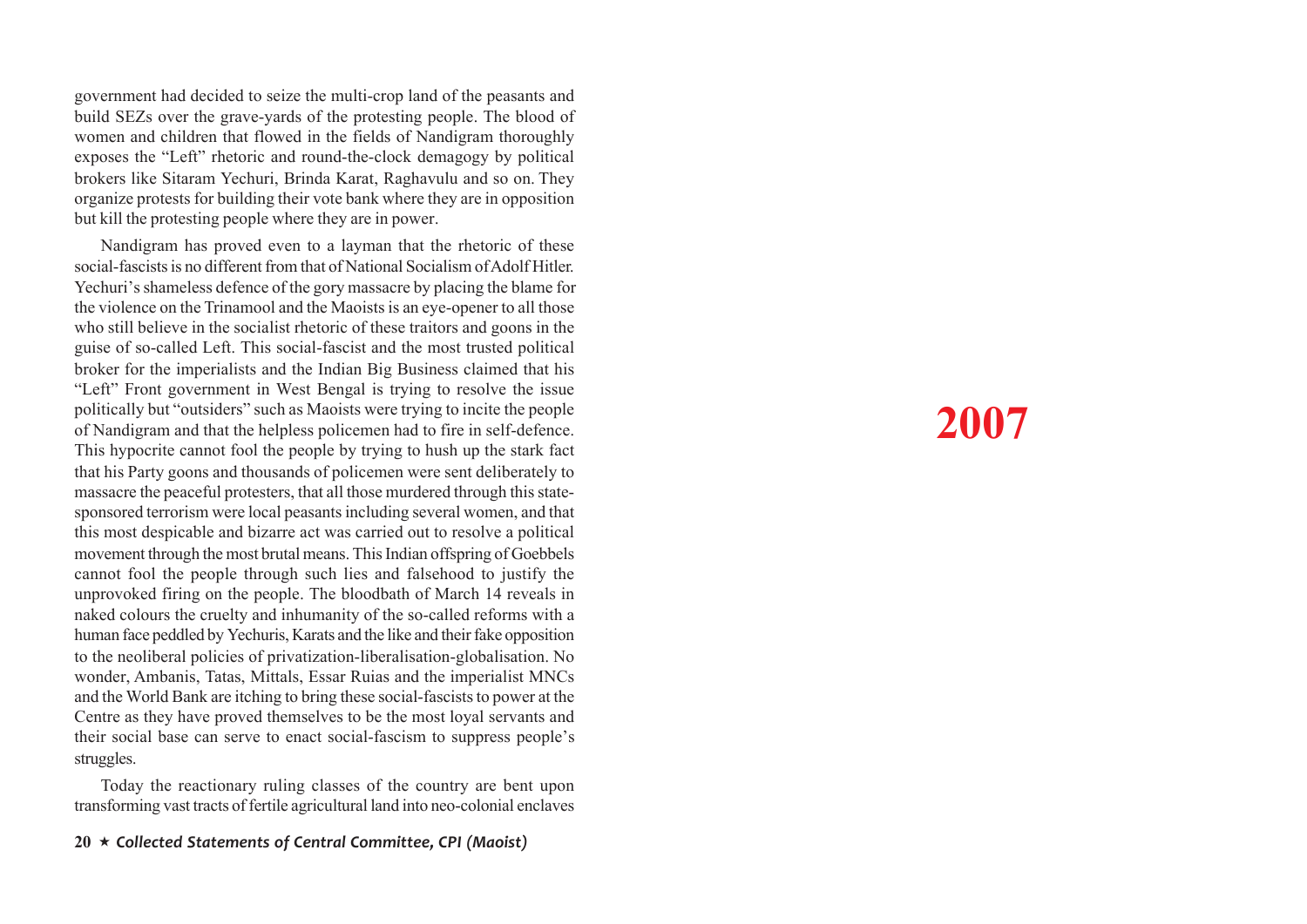**15-3-2007**

### **Let Us Wage A United Militant Struggle to Throw Out the Social-Fascist Government in West Bengal Led by Bengal Dyer Buddhadeb!**

#### **Let Us Turn Every SEZ into A Battle Zone Like Nandigram!!**

The massacre of at least 16 peasants (which could actually be higher than 50) and causing injuries to over a hundred people in Nandigram by Buddhadeb's Hitlerite police force-CPI(M)'s social-fascist armed goons on March 14 brings into one's mind the ghastly massacre in Jallianwalabagh by the bloodthirsty general Dyer during the British colonial rule. Social-Fascist Buddhadeb has taken the mantle of butcher Dyer by sending over 5000-strong police force and hundreds of armed goons of his Party to pounce upon the peaceful protestors in the proposed SEZ of Nandigram in East Midnapore in order to pave the way for transforming West Bengal into a safe haven for the imperialist MNCs, big Corporate houses, and unscrupulous land mafia. The fleeing people, including women, were chased and killed by these neo-fascist armed gangsters in a way similar to the acts carried out by Hindu chauvinist gangs in Gujarat.

'**Operation Bloodbath'** at Nandigram is a meticulously planned conspiracy hatched by Buddhadeb's CPI(M) and Sonia's UPA government at the Centre in consultation with the big industrial sharks and their imperialist mentors. The worst part of this heart-chilling episode is that Buddhadeb and Prakash Karat had repeatedly assured the people that the proposed SEZ in Nandigram would be shelved and shifted elsewhere if the people did not want it. They had assured that notification for the acquisition of 14,000 acres of land was being withdrawn. Now it has become clear that these double-dealers, like Goebbels, had only used this as a ruse to buy time, and had never any intention to shift the SEZ. Nine peasants were killed in the past few weeks prior to the March 14 massacre In order to serve the MNCs and the industrial houses the so-called Left Front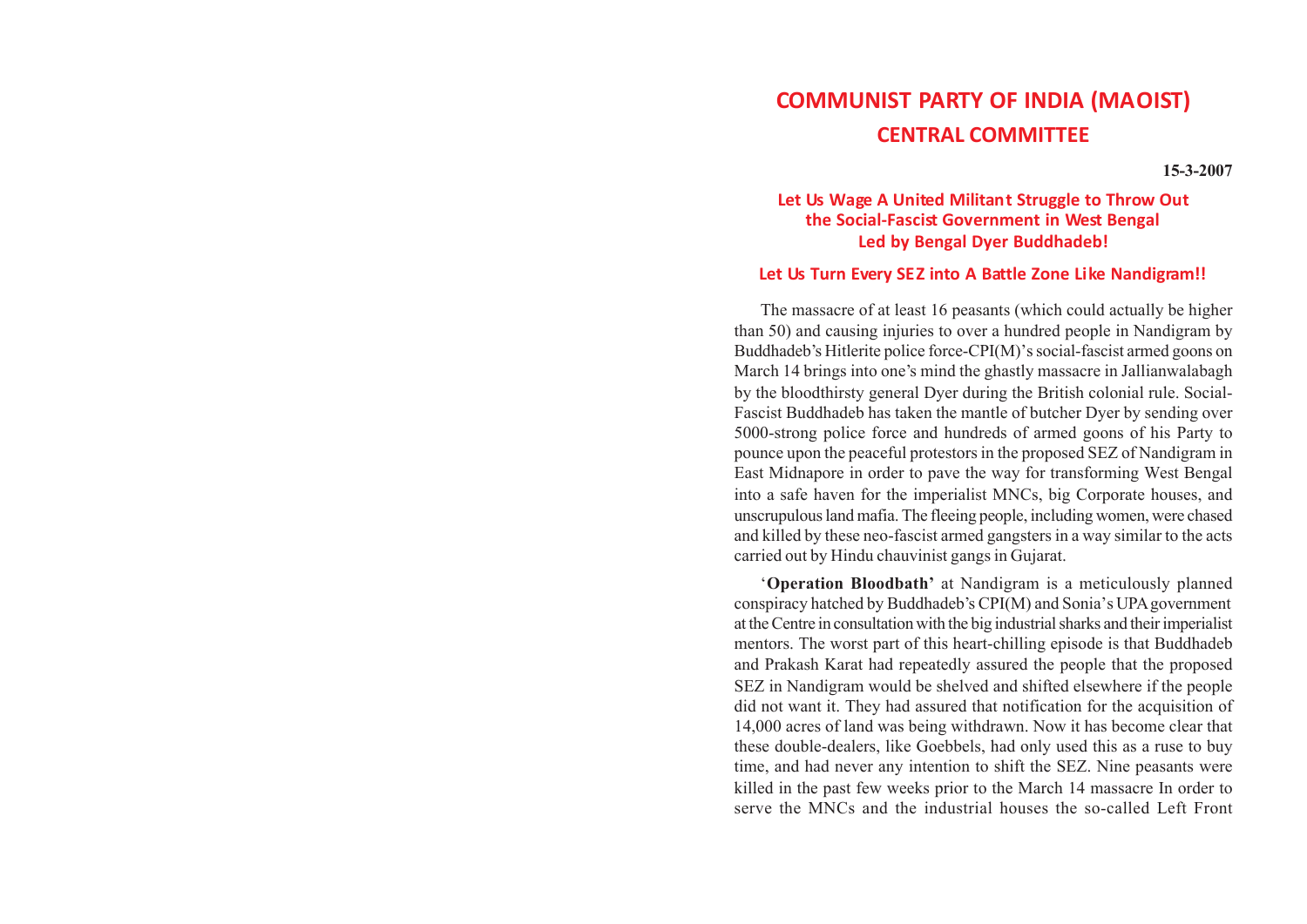their brutal murder of comrade Rajamouli. It warns the reactionary ruling classes that their fascist suppression campaign can never stamp out the revolutionary fire that will soon engulf the entire country no matter how many revolutionaries they murder. It vows to continue the struggle to fulfill the unfinished dreams of Comrade Sande Rajamouli to overthrow imperialism, comprador bureaucrat capitalism and feudalism from the Indian soil and to establish genuine people's democracy which will pave the way to socialism and communism.

> **Azad Spokesperson Central Committee CPI (Maoist)**

## **COMMUNIST PARTY OF INDIA (MAOIST) CENTRAL COMMITTEE**

**3-5-2007**

**Condemn the Continuing Police Attacks on the Maoist Forces in Haryana!**

### **Build A Massive Movement to Fight Back the Multi-Pronged Offensive of the Reactionary Indian Ruling Classes!!**

Unnerved by reports of the successful completion of the Congress by the Maoists and the resistance by the people in several parts of the country led by the Maoists, the Indian ruling classes had stepped up their offensive on the Maoist revolutionaries and their supporters countrywide. The continuing arrests of revolutionary activists in Haryana is part of this countrywide multi-pronged offensive unleashed by the Indian ruling classes in collusion with the imperialists, particularly the US imperialists.

Today the people at large are opposing the treacherous plan of the traitors ruling our country to forcibly acquire prime agricultural lands of the peasants and giving them away to the big business houses, imperialist MNCs and other mafia gangs in the name of setting up SEZs. They are opposing the creation of hundreds of neo-colonial enclaves in the country—private states within the state similar to the old princely states—where the laws of the land do not apply and the big corporate houses and the imperialists can rule at their own sweet will. Huge so-called development projects initiated by the Central and various state governments are displacing lakhs of people from their homes and hearths. The CPI(Maoist) had openly declared that it will oppose this treacherous plan of the SEZs and the massive displacement of people tooth and nail and has been mobilising the masses against these. The living conditions of the Indian people are worsening day by day due to the pro-imperialist and anti-people policies of globalization, liberalization and privatization pursued by the Central and state governments whichever Party is in power. There is no other option before the people than to take up a life-and-death battle against these anti-people policies as the struggles in Kalinga Nagar Nadigram, Singur etc show.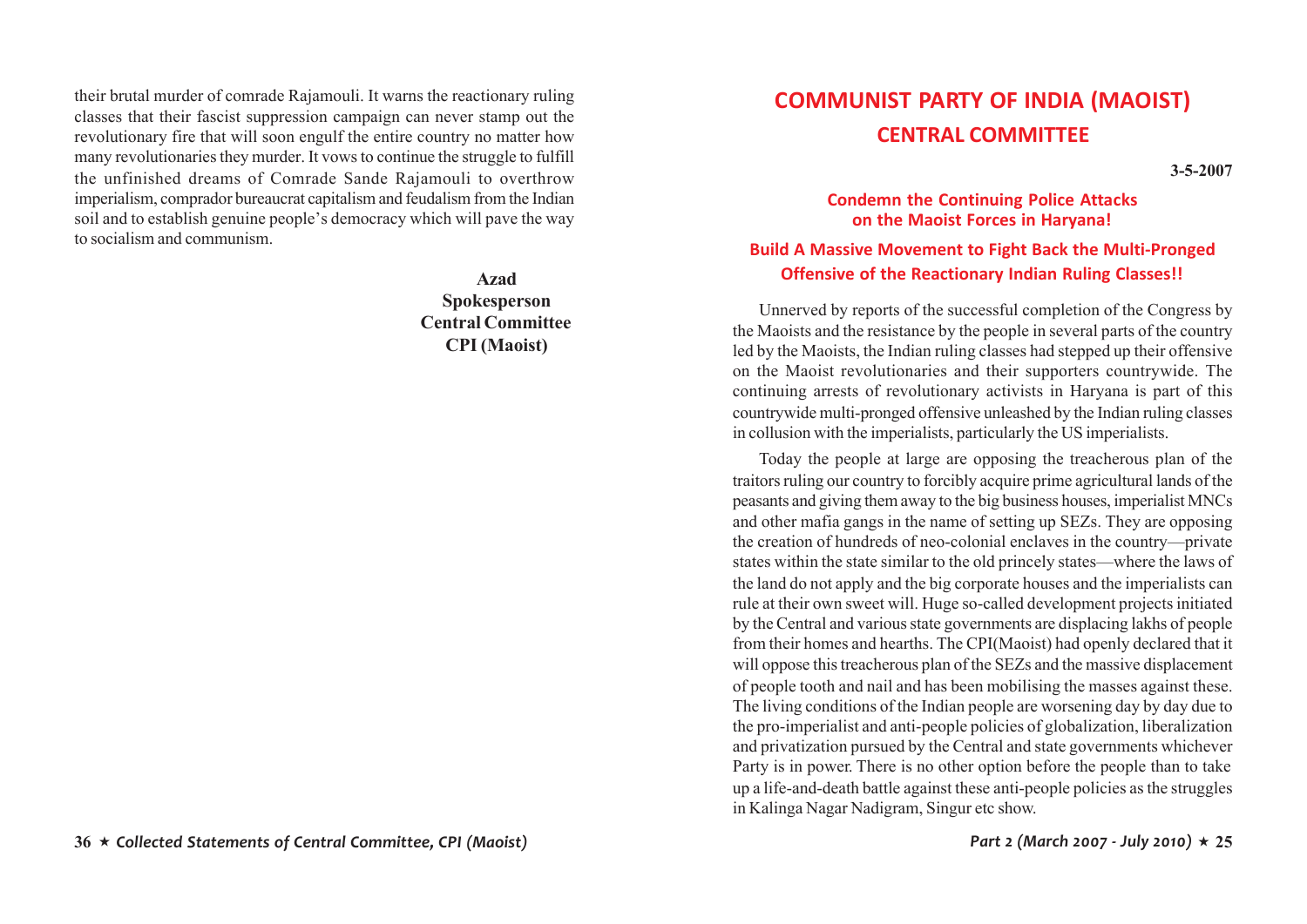It is in such a backdrop that the attacks on the Maoist and other democratic forces have been growing by the day. The aim of the ruling classes is to make the people leaderless by arresting or eliminating the Maoists and other democratic forces. While protecting the reactionary decadent feudal forces in the state the Haryana government is hell-bent on setting up several SEZs in the state by selling off the land and resources and granting huge concessions to the big business houses and the MNCs. In order to accomplish this it had unleashed a brutal terror campaign on all fighting forces. It had arrested five comrades last fortnight and is continuing the arrests and harassment of activists and supporters of the revolutionary movement ever since.

We call upon all democratic forces and people at large to oppose these attacks on the Maoists and all those fighting for the rights of the people, fight for their unconditional release, and to unite to build a mass democratic movement against growing state terror, SEZs, displacement of the people and the anti-people policies of the government.

> **Azad Spokesperson Central Committee CPI (Maoist)**

Military Commission of the erstwhile CPI (ML)[People's War] in April 2001. He was the military incharge of AP from the end of 2002 until 2005. In November 2005 he was relieved from the CMC and transferred to Karnataka to lead the movement in the state following the martyrdom of comrade Saket Rajan who was the secretary of the state committee until February 2005. Comrade Rajamouli was reelected to the CC of the CPI (Maoist) in the Unity Congress—9<sup>th</sup> Congress held in early 2007. His lifepartner, Comrade Padma, became a martyr in a trap set by the police in July 2002 in Karimnagar district.

Comrade Rajamouli had always been a spirited revolutionary, mingling with the Party cadre and the people with utmost ease. He was a good military instructor and commander who kept up the spirit of the cadre and people even in the most difficult situations. He was known for his military abilities and fighting skills which he displayed in the course of several raids, ambushes and attacks on the police forces. He was instrumental in planning and guiding the action against Chandrababu Naidu in Alipiri in October 2003. The Party cadres and the oppressed people will never forget his rebellious nature, spirit of self-sacrifice and indomitable courage in undertaking actions against the police and the reactionary forces. When he was transferred to Karnataka he displayed great enthusiasm to play the leading role in opening up another battle-front of the ongoing people's war. Comrade Rajamouli's martyrdom is a great loss for the Indian revolution. The revolutionaries and people of the country will remember forever the heroic life and deeds of Comrade Rajamouli. They will emulate his communist qualities of simplicity, hard work, rebellious spirit and daredevilry and many more Rajamoulis are bound to come to the fore.

The CC, CPI (Maoist) pays its humble revolutionary homage to Comrade Rajamouli, and shares its heart-felt grief and sorrow with the entire Party and people of the country and with his family members. It calls upon all the democratic organizations and individuals, and the oppressed masses of the country to build a strong, united and militant mass movement against all fake encounters, illegal arrests, torture and atrocities against the people by the police, para-military and the Army, and to punish the perpetrators of such heinous crimes. It calls upon the people to come forward to teach the khadi-khaki gangsters ruling Andhra Pradesh a fitting lesson for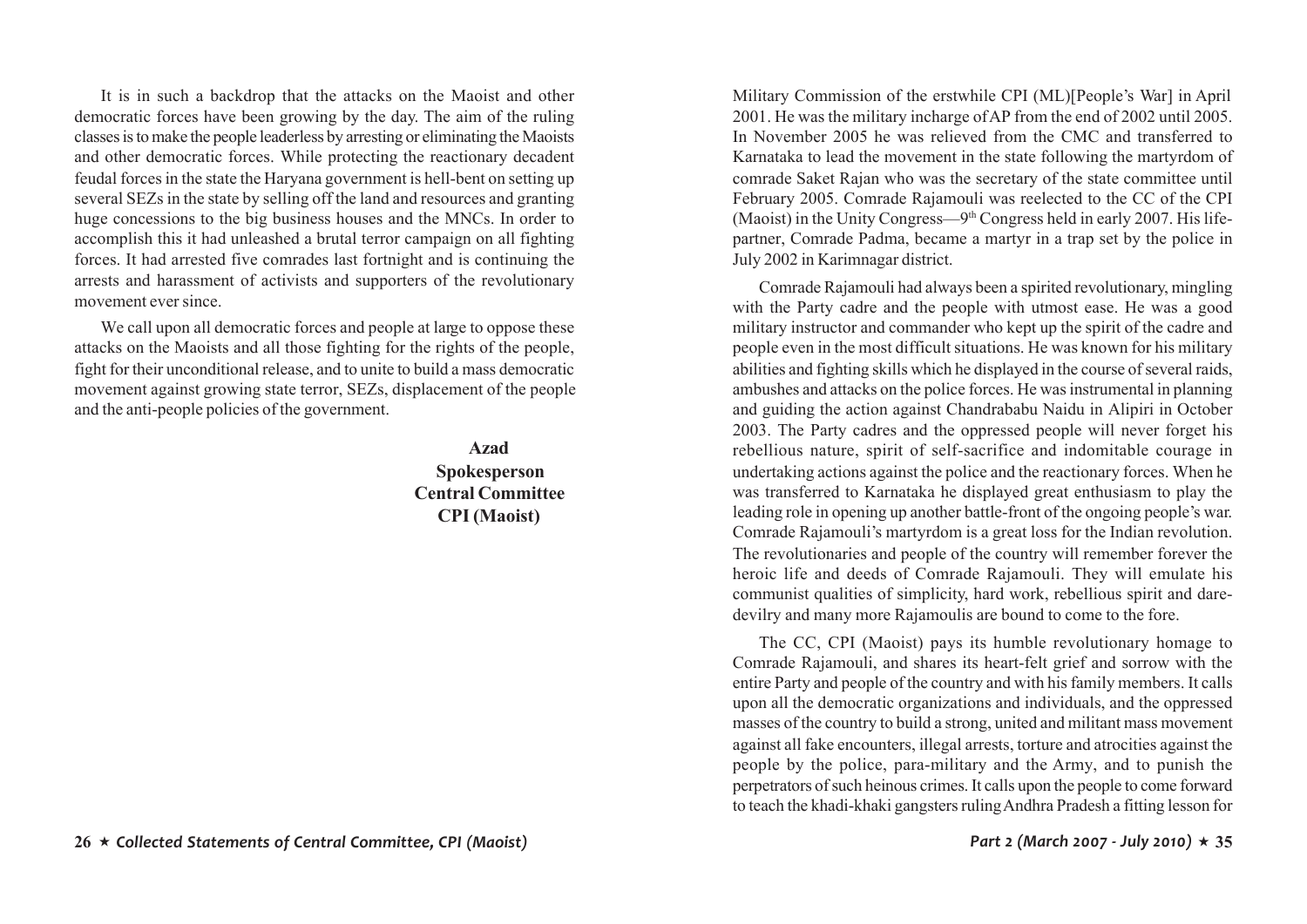Comrade Rajamouli's murder is part of the overall plan of the ruling classes to eliminate the main leadership of the Party and the revolutionary movement in the country.

The CC, CPI (Maoist), condemns this brutal murder of its Central Committee member Sande Rajamouli by the YSR's Congress government through its lawless criminals of APSIB and murderers like Stephen Ravindra with the full cooperation of the Karnataka police and administration. It vows to avenge comrade Rajamouli's murder in appropriate time and place. The perpetrators of this heinous deed will certainly be punished by the Party, PLGA and the revolutionary masses.

The statement by Stephen Ravindra that two other Maoists had escaped in the encounter is also a blatant lie. There is every possibility that they may be killed and their bodies put in some other place as part of another "encounter" story as it happened many times before and the AP police are infamous the world over for such 'stories'. We demand that the two comrades who were arrested by the APSIB along with Comrade Rajamouli be immediately produced in the courts as there is danger to their lives.

Comrade Rajamouli hails from the village of Pothukapalli Gudem in Odela mandal of Karimnagar dstrict. He became attracted towards the revolutionary movement in the early 1980s when the anti-feudal armed agrarian struggle was raging in the district. He became a professional revolutionary in 1982 and became a district committee member in 1988 and secretary of the district committee in 1992. He was popular among the oppressed peasantry of Karimnagar where he worked as an organizer, as a member of the district committee, and as a SZC member for a period of almost two decades. After being elected to the North Telangana Special Zonal Committee in 1993, he was in-charge of Jagityal area. He became the secretary of Nizamabad district in 1999 while being in the Special Zonal Committee. After the martyrdom of the secretary of NTSZC, Comrade Murali, in December 1999, Comrade Rajamouli became its secretary in which capacity he served until November 2002. He played a key role in transforming North Telangana into a guerilla zone as one of the architects of the North Telangana movement and in these two decades he led the party and the army in resisting the enemy. He was elected to the Central

# **COMMUNIST PARTY OF INDIA (MAOIST) CENTRAL COMMITTEE**

**5-5-2007**

### **Carry Forward the Heroic Anti-Imperialist Traditions of 1857! Hail the First War of India's Independence!!**

Exactly 150 years ago on May  $10<sup>th</sup>$  the first salvo of this great rebellion was fired. What started as a mutiny of the Indian soldiers soon turned into a prairie fire and became a great people's war. This people's war engulfed large parts of India embracing Oudh, Rohilkhand, Bundelkhand, Sagar, Narmada, Nagpur, Hyderabad, many districts of Bihar, Agra, Meerut, Punjab, Delhi, parts of Bengal and other places. In magnitude, depth, as also in significance, this rebellion was unparalleled in the long history of both independent and colonial India. Primarily anti-colonial, it was at the same time directed against the feudal forces. It was the soldiers of Meerut who set the ball rolling on the 10th of May. Mutinies followed in several stations of the north. In Bundelkhand, Jhansi took the lead. In many areas, British army officials were attacked and killed. At Jhansi, the rebel soldiers released all prisoners.

But this no longer remained a revolt of the armed forces. It spread to the entire peasantry and artisans. A few weeks after the Revolt began, British rule was virtually wiped out in north India. In all cases of rural uprising, violence was directed against those institutions of power with which they interacted directly and immediately, namely tehsils and thanas. Thanas and tahsils were attacked, records destroyed and government officials driven out. All vestiges of colonial rule were in the process eliminated. While confiscating the ill-gotten property was the principal form by which people asserted their power, arming themselves was the principal means by which they did so. The weapons chosen were anything that was available from matchlocks, spears, scythes, and iron-bound lathis, axes, etc to weapons seized from the British. British political power and that of their lackeys were practically demolished over entire Northern India.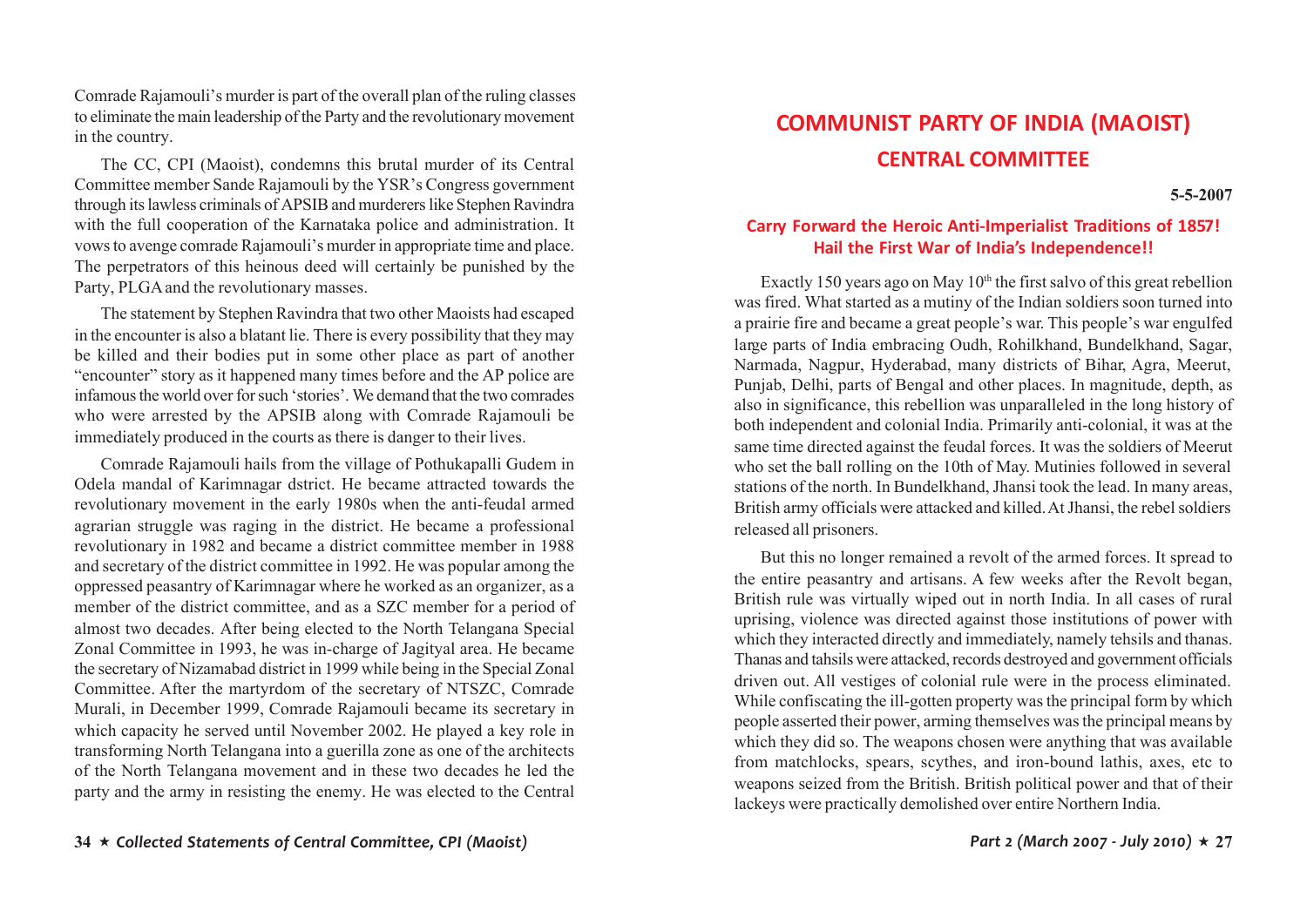The revolutionaries set up their own 'Court of Administration' for an independent India free from foreign control. It was set up with representatives from soldiers and civilians with two representatives each from the infantry, cavalry and infantry and four from the civilians. Each of these representatives was elected by majority vote from their own constituencies. This smaller body elected a president and a vice-president by a majority vote. This supreme body acted in a judicial capacity and also established different courts for discharge of judicial duties. Taking of bribes and other malpractices were firmly suppressed. The body took upon itself the task of administration of the land, maintenance of peace and order in the captured territories, collection of loans from the mahajans and the conduct of war. The emperor exercised no control over these affairs.

Not only did the militant masses fight the British and their lackeys they also established a new power in a rudimentary form. Such is the heroic history of this great uprising, which is as relevant today as it was over 150 years back. The direct British colonial rule has been replaced by the neocolonial rule of the imperialists. The country continues being robbed through indirect means ever since the so-called independence of 1947. This robbery has increased phenomenally ever since the implementation of the policies of imperialist globalization in the country. The loot of our country today by the imperialists and their lackeys has reached gigantic proportions. Nothing but another Great War for Indian Independence can save this country from total devastation. On this occasion of  $150<sup>th</sup>$  Anniversary it is only such a message that must be sent to the vast masses of our motherland. It must be shown that if the masses revolt it is possible to seize power and smash the rule of the robbers, both Indian and foreign.

Today, while all establishment parliamentary parties are celebrating the event they are primarily doing so to hide their outright betrayal of the country and its people to the imperialists, particularly the US. While taking up a mass campaign we must expose their hypocrisy and false pretenses. We must call on the masses to continue in the revolutionary traditions of 1857 and also Bhagat Singh whose birth centenary is being celebrated this year. Both represent the great anti-imperialist and patriotic traditions of the masses of our country which is being taken forward by the Maoists and other

### **COMMUNIST PARTY OF INDIA (MAOIST)**

### **CENTRAL COMMITTEE**

**23-6-2007**

**Hail the Martyrdom of the CPI (Maoist) Leader, Central Committee Member, and Secretary of Karnataka State Committee, Comrade Sande Rajamouli!**

### **Condemn the Cold-Blooded Murder of Comrade Rajamouli by the Criminal SP Stephen Ravindra and the Gangsters of APSIB!**

### **Let Us Avenge the Murder of the Beloved Leader of the Oppressed Masses!!**

On the  $20<sup>th</sup>$  of June 2007, the notorious blood-hounds of the criminal Special Intelligence Bureau of AP (APSIB), under the guidance of the fascist YSR government, had arrested comrade Sande Rajamouli, popularly known in the Party as Murali, Prasad, Krishna and Naveen, in Bangalore city, tortured him severely for two days, and brutally murdered him on  $22<sup>nd</sup>$ night. The blood-thirsty SP of Anantapur district, Stephen Ravindra, wellknown for his cold-blooded killings of arrested revolutionary activists and sympathizers and for his blatant violation of all constitutional provisions, floated the usual encounter story on June  $23<sup>rd</sup>$  morning. He claimed that Maoists had opened fire at the police near Dharmavaram railway station in Anantapur district on 22<sup>nd</sup> evening and the police had to return the fire; and that in the exchange of fire one person was found dead who was later identified as Rajamouli while two other Maoists had escaped in the encounter. This is an outright lie fabricated by the khaki goons of AP under the guidance of the Khadi gangsters led by the fascist YSR and his band of Congress leaders.

The AP police have proven themselves to be even more notorious than Vanzaras in staging fake encounters. If an impartial enquiry is conducted, police officials in AP like Stephen Ravindra would come out as more notorious than a Vanzara. The tales of brutal torture and cold-blooded murders by the APSIB, Grey Hounds and the police officials of AP are indescribable.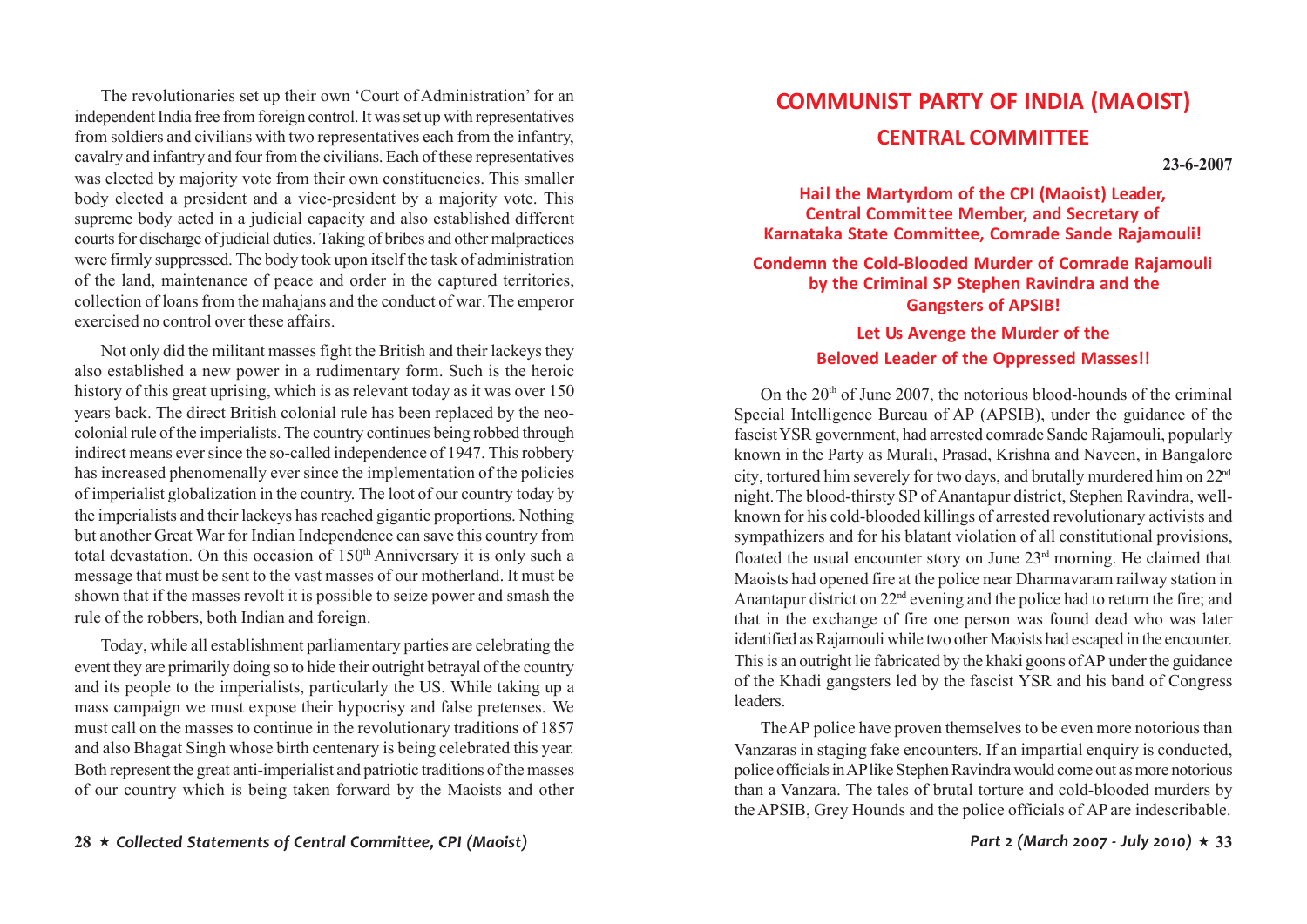Samala Venkatesh, Jangaiah, Mohan, Karuna and over three hundred revolutionaries and sympathizers after arresting them. And each of these officers is corrupt to the very core as the case of Murali, the SP of Vishkha rural, who is presently in jail for amassing illegal assets to the tune of Rs. 30 crores, clearly shows.

Gujarat fake encounter reveals the real face of the political system in India. It is not an exception but the rule in present-day India. It had come into focus only because of the serious internal contradictions within the BJP and among the various ruling class parties. No political party is really serious in stopping the fake encounters as brutal repression is the very basis for the survival of these parties.

The CC, CPI(Maoist) calls upon all the democratic organizations and individuals, people of various nationalities oppressed by the Indian state, and the oppressed masses of the country to build a strong, united and militant mass movement demanding an end to fake encounters, illegal arrests, torture and atrocities against the people by the police, para-military and the Army, and to punish the perpetrators of such heinous crimes.

> **Azad Spokesperson Central Committee CPI (Maoist)**

democratic and revolutionary forces of the country.

Let us turn this  $150<sup>th</sup>$  year of the historic 1857 uprising and Bhagat Singh birth centenary into a great festival of revolt in all parts of the country. Let us build this anti-imperialist tempo in every nook and corner of the country; starting from May  $10<sup>th</sup>$  and culminating in huge actions/meetings/ celebrations on Sept.28, the birth centenary day of Bhagat Singh.

> **Azad Spokesperson Central Committee CPI (Maoist)**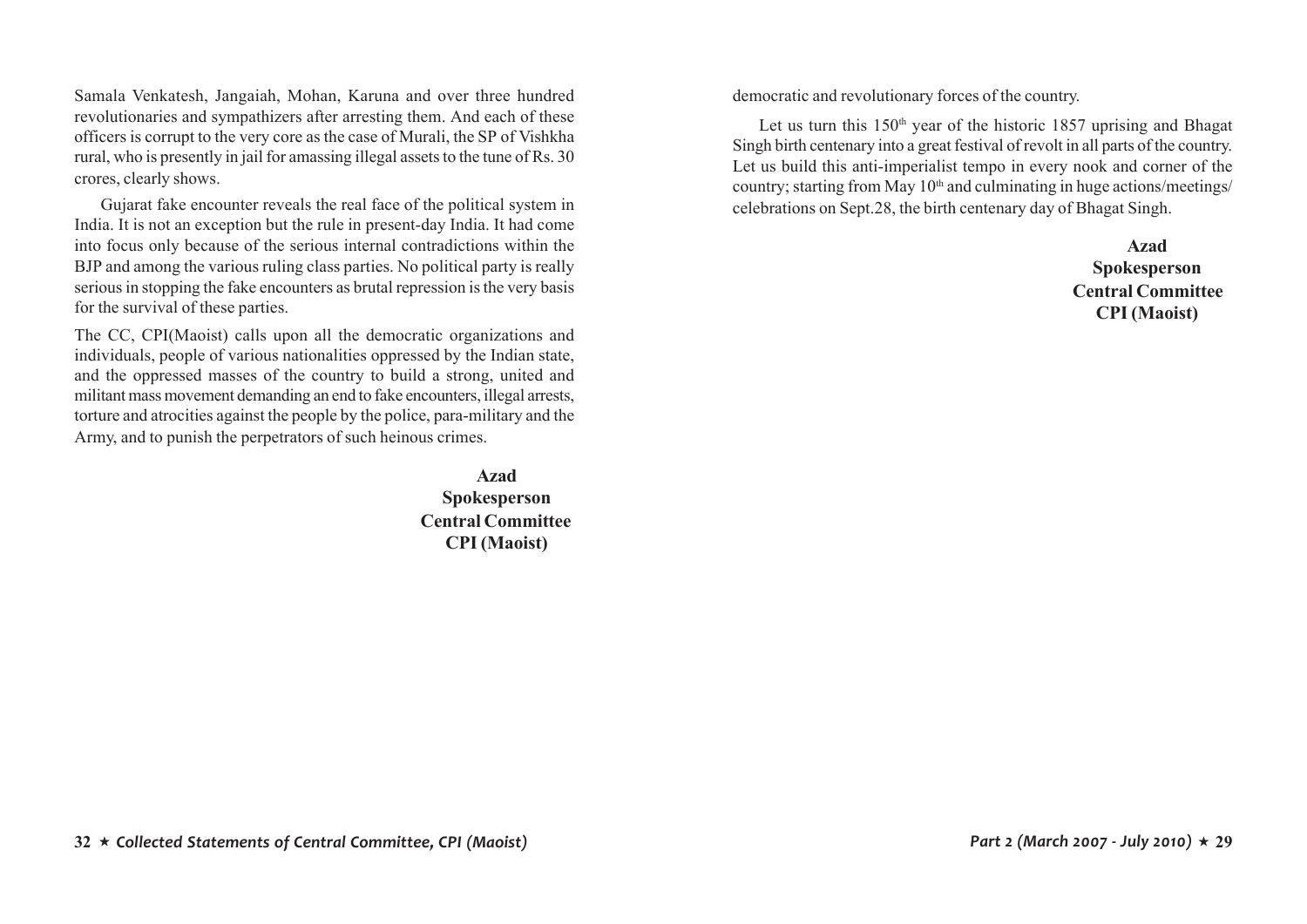#### **8-5-2007**

#### **On the Fake Encounter of Sohrabuddin Sheikh and Kausar Bi**

The brutal murder of Sohrabuddin Sheikh and his wife Kausar Bi in November 2005 in Ahmedabad after arresting them from a bus in Hyderabad is only the tip of the iceberg of the cruel deeds and inhuman acts of the lawless police system in India. The khaki-clad criminals had proved themselves to be paid mercenaries as they had murdered Sohrabuddin after their pockets were filled by the builder lobby of Gujarat and Rajasthan for the ghastly act. And to eliminate all evidence of the gruesome murder they murdered Kauser Bi three days after the murder of her husband at a farmhouse in Gandhi Nagar and her body was burnt in the ravines in Illol village in Sabarkantha district. Kausar Bi was also raped which has become the natural fate of any woman in police custody. These IPS criminals, with the full backing of the BJP governments in Gujarat and Rajasthan, had also eliminated the only remaining eye-witness to their arrest in Hyderabad, Tulsiram Prajapati, in December 2006.

The arrest of the three IPS officers—DIG Vanzara and SPs, Raj Kumar Pandian of Gujarat and Dinesh Kumar of Rajasthan, and their suspension after more than a week following the arrests, is a mere eye-wash as the killings were carried out clearly at the behest of Narendra Modi, the trader lobby and the political big-wigs of the BJP. The Congress, which has been clamouring for the resignation of Narendra Modi, is no less a culprit as its government in AP led by fascist YSR had fully cooperated with the BJP governments in Gujarat and Rajasthan in the illegal arrest of Sohrabuddin and Kausar Bi.

The Gujarat fake encounter is only one of thousands of such cases that have been taking place in various states in the country. In Kashmir alone over 70,000 youth had been killed after being arrested and several women were raped in the past two decades. Mass demonstrations against illegal arrests, murder and rape by the Army besides the central and state police forces have become a daily feature of Kashmir. And these repressive forces are also obsessed with communal bias, particularly against the Muslims, which makes the atrocities more brutal and inhuman.

Mass murders, fake encounter killings, brutal torture and rape, are an inseparable part of the state system in our country. Whether it is the government ruled by BJP or Congress, TDP, DMK or AIDMK, RJD or BJD, or the so-called Left like the CPI(M), or whichever party is in power, it basically relies on state terror and state-sponsored terror to control the masses and to eliminate the opposition. The police, para-military forces and the Indian armed forces are all adept in staging fake encounters and committing indescribable atrocities whether it is on the revolutionaries and the struggling masses in Andhra Pradesh, Chattisgarh, Bihar, Jharkhand, Orissa, Bengal, Maharashtra, MP, UP, Karnataka and Tamil Nadu, the national liberation fighters in Kashmir and North East, Muslims in various parts of the country, particularly in states such as Gujarat. The rape and murder of Manorama in Manipur highlights the plight of women under virtual Army rule in North East. Besides, daily killings of petty criminals, rape and killing of arrested women is a feature of these trigger-happy cruel forces.

The AP police are even more notorious than their Gujarat counterparts in staging fake encounters. They had committed the worst atrocities during the Congress rule under Vengal Rao, Janardhan Reddy and the present YSR's fascist rule murdering almost 2000 revolutionaries and sympathizers while over a thousand murders were committed during the nine-year rule of the TDP. AP can boast of several Vanzaras who had committed brutal murders after arrests and torture and all of them had got away unscathed as it had always been the policy of the successive governments to carry out fake encounters. Murderous DGPs like HJ Dora, Ramulu, Swaranjit Sen, DIGs like Gautam Sawang, Aravinda Rao, SPs like Balasubramanyam, Srinivasa Reddy, DT Naik, Surendra Babu, Praveen Kumar, Meena, Stephen Ravindra, Murali and many others are all masters in the art of torture and murder of revolutionaries. And all these criminals received promotions and huge incentives from the government for committing these murders. In just over two years since January 2005, YSR's Congress government in AP had murdered several leaders like Vadkapur Chandramouli, Gautam, Jagadeesh,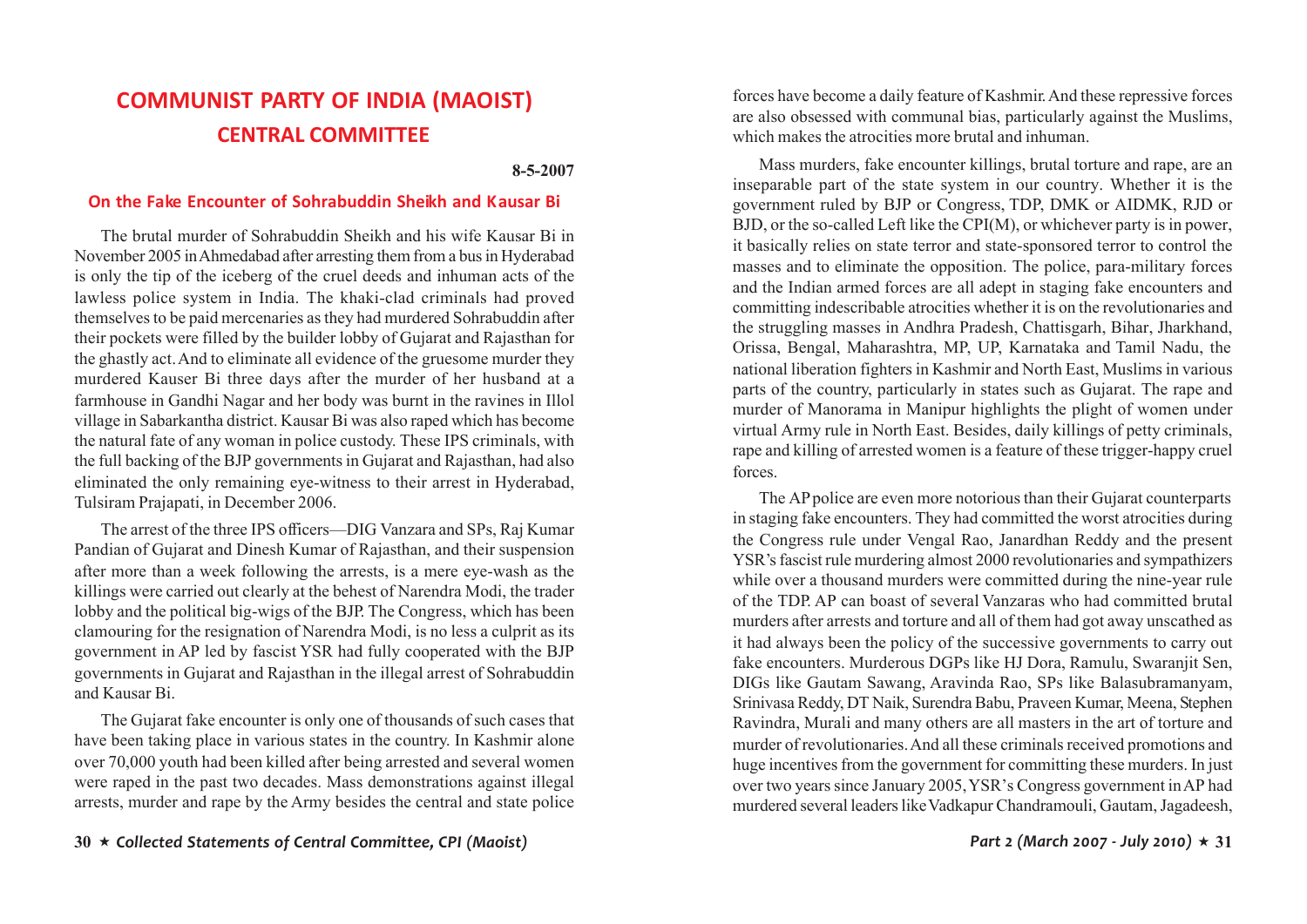9th Congress by CPI(Maoist) early this year. The reactionary ruling classes are well aware of the fact that it is the CPI(Maoist) alone which can resist its neo-liberal policies and are perturbed by the militant struggles spearheaded by our Party against SEZs and displacement of the peasantry by the powerful MNCs and Indian comprador big business as well as by the heroic attacks against the police camps in several parts of the country. Hence they have specially concentrated upon eliminating the central and state leadership of our Party in order to completely suppress the ongoing people's war in the country. But such arrests and murders of leadership can never suppress the revolutionary war waged by the people of this country led by our Party. As demonstrated by the heroic jailbreak in Dantewada last Sunday our PLGA fighters will certainly secure the release of our arrested comrades and others languishing in jails. The people's war will surge ahead despite the arrests of revolutionary leaders and will produce many more worthy successors.

> **Azad Spokesperson Central Committee CPI (Maoist)**

# **COMMUNIST PARTY OF INDIA (MAOIST) CENTRAL COMMITTEE**

**16-8-2007**

### **Scrap the Indo-US Nuclear Deal!**

### **Oppose UPA's Traitorous Policy of Mortgaging Our Country's Interests to the US Imperialists!**

The so-called Indo-US Civil Nuclear Energy Deal or the 123 Agreement, hailed as a historic pact by the comprador Congress party, is actually a total sell-out of the country's interests and sovereignty to the US imperialists. The CC, CPI(Maoist), considers this Agreement as anti-national and antipeople and condemns this abject surrender by the comprador Congress-led UPA government to US imperialist pressure. It warns that the Nuclear Deal will lead to perpetual dependence of our country on US imperialism.

The deal is shrouded in utmost secrecy and the entire country is kept in the dark for almost two weeks since its signing by the two sides on July 22. Finally, with the consent of the US, the traitorous UPA regime released the text of the Agreement on  $3<sup>rd</sup>$  August. Public consent was sought to be manufactured through lies and distorted information by the Prime Minister and other Congress leaders and government officials. Anil Kakodkar, Chairman, Atomic Energy Commission (AEC), canvassed for support even before the text of the Agreement was released. The actual content of the Agreement and the Clauses that compromise India's sovereignty were hidden behind a barrage of official lies and deliberate distortions. The undemocratic and conspiratorial nature of the Agreement is that it is dictated by Washington and not even placed before the Parliament.

Based on the notorious Henry Hyde Act of the US Congress, the 123 agreement restricts the right to nuclear testing by India. The US President will have discretionary powers to terminate the civil nuclear cooperation if India conducts a nuclear test. The real essence of the 123 agreement can be captured from the remarks made by US Under Secretary of State Nicholas Burns, who negotiated the Agreement on behalf of the US, that the U.S. had "*preserved intact*" the President's right under the Atomic Energy Act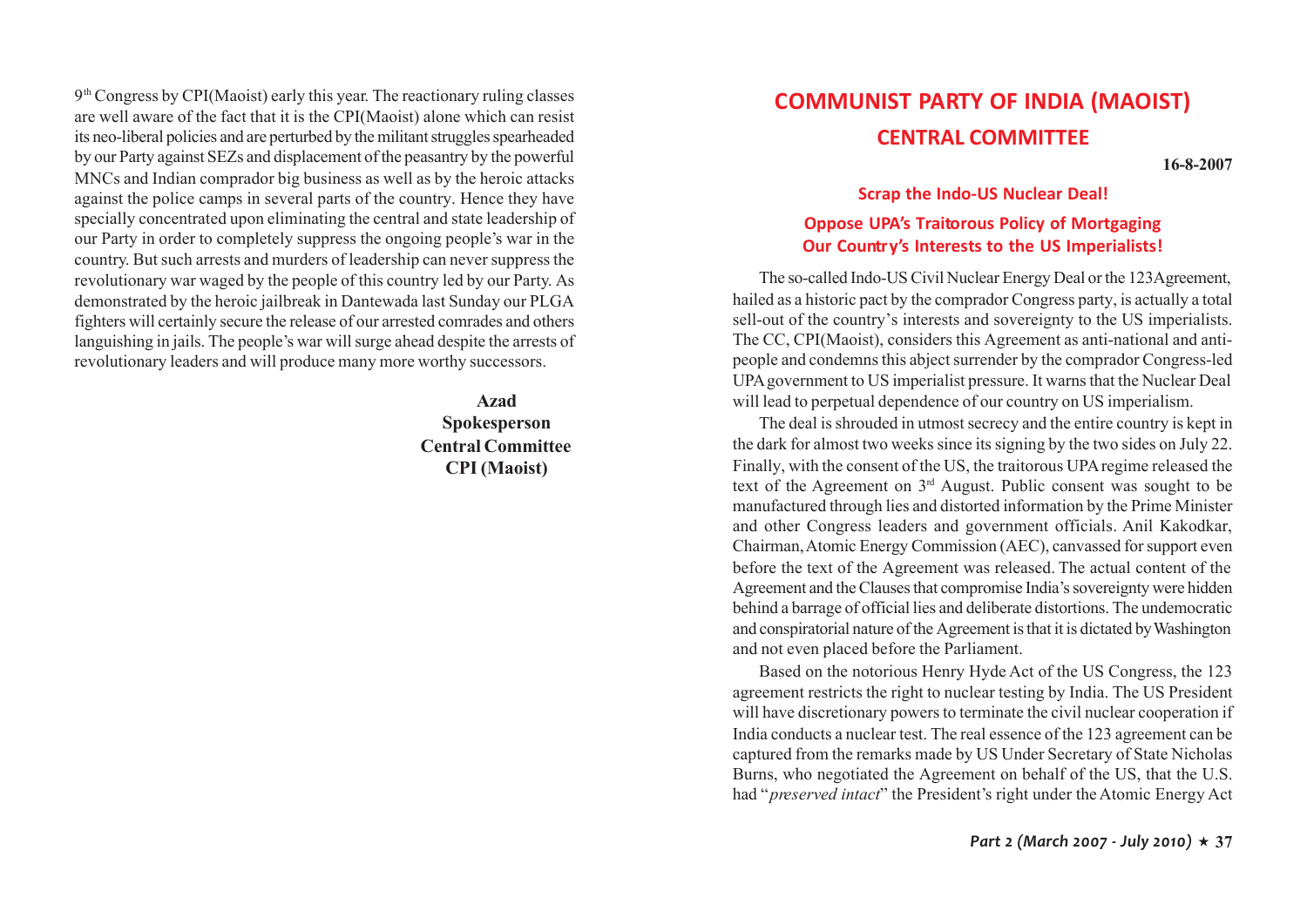of 1954 to ask for return of nuclear fuel or nuclear technologies transferred by American firms if India conducted a nuclear test. He categorically stated that the Agreement was fully in accordance with the Hyde Act. A Clause of the 123 Agreement makes it obligatory for India to facilitate the entry of experts "when execution of an agreement or contract pursuant to this agreement" requires this.

Moreover, the civilian nuclear agreement between India and the U.S would threaten regional stability and widen the gulf between India and Pakistan. By facilitating India to produce significant quantities of fissile material and nuclear weapons with US blessings, the Nuclear Deal will ignite an arms race in South Asia with serious implications for the strategic stability of the region. India would become the regional *satrap* for American imperialism and will be used by the latter for furthering American hegemony over South Asia. The *dalals* in Delhi had shamelessly agreed to place the interests of our country and people at the feet of the US imperialists and the US multinational companies in exchange for a few concessions and crumbs. The expansionist Indian ruling classes, with their eyes on the neighbouring countries, have stooped like slaves before the US imperialists in order to play the role of regional chieftains.

It is the US MNCs like GE and Westinghouse which will derive huge profits from the energy contracts and hence these vultures played a key role in pushing the Deal onto India's back. Thus at one stroke, the American imperialists would curtail India's sovereignty as well as squeeze it of its wealth. The nuclear deal makes our country fully dependent on the US for nuclear fuel supplies and by giving the U.S. the right to terminate the agreement "on one year's written notice"; India will be pushed deep into the vice-like grip of the US imperialists. It will have no other alternative than to dance to American imperialist tune and will become a victim of US blackmail. The Agreement is a grave insult to more than a billion people of our country. The entire country should stand up unitedly to boldly oppose this despicable act of the comprador UPA government led by the Congress which mortgages our country's sovereignty to US imperialism, places the country completely at the mercy and whims of the US, undermines indigenous development, and transforms India into a willing pawn of US imperialism. The so-called Left parties, which have been crying hoarse that

### **COMMUNIST PARTY OF INDIA (MAOIST) CENTRAL COMMITTEE**

#### **19-12-2007**

#### **Condemn the Abduction and Illegal Detention of CPI (Maoist)**

#### **Politburo Member Comrade Sathanna by the APSIB! Immediately Produce Comrade Sathanna in Court!**

The APSIB with the active connivance of Kerala police had abducted comrade Raji Reddy alias Sathanna, a member of the Central Committee and Politburo of CPI(Maoist), on the 17<sup>th</sup> of December from Ernakulam city and have illegally detained him since then without producing him in court. For over 48 hours comrade Sathanna has been tortured in the illegal torture chambers maintained by APSIB. The APSIB goons are notorious for fake encounter killings of anyone who falls into their hands. Just a few months ago in June 2007, another CC member, comrade Sande Rajamouli was abducted from Kollam in Kerala and murdered within 24 hours. Another SZC member from North Telangana, com Somanna, was picked up in end June from Bangalore and murdered by the same SIB goons. The CC, CPI(Maoist) warns the governments of AP and Kerala against enacting such dastardly and heinous deeds and demands the immediate production of comrade Sathanna in court.

We appeal to all democratic organizations and individuals and the people at large to bring pressure on the government to immediately produce senior Maoist leader comrade Sathanna in court. We call upon the entire rank and file of CPI(Maoist), the fighters of PLGA and the revolutionary masses to build resistance in all forms to this continuous violation of all the provisions of the Indian Constitution by the police and to secure the release of our beloved leader comrade Sathanna from the clutches of the sadistic SIB police.

Arrest of comrade Sathanna is part of the massive countrywide counterrevolutionary suppression campaign unleashed by the reactionary ruling classes particularly after the successful completion of the Unity Congress-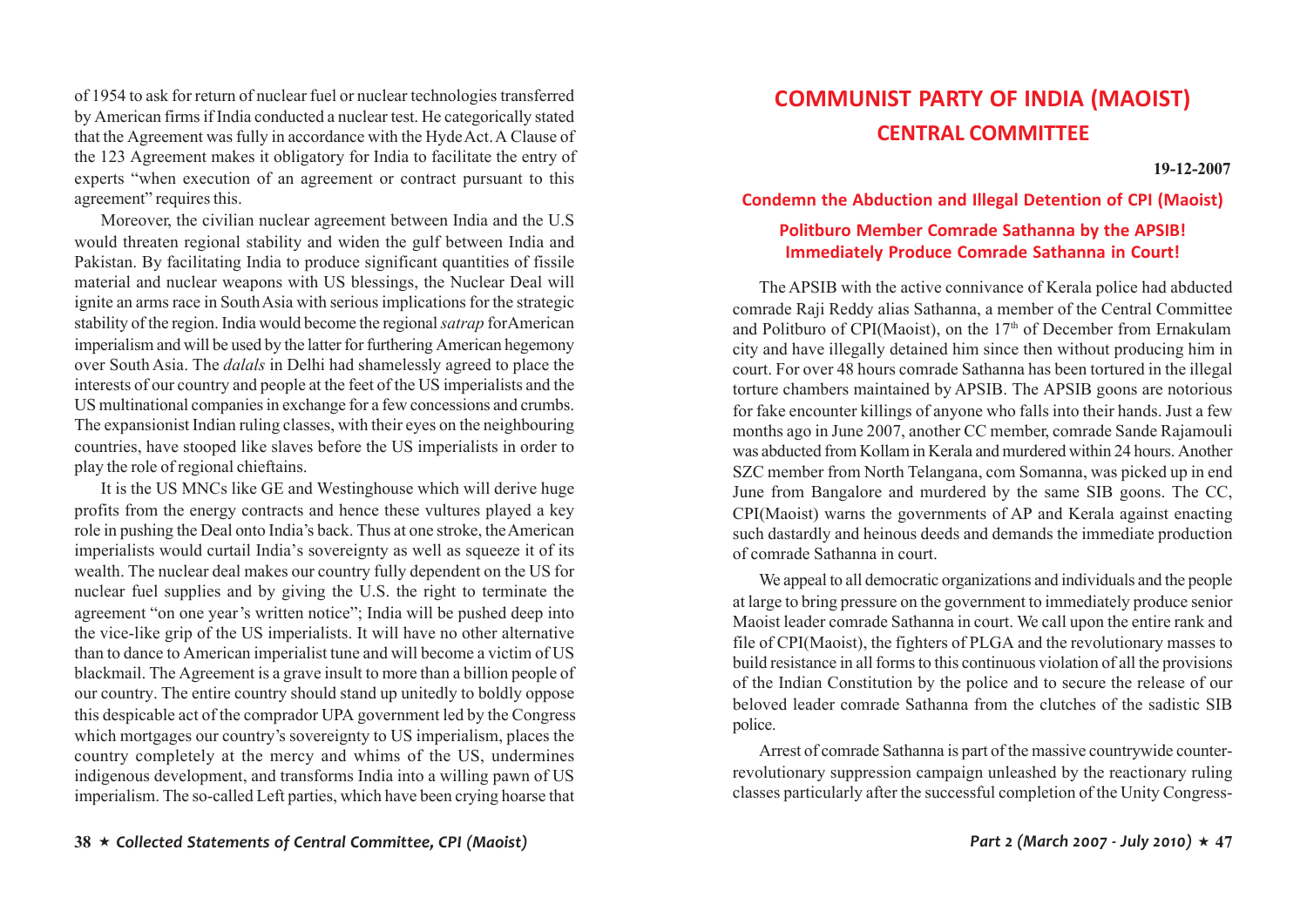Dantewada is one of the eight districts selected by the central government for its intensive suppression campaign along with fake reforms to hoodwink the people. The so-called Salwa Judum campaign launched by the state and central governments in Chhattisgarh had taken the highest toll of lives and destruction of property in Dantewada. Over 600 villages were burnt, more than 500 adivasis were murdered and hundreds of women were raped by the salwa judum goondas and the police and para-military mercenaries since June 2005. More than 60,000 adivasis were uprooted from their villages and herded into virtual concentration camps. Thousands more are thrown into jails.

The CC, CPI(Maoist), hails the heroic action of its cadre in Dantewada and calls upon the prisoners languishing in various jails in the country to follow the path blazed by Jehanabad, RUdayagiri and Dantewada. It assures that it will render all help possible to free them from the wretched hells where they are unjustly held captive.

> **Azad Spokesperson Central Committee CPI (Maoist)**

the 123 Agreement is a surrender to US by the Manmohan Singh Government, are shamelessly continuing to support the very same government and thus are acting as accomplices. They should immediately withdraw their support to the UPA government or else they will go down in history as no less responsible for this abject surrender of the country's interests to US imperialism.

> **Azad Spokesperson Central Committee CPI (Maoist)**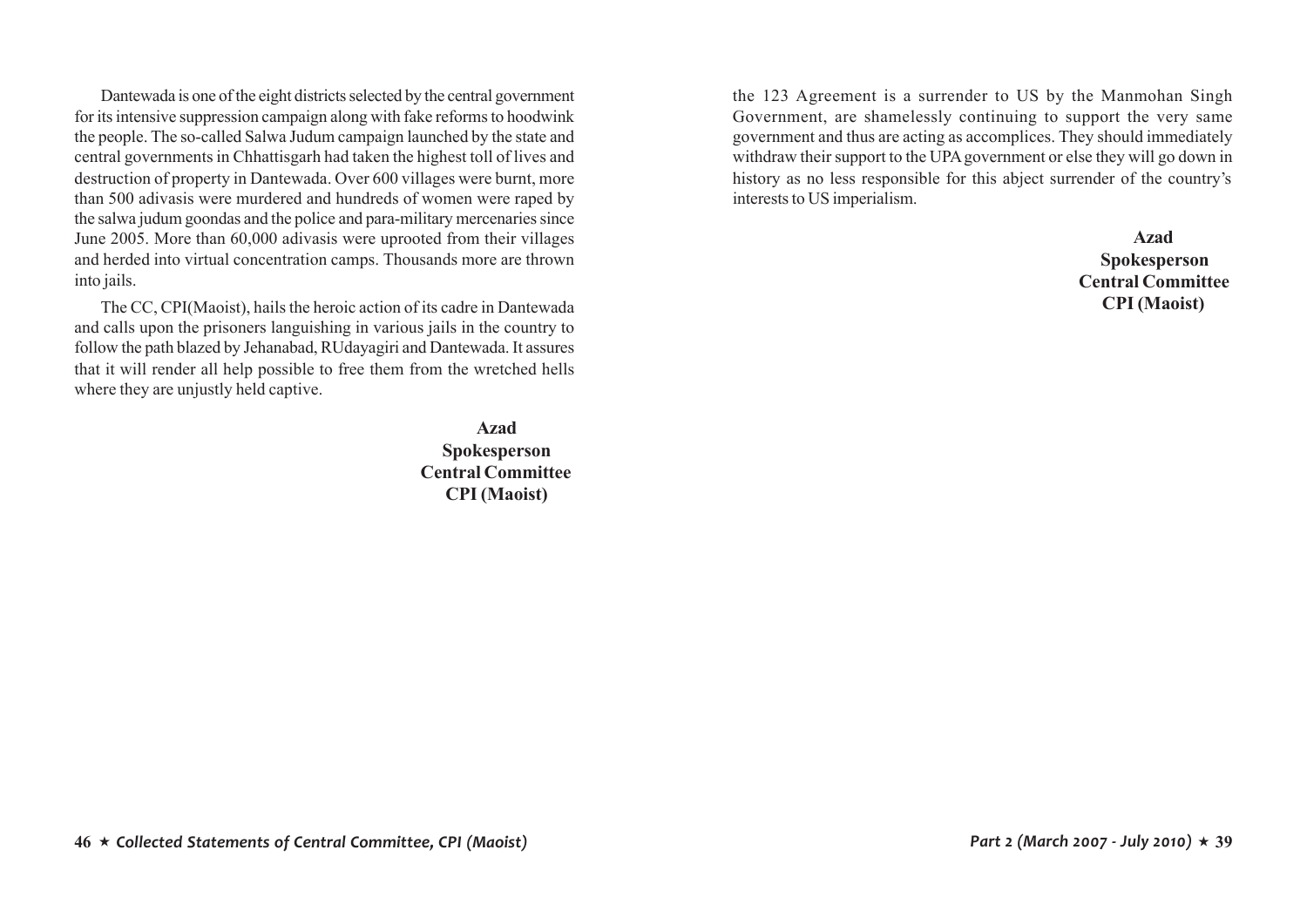**25-8-2007**

### **Hail the Martyrdom of Central Committee Member of CPI (Maoist) and Beloved Leader of the Indian People Comrade Ajayda!**

Comrade Ajayda, the beloved and respected senior leader of  $CPI(Maosit)$ , passed away suddenly on  $15<sup>th</sup>$  August 2007 due to severe attack of cerebral malaria. Comrade Ajayda was attacked by malaria in the first week of August after his return from one of the Guerrilla Zones where he had gone to attend an important meeting. It was suspected to be viral fever first but since it was malaria his condition worsened and, even the best efforts of doctors could not save his life. In fact, due to the existing unjust social system and the pro-imperialist policies of the reactionary Indian ruling classes diseases like malaria devour millions upon millions of people every year and comrade Ajayda has also become one of such victims.

With the martyrdom of Comrade Ajayda CPI(Maoist) has lost one of its elderly leaders who played a significant role in three decades of Indian revolution and in the formation of the new Party. CC, CPI(Maoist), on behalf of the entire Party, Central Military Commission(CMC) and the entire PLGA, all the organs of revolutionary people's democratic power, all the revolutionary and democratic mass organisations, and all the revolutionary sympathisers and revolutionary masses of our country bows its head humbly and pays its red homage to our beloved leader comrade Ajayda. It shares its grief with heavy heart with the rank and file of the Party, the West Bengal State Committee in particular, the entire revolutionary camp, and his family members and friends and expresses its deep, heartfelt revolutionary condolences to all of them.

 Comrade Ajayda was a veteran leader of our Party with almost four decades of revolutionary life. He was inspired by communist politics during his student days in 1960s in West Bengal. He was one among the thousands of young pioneers of the new generation who

# **COMMUNIST PARTY OF INDIA (MAOIST) CENTRAL COMMITTEE**

**18-12-007**

#### **Hail the Heroic Dantewada Jail Break Led by CPI(Maoist)!**

### **It is A Befitting Reply to the Campaign of Terror Let Loose by the fascist ruling classes!!**

Even as the memories of the heroic Jehanabad and R Udayagiri jail breaks are haunting the reactionary ruling classes, the revolutionary masses led by the CPI(Maoist) have written another heroic saga in the history of the ongoing people's war in India. In late afternoon of the  $16<sup>th</sup>$  of December, 299 prisoners out of the 377 inmates had escaped from the most wretched conditions of Dantewada jail. They seized the arms and ammunition from the jail armory.

This heroic action ridiculed the security measures such as CCTV, which were installed recently, and the series of conspiracies hatched in the meetings of the Chief Ministers and top police officials of various states, particularly the recent Bhubaneswar meeting of the police, para-military and intelligence officials, preceding the Chief Ministers meeting of nine states scheduled for December 20. The cadres of the CPI(Maoist) hailing from the oppressed peasant masses have demonstrated that, armed with the ideology of Marxism-Leninism-Maoism and the determination to liberate the Indian people from all exploitation, they can defeat the conspiracies of the reactionary ruling classes and the might of the Indian state. They showed the path of freedom to lakhs of prisoners languishing in Indian jails for decades without trial or unjustly convicted. There is no other alternative than jail breaks for all those incarcerated in subhuman and appalling conditions in hundreds of Indian jails. In Chhattisgarh alone, over 52,000 prisoners are held in jails that have a total capacity of only 5,200. No wonder, struggles of the prisoners have become a regular phenomenon in several states such as Chhattisgarh, Bihar, Jharkhand, Andhra Pradesh etc.

#### **40**  *Collected Statements of Central Committee, CPI (Maoist)*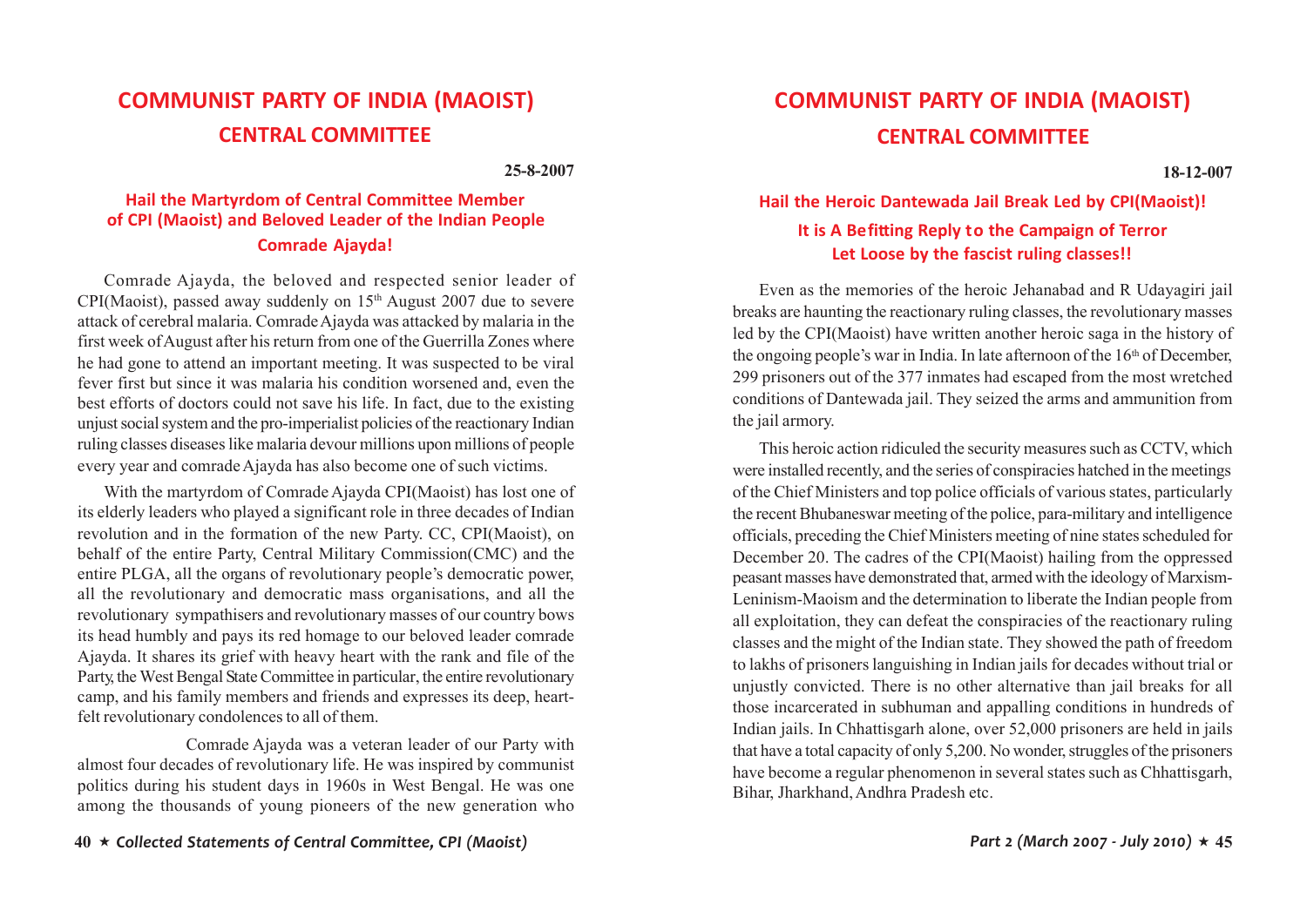war in the country. And to accomplish this all the fundamental rights guaranteed by the Indian Constitution and the Constitutional provisions are trampled underfoot. We demand the government of Andhra Pradesh and the Government of India to produce comrade Santosh in the Court immediately. We warn them that if any harm is done to comrade Santosh it is the government which will be responsible for any retaliatory measures undertaken by the revolutionary people. We also warn the Congress leaders that they will not rest in peac e as long as they continue with the policy of indiscriminate arrests, tortures and murders of revolutionaries, and carry out brutal reign of terror. We once again warn that the Congress leaders will have to pay the price for any harm done to comrade Santosh.

> **Azad Spokesperson Central Committee CPI (Maoist)**

originated from the ideological and political struggle in the international arena by the CPC under the leadership of Mao against the modern revisionism of CPSU and the great Cultural Revolution that shook the entire world. He was a product of the bitter ideological-political struggle against the revisionist and neo-revisionist leadership of CPI and CPI(Marxist). When working as a government employee he was inspired very much by the great Naxalbari revolutionary armed uprising and the leadership of comrade Charu Mazumdar and joined the CPI(ML) in the end of 1960s. He was arrested in 1972 and spent over five years in different prisons of Kolkata in inhuman conditions during the fascist President Rule and black days of the 'Emergency' period.

 He was one of founding members of CPI(ML)-Party Unity and one of the first State Committee members of the CPI(ML). He was also one of the leaders of heroic peasant armed struggles of Nadia district of West Bengal. As a CCM and a senior leader of CPI(ML)-PU, he played a significant role in achieving the unity between the PU and PW and later on unity between MCCI and PW. He was a founding CCM of Unified CPI(ML)[PW] formed in August 1998 and also the CPI(Maoist).

 Since the beginning of the revolutionary movement of West Bengal in the late sixties, he stood firmly and steadfastly at the time of barbarous repression, in the midst of heavy losses, and in the period of long setback of the revolutionary movement in the entire country. He firmly upheld the Party line in the long period of setback, splits and hardships. He boldly faced the cruel enemy. Comrade Ajayda firmly upheld the red bright banner of MLM and bitterly opposed revisionism of all hues that reared its ugly head in the international arena and in the communist movement of our country. Throughout his long revolutionary life he never compromised on principles, and fought spiritedly not only against the reactionary Indian ruling classes and the monster of imperialism, but also against revisionism in all its varied forms.

Neither his lean physique, ill-health nor growing age [63] ever dampened his spirits or made him shirk from his revolutionary responsibilities. He boldly fought against deviations from the Party line during the internal crisis in PU in 1987 and on other occasions. He served as the head of Party's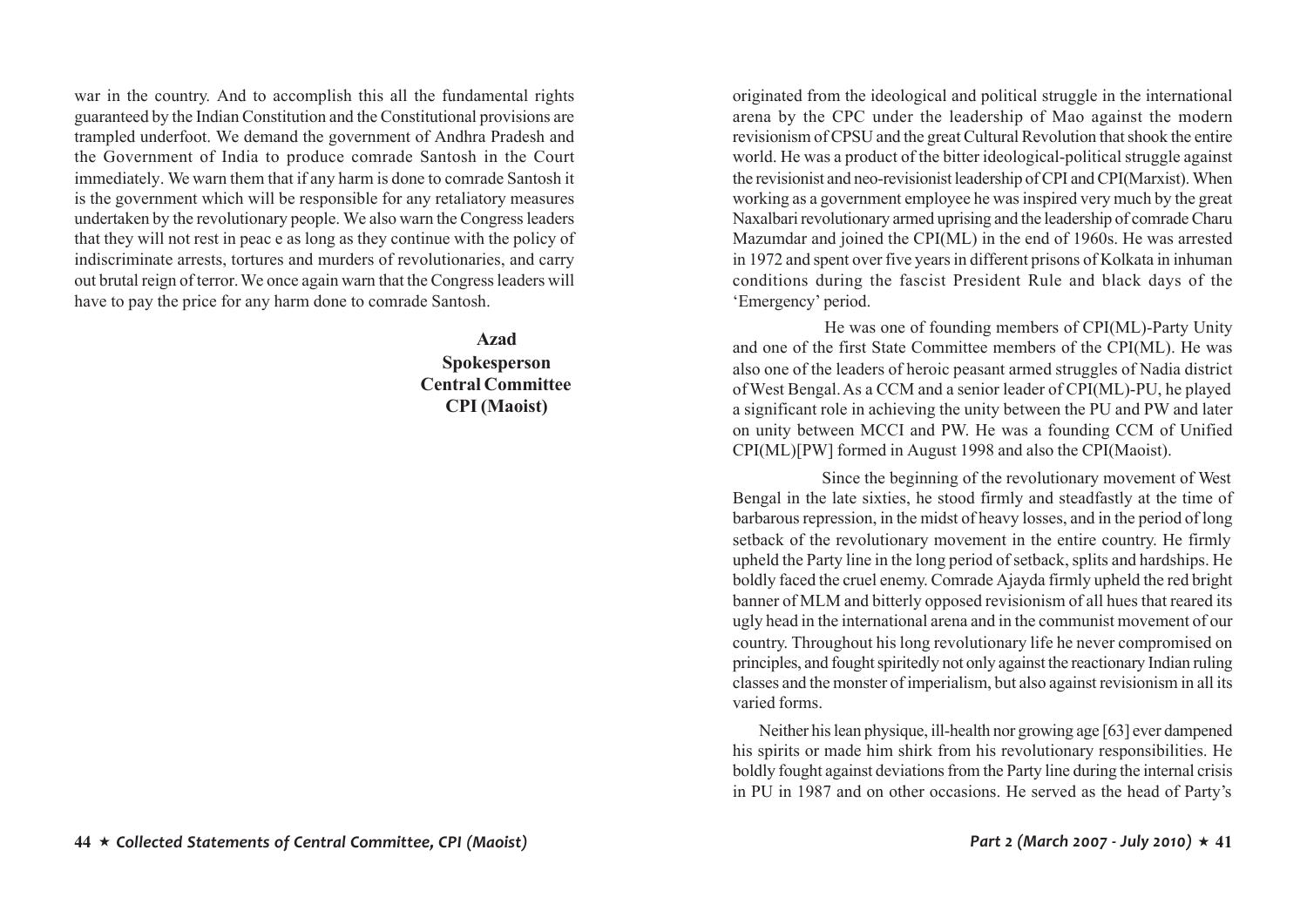education department—SCOPE—for about two years after the 2001 Party Congress of erstwhile CPI(ML)[PW]. He played a notable role in studying agrarian relations in the countryside and could mingle easily with the cadres and masses. Comrade Ajayda served in the publication department for a long time and contributed to the Party magazines both in erstwhile PU, unified PW and the new Party. He wrote proficiently both in English and Bengali. He had great ideological-political depth rooted in long period of diligent study of theory of MLM combined with practical experience.

Throughout his revolutionary life comrade Ajayda upheld communist values and ideals. He was known for his simplicity, commitment and gentle nature. He remained a bachelor all his life driven by the idealistic notion prevalent in the early period of the revolutionary upsurge that marriage would come in the way of revolutionary activity.

The martyrdom of comrade Ajayda is a great loss to the Indian revolution. The CC calls upon the entire Party cadre, PLGA fighters and the revolutionary masses to face this situation boldly and carry forward the cause for which comrade Ajayda had laid down his life with unflinching determination. The CC vows to persist in the great task of building PLA and establishing base areas and intensifying and expanding the people's war throughout the country to complete the liberation of our country from the clutches of imperialism, CBB and feudalism and establish a new classless society.

### **Ganapathy General Secretary Central Committee Communist Party of India (Maoist)**

# **COMMUNIST PARTY OF INDIA (MAOIST) CENTRAL COMMITTEE**

**12-9-2007**

### **Condemn the Abduction of CTC Member Comrade Santosh on August 24 from Mumbai by the SIB of AP!**

#### **Produce Comrade Santosh Immediately in the Court!**

On August 24, a senior member of the Central Technical Committee of the CPI(Maoi st) who has been working in the revolutionary movement for almost three decades, comrade Santosh , was abducted by the APSIB officials from his rented house in Mumbai. Ever since then the SIB gang had neither produced him in the Court nor acknowledged his arrest. He is being illegally detained for almost three weeks in the torture chambers of the APSIB. The Central Committee, CPI(Maoist), condemns the illegal detention of comrade Santosh and demands his immediate release.

The APSIB is notorious for its illegal detentions, brutal tortures and elimination of arrested revolutionaries in Andhra Pradesh over the past two decades. Hence we apprehend grave danger to the life of com Santosh in the hands of the SIB and the AP police. We request all the democratic and civil rights organizations and all democratic-minded citizens throughout the country to voice their protest against the illegal detention and to demand the central government and the state government in AP to immediately produce comrade Santosh in the Court.

The abduction of Comrade Santosh, the arrest of Maharashtra secretary of CPI(Maoist) and CC member comrade Vijay , another senior leader of Maharashtra , comrade Vikram , and the countrywide arrests and murders of senior leaders and cadre of our Party is part of the countrywide military offensive unleashed by the Indian ruling classes against the surging revolutionary movement led by the CPI(Maoist).

The immediate aim of the various intelligence agencies and the special police forces is to arrest or eliminate the leadership of our Party without which it is impossible for them to suppre ss the raging flames of people's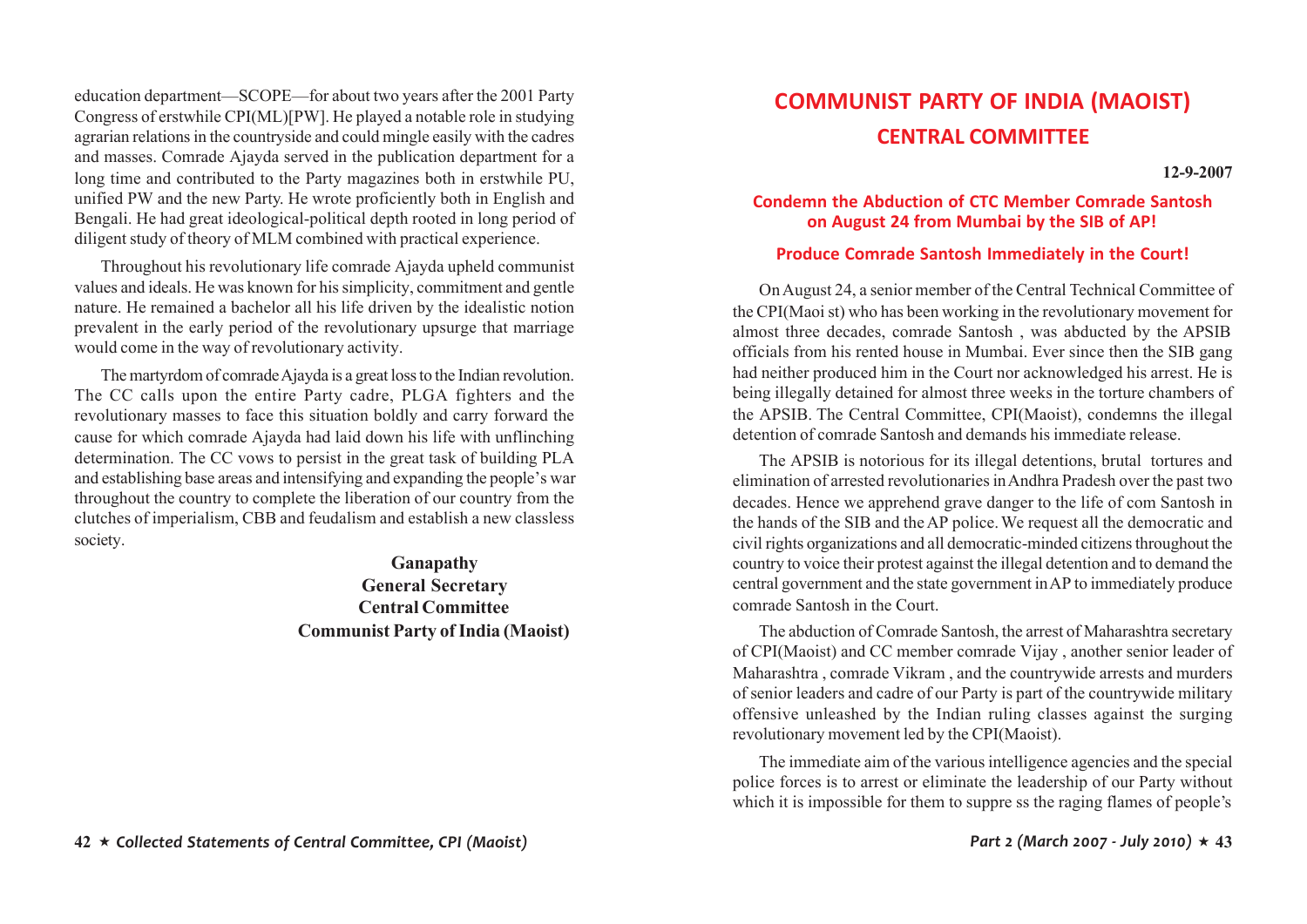**23-4-2008**

**Red Salutes to CPI (Maoist) Central Committee Member and Great Revolutionary Intellectual Comrade Anuradha Ghandy!**

### **Let Us Emulate Comrade Anuradha's Great Revolutionary Qualities —Her Undaunted Spirit, Staunch Determination and Selflessness!!**

On April 11, 2008 the oppressed masses of our country and the Indian revolution lost an exemplary Communist leader and a brilliant revolutionary intellectual—comrade Anuradha Ghandy—known to the revolutionary camp as comrade Narmada and Rama. On that fateful day this beloved leader of the CPI(Maoist) had breathed her last, at the age of 54, after a severe attack of falciparum malaria. Comrade Anuradha, had just returned from Bihar-Jharkhand region after attending to some Party work there and she did not realize that the fever she was suffering from was due to the deadly cerebral malaria. The negative result in the blood tests had only misled her and the doctors and delay in taking malaria dose resulted in this tragic episode. Comrade Narmada was cremated on April 12. The CC, CPI(Maoist) pays its humble red homage to this seniormost woman member of the Central Committee and vows to fulfill the revolutionary ideals for which she had laid down her life.

Comrade Anuradha had started her revolutionary career in the early 1970s as a student of Eliphinstone College, Mumbai. She is one of the founder-members of the CPI(ML) in Maharashtra. And in the span of over three decades she had been in the forefront in several fronts: student movement, civil rights movement, women's movement, workers' movement, dalit movement, adivasi movement, literary and cultural movement. She never remained a spectator to any act of injustice and to the spontaneous struggle of any section of the masses. Her spirited and courageous fight for the rights of the adivasis, landless labourers, dalit masses, women and unorganized labour will forever be remembered. She played a prominent

#### **60**  *Collected Statements of Central Committee, CPI (Maoist)*

# **2008**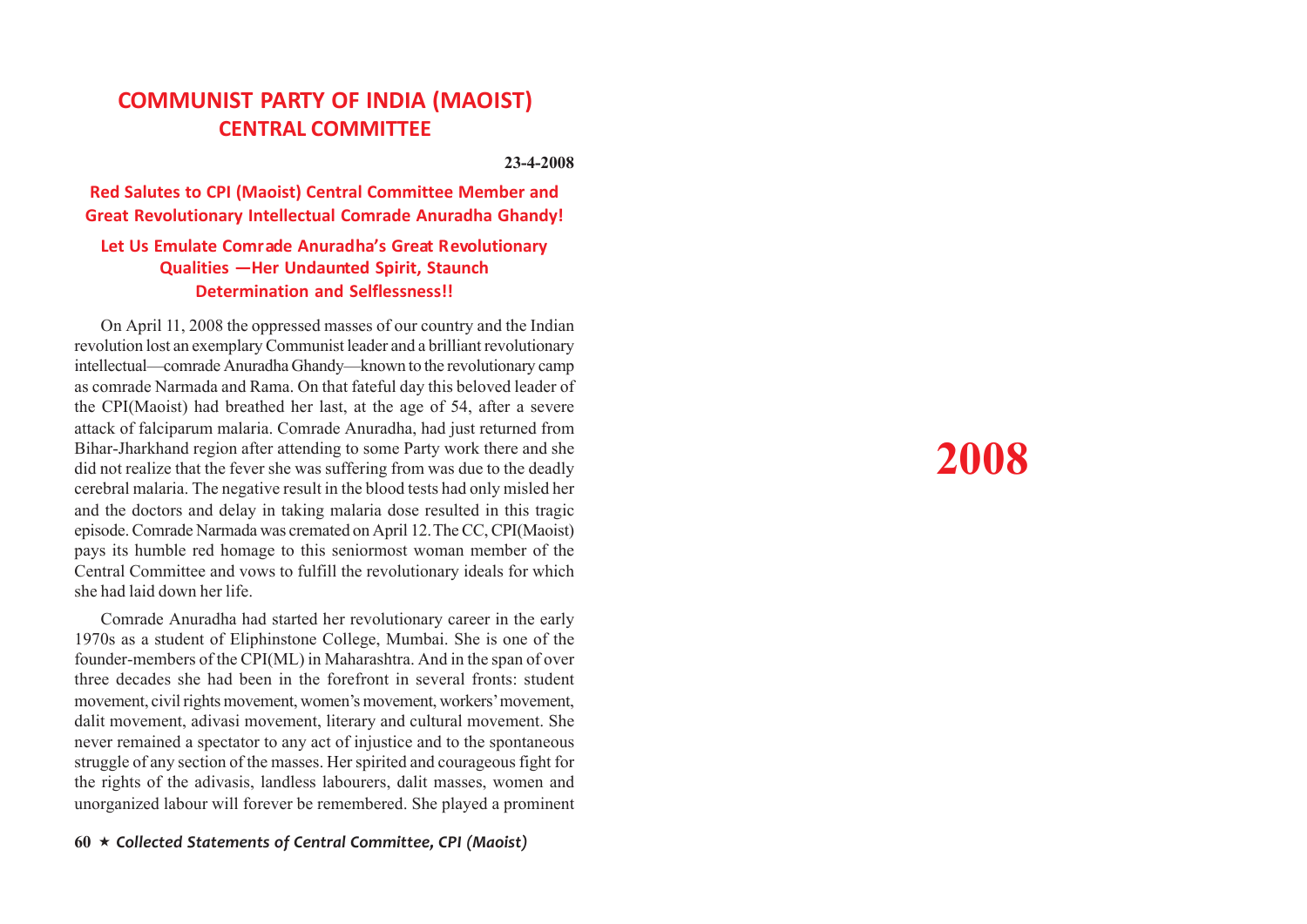from the clutches of these leeches. And for this our PLGA, with the active participation of the masses, will seize the arms from the enemy as it had done in Nayagarh and earlier in Koraput, R Udayagiri etc., and will arm the masses to spread the people's war throughout Orissa. The fascist suppression campaigns by the state and central governments cannot stop this irresistible march of history.

> **Azad Spokesperson Central Committee CPI (Maoist)**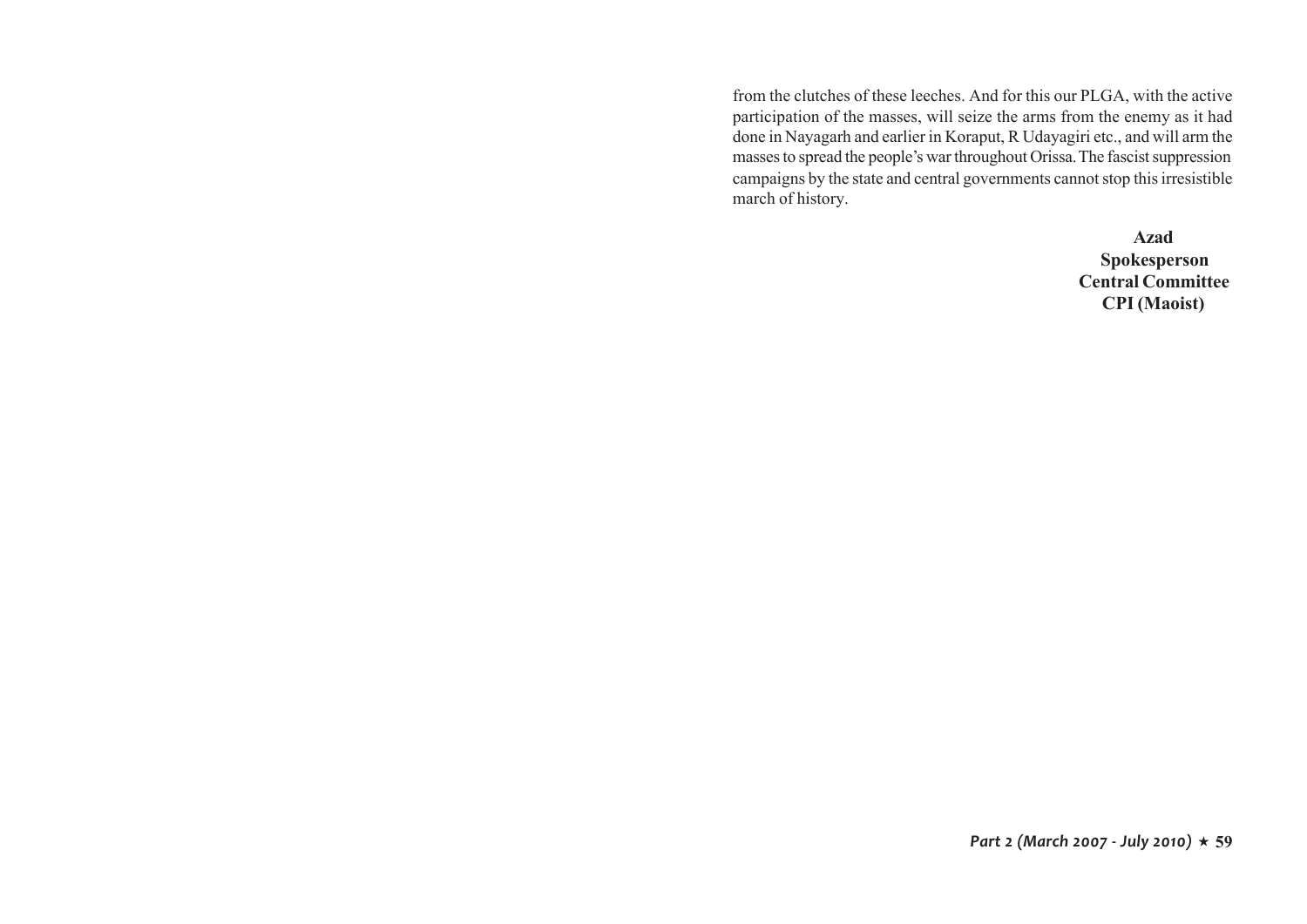Ever since Naveen Patnaik assumed office as the Chief Minister of Orissa he has been serving as a trusted agent of imperialist and comprador capital sucking the blood of the people of Orissa and draining the mineral and natural wealth of the state. His hands are stained with the blood of the poor adivasis of Kalinganagar where he acted as the hatchet man of the Tatas. To defend Korea's anti-national POSCO steel he continues to step up his fascist attacks on the people struggling against the project. His government had signed MOUs worth almost two lakh crore rupees for looting and draining the wealth of people out of Orissa. Lakhs of poor adivasis and other sections of peasantry are displaced by the mining and other industrial projects, SEZs etc., by the government of Naveen Patnaik while the ruling class politicians and bureaucrats pocket huge commissions in return for their loyalty. It is at the behest of these anti-national leeches that Naveen Patnaik had unleashed fascist repression against the Maoist movement, arresting and murdering revolutionaries and their sympathizers. Just as it is impossible for Naveen Patnaik to scrap all the MOUs signed with POSCO, the multinational sharks and the compradors like the Tatas, Mittals, Ambanis, Jindals etc., just as it is impossible for him to stop being a loyal agent of the imperialist and comprador capital, and the feudal forces in the countryside, so is it impossible for Maoists to lay down arms. Our armed struggle will continue as long as exploitation, oppression and suppression persist. Demanding the Maoists to lay down arms and come for talks is only the ravings of a mad man. At best, it s a cheap publicity gimmick to win over a section of the people.

The CC, CPI(Maoist), appeals to the progressive, democratic organizations and individuals and the entire people of Orissa to realize the hypocrisy and hollowness behind Naveen Patnaik's call to the Maoists to give up arms as a precondition for talks. It calls upon the people at large to unite to wage a militant mass movement to throw out POSCO, Tata Steel and other anti-people projects that are draining the natural wealth of Orissa while displacing hundreds of thousands of people from their hearths and homes. The CPI(Maoist) reassures the people of Orissa that it will be in the forefront of their every just struggle and will intensify the armed struggle to throw out the feudal forces, imperialists, comprador big business and their agents like Naveen Patnaik in order to help the masses liberate themselves

#### **58**  *Collected Statements of Central Committee, CPI (Maoist)*

## **COMMUNIST PARTY OF INDIA (MAOIST) CENTRAL COMMITTEE**

**4-2-2008**

### **CC, CPI(Maoist) Condemns the Outright Degeneration and Betrayal of Revolution by Lanka Papireddy and Expels Him from the Party!**

On February 2nd, Lanka Papiraddy alias Latchanna alias Naresh, a member of our Central Committee, had deserted the Party and the movement and surrendered before the enemy citing ill-health as a reason. It is indeed shocking to all Party members and the revolutionary masses to see such degenerate behavior and extreme political weakness from a member of the highest committee of our Party. However, if one looks at the history of our Party one will not be surprised to see some leaders getting degenerated in course of the development of the revolutionary war. This happens when they are not able to mould themselves to the needs of the movement and place their personal interests above the interests of the Party and people. Papireddy, in spite of being in the CC, has not displayed the consciousness of even a primary Party member. He behaved in the most irresponsible way, firstly, by committing a mistake of a very serious nature, and then, deserting the movement instead of undertaking sincere self-criticism and striving by all means to come out of his weaknesses. Ill-health is only a plea to hide his degeneration and betrayal of the revolution. The CC condemns this arrogant behavior and degeneration of Papireddy and expels him from the Party.

The CC, after analysing the weaknesses and deviations in Papireddy in the wake of his misbehavior with a woman comrade, passed a resolution in Dec 2007 demoting him to ZC level and transferring him out of the state where he had been working. It hoped that given his seniority he will display maturity and seriously rectify his mistakes by immersing himself in the class struggle. The CC has tried to save him by retaining him in the Party provided he realises his serious weaknesses and strives to come out of these and take measures to transform himself into a genuine revolutionary. But instead of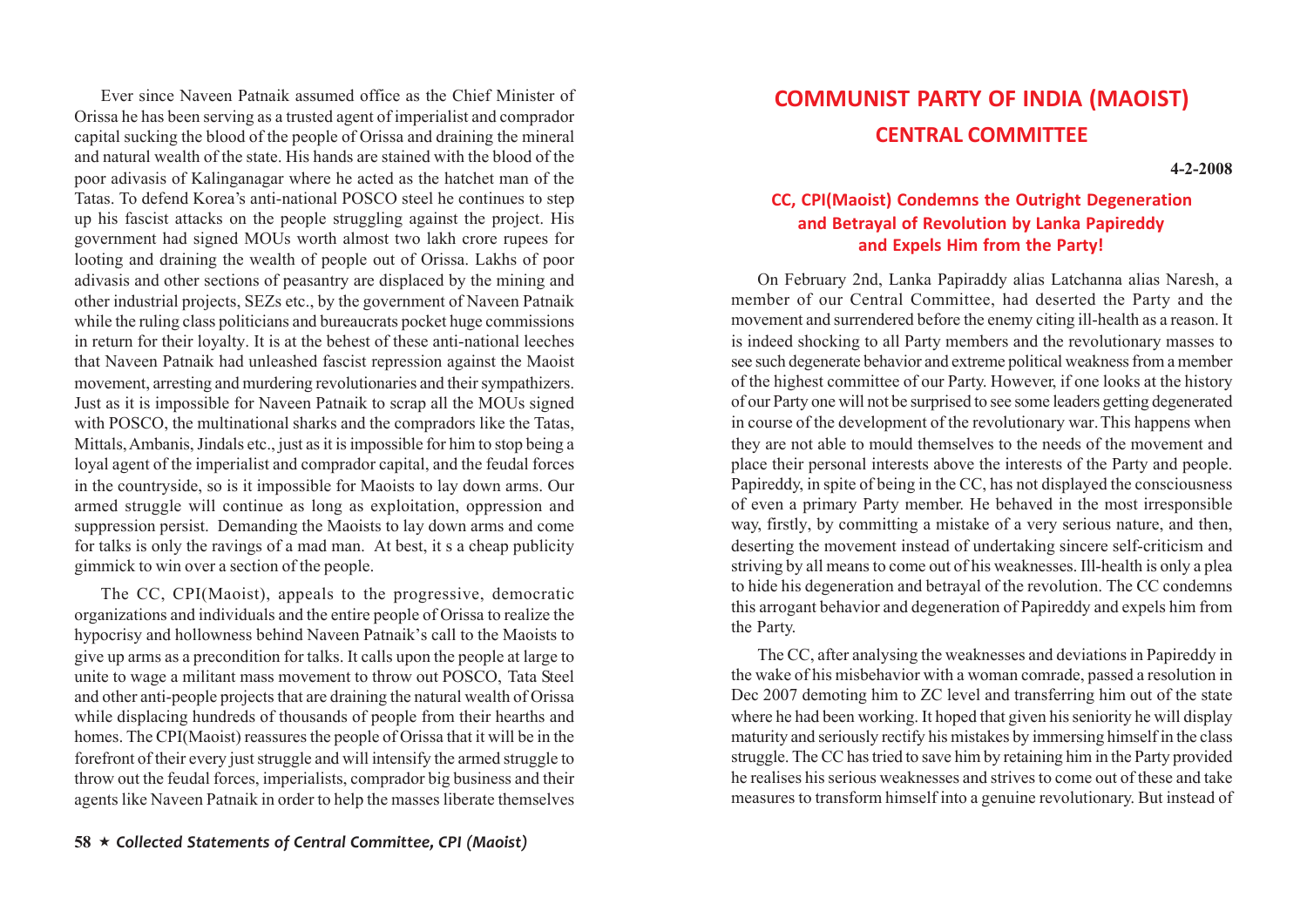undertaking deep self-criticism of his weakness and assuring the CC and the entire Party that he would make all efforts to rectify and come out of the weakness, he placed conditions for continuing in the Party and the movement. He also cited some reasons such as problems with his wife to justify his degeneration.

What are the main reasons for his immediate desertion and betrayal?

Firstly, in spite of being in the revolutionary movement for a long period, he has not transformed and moulded himself into a proletarian revolutionary. Petty-bourgeois and feudal values and attitudes continued to remain strong. His behavior towards woman comrades reflected the strong patriarchal trend in him. In mid-2004 he was issued a serious warning about his patriarchal attitude**,** irresponsible and provocative behavior with a woman comrade.

Secondly, even though he was fully aware of his mistakes and weaknesses he did not make any attempts to come out of these. His pettybourgeois false prestige became a hurdle for undertaking sincere self-criticism and get rid of his weaknesses. This false prestige had quite often come to the fore during his earlier work in Dandakaranya and was criticized by comrades many a time.

Thirdly, his ego and individualism, lack of respect for collective committee functioning, putting on airs about his general knowledge and political depth, his sectarian approach towards others, bureaucratic style of functioning, etc had increased in recent years. He has infatuation for his own capabilities while underplaying the better capabilities of other comrades.

Fourthly, due to the above-mentioned weaknesses he began to lose confidence on revolution especially after seeing the series of losses suffered by the Party in recent years. He was not confident of playing his role in overcoming the present unfavourable situation and countering the countrywide coordinated cruel counter-offensive of the enemy. Defeatism overtook his mindset and being self-centred and individualist he had lost faith in the capacity of the Party and masses in defeating the enemy offensive.

Due to above-mentioned reasons it is not surprising that Papireddy, after serving as a revolutionary and also as a leader for a long period, has surrendered to the enemy, betrayed the revolution and turned into a counter-

### **COMMUNIST PARTY OF INDIA (MAOIST) CENTRAL COMMITTEE**

**26-2-2008**

**Naveen Patnaik's Call for Talks is Sheer Hypocrisy!**

### **No Question of Giving Up Arms As Long As Exploitation and Oppression Persist!**

### **We shall Continue to Arm the Masses with the Arms Seized from Enemy!!**

On 24th February, the Orissa Chief Minister Naveen Patnaik announced that he was prepared for talks with the Maoists if they gave up arms. This call for abandoning arms as a precondition for talks is quite amusing, to say the least, as it had come particularly in the wake of the daring Nayagarh multiple raids in which over a thousand arms were confiscated by the People's Liberation Guerrilla Army led by our Party. It is relevant to point out in this context that his claim of having recovered 80% of the arms and 70% of the ammunition seized by the Maoists is sheer humbug and an attempt to boost up the sagging morale of his mercenary police force. Most of the arms and ammunition had safely reached the Maoist bases breaking the encirclement attempts by the anti-Naxal special police and central paramilitary forces guided by helicopters. The call of Naveen Patnaik to the Maoists to give up arms is as naïve, or rather as foolish, as someone asking him to give up exploitation and oppression of the people of Orissa and stop being a servile manager of the imperialists and comprador capitalists. Asking the Maoists to give up arms, while announcing in the same breath, the setting up of another five India Reserve Battalions in the state and equipping the forces with the most sophisticated weaponry, is like the devil itself citing scriptures. The CC, CPI(Maoist), considers the proposal of talks by the Orissa government as a mere publicity stunt and reaffirms its commitment to spread the flames of armed struggle throughout the state of Orissa which is being reduced to a backyard of the imperialist MNCs and comprador big business sharks.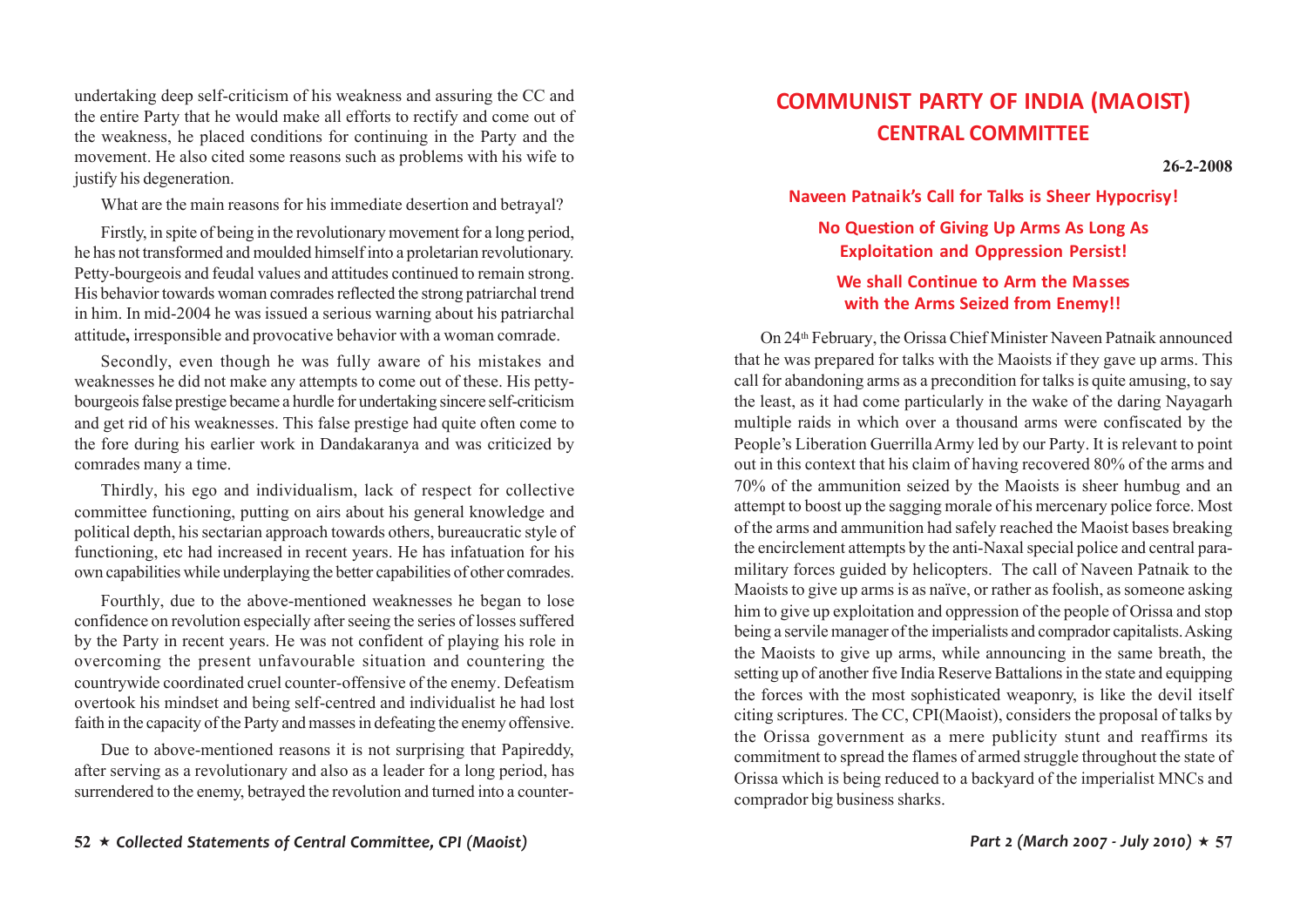of the imperialists, will only further strengthen the ongoing people's war. As more and more people join the PLGA the day is not far off when the PLGA will be transformed into People's Liberation Army (PLA) and mobile war will be the order of the day creating several Nayagarhs, Koraputs, Giridihs, Jehanabads, R Udayagiris and Dantewaras. The people will arm themselves with the arms seized from the enemy.

As long as there is repression there will be resistance. And as long as there is exploitation and oppression there will be revolution.

> **Azad Spokesperson Central Committee CPI (Maoist)**

revolutionary. The weaknesses and mistakes which were once a secondary aspect of his revolutionary life have changed qualitatively and become principal aspect while the revolutionary character transformed into a secondary aspect; thus a revolutionary and a revolutionary leader has turned in to non-revolutionary and also a counter-revolutionary. No revolutionary, however exemplary be his/her past history, can last for long without intense internal struggle against his/her non-proletarian ideas and weaknesses. To continue as a life-long revolutionary one has to transform oneself to suit the needs of the revolution; it is the law of revolutionary dialectics which operates in society and individuals including revolutionaries and a revolutionary party. Those self-seeking, careerist leaders who put themselves above the party, revolution and oppressed masses and gloat over their self-claimed intellectual talents and individual capabilities will be consigned to the scrap-heap of history. Through his surrender, Papireddy has become another addition to the list of betrayers and self-seeking opportunists in our party history such as Sathyamurthy, Murali, Bharath, etc.

Papireddy will serve as a negative teacher to the entire rank and file of the Party and the revolutionary masses. The internal struggle within oneself is far crueler, arduous and daunting than class struggle against the enemy class. It needs great courage and determination. And most important of all, it needs deep conviction on the ideology of MLM, faith on the oppressed masses and the Party.

Let us show utmost contempt and hatred towards renegades who run away from the people's cause for their own selfish interests. Let us advance along the bright red path blazed by the sacrifices of our beloved martyrs who had laid down their lives by upholding Communist values and practice until their last breath.

> **Azad Spokesperson Central Committee CPI (Maoist)**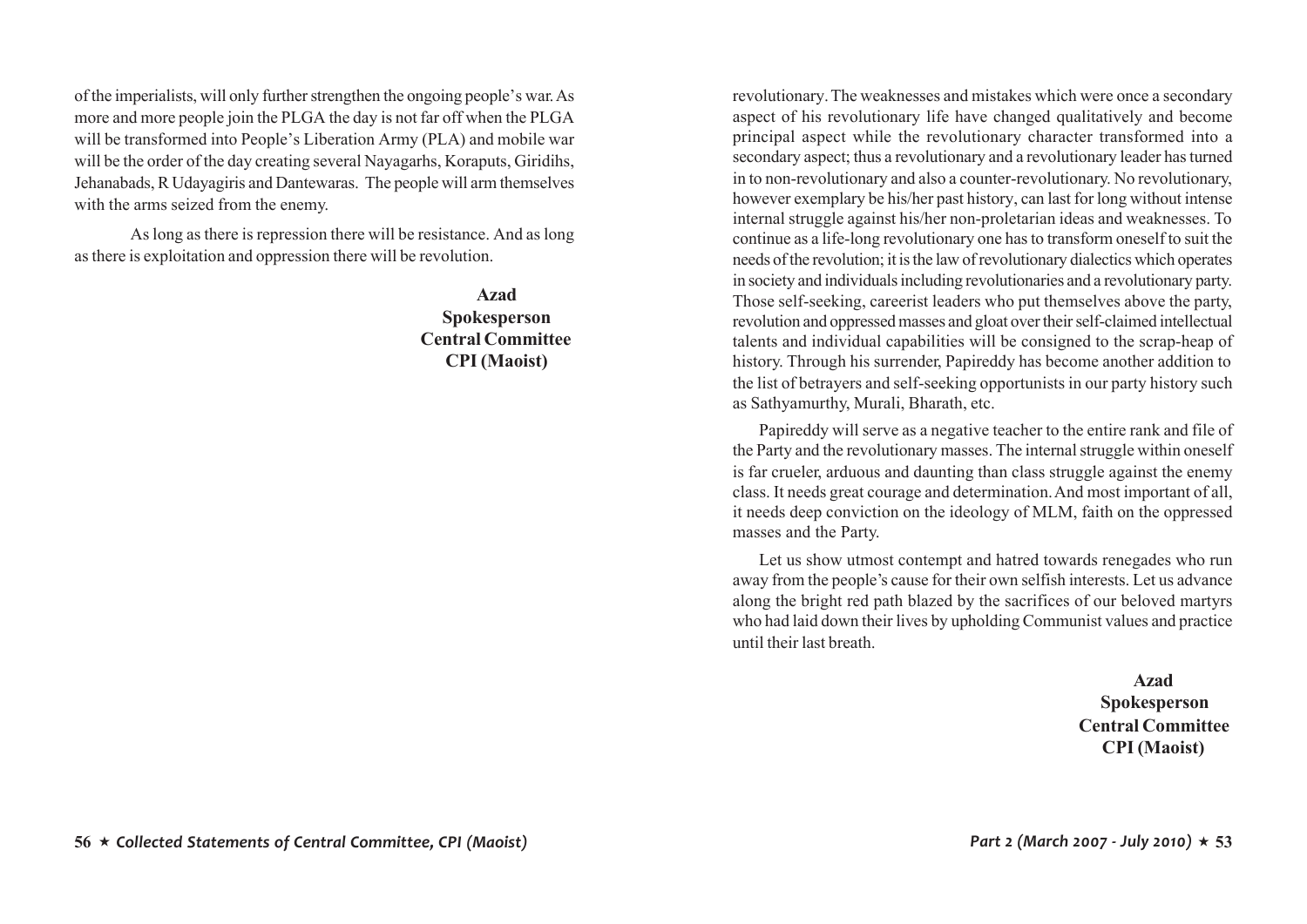**19-2-2008**

### **Hail the Daring Nayagarh Raids the Biggest Ever in Indian History — by PLGA Guerrillas!**

### **The Fascist Ruling Classes of India can Never Douse the Fire of Revolution by Intensifying Fascist Repression on the Masses!!**

On the  $15<sup>th</sup>$  of February, the gallant guerrillas of PLGA led by the CPI(Maoist), with the active participation and support of the masses, had carried out the biggest tactical counteroffensive in the history of India. The magnitude and scale of the counteroffensive operation by the Maoists and the quantity of arms confiscated by them is also perhaps a record in world history. They laid siege to the town of Nayagarh in Orissa, simultaneously carried out raids on three police stations, district armoury, a police training school and a police outpost; seized over 1100 arms, including sophisticated ones such as AK-47, LMG, SLR etc., along with over one hundred thousand rounds of ammunition. They carried away the arms and ammunition in two trucks after fighting the police forces for almost four hours. The Maoist guerrillas did not suffer a single casualty. 14 police personnel and a civilian were annihilated as they did not lay down their arms but persisted in firing at the Maoist guerrillas despite repeated warnings. The CC, CPI(Maoist), hails the heroic counteroffensive carried out by the PLGA under the direct leadership of its Central Military Commission with complete success. The multiple raids in Nayagarh expose the hollowness of the claims of the government that Maoist movement is in decline due to the arrest or murder of several of its leaders in the past few years.

The panic-struck reactionary ruling classes had immediately deployed a huge contingent of their mercenary police forces, para-military forces, Grey Hounds and other anti-Naxal forces set up and trained by the governments of Orissa, AP, Chhattisgarh and the Central government. The spokespersons of the governments at the Centre and Orissa claim that they had killed over 20 Maoists but are not able to produce a single dead body. They also claim that a huge quantity of arms and ammunition seized from Nayagarh was recovered from the Maoists. All this is sheer humbug and Goebelsian propaganda to boost the morale of their mercenary forces. Our PLGA guerrillas had successfully retreated into the guerrilla bases with the active help of the masses while heroically pushing back the security forces which had been trying to encircle the retreating guerrilla forces and even to bomb them by using IAF helicopters. A small portion of the weapons seized was left behind as it became difficult and extremely trying to carry such a huge haul of weapons over long distances. Even our forces had not expected such a huge quantity of arms and ammunition from the multiple raids in Nayagarh and hence they took away all the sophisticated ones. The inferior variety of arms left behind by the Maoists were shown to the media and claimed as a big success by the government. Our PLGA has completed its mission successfully contrary to the false claims of the police top brass and other government spokespersons. The massive combing operations undertaken jointly by the police forces of various states and the central para-military forces had totally failed in achieving any success over the Maoist guerrillas.

Manmohan Singh and Shivraj Patil at the Centre, who remained mere spectators when Mumbai was paralysed by Raj Thakeray's goons and poor labourers from north India were beaten up, found no problem in sending huge contingent of CRPF and other para-military forces within hours to attack the Maoists. And Naveen Patnaik, the blue-eyed boy of the imperialist MNCs and the comprador big business houses of India, who watched for days without end as lawlessness ruled Khandamal, had promptly mobilized the police forces of Orissa against the Maoists to please his imperialist masters. The Centre has assured the states to assist fully in raising another 35 India Reserve Battalions in addition to the 35 CRPF battalions already deployed against the Maoist movement. The atrocities of these para-military forces and specially trained anti-Naxal mercenary forces like the elite Grey Hounds had so much alienated the people from the Indian state that the new move to deploy such a huge force will bring the masses into the revolutionary movement on far greater scale. The campaign of fascist suppression by the reactionary ruling classes of India, with the active backing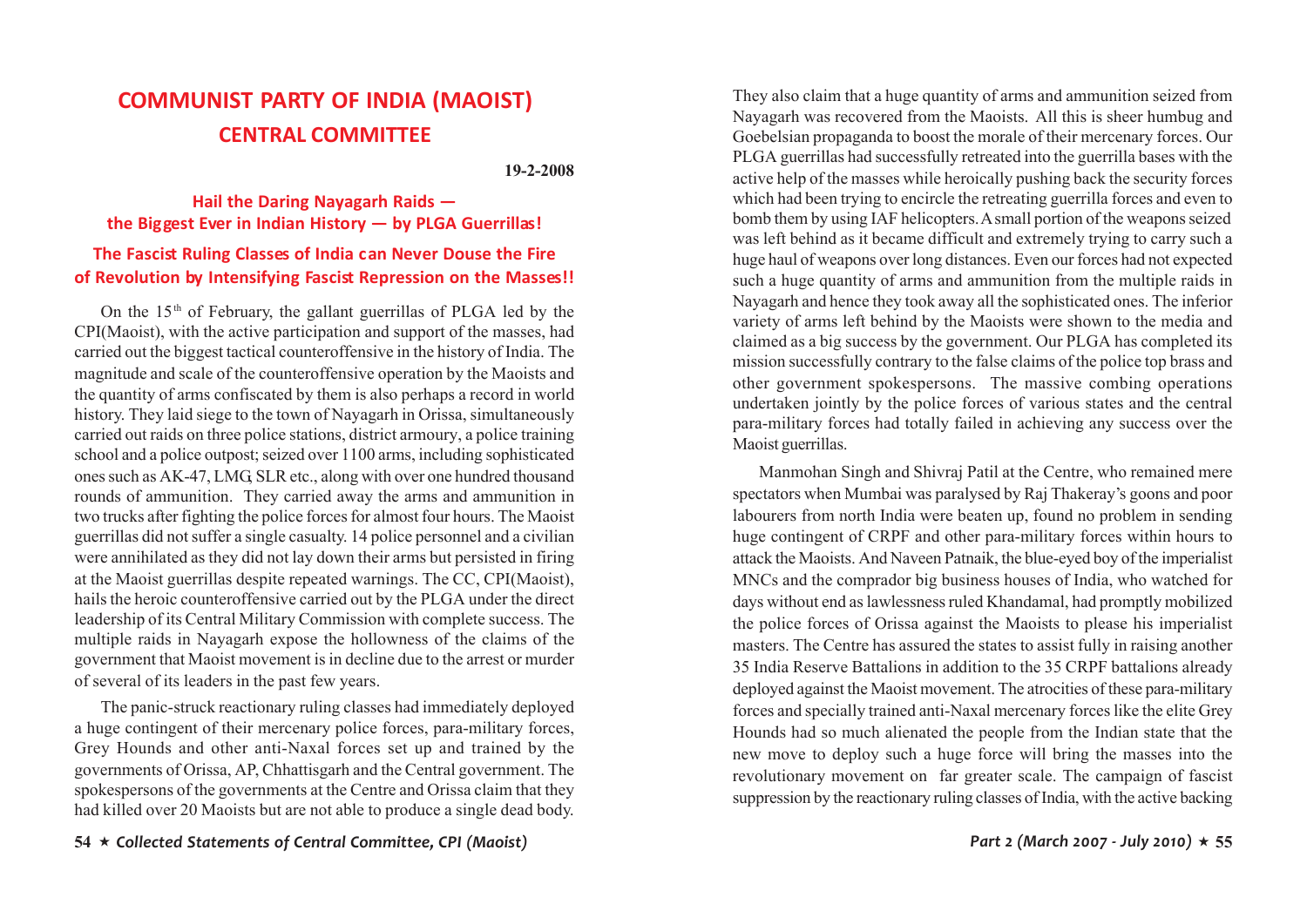billionaires. Unofficially there are many times more. As long as the unaccounted black money remains free and circulates without any restrictions there is no chance of prices to decline. While allowing this state of affairs to continue, RBI's measures to reduce liquidity in the country's economy sound like the foolish feats of a Don Quixote.

The various parties in the opposition have been raising a hue and cry about the UPA government's failure to control prices while not uttering a word about controlling black money as all these parties and their leaders are plush with this unaccounted money. No wonder, every politician spends several times more than what is legally permitted. Trade and industry fill the coffers of the parties and their leaders for which the latter pay back generously. Hence black money flows like water in the courtyards of the rich while the poor languish in terrible poverty and heart-rending misery. And the burden of inflation and price-rise falls squarely on this hapless majority while the rich reap even greater profits by artificially jacking up prices.

The CC, CPI(Maoist), calls upon the people of the country to wage a united militant struggle against the pro-rich, pro-imperialist, pro-big business policies of the government and demand a ban on speculation in foodgrains trading, distribution of the foodstocks, supply of all essential commodities to the people through fair price shops, restoration of subsidies and social welfare schemes, halt to the influx of foreign capital into our country, punishment to all the bigwig tax defaulters, an end to wasteful expenditure on repressive state machinery like the police, para-military and armed forces and to spend the money for the alleviation of the poor and destitute, and so on. Let us seize the foodstocks illegally hoarded by unscrupulous traders. Ultimately, it is only through the victory of the people's democratic revolution led by the CPI(Maoist) that a real solution can be found for evils like inflation, price rise etc.

> **Azad Spokesperson Central Committee CPI (Maoist)**

role in organizing the intellectuals of Mumbai and other parts of the state to build a movement for democratic rights and civil liberties. She was a leader of the All India League for Revolutionary Culture (AILRC) from Maharashtra and is well- known in revolutionary circles as a talented writer and fiery orator. Comrade Anuradha was a prolific writer and contributed immensely to the magazines of various fronts. She wrote fluently in three languages— English, Hindi and Marathi. She worked in the cities of Mumbai, Nagpur, Surat and several parts of Maharashtra. She served as a member of the Vidarbha regional committee and Maharashtra state committee and was elected to the central committee of the CPI(Maoist) in the Unity Congress  $(9<sup>th</sup> Congress)$  held in January 2007. At the time of her martyrdom she was also in charge of the Party's central subcommittee for women.

Comrade Anuradha was known for her exemplary communist qualities: she stood steadfast in the most difficult times, was always spirited, hard working, and led a very frugal and simple life with the goal of declassing herself. Her frail health had not deterred her from carrying out any task and duty entrusted to her. She was suffering from sclerosis but none suspected that she had serious health problems for she never let others know of her problems. When she was in Dandakaranya for two years, she was a great inspiration to the cadres there: she used to walk long distances without ever complaining despite her health problems and she integrated with the cadres and masses with great ease. It is not easy for urban-based petty-bourgeois intellectuals to integrate with the illiterate poverty-stricken masses but comrade Anuradha did it with great ease.

Comrade Anuradha was known for frank and fearless criticism of weaknesses, shortcomings and mistakes in the Party's policies and practice. She had strong views and put these forth without any hesitation in various Party fora. She contributed a lot in making the Party understand the women's question in the correct light and in realizing the lapses and weaknesses of the Party in the women's front. She was forthright in her criticism of anyone in the Party, irrespective of one's position in the Party, if she saw something wrong.

Comrade Anuradha will live forever in the hearts of the Party's rank and file and millions upon millions of the Indian masses. She will remain an eternal inspiration to all those who aspire for a victorious revolution in our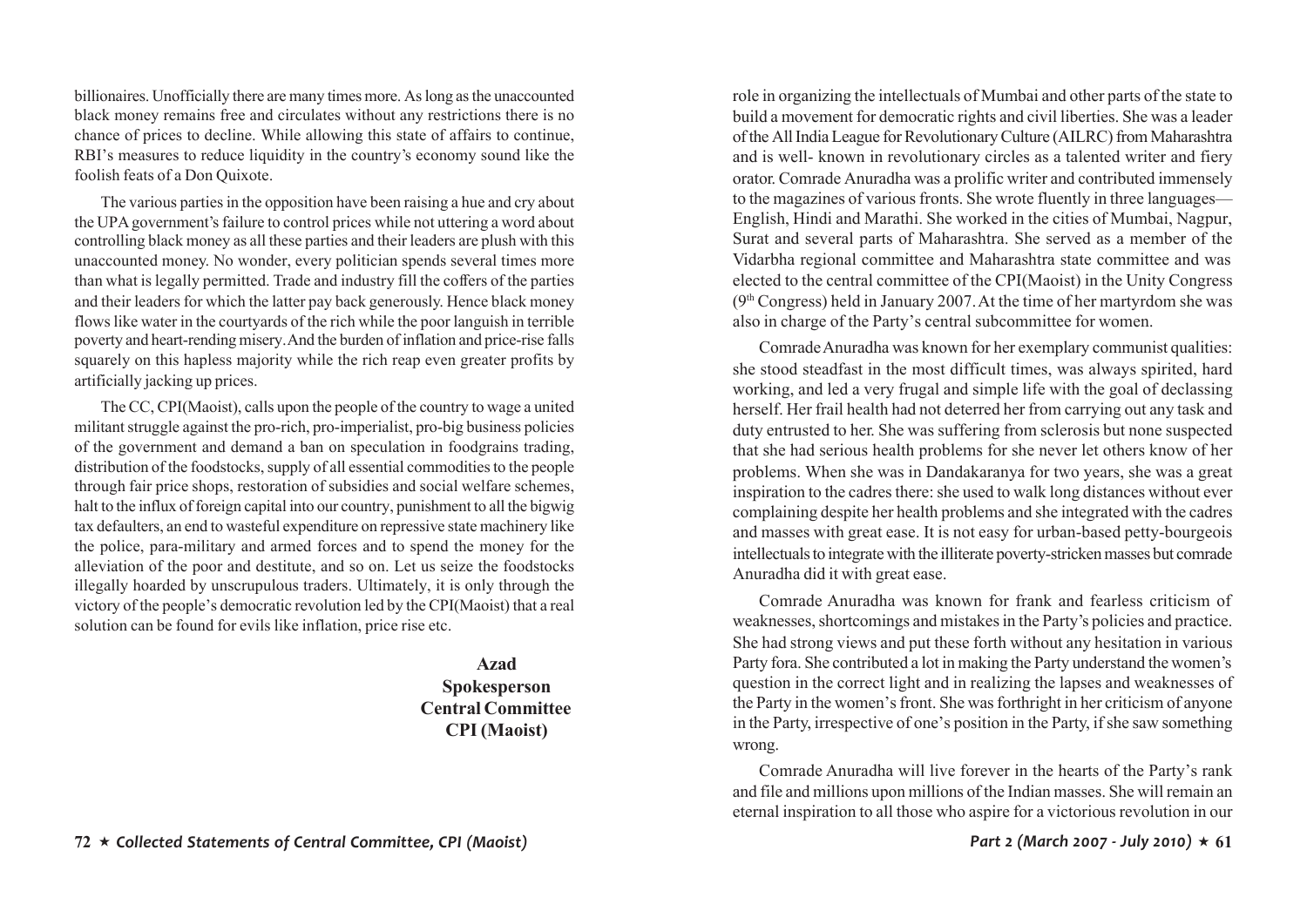country, and a catalyst driving us towards the ultimate goal of establishing a classless society. Let us emulate the indomitable spirit, dynamism, simplicity, diligence, dedication and communist values of comrade Anuradha. Let us pledge ourselves once again to fulfill the great ideals for which comrade Anuradha had laid down her life.

> **Azad Spokesperson Central Committee CPI (Maoist)**

policies aimed at containing inflation, have only led to further slowdown in industrial growth.

Not content with their false claims and a jugglery of figures, ministers like Chidambaram and Sharad Pawar have been playing cruel jokes on the people by asserting that there is no shortage of foodgrains stocks with the government. The stark fact is that foodstocks had declined from 60 million tons to 15 million tons in the past four years. Nothing is done to release the existing "surplus" foodstocks to bring down the prices of foodgrains and save the people from starvation. Consequently, the toiling people of our country who spend over twothirds of their incomes on the purchase of food items, are today forced to cut down their food intake as well as other essential commodities and services.

Adding salt to the injury, the leaders of the greediest country on earth—US secretary of state Condoleezza Rice and George Bush—have shamelessly alleged that one of the reasons for the rising prices of foodgrains was the increase in consumption by people of India and China. While a third of the population in India suffer from malnutrition and over two-thirds live below poverty line, Americans spend over 60,000 crores of dollars annually to cure their illnesses arising out of overconsumption! Three lakh Americans die of obesity every year!! And these rogue leaders have the temerity to say that people of India and China are overeating. Like the feudal lords in rural India, these imperialist sharks think that consumption is their sole birth right.

It is impossible for the UPA government or for any other party which may come to power in the next elections to control the prices and check inflation as long as black money, hoarding, unscrupulous trading, influx of foreign capital particularly "hot money", speculation in foodgrains, export of essential commodities, giving away fertile agricultural land to SEZs, neglect of agriculture continue to thrive. Today, the currency in circulation in our country is three times the amount estimated to be in circulation officially. The government officials, political leaders, industrialists, traders and businessmen of all sorts have many times more money than what has been officially declared by them. It is impossible for the government to rein in the rising prices as it is hand in glove with those possessing huge amounts of black money and allows the unhindered flow of short-term foreign capital into the country. It is a government of blackmarketeers, smugglers, tax evaders, share brokers and scamsters. Every government policy and neo-liberal measure helps the big business to amass more fortune. No wonder, India boasts of several billionaires in the global list of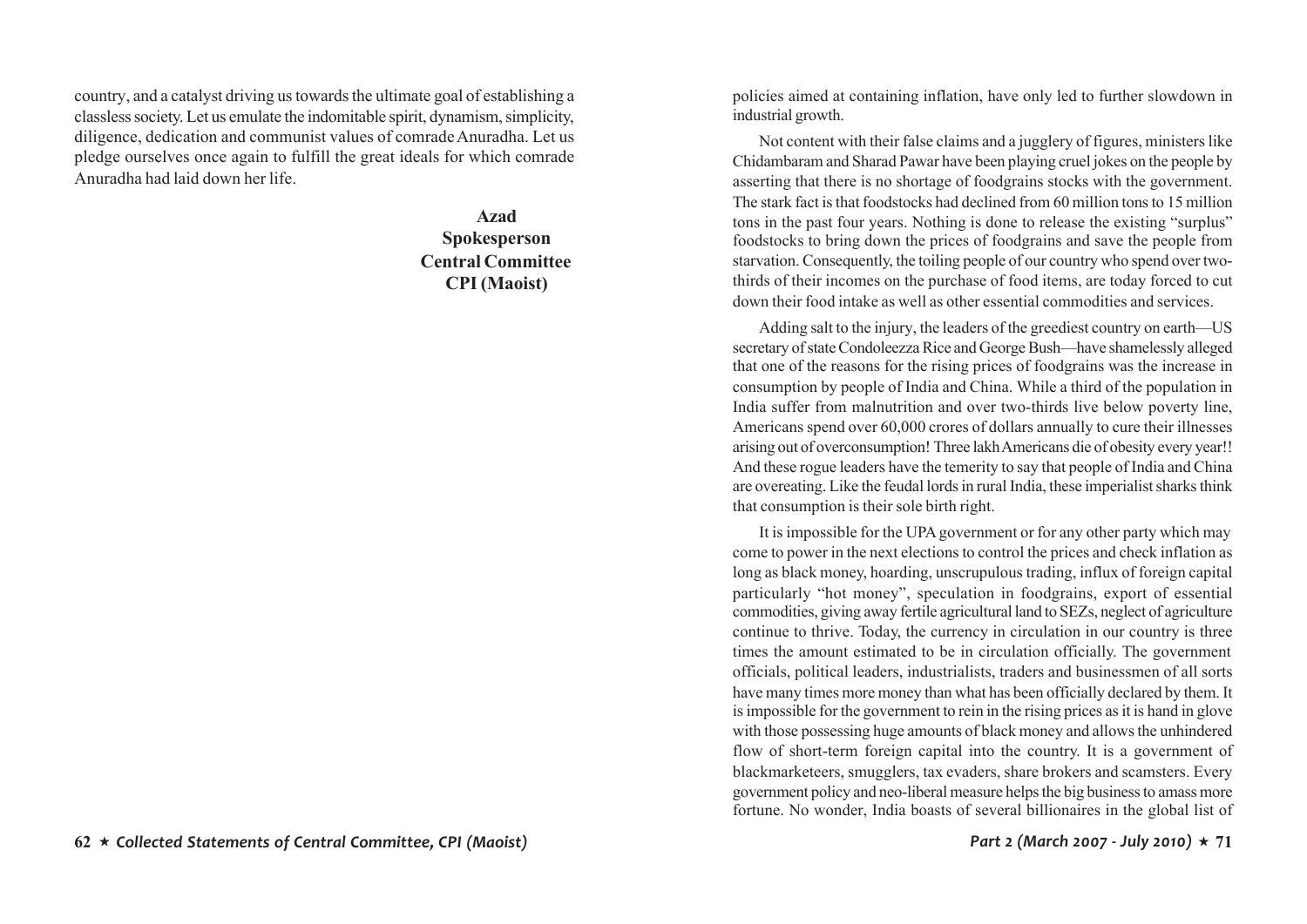**17-5-2008**

**Inflation and Price Rise are the Logical Outcome of the Anti-People Policies of the UPA Government and Its Predecessors!**

### **Let Us Build A Massive Movement Against Hoarders, Blackmarketers and Unscrupulous Traders who Play with People's Lives!!**

The continuing steep rise in prices of foodgrains and other essential commodities has made the lives of the vast majority of the Indian people extremely miserable. The assurances by the UPA government that inflation will be contained and prices will be brought down have proved to be as hollow as their election promises and inflation continues to rise with every passing week. The WPI inflation reached a 44-month high figure of 7.83 per cent during the week that ended on May 3. Two months ago, when the alarm bells began to ring loudly, the central government tried some fire-fighting exercises such as reduction of customs duty on edible oils, banning the export of non-basmati rice and pulses, reducing exercise duty on steel, cement, milk powder, increasing the Cash Reserve Ratio by the Reserve Bank, and so on—all this with an eye on the coming elections. Chidambaram and Sharad Pawar had pompously declared in March that they will control the prices within a few days. However, as prices continued their overall upward trend Manmohan Singh whimpered that inflation is a global phenomenon and measures taken in India cannot bring it down. Even after all the so-called measures taken by the govt to contain inflation and check prices, the wheels of the inflationary juggernaut continue to break the backs of the vast masses of India.

The spiraling prices and galloping inflation have taken the wind out of the sails of the exaggerated claims of Manmohan Singh, Chidambaram, and other leaders of the Congress-led UPA government about India's industrial growth in the past four years. The fact is, industrial growth has been just 3 per cent in March 2008 and for the entire year it is estimated to be 8.13 per cent—far lower than last year's figure of 11.6 per cent growth. The government's desperate measures like increasing the CRR, hiking interest rates and other tight monetary

### **COMMUNIST PARTY OF INDIA (MAOIST) CENTRAL COMMITTEE**

**24-4-2008**

**The Verdict in Nepal is A Verdict against Feudal Monarchy, Indian Expansionism and US Imperialism; It Reflects the Growing Aspirations of the Nepalese Masses for Land, Livelihood and Democracy!**

### **Oppose the Moves of the Imperialists, Particularly US Imperialists, and the Indian Expansionists to Meddle in the Affairs of Nepal!!**

The election results in Nepal have proved once again the overwhelming anger of the masses against the outdated feudal monarchic rule in Nepal, against the Indian expansionist's bullying and domination of Nepal, against US domination and oppression, and are a reflection of the growing aspirations of the Nepali masses for democracy, land, livelihood and genuine freedom from imperialist and feudal exploitation. It is these aspirations of the overwhelming majority of the masses that had completely trounced the parties that had either supported the King and/or the Indian ruling classes or hesitated to come out strongly against feudal, imperialist oppression and Indian intervention in Nepal. Hence, when an alternative like the CPN(M) came to the fore, with its open commitment to abolish the feudal monarchy once for all, abrogate all unequal treaties signed with India by the former ruling classes of Nepal, and ensure democracy and equality for the oppressed sections of society such as Dalits, adivasis, national minorities and women, the masses enthusiastically veered towards the Maoists. The CC, CPI(Maoist), hails the Nepali masses for routing the feudal, pro-imperialist, pro-Indian comprador parties and voting for a genuine change in the rotten feudal system in Nepal. It sends its fraternal revolutionary greetings for their victory in the electoral struggle against the reactionary forces.

The election results have not only sounded the death-knell for the 239 year-old absolutist monarchy but also to the continuous domination,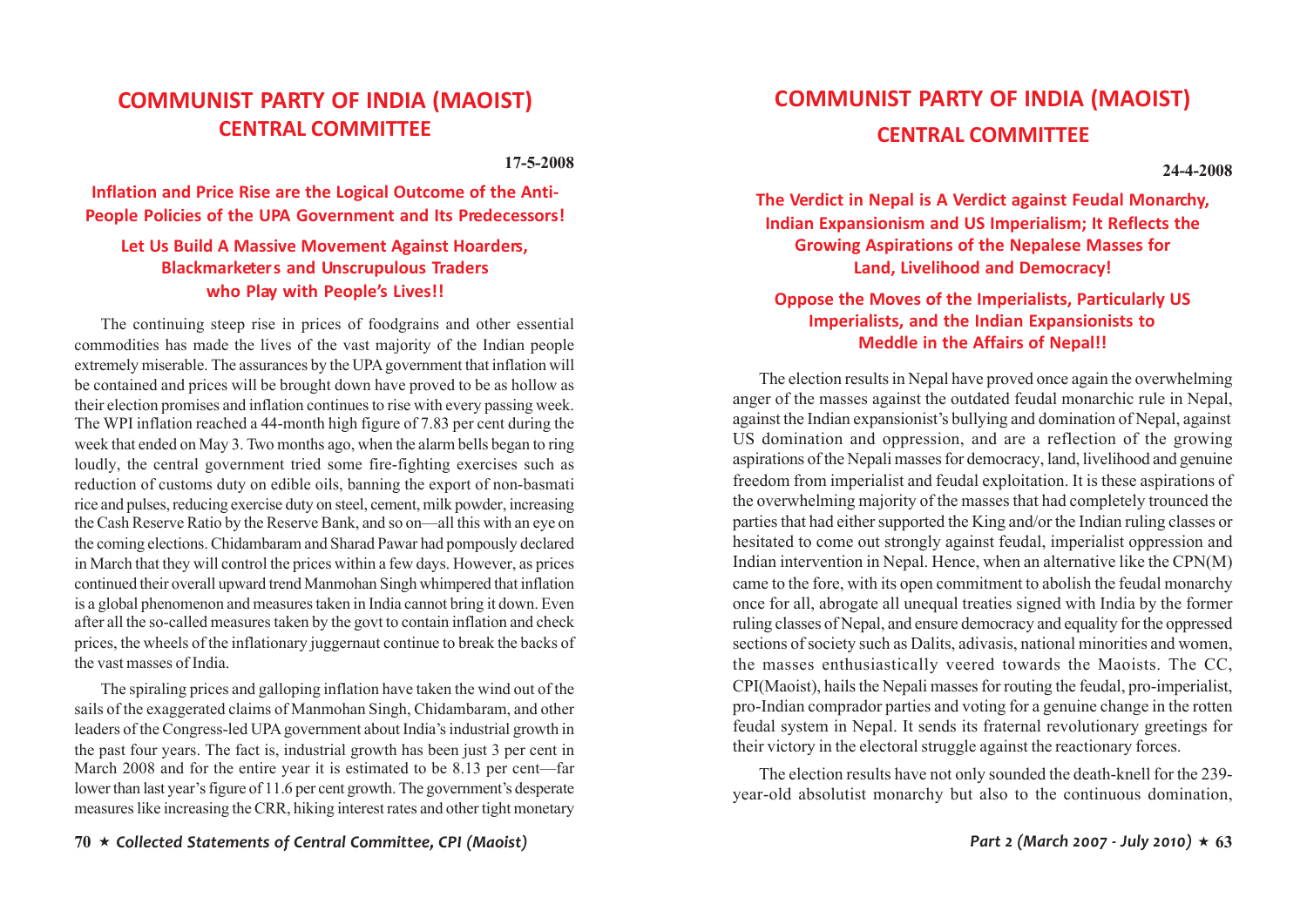interference, and bullying by the Indian reactionary expansionist ruling classes. Moreover, they have also sealed the fate of all the compradorfeudal electoral Parties which had proved themselves to be the most corrupt, country-selling, anti-people, loyal stooges of imperialists, feudal forces and Indian expansionists. In the eyes of the broad masses, these parties are narrow self-seeking robber gangsters who are out to fatten themselves at the expense of the vast masses of poor and the destitute. The results are a telling indictment against forces which had proved themselves to be a party to the oppression, suppression and exploitation of women, dalits, national minorities and adivasis.

The real test, however, begins now after the CPN(M) taking over the reins of power. It is a fundamental tenet of Marxism that no radical restructuring of the system is possible without the militant mobilization of the vast masses. It is impossible to make genuine changes in the system through measures initiated "from above", i.e. through state decrees and laws. Whichever Party may be in power, not excluding the most radical Maoists, one can only make laws at best, but to implement these it is imperative to mobilize the masses and advance class struggle against exploiters and oppressors and for radical changes for the liberation of the vast majority of the poor. No ruling class will give up power without putting up a bitter struggle and carrying out sabotage and subterfuge against the oppressed class. Hence the real, bitter and most cruel struggle for power will now unfold soon after the elections. In fact, drafting Nepal's Constitution in favour of the poor and oppressed masses is itself a very arduous and bitter struggle. The reactionaries will oppose every change tooth and nail. Lacking a majority in the Constituent Assembly, the Maoists will be powerless to affect radical changes in the Constitution. Either they have to compromise and adjust with a section of the reactionary forces thereby sacrificing the class interests of the oppressed in whose interests they had come to power, or, they have to mobilize the people and intensify the struggle through all means, including armed insurrection, in order to implement genuine democracy and establish people's power. There is no other alternative.

The immediate step up in the enemy offensive is driven by the desire of the imperialists, comprador big business houses like Tatas, Mittals, Ruias, Jindals etc to loot the mineral wealth of the vast region stretching from Bihar to North Andhra where the Maoists exercise virtual control.

The police, para-military, the intelligence agencies and other repressive wings of the Indian state are notorious for their extra-judicial killings of revolutionaries and other social activists. The Jharkhand Special Task Force is particularly notorious for its cruel torture and elimination of revolutionary leaders and political activists of our Party. In December 2006, they assisted the APSIB in arresting comrades Chandramouli (BK) and Karuna in Tatanagar railway station and brutally torturing and murdering them. They had murdered seven Maoist revolutionaries in Dumaria in East Singhbhum in February this year by giving all assistance to the counter revolutionary Nagarik Suraksha Samity. Last month, they murdered eight comrades in Garhwa district. Given such a notorious record of lawlessness, there is every possibility that Com. Janardhanji could be killed in one of the "encounters" for which these cold-blooded murderers had won notoriety. Madhu Koda government has least respect for the country's laws and the Indian Constitution.

CC, CPI(Maoist) demands the immediate and unconditional release of comrade Janrdhanji and comrade Sudheer and a judicial enquiry into his illegal detention beyond the 24 hours stipulated by law. We warn the Central government led by the imperialist stooge Manmohan Singh and the Jharkhand government of serious consequences if any harm is done to the life of Com. Pramod Misra. It is the central and state governments that will be solely responsible for retaliatory measures by our Party and our PLGA in the event of any harm caused to the life of comrade Pramod Misra.

Our party appeals to all democratic organizations, individuals and various sections of people to condemn the illegal detention of Janardhanji by the Jharkhand police and to build a mass movement to save the life of our beloved leader and to secure his release immediately and unconditionally. Our CC appeals to Party ranks to mobilize the vast masses to protest against the arrest of our beloved leader Com Janardhanji and use all means possible to secure his release.

> **Azad Spokesperson Central Committee CPI (Maoist)**

*Part 2 (March 2007 - July 2010)*  $\star$  69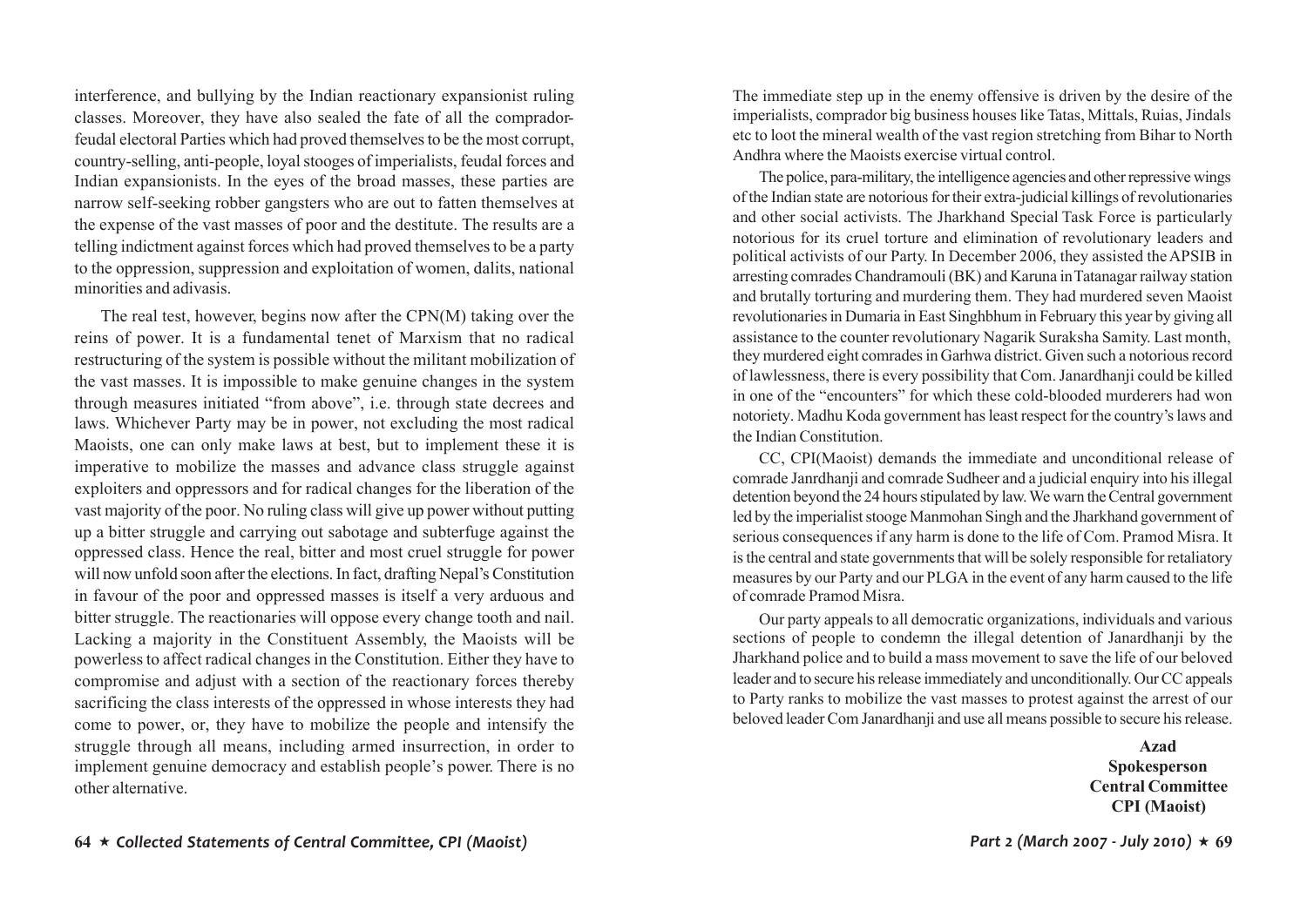**14-5-2008**

### **Condemn the Continuing Illegal Detention of Comrade Pramod Misra (Janardhanji)!**

### **Build A Countrywide Mass movement to Secure the Release of Comrade Pramod Misra Unconditionally!!**

Com. Pramod Misra alias Janardhanji alias Madanji alias Ban Bihariji, a member of the Political Bureau of CPI(Maoist) was arrested by the Intelligence Bureau and Jharkhand Special Task force in the early hours of 11<sup>th</sup> May from a Party supporter's house in Dhanbad city and is kept in illegal police custody even after 72 hours in gross violation of all constitutional provisions. Com. Sudhir (29), elder son of Com. Janardhan, was also arrested five days ago and detained illegally.

Com. Pramod Misra, (54) is one of the senior most comrades of our party who has been serving the revolutionary movement in India for over three decades. As one of the architects of the armed agrarian revolutionary struggle in Bihar he became a popular and beloved leader of the masses as well as the party ranks and a night-mare to the ruling classes and their mercenary security forces. At the time of his illegal arrest he was serving as the secretary of the Northern Regional Bureau of CPI(Maoist).

The arrest of com Janardhanji is part of the ongoing brutal all-round countrywide offensive unleashed by the reactionary ruling classes of India, with the active assistance and advice of the imperialists, against CPI(Maoist) and the people's war under its leadership. All the reactionary ruling class parties, whether it is the Congress or the BJP, are united in this brutal military offensive. They have been desperately trying to contain the revolutionary movement which is spreading like wild-fire in vast areas of the countryside shaking the very foundations of the decadent, rotten feudal order. The state and central intelligence agencies and the anti-Naxal special forces have been targeting the central and state leaderships of our Party in a vain bid to suppress the ongoing people's war led by our Party. They had stepped up their coordinated attacks particularly after the successful completion of the Unity Congress-9th Congress of our Party.

The CC, CPI(Maoist), warns the CPN(Maoist) to beware of the conspiracies of the imperialists led by the US imperialists, the Indian reactionary ruling classes, and the feudal comprador forces of Nepal to engineer coups, political assassinations, creation of artificial scarcity through economic blockades and sabotage, and subversion of democratic process, and calls upon it to be fully prepared to confront these reactionaries by armed means. The one and only guarantee for carrying through the radical revolutionary programme is to raise the political class consciousness of the vast masses, mobilize them into class struggle, arm and train them to fight the exploiters and all reactionary forces and defend the gains they had derived through long period of class and mass struggle. Nothing could be more dangerous at the present juncture than to become dizzy with success and underestimate the prospects of a reactionary backlash. One must keep in mind that the gains that can be achieved through a government that has come to power by means of elections are very much limited. Survival of such a regime depends on taking a conciliatory stand on several crucial matters. Hence to overestimate the prospects of radical restructuring of the society or economy by a Maoist government would be illusory and will dilute the possibility as well as the ability of the Party to continue the class struggle.

The CC, CPI(Maoist) sees immense possibilities in present-day Nepal to carry forward the revolutionary programme by firmly relying on the masses and carrying out class struggle while utilizing the state to further this process. This is possible if the main leadership of the Maoist party does not become part of the government but concentrates on the principal task of continuing the class struggle by mobilizing the masses. Otherwise there is every danger of unprincipled compromises with the reactionary parties and imperialists, degeneration of the party leadership and cadres, and emergence of strong bureaucratic class. In such a scenario, all the gains made would go down the drain and the reactionary parties would once again come to power by cashing in on the frustration of the masses.

> **Azad Spokesperson Central Committee CPI (Maoist)**

**68**  *Collected Statements of Central Committee, CPI (Maoist)*

*Part 2 (March 2007 - July 2010)*  $\star$  65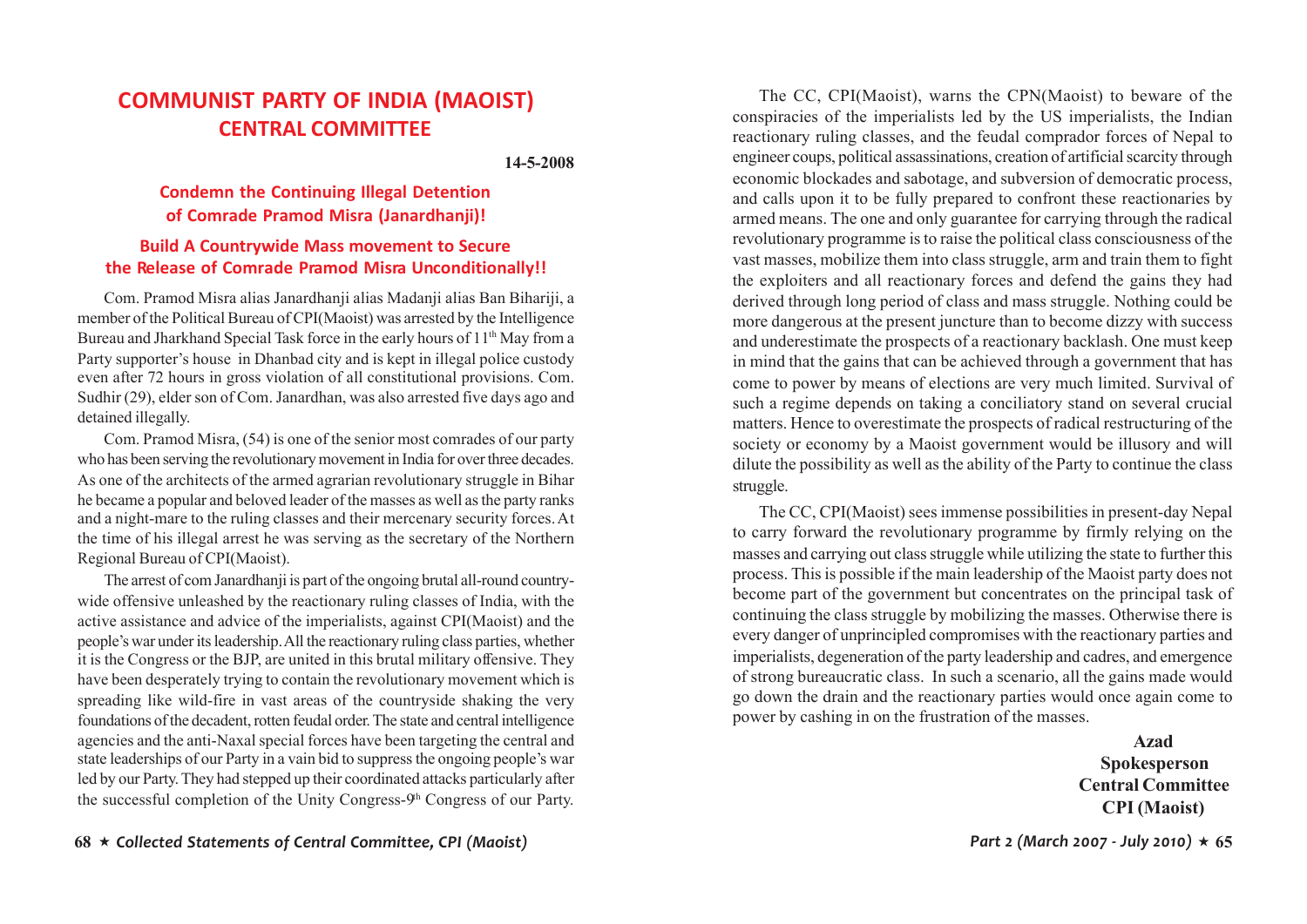### **COMMUNIST PARTY OF INDIA (MAOIST) NORTH REGIONAL BUREAU**

**12-5-2008**

**Condemn the Arrest of Comrade Janardhan! Repression can Never Arrest the Ever Rising Tide of Revolution! Mobilise the Masses in A Big Way to Protest the Arrest!**

### **Demand the Jharkhand Government to Release him Unconditionally!**

Com. Janardhan, Central Committee member, of the CPI(Maoist) party had been arrested by the Jhnarkhand Special Task force on  $10<sup>th</sup>$  May, Saturday night at Dhanbad from a Party supporter's house and even after the lapse of 24hours , he was not produced in any court.

Four days ago, they arrested com. Sudhir (29), elder son of Com. Janardhan, and he too has not been produced in any court.

Com. Janardhan @Madanji@Ban Biharihiji@ Pramod Misra, (54) is one of the senior most comrades in our party serving the revolutionary movement in India for more than three decades. Com. Janardhanji has been one of the forerunners of the agrarian armed struggle against the decadent feudalism rampant in Bihar. He is beloved and popular among the masses as well as in the party ranks whether it is in Bihar, Jharkhand or North Bihar. While he is dear to the masses, he is a night mare to the ruling classes and its mercenaries - the security forces.

The ruling class parties whether it is Congess or BJP, is doing everything to contain the revolutionary movement which is growing like a hurricane in vast areas of the countryside. Including extra judicial killings of the leadership. There is every possibility that Com. Janardhan ji could be killed in the one of the notorious "encounters". One and half month ago, Jharkhand government arrested com. Azad and allowed APSIB to kill him in a false encounter in AP. Madhu Koda government has become notorious for its "Sendra" progamme and its counter revolutionary Nagarik Suraksha Samity

**66**  *Collected Statements of Central Committee, CPI (Maoist)*

which killed scores of comrades in Jharkhand.

We warn the Central government and Jharkhand government not to do any harm to the life of Com. Madan ji. If any thing happens Central Committee will take its swift revenge and the government itself would be responsible for its consequences.

CC demands that com. Janardhan and Com. Sudhir be released immediately. Our party appeals to all sections of people, and intellectuals to do all that can be done to save the life of Com. Janardhan which is in danger and protest the continuing illegal detention of Janardhan and com. Sudhir.

CC appeals to Party ranks to mobilize the vast masses to protest the arrest of Com Janardhan demanding his immediate release.

> **Ajay Spokesperson North Regional Bureau CPI (Maoist)**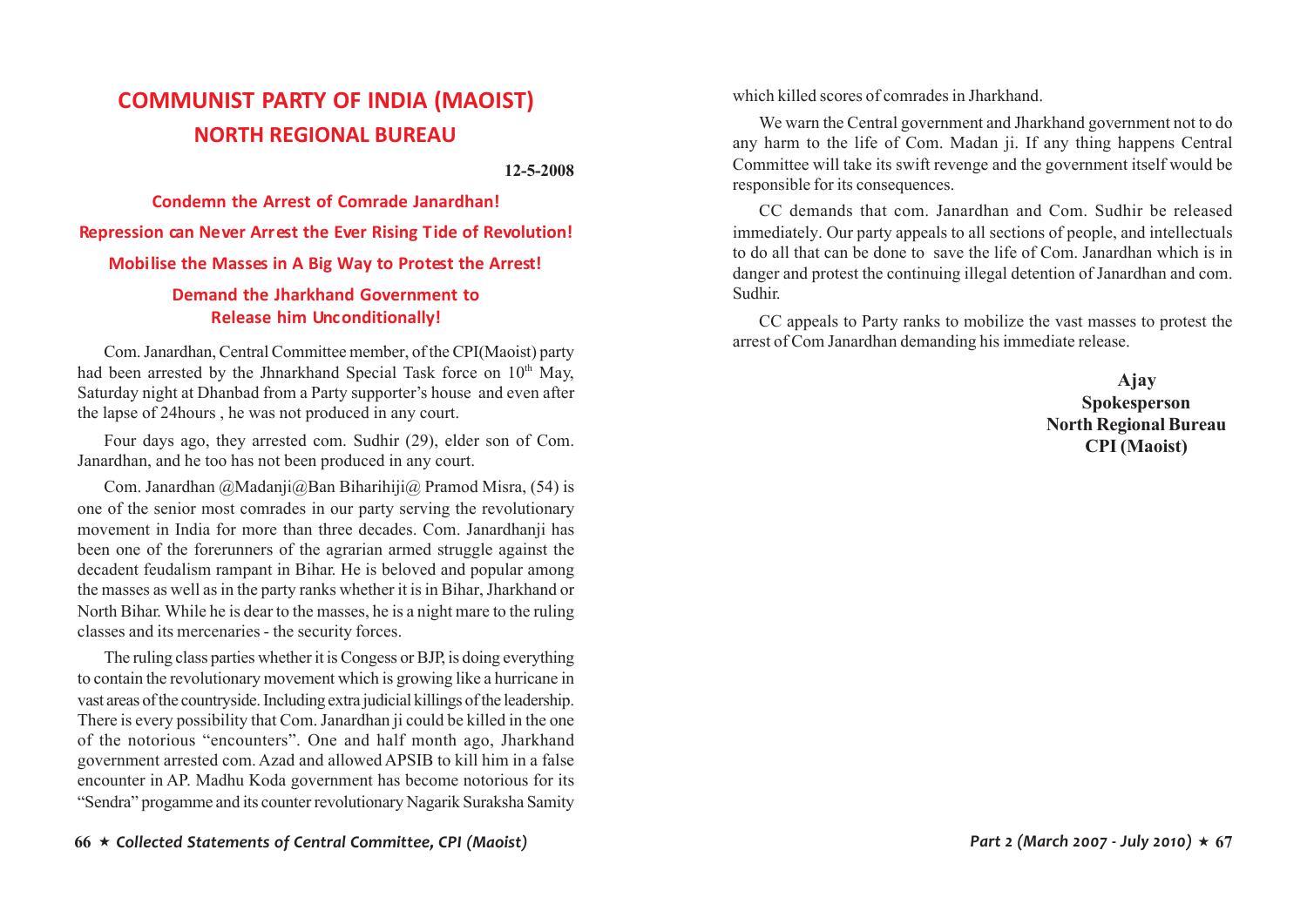**17-8-2008**

### **Re-Imposition of Ban on SIMI is Reiteration of UPA Government's Intention to Continue its Brutal War on Muslims!**

### **Secular and Democratic Forces of India! Let Us Unite to Fight Back the Assaults by the Reactionary Ruling Classes on the Fundamental Rights of the People!**

When the special tribunal headed by Justice Geeta Mittal announced that there were no sufficient grounds for re-imposing ban on the Student Islamic Movement of India (SIMI), the ruling classes of India, particularly the Hindu fascist forces, received a severe jolt. They immediately moved the Supreme Court, which, as a loyal servant of the exploiting classes and inherent bias towards the Muslims, like every government institution in our country, ordered a stay on the Tribunal's decision. The irresponsibility of the judiciary is seen from the fact that the petitioner on behalf of SIMI was not even intimated about the Tribunal's order. One would not, of course, have expected anything less from the pro-Hindu, anti-Muslim fascist rulers of India. Whether they are in the guise of the BJP or Congress or any other parliamentary party, (the ban on SIMI was first imposed by the BJP government in 2001 and later continued by the Congress government) or in the form of the legislative, judiciary, executive, the police and other security forces, the bias against the Muslim community is crystal-clear. That is why, in the past several decades, not a single Hindu chauvinist organization was banned (barring the Emergency period when all democratic and revolutionary organizations too were banned) and not a single Hindu terrorist has been awarded any punishment, no matter if he had burnt alive scores of Muslims, dalits, adivasis and women. Mass murderers of the Muslims like Narendra Modi of the BJP or butchers of Sikhs like HKL Bhagath of the Congress were even adorned with titles of honour. Vajapayees and Advanis should have been hanged for their crimes of inflaming communal passions leading

# **COMMUNIST PARTY OF INDIA (MAOIST) CENTRAL COMMITTEE**

**27-5-2008**

### **Condemn the Brutal Firing and Continuing Atrocities on the Agitating Gujjars by the BJP Government Led by the Feudal Rani of Rajasthan!**

### **Extend Total Support to the Just and Democratic Demand of Gujjar People!!**

The brutal massacre of over 40 people and injuring several more belonging to the Gujjar community at Sikandra in Dausa district, Karwadi in Bharatpur and other places in Rajasthan by the fascist BJP's Vasundhara Raje government on May 24 brings to one's mind memories of the brutalities during the British colonial rule. By enacting another Jallianwalabagh, Vasundhara Raje has earned notoriety as the Lady Dyer of Rajasthan. Not content with the cold-blooded killings of innocent Gujjars, the Maharani of Rajasthan has threatened to kill more if they dared to continue their militant agitation. And moreover, this very murderer has filed case of murder against the leader of the Gujjars, retired colonel Kishori Singh Bainsla. The CC, CPI(Maoist), demands that Vasundhara Raje and the concerned police officials should be tried for murder of scores of innocent people, a judicial enquiry be conducted into the killings and atrocities by the police and paramilitary forces, compensation of Rs. 10 lakhs be given to the families of the deceased, and the just demand of the Gujjars to include them in the ST category be immediately met. The CC, CPI(Maoist), extends all support to the just demands of the Gujjars and calls upon the entire party cadre and the people at large to actively participate in the ongoing agitation of the Gujjar people. It hails the fighting people of the Gujjar community for displaying utmost steadfastness and unity in the face of the brutal onslaught by the fascist BJP government.

The deployment of the para-military and the Indian Army to cow down the agitators, cutting off food and other essential supplies to the Gujjar villages are barbarous acts which no civilized society can allow. Only a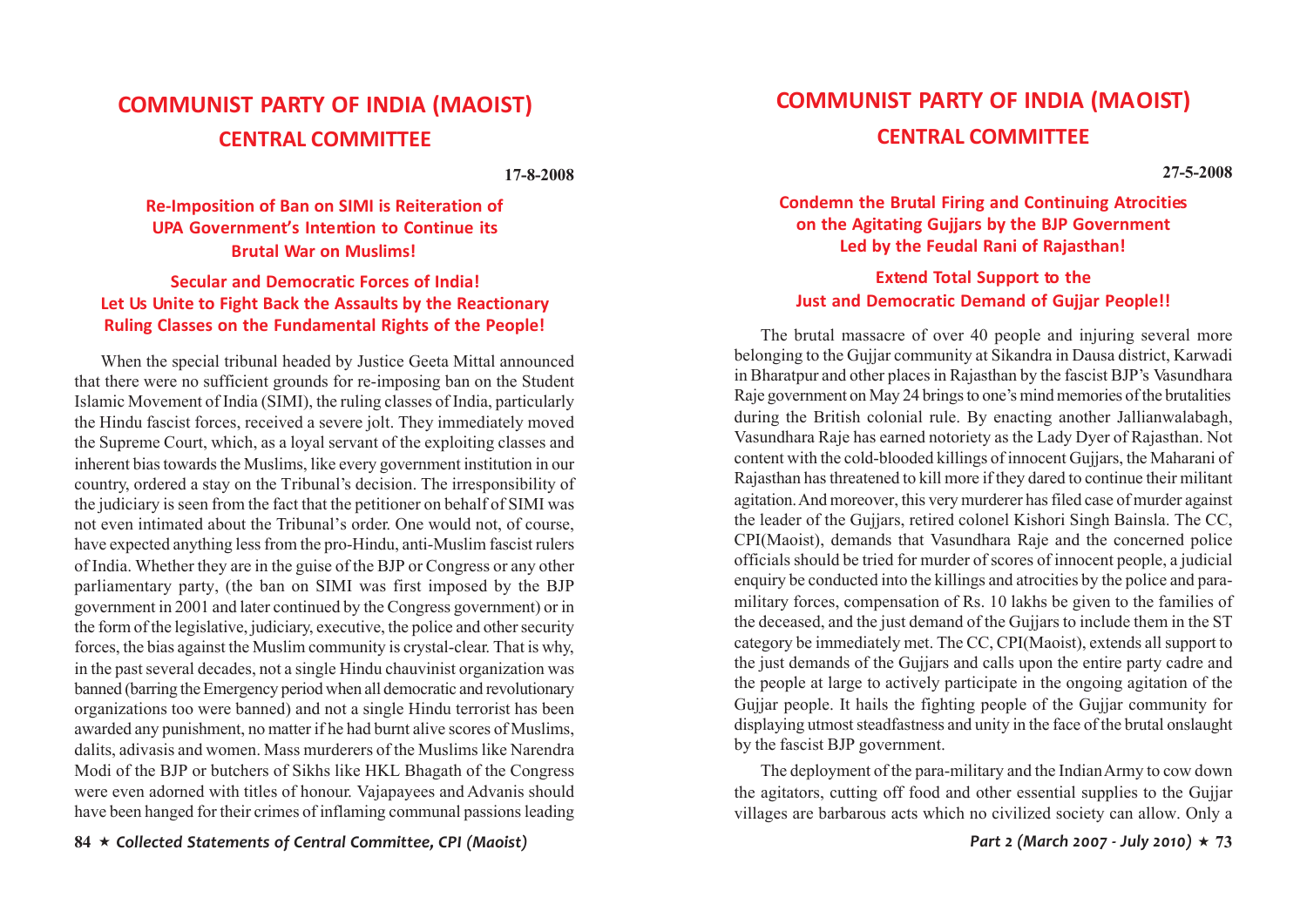feudal ruler such as Vasundhara Raje and a comprador-feudal party like the BJP can think of such uncivilized action on its own people. It is the duty of all democratic forces and the people of the country to condemn these strongarm tactics of the BJP government in Rajasthan and to demand the immediate restoration of the food supply to the agitating Gujjars, withdrawal of the Army and para-military forces from the state and to come out in support of the agitation of the Gujjars.

The BJP government has shown its double standards by promising to ensure ST status for the Gujjars during the elections to the state Assembly but went back on its promise once it came to power. The people should condemn this ugly vote bank politics of the BJP and all other parties which play with the lives of the people for their own narrow sectarian interests. The Congress which leads the government at the Centre, has been playing the role of an impotent spectator even as corpses are piling up in Rajasthan and the situation has gone out of control. By playing the role of a cat on the wall the Congress wants to utilize the Gujjar sentiment to cash in votes in the next elections instead of resolving the issue. The CC, CPI(Maoist), condemns this ambivalent, opportunist and irresponsible attitude of the Congress-led UPA government and demands that it should immediately intervene and resolve the issue by accepting the just demand of the Gujjars. We call upon the people of all communities to unite with the Guijars and intensify the agitation to achieve their demands. Only through united struggle we can throw out the Vasundhara Raje's government in the state if it continues its savage attacks on the Gujjar people and persists in its arrogant, provocative and undemocratic attitude towards the agitators.

### **Azad**

**Spokesperson Central Committee CPI (Maoist)**

who have been trying to vitiate the atmosphere in the country by whipping up anti-Muslim frenzy and to create more genocides as in Gujarat. We also appeal to the people to fight against the Central government which had taken up the actual attacks and genocide of Muslims in Kashmir on behalf of the Hindu chauvinist forces just as the Congress government of PVN Rao oversaw the demolition of Babri Masjid by Hindu fascists led by Advanis, Vajpayees, Narendra Modis, Togadias, Ashok Singhals etc in 1992.

We appeal to all democratic, secular, peace-loving forces and the vast masses of oppressed people to fight the conspiracy of the government to drown the national liberation struggle of the Kashmiri people in rivers of blood. In the past two decades more than 80,000 Kashmiri Muslim youth had been decimated by the mercenary Indian armed forces. But history has incontrovertibly proved that no nation, however small and weak, can be kept enslaved forever by another country, however strong and mighty it may be. The genocides by the Indian state have not broken the aspirations and unity of the people. Lakhs of Kashmiri people are fearlessly coming into the streets to vent their anger against the fascist pro-Hindu Indian state. Let us stand by them and show our solidarity by waging united struggle in other parts of India. With the support of the people of India, people of Kashmir will certainly win their independence from the Indian expansionists.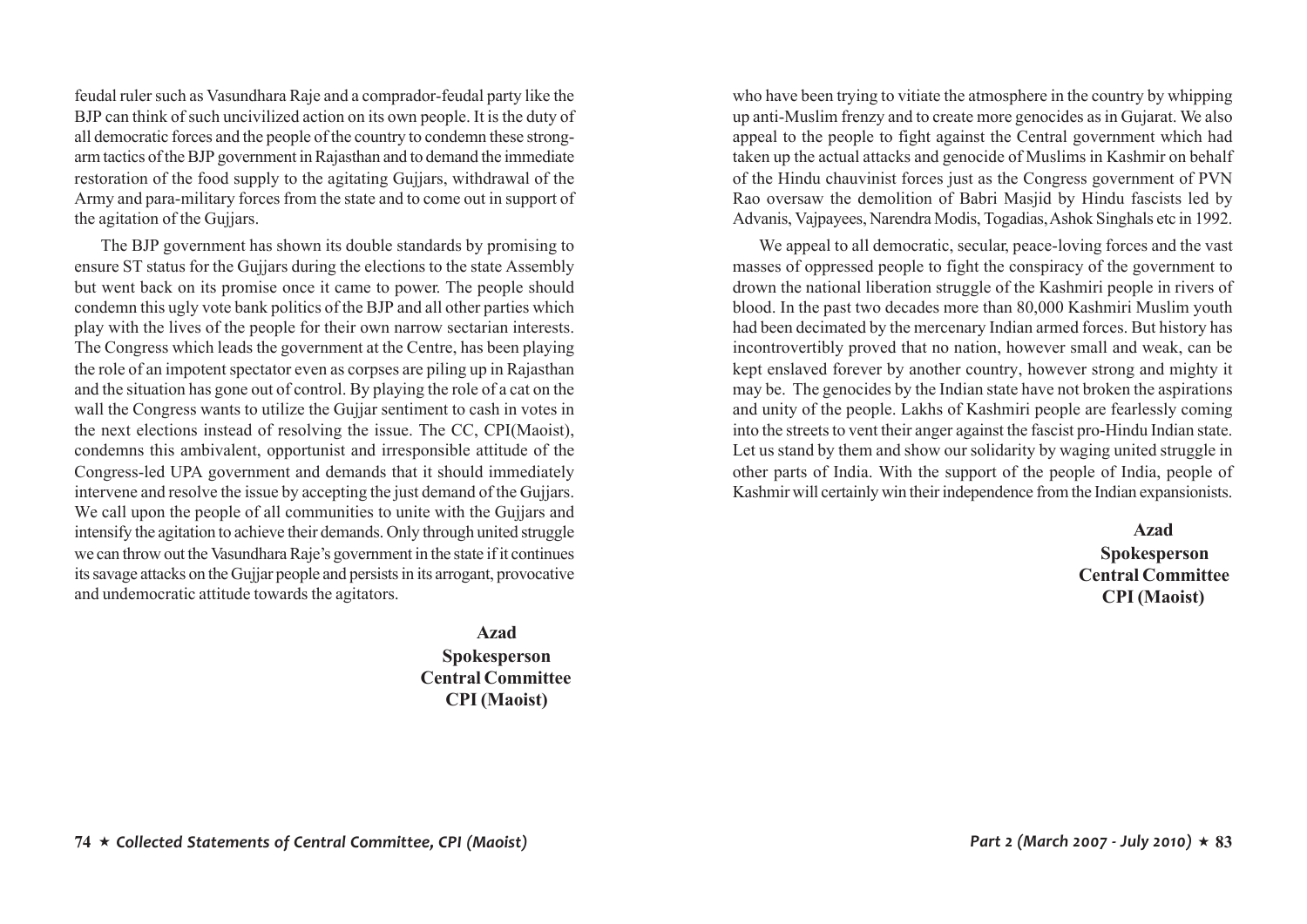The response of the Indian state towards peaceful protesters in Kashmir Valley stands in stark contrast with the agitators in Jammu who were demanding restoration of 100-acre land to Amarnath Shrine Board. For over 50 days the agitators in Jammu, all of them Hindus and led by Hindu chauvinist organizations such as BJP and VHP, had brought the economic activity in the entire region to a standstill, blocked Highways, burnt tyres and trucks to impose economic blockade, attacked the Muslim minority in Jammu and had often turned violent. But the communal police force preferred to look the other way allowing the Hindu fascists to have a free run. The agitation in Jammu was allowed to drag on endlessly and it seemed as if the Hindu chauvinist forces such as the BJP and VHP, with the endorsement of the Congress-led UPA government, had conspired to choke the Muslim community of Kashmir Valley which was put to indescribable hardship. The ring leader of the Hindu fascist gang, LK Advani, tried to divert the people by yelling that the issue in J&K is "nationalists versus separatists". The issue is national liberation forces versus Hindu fascist forces-cum-state terrorism.

The anti-Muslim CRPF mercenaries were not content with shooting dead peaceful Muslim marchers. They went a step ahead by pouncing upon houses and assaulting people all over Kashmir. This had provoked so much reaction that the government had to order the withdrawal of the IG of this brute force from Kashmir on the 14th of August. The double-standards displayed by the reactionary ruling classes of India in dealing with the situation in Jammu and Kashmir Valley revealed the real essence of the Indian state i.e., its pro-Hindu character and the rabid anti-Muslim nature of the police, para-military and the Indian Army. A section of the media too played an openly anti-muslim role by misrepresenting and distorting the actual situation in Kashmir valley while not uttering a word against the agitation in Jammu and the passive role of the state.

The CC, CPI(Maoist), condemns the double-standards displayed by the Central government in dealing with the Hindu chauvinist-led Jammu agitation on the one hand and the justified and legitimate response of the people of Kashmir Valley on the other. We extend all support to the struggle of the people of Kashmir and appeal to the people of India to fight the Hindu fascist forces led by the BJP, VHP, Bajrang Dal, Shiv Sena etc.,

# **COMMUNIST PARTY OF INDIA (MAOIST) CENTRAL COMMITTEE**

**5-6-2008**

**Hike in Fuel Prices — the Easiest Way of Robbing the Poor to Pay the Rich !**

### **Let Us Build A Massive Movement Against Manmohan Singh-led UPA Government that has Made Poor Man's Lives A Veritable Hell!!**

Even as the vast majority of the Indian population reels under the double burden of soaring prices and inflationary pressures on the one hand and withdrawal of all types of subsidies for the poor on the other, the exploiting classes led by the UPA government have dealt another blow at the poor man's stomach by imposing the steepest ever hike in fuel prices. The massive hike of Rs. 5 per litre of petrol, Rs. 3 for diesel and Rs. 50 per cylinder of LPG will take inflation, which has already touched a peak figure of 8.1%, to double digits and push a greater proportion of the population into poverty and misery. The entire exercise of hike in fuel prices is meant to fatten the rich oil companies and the global imperialist sharks at the cost of the poor and the destitute. The CC, CPI(Maoist), condemns the hike in oil prices imposed by the UPA government led by the traitorous anti-people imperialist agents like Manmohan Singh and Muarli Deora who shamelessly claim that they are compelled to take this measure in order to make up for the so-called huge losses incurred by the oil companies.

The present hike in oil prices will affect all sections of the society barring a handful of the filthy rich who spend hundreds of crores of rupees on palatial buildings, helicopters, lavish marriage parties, and unheard of luxuries. The peasantry, which is dependent on tractors, pump sets, and on vehicles for transport of foodgrains to the markets, will be the worst affected as it has to spend more for inputs for the production of foodgrains and even more for buying the necessities of life. Thus Manmohan Singh's government will be directly responsible for a steep increase in the number of suicide deaths of the peasantry. Likewise, the condition of the urban poor will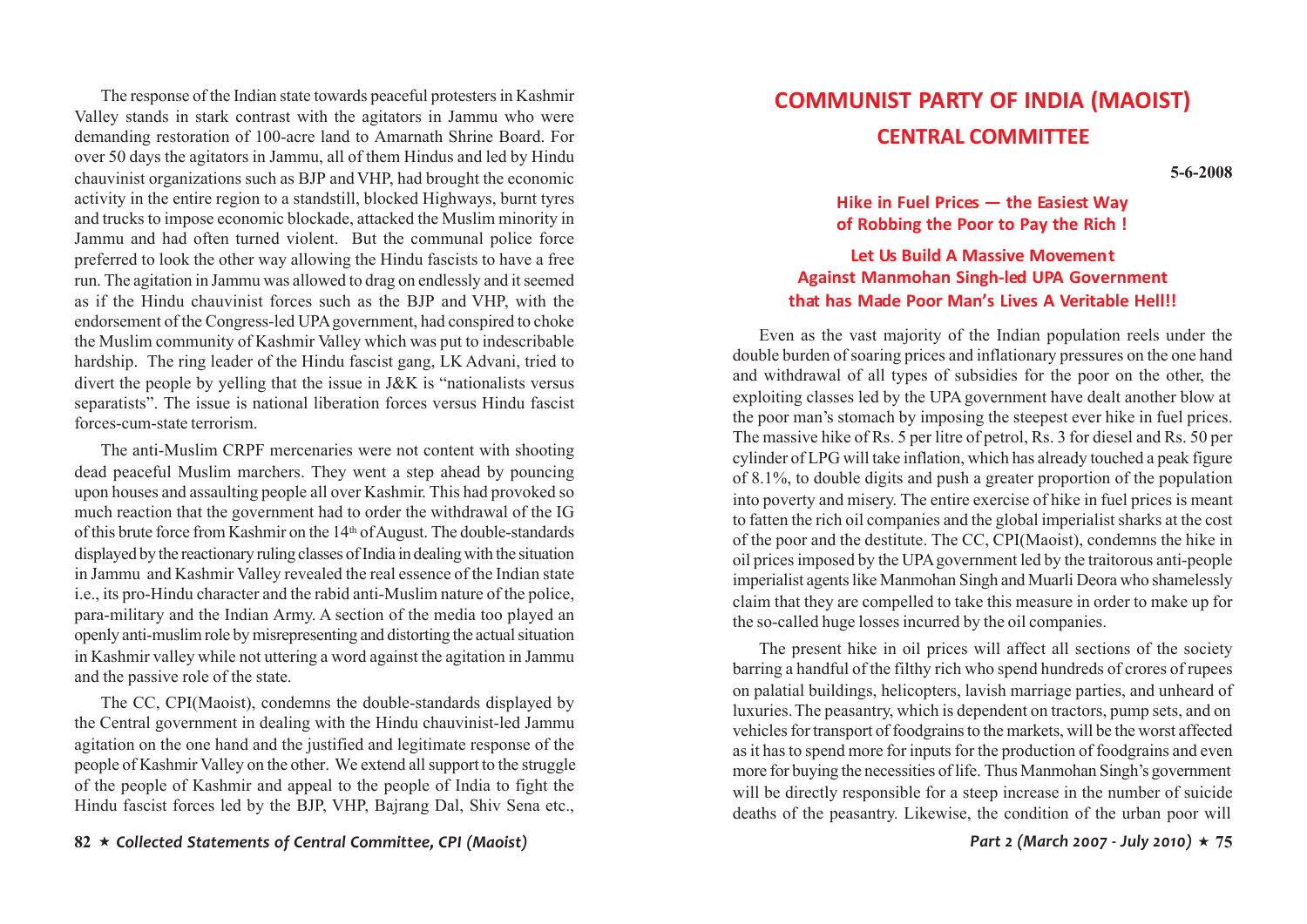become even more unbearable due to the steep rise in prices of all essential commodities, particularly the food items, and they will be pushed further into the clutches of starvation and malnutrition. Even the middle class population will be hit hard not only by the hike in the prices of petrol, diesel and LPG, but also due to the resultant all-round price rise. The spiraling prices and relentless inflation have revealed the actual essence of the exaggerated growth story floated by Manmohan Singhs, Chidambarams, and other leaders of the Congress-led UPA government and their hollow claims that growth will percolate to *aam aadmi*.

The various parties in the opposition have been raising a hue and cry about the oil price hike. But all these parties fared no better when in power. The BJP had hiked oil prices several times during its rule. It too is guilty of economic terrorism besides communal terrorism. The so-called left such as the CPI and CPI(M), cry hoarse about the oil price hike and are organizing general strikes and demonstrations but it is based on their very support that Manmohan Singh's government had dared to push through a host of antipeople policies in the past four years of its rule. The so-called left parties had only played the role of brokers and mediators while making a show of opposition to the government's anti-people policies.

When the vast majority of the people of our country will be hit hard by the hike in oil prices why has the UPA government resorted to such an unpopular measure especially in an election year? The fact is, the government has no policies of its own. The policies are dictated by the corporate sector the imperialist MNCs and big comprador business houses—who have no other interest than to amass more and more fortunes to make it to the top notch in the Fortune list of billionaires. In the eyes of these sharks subsidies to the poor are an anathema. Even if millions die due to starvation, these filthy robber barons care the least. The stark fact is that it is these very sharks that get the largest share in the subsidies at the cost of the poor. They do not pay taxes; they have in their possession several times more money in black than what is in circulation officially. Every pie they earn is from the sweat, blood and tears of the toiling poor. And it is for these daylight robbers that Manmohan Singhs, Murli Deoras, Chidambarams of the Congress, or LK Advanis, Narendra Modis, Yashwant Sinhas of BJP serve most faithfully. While sucking the blood of the poor and fleecing the vast

# **COMMUNIST PARTY OF INDIA (MAOIST) CENTRAL COMMITTEE**

**16-8-2008**

## **Condemn the Double-Standards Pursued by the Indian Ruling Classes in Kashmir!**

## **People of All Religions Unite to Fight Back the Brutal Onslaught by the Fascist Indian State-Hindu Communal Forces Combine on Innocent Muslims in Kashmir!!**

The ugly pro-Hindu face of the Indian state has once again revealed itself in the most shameless manner when dealing with the peaceful protesters in Kashmir Valley. On August 12, the police, CRPF and the Indian Army unleashed a reign of terror on thousands of people marching towards the LOC in order to sell their goods in Muzaffarbad in neighbouring Pakistan. They murdered a leader of the APHC and later shot dead more than 20 people in different parts of the Valley. Knowing well that their terror tactics would bring forth massive reaction from the people the fascist Indian state imposed curfew in all the ten districts in the Valley pushing the people, already languishing without bare necessities like food and medicine for over 50 days due to the blockades enforced by the Hindus in Jammu, into terrible hardships.

In fact, over a week prior to the march, the fruit merchants of Kashmir Valley had warned the government that they would go ahead with the programme if the Jammu-Srinagar National Highway was not reopened or arrangements were not made to purchase the fruit that had begun to rot due to the economic blockade imposed by the Hindu communal agitators in Jammu. As usual, the government showed its callous attitude towards the demands of the people of Kashmir. The Home Minister refused to meet the fruit merchants when he went on a visit to Kashmir which shows how deliberately the government tried to aggravate the situation. At the same time, it had made all preparations to brutally crush the protests in Kashmir.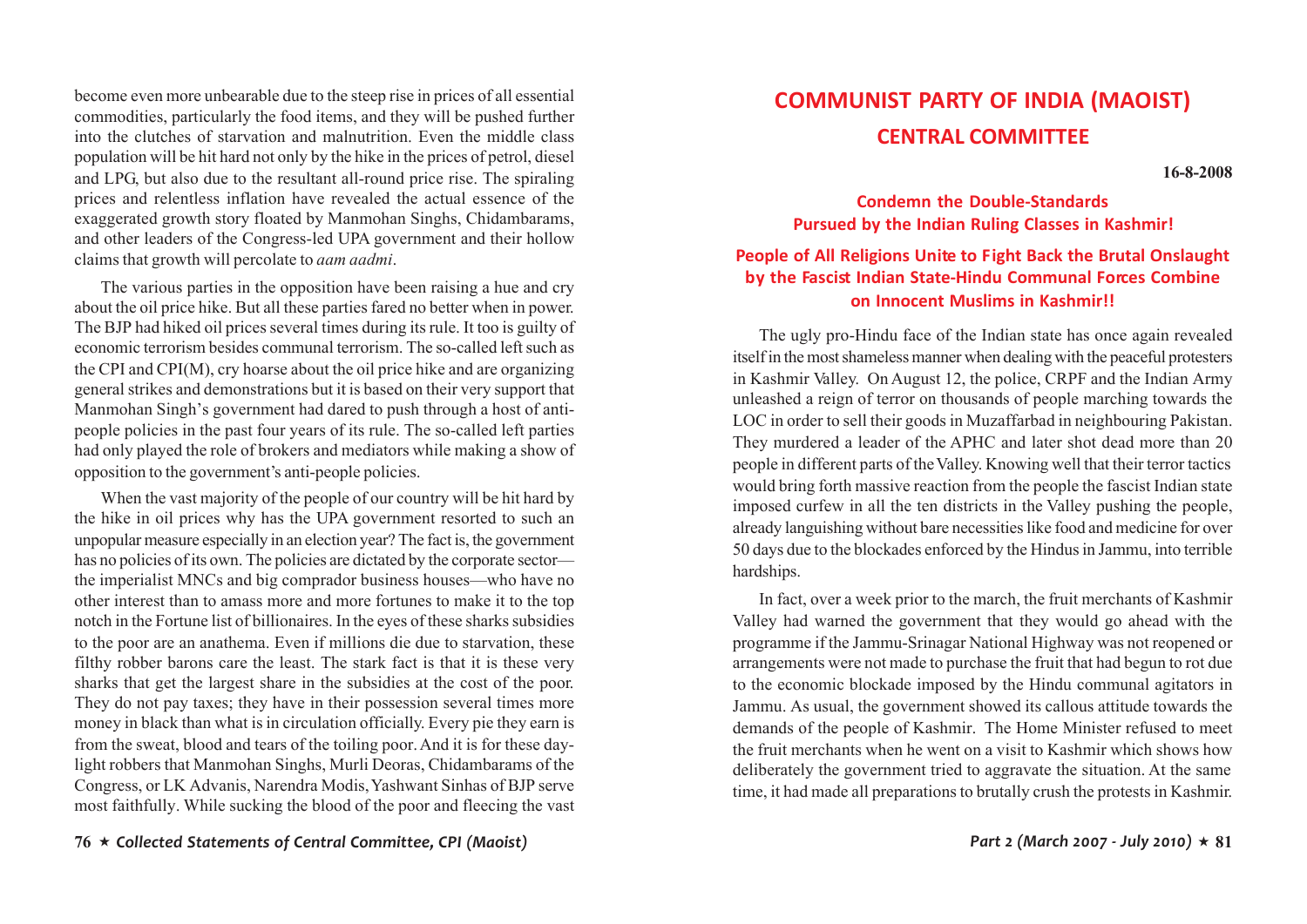counterparts in other states, act as paid henchmen for Jindals, Tatas, Essar-Ruias, Mittals and the imperialist sharks who are itching to loot the abundant mineral and natural wealth of the forested regions stretching from the borders of West Bengal to North Andhra. And it is this immediate goal that drives them to continuous brutal campaigns against the Maoists who resist the loot of the marauders. Hence we appeal to all sections of the people to understand the justness of our revolutionary counter-violence and call upon them to extend support to the selfless efforts of the Maoist revolutionaries. We warn the Greyhounds that if they venture into neighbouring Orissa and Chattisgarh again to conduct joint terror campaigns the same fate awaits them. Our PLGA forces too will carry out joint counter-campaigns and deal effective blows to these khaki-clad terrorists.

After suffering the most serious loss to its mercenary elite force YS-Jana clique along with the top police brass of AP have been crying for revenge and have openly declared that they will draw blood. Like a street ruffian, Janareddy, who is supposed to oversee law  $\&$  order, had himself declared publicly that his government would kill ten times the number of casualties suffered by the Greyhounds. And ironically, in the same breath, these Hitlerite offsprings have once again made a proposal for talks. We assure the people of AP and India that we will not again make the mistake of going to talks with these double-speak hypocrites who had broken off the talks at the behest of the imperialists, comprador big business, feudal forces and the real estate mafia-bureaucracycontractor nexus and unleashed a brutal blood-bath on revolutionaries and revolutionary masses at large. Time is not very far when these day-light robbers and murderers will be thrown out of power and we reiterate our pledge to the people and countless martyrs that their black deeds and heinous crimes will not go unpunished. We warn the fascist YS-Jana regime and the police officials that if they indulge in killing innocent people and revolutionary sympathizers they will have to pay a heavy price. All Congress leaders will be held responsible and punished in due course of time if the YSR police raj unleashes attacks on people.

| <b>Azad</b>              | <b>Basavaraj</b>           |
|--------------------------|----------------------------|
| Spokesperson,            | <b>Chief, Central</b>      |
| <b>Central Committee</b> | <b>Military Commission</b> |
| <b>CPI</b> (Maoist)      | <b>CPI</b> (Maoist)        |

majority, these looters shout from rooftops against subsidies to the poor. Nothing can be father from truth.

Every government—whether it is that of Congress-led UPA, BJP-led NDA, the so-called third front or the left front —is only a government of blackmarketeers, smugglers, tax evaders, share brokers and scamsters. Every government policy and neo-liberal measure helps the big business to amass more wealth while pushing the majority into greater misery. It is the wasteful expenditure on the bureaucracy, political class of MPs and MLAs, and on the repressive state machinery, unhindered loot of our country's wealth by foreign capital, tax evasion by the big business and monopoly houses, which have led to huge losses of revenues.

The CC, CPI(Maoist), calls upon the people of the country to wage a united militant struggle against the pro-rich, pro-imperialist, pro-big business policies of the UPA government and demand immediate withdrawal of the oil prices hike and control inflation by taxing the rich and spending the money for the alleviation of the poor. None of the parliamentary parties can bring the tax evaders, profiteers, unscrupulous traders and hoarders to book as all these parties are set up, funded and directed by these very forces. There is no alternative before the people than to intensify the people's war and complete the people's democratic revolution in order to solve the basic problems of our country such as inflation, price rise, unemployment, poverty, disease etc.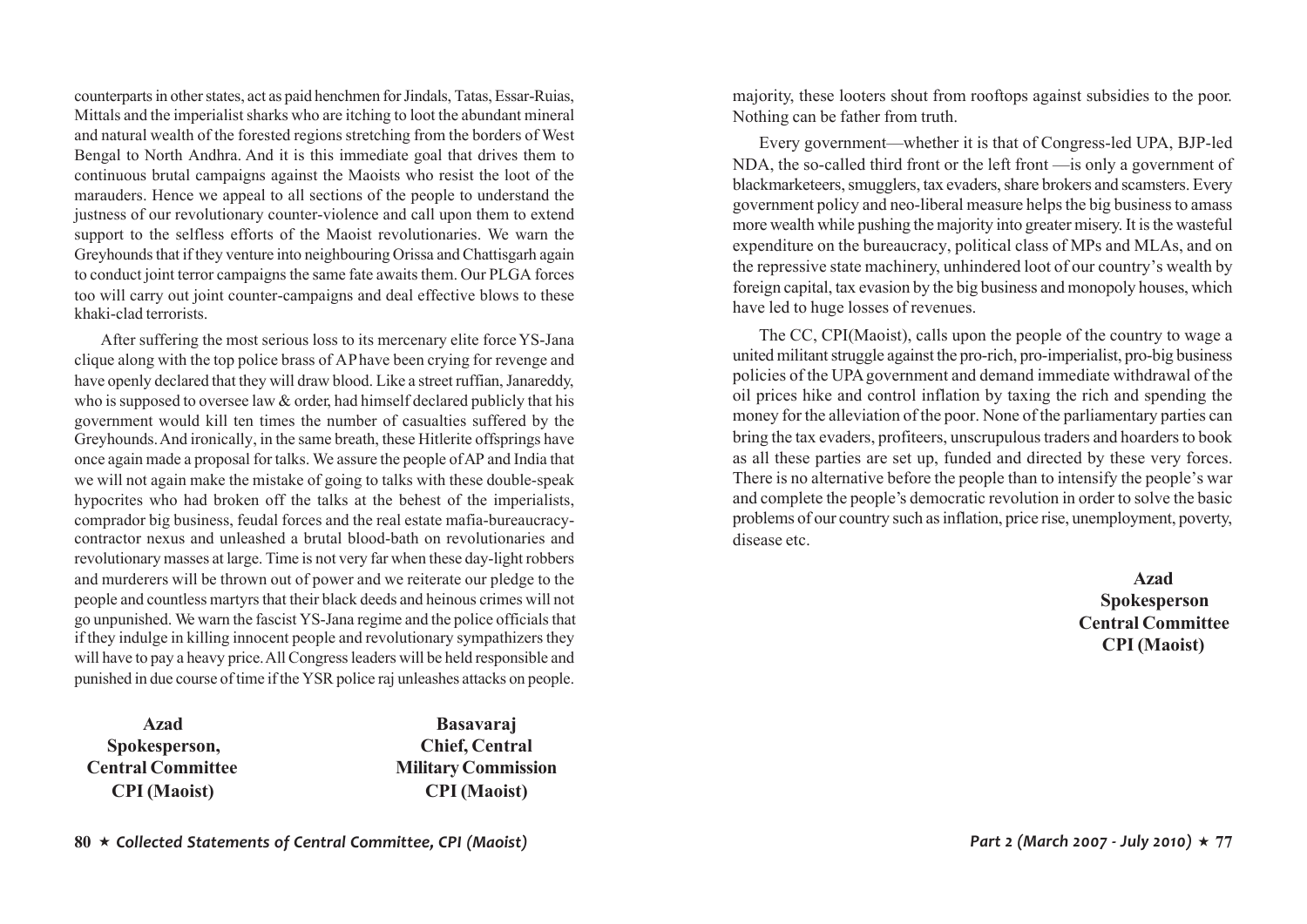## **COMMUNIST PARTY OF INDIA (MAOIST) CENTRAL COMMITTEE & CENTRAL MILITARY COMMISSION**

**1-7-2008**

**Hail the Historic Attack by the PLGA Warriors in Andhra-Orissa Border on the Anti-People Blood-Thirsty Greyhound Forces that had Unleashed A Reign of Terror in Andhra Pradesh!**

## **Our PLGA and Revolutionary Masses will Punish the Congress Leaders and the Police Officials if they Indulge in Attacks on Innocent People and Revolutionary Sympathizers in the Name of Retaliation!!**

June 29, 2008 shall remain a historic red-letter day in the annals of the revolutionary movement of Andhra Pradesh and India as a whole. It marks a leap in the growing armed resistance of the masses and tactical counter-offensives of the People's Liberation Guerrilla Army. The daring day-light attack on two platoons of anti-Naxal specially-trained Greyhounds by a Company of our PLGA near Balimela in Malkangiri district in Orissa, while they were returning by boat after carrying out joint operations with Orissa police, wiping out three dozen commandos fulfills the long-cherished desire of the revolutionary people all over the country, particularly the people of Andhra Pradesh, to deal severe blows on this fascist, terrorist, cunning force that had transformed the state into a veritable hell for the vast oppressed masses. The CC and CMC of CPI(Maoist) send their revolutionary greetings to the heroic fighters of PLGA who had carried out this daring day-light lightning counter-offensive and calls upon the PLGA forces all over the country to emulate the heroism, meticulous planning and daring execution displayed by our forces in this counter-offensive that will remain a glorious example to all fighters in our ever-advancing people's war.

YSReddy and Janareddy-the two big terrorist bandits who are running a virtual police raj in AP since end of 2004 after they had conspiratorially broke off the talks-have been crying hoarse that violence has no place in democracy. Like the devil himself citing scriptures! These hypocrites and imperialist stooges had overseen the cold-blooded murder of several hundred Maoist revolutionaries,

sympathizers and people at large. And the Greyhounds, along with its twin-the notorious, lawless and sadistic APSIB-had committed indescribable atrocities and cold-blooded massacres of the revolutionaries and their well-wishers ever since these were set up during the 1980s. The catalogue of ghastly crimes and horrors committed by these lawless goons on the people and revolutionaries in the past two decades in Andhra Pradesh brings into one's memory the brutalities of the Nazis under Hitler. The PLGA, on behalf of the vast majority of the people whom it represents, carried out this retaliatory action on this bunch of thugs in accordance with its pledge to the people of Andhra Pradesh and the country as a whole. All those who are criticizing this revolutionary act of the PLGA should realize that it is a justified, legitimate and inevitable response from the revolutionaries to the state terrorism of the reactionary ruling classes of India, particularly the YS-Jana fascist clique, which sees the revolutionary people's movement as merely a Law & Order problem after shamelessly abandoning its pre-election stand that it is a socio-economic issue.

Our Party and PLGA will never indulge in violence on the people who are our very life and breath and in whose cause thousands of our comrades had laid down their lives most selflessly. We resort to revolutionary counter-violence only to stop the brutal state terrorist violence on the struggling masses and the revolutionaries who lead them. Some are mistakenly interpreting our attacks against the greyhounds, police forces and informers as a deviation from the goal of fighting for people's demands. **Our revolutionary violence is only meant to advance the struggle of the people for achieving their basic socioeconomic demands, to liberate them from all types of exploitation and to lead a life of dignity and self-respect. And the undemocratic, lawless, antisocial fascist forces like the APSIB and Greyhounds have become the biggest hurdle to the people's struggles by acting as cold-blooded murderers.** They had murdered great leaders of the Indian revolution like comrades Shyam, Mahesh, Murali , Vadkapur Chandramouli, Sande Rajamouli, Padmakka, Sathyam, Koumudi, Radhakka, Madhav, Matta Ravi Kumar, Pamula Venkatesh, Raghavulu and countless comrades. Of late, they had unleashed a brutal campaign of terror on the adivasis of Andhra-Orissa border region, raped 11 adivasi women in Vakapalli and murdered comrades Komma, Sudheer, Ranadheer, Santosh, Jhansi and others. They have been conducting joint operations with their counterparts in Orissa and Chattisgarh and terrorizing the adivasis in all the three states. These reactionary repressive forces, along with their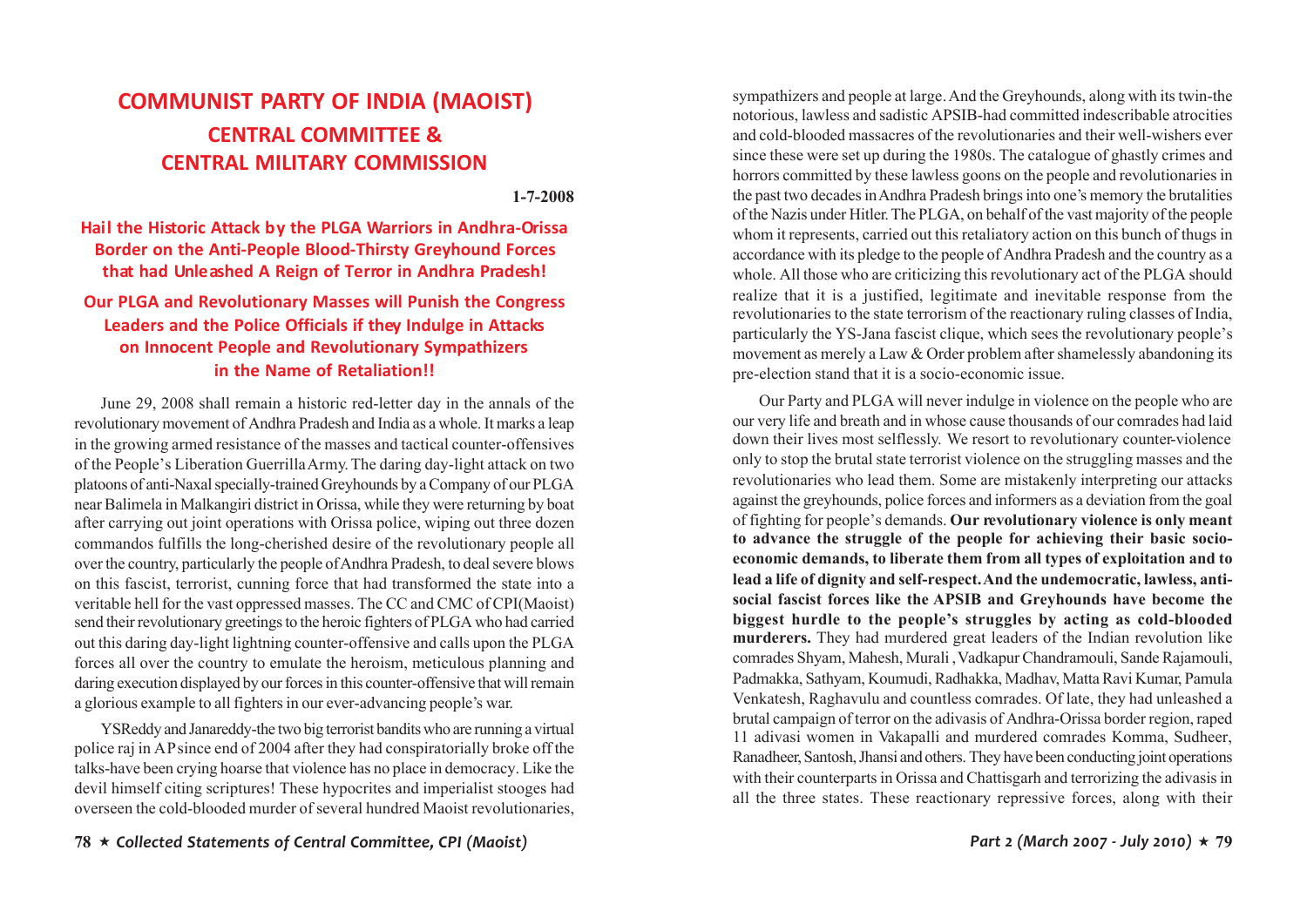still, Muslim youth are illegally detained, tortured and murdered, and the entire Muslim community is persecuted by the khaki-clad hoodlums in the name of fighting terror. The media is playing the most dubious role in whipping up frenzy against the Muslims by circulating the lies dished out by the police and fabricating its own chain of false stories against Muslim organizations.

By pointing out an accusing finger against SIMI and other Muslim organizations the rulers are consciously trying to downplay the brutal murders and attacks against the religious minorities by the Indian state and the Hindu fanatical saffron terrorists. The burning down of Churches, burning alive nuns and murdering and beating up the people belonging to religious minorities by organized saffron gangs are acts are no less dangerous and ghastly than bomb blasts. In fact, they pose even greater danger as they tend to polarize the society along communal lines and take on a large-scale character. The entire media and the political establishment are, however, trying to blow up the incidents of bomb blasts out of proportion and projecting these as the biggest threat while brushing aside the larger conflagration of Hindi fascist attacks that affect lakhs of people.

 The CPI (Maoist) calls upon the people of our country to fight against the moves of the government to bring in more draconian legislation in the name of containing terrorism. These draconian acts will be used not against the saffron terrorists who are already in power in several states and have their men in the state machinery, but against hapless Muslims and Christians who take up arms in self-defence, against the people of Kashmir fighting for self-determination, against the Maoists who are fighting for the liberation of the country from the clutches of imperialism, feudalism and comprador capitalism, and against all struggling nationalities and people. The CC, CPI(Maoist) calls upon the fighting people and organizations of oppressed nationalities, religious minorities, and other toiling masses not to get diverted by indiscriminate violence, like killing or causing injuries to the innocent people, and instead, to direct their wrath against the oppressive state, Hindu fascist leaders, cruel oppressors and exploiters who protect and perpetuate this inhuman oppressive and exploitative system.

> **Azad Spokesperson, Central Committee CPI (Maoist)**

to the demolition of Babari Masjid and causing death and destruction on an unprecedented scale in the country. The real terrorists, whether communalfascist, or state-sponsored, roam scot-free while national liberation fighters, revolutionaries and Muslim youth are killed every day by the state and state-sponsored gangs. They are even denied the right to association, right to speech and movement. Such is the real face of democracy in our country.

It is, in fact, the Parliament that has the greatest number of the top terrorists, gangsters, criminals and scamsters of our country. These criminal gangsters are in leading positions in every parliamentary party and they enter the Parliament and Assemblies, and this has now become a granted thing. There are scamsters who occupy the highest seats of power despite swindling hundreds of crores of people's hard-earned money through kickbacks and commissions. These traitors have no compunction in selling the motherland to the *videshi* masters for a few crumbs. Yet all these antinational, anti-people continue to hold the lifelines of the country, posing a grave threat to the security of the country. The BJP, whose hands are stained with the blood of thousands of Muslim people, and whose bestiality and sadism was displayed in full colours during the Gujarat genocide, has been shamelessly clamouring loudly for imposing ban on every Muslim organisation and re-introducing POTA for harassing the Muslim community without any hindrance. Rabidly anti-Muslim Narendra Modi's government in Gujarat had incarcerated thousands of Muslim youth in prisons and eliminated hundreds in the name of encounters. Today it is trying to enact a drama by arresting some SIMI activists and trying to implicate them in Bangalore, Ahmedabad bomb blasts. It has been "unearthing" every day bombs planted by its own men in Surat and elsewhere in order to defame the Muslims and to justify its genocide of Muslims. Every charge made by the Hindu fascists and the Indian state against Muslims will turn to be false if proper investigation is conducted. The blasts in Bangalore, Ahmedabad themselves could be the handiwork of the Hindu communal forces in the two BJP-rule states in order to whip up communal tension, justify their brutal assaults on the fundamental rights of the people and genocide of Muslims, and gain seats in the coming elections with inspiration derived from Modi's Gujarat.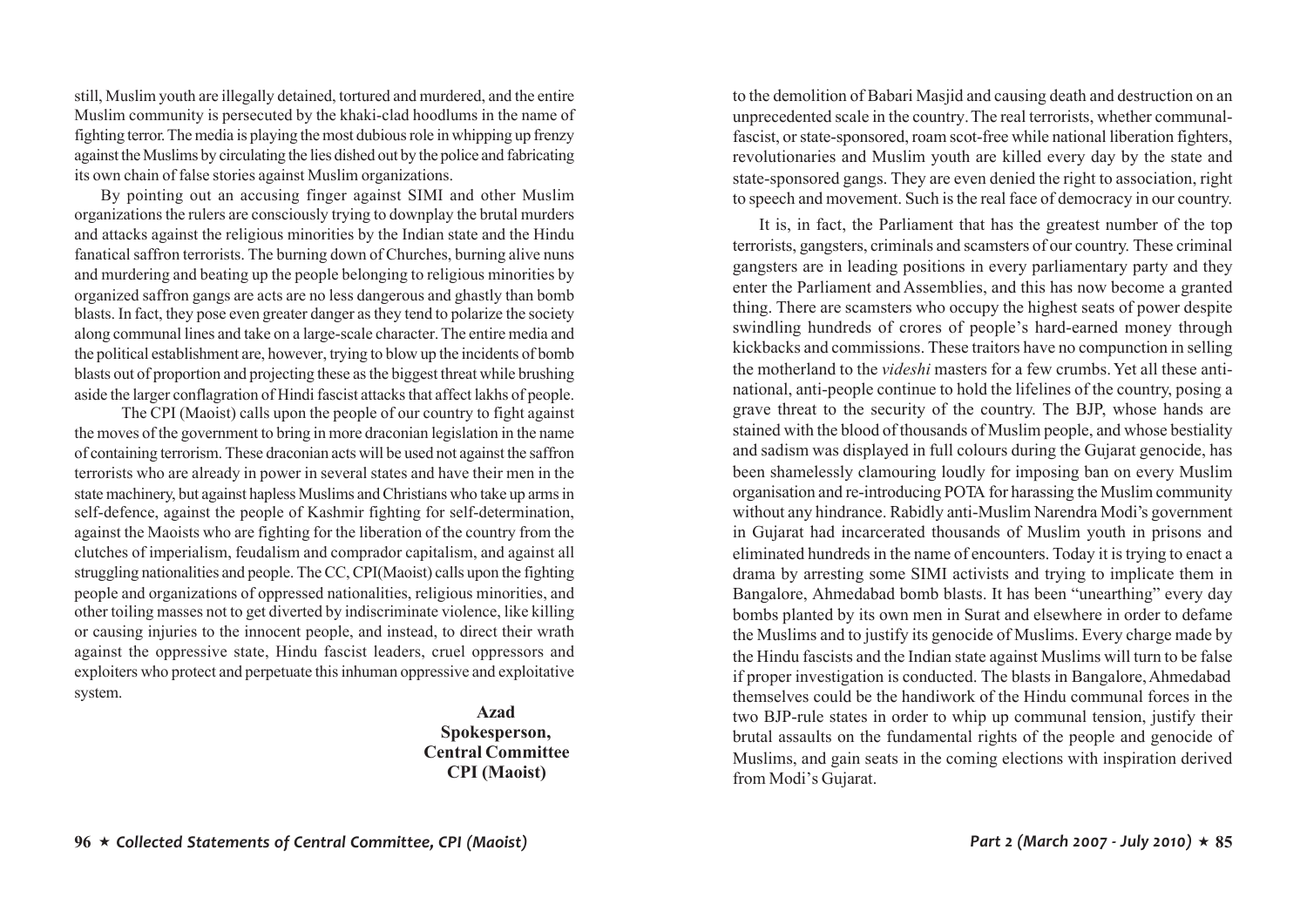The CPI (Maoist) calls upon the people not to get diverted by the malicious propaganda made by the ruling classes and their media which portrays all the militant struggles waged by the oppressed masses and oppressed nationalities as terrorist violence. The struggling people resort to revolutionary violence as a response to the white terror/state terror unleashed by the big landlord big bourgeois ruling classes and their armed forces in order to put down their legitimate struggles. It is the ploy of the imperialists and their running dogs all over the world in their 'war against terrorism' to utilize the killing of innocent people to ruthlessly crush the people's struggles under the 'sacred' banner of "war on terror". It is these gangsters who are the real culprits causing death of millions of people not only through direct aggression over the sovereign states, killing millions of children, women and aged through economic sanctions but also through their policies of Liberalization, Privatization, and Globalization. The CC calls upon the workers, peasants, women, youths, and all other oppressed people to fight unitedly against the growing assaults by the rulers on the fundamental rights of the people, against the draconian policies imposed by the imperialists and the Indian ruling classes in the name of 'war on terror'. Our slogan should be to wage a united "war on state terror".

*Lift the ban on SIMI, CPI(Maoist) and other organisations!*

*Punish the criminals who had unleashed attacks and committed atrocities on Muslims and other religious minorities!*

> **Azad Spokesperson Central Committee CPI (Maoist)**

# **COMMUNIST PARTY OF INDIA (MAOIST) CENTRAL COMMITTEE**

**19-9-2008**

**Condemn the Gruesome Killing of Innocent People in the New Delhi Bomb Blasts!**

### **Resist the Moves of the Rulers to Enact Draconian Acts to Suppress the People!**

The Central Committee of the CPI (Maoist) strongly condemns the gruesome and dastardly killing of innocent people in the New Delhi serial bomb blasts on the evening of  $13<sup>th</sup>$  of this month. This is a senseless act as the victims are innocent citizens. If any Muslim organizations are really involved, as alleged by the police, then it is high time these organizations realize that they cannot fight Hindu fascist forces by carrying out such bomb blasts in public places thereby harming ordinary civilians but they should concentrate their attacks on the saffron leaders and the policemen and officials who are hand in glove with them in unleashing terror on innocent people belonging to the Muslim community.

The police and the government representatives are making desperate attempts to frame Muslim organizations such as SIMI after having utterly failed to furnish any substantial evidence to justify its re-imposition of ban on SIMI. Utilising the allegations of the police, leaders of Hindu fanatical parties like BJP's Advani, Narendra Modi, VHP's Praveen Togadia and Ashok Singhal, Bajrang Dal's Vinay Katiyar and others are raising a hue and cry that the UPA government is "soft on terror" while remaining conspicuously silent on the attacks on churches, convents, property and lives of Christian community by their saffron goons such as the lumpen elements of Bajrang Dal in Orissa, Karnataka, Madhya Pradesh etc. They are clamouring for re-enacting the draconian POTA so as to target the Muslim community as done by their Hindu fascist leader, Narendra Modi in Gujarat. The UPA government is, no doubt, soft on terror unleashed by the saffron brigade. Like Neros, Manmohan Singh and Shivraj Patil have been fiddling in Delhi as Orissa was burning for almost a month and the Hindu fanatical fire spread to Karnataka, Madhya Pradesh. At the same time these Neros act as Hitlers in the case of Muslims showing bomb blasts as pretexts. Innocent Muslims are arrested, false cases are filed against Muslims without any evidence. Worse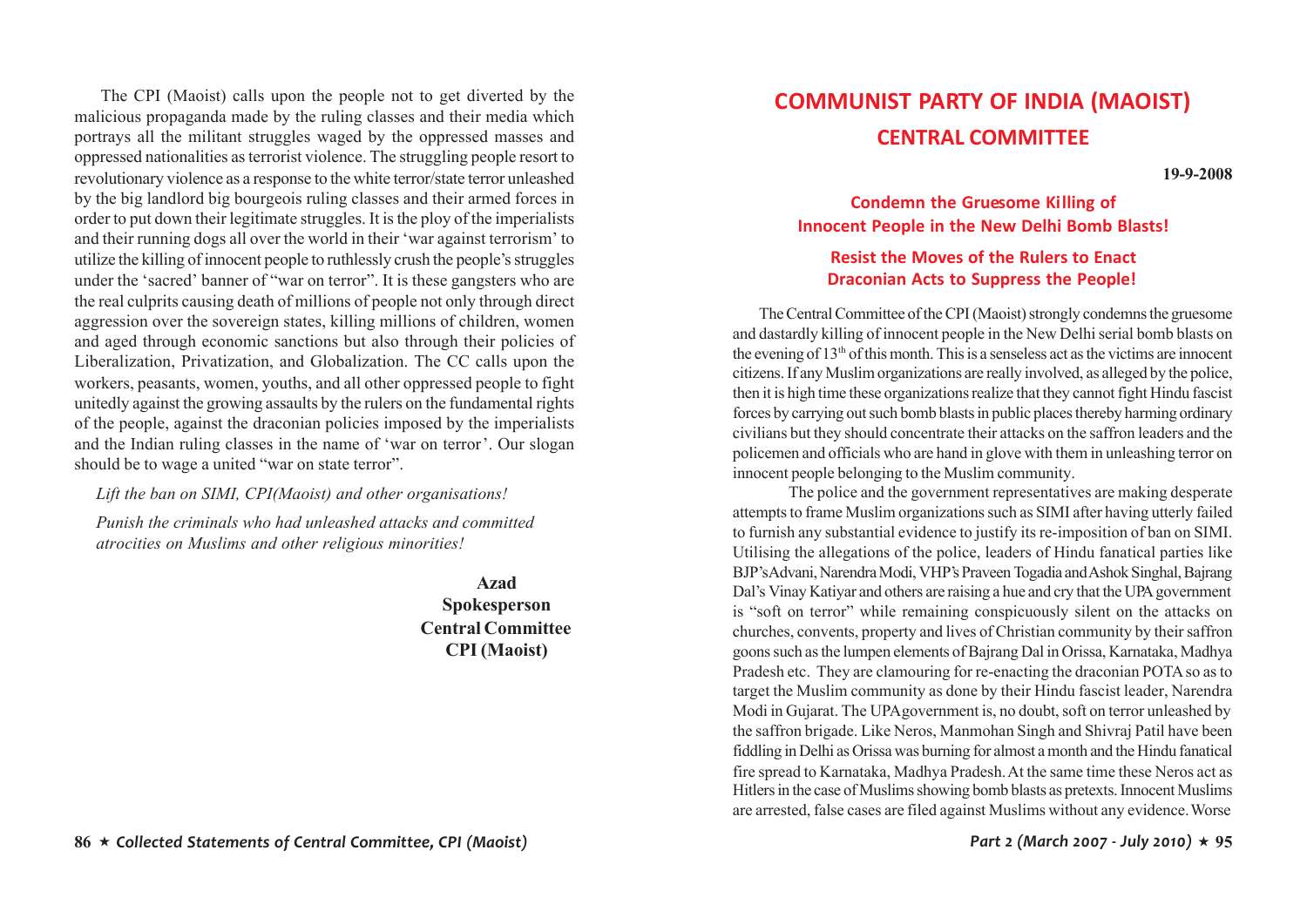The martyrdom of comrade Tutul has deprived the Purba Bangla Communist Party (Marxist-Leninist) Lal Pataka and the Maoist movement of Bangladesh of one of its most able leaders. Yet, we are confident that the movement will get over the loss and advance the New Democratic Revolution in Bangladesh which is reeling under acute poverty and fascist army rule.

We once again assure the Purba Bangla Communist Party (Marxist-Leninist) Lal Pataka that we are with it in this hour of crisis and repeat our sincere condolence to the ranks of the Party and the family and relatives of Com Tutul.

> **Azad Spokesperson Central Committee CPI (Maoist)**

# **COMMUNIST PARTY OF INDIA (MAOIST) CENTRAL COMMITTEE**

**26-8-2008**

**Hail the Daring Attack on the VHP's Fascist Gang-Leader and Satan Laxmananda Saraswati by PLGA!**

## **Burning of Orphanages and Hapless Christian Women Shows the Real Criminal, Communal Face of the VHP-Bajrang Dal-RSS-BJP Fascist Gangs!!**

On the 23<sup>rd</sup> of August our People's Liberation Guerrilla Army (PLGA) carried out a daring attack on the ashram of the most notorious Hindu fascist leader of Orissa, Lakshmananda Saraswati, who calls himself a *swami* but is actually a *Satan*. This rabid anti-Christian ideologue and persecutor of innocent Christians was responsible for the burning down of over 400 churches last year in Khandamal district alone. The catalogue of crimes committed by this demon in the guise of a Hindu religious swami makes chilling reading. Laxmananda along with his *sangh parivar* had unleashed a reign of terror in the tribal areas forcing reconversions of Christians into the Hindu fold; his men had burnt alive adivasis who had converted into Christianity to escape from the oppressive, suffocating casteist atmosphere of Hinduism. The *sangh parivar's* leaders like Togadia have been trying to divert the people by uttering lies that it is not the Maoists but Christian organizations that had carried out the attack on the VHP leader.

The CC, CPI(Maoist), warns the VHP-Bajrang Dal-RSS-BJP and other Hindu fanatic organizations that more such attacks will follow if they continue with their murders, burnings and persecution of Christian minority people. We appeal to all secular, democratic forces to condemn the anti-people. anti-minority acts of the *sangh parivar* which murders children and women belonging to the Christian minority, destroy the property of the minorities, creates communal tension and is hell-bent on reconverting the Christians into the Hindu fold at gun-point. We assert that religious conversion is a right of any citizen of India and people will not tolerate coercion, brute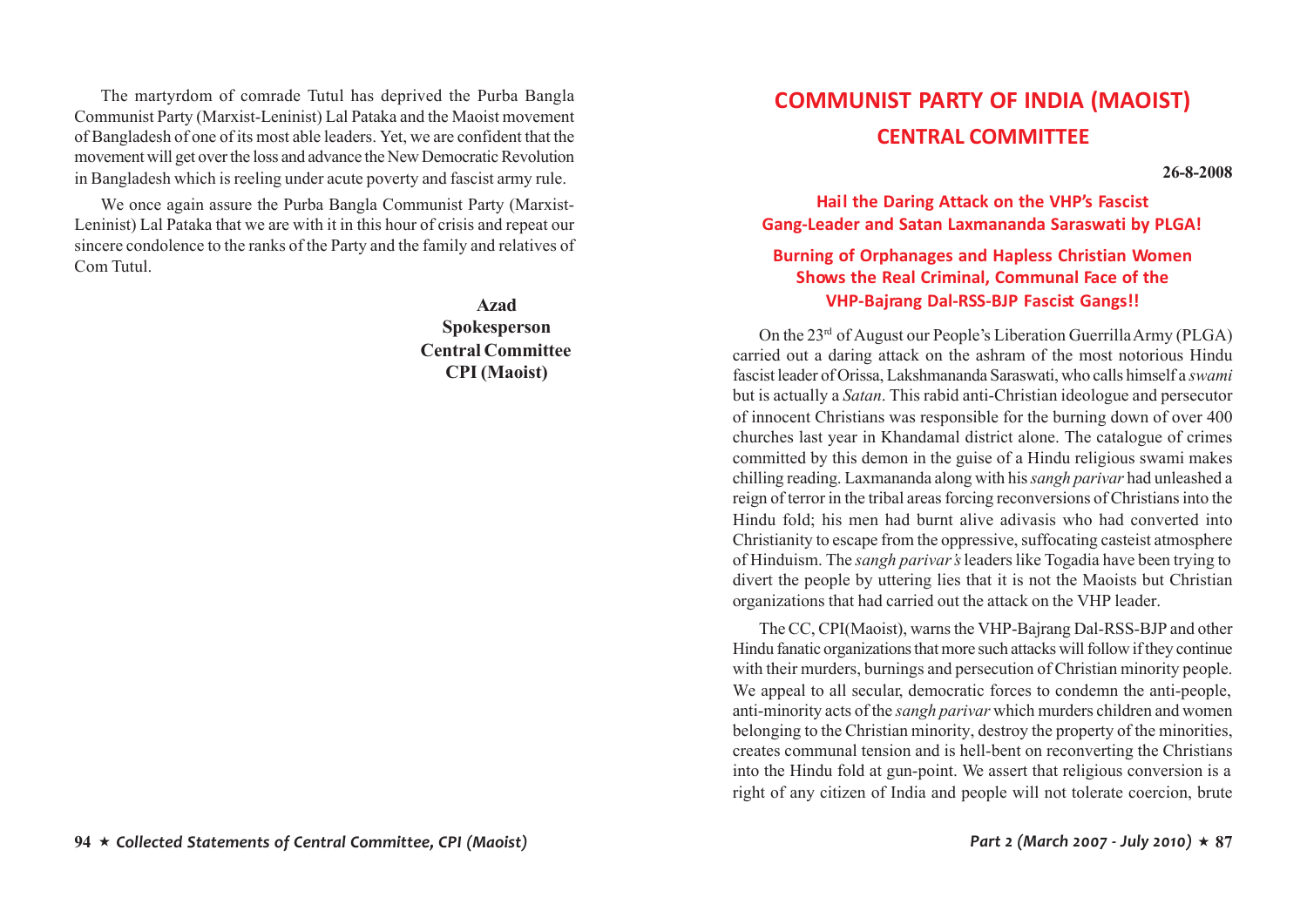force and terror tactics on the part of the Hindu religious bigots to stop the conversions.

Manmohan Singh and Sonia Gandhi are the other side of Advani and Narendra Modi. Like the Hindu fanatic leaders they too do not see any threat to the country from the overtly communal, criminal acts of the VHP and *sangh parivar*. But they order the arrest, torture and harassment of ordinary Muslims and outlaw cultural organizations such as SIMI. Thousands of Muslims languish in jails whether it is under the reign of Advanis, Narendra Modis and Vasundhara Rajes or under Manmohan Singhs, YS Reddys, Sheila Dixits and Vilasrao Deshmukhs. Fascist organizations and murderous gangs like VHP-Bajrang Dal-Shiv Sena-RSS-BJP are very much necessary for the reactionary ruling classes of India in order to keep the communal cauldron boiling so as to divert the people from the real burning problems of the people at large. **It is this Hindu terrorism and state terrorism which are posing the gravest threat to the security of the people and making the lives of the minorities like the Muslims and Christians a veritable hell.** And it is these terrorists who are shouting from roof-tops about their '*war on terror'*. It is in such a situation of endless persecution of the religious minorities by the Hindu fascist organizations with the full backing, and even open participation, of the state's armed forces in the attacks that the CPI(Maoist) has decided to punish the anti-people Hindu fanatical leaders like Laxmananda Saraswati. We warn them of more such punishments if they continue to persecute religious minorities as taught by their fascist ideologues like Golwalkar and Hedgewar.

The CPI (Maoist) calls upon all peace-loving, secular and democratic forces and the entire people of India to unite and fight against the Hindu communal fascist forces that are destroying the harmony between the various religious communities, and against the support given to these fascist forces by the police, para-military, army, judiciary, bureaucracy besides the political parties of various hues. We appeal to the people not to get diverted by the vicious calculated propaganda of the ruling classes against Muslim organizations like SIMI while allowing the hooligans of *sangh parivar* to roam freely murdering people belonging to religious minorities. It is not SIMI that is to be outlawed but these Hindu fanatical gangs like VHP, Bajrang Dal, Shiv Sena, BJP, Hindu Munnani and so on. Let us rise to the

# **COMMUNIST PARTY OF INDIA (MAOIST) CENTRAL COMMITTEE**

**28-8-2008**

### **Condemn the Brutal Murder of Comrade Tutul by Bangladesh RAB**

It was with great shock and deep sorrow that we heard the news of the brutal and savage murder of our beloved comrade Mizanur Rahman Tutul, General Secretary of the Purba Bangla Communist Party (Marxist-Leninist) Lal Pataka and a founding member of CCOMPOSA. He was killed in a fake encounter (termed 'killed in crossfire' in Bangladesh) in late July 2008 by the notorious Rapid Action Battalion (RAB) of Bangladesh.

The Central Committee of the CPI(Maoist), the PLGA and the entire rank-and file of the Party conveys its revolutionary condolence in this hour of serious loss to the CC and entire ranks of the Purba Bangla Communist Party (Marxist-Leninist) Lal Pataka of Bangladesh. As a fraternal party and co-member of the CCOMPOSA the loss to the Purba Bangla Communist Party (Marxist-Leninist) Lal Pataka is like a loss to our Party. We are fully with them in this hour of serious loss, particularly as it has come soon after the loss of their main ideological leader and guide, Com Kamrul Islam (Master).

Comrade Tutul was a leading figure in the Maoist movement of Bangladesh. In 1997, along with comrade Kamrul Islam (Master) he founded the Purba Bangla Communist Party (Marxist-Leninist) Lal Pataka. Comrade Kamrul was martyred in 2006, murdered while in the custody of the RAB.

Comrade Tutul played a leading role in initiating a thorough summation of the rich history and experiences of the Party and of the Maoist movement in Bangladesh. He was keen on unifying the genuine Maoist forces of that country into a single party. He was an active participant in CCOMPOSA and had close relations with the CPI (Maoist). We shared experiences and sought to learn from each other's practice. His death, coming in the wake of the loss of comrade Kamrul, is a heavy blow for the Party.

#### **88**  *Collected Statements of Central Committee, CPI (Maoist)*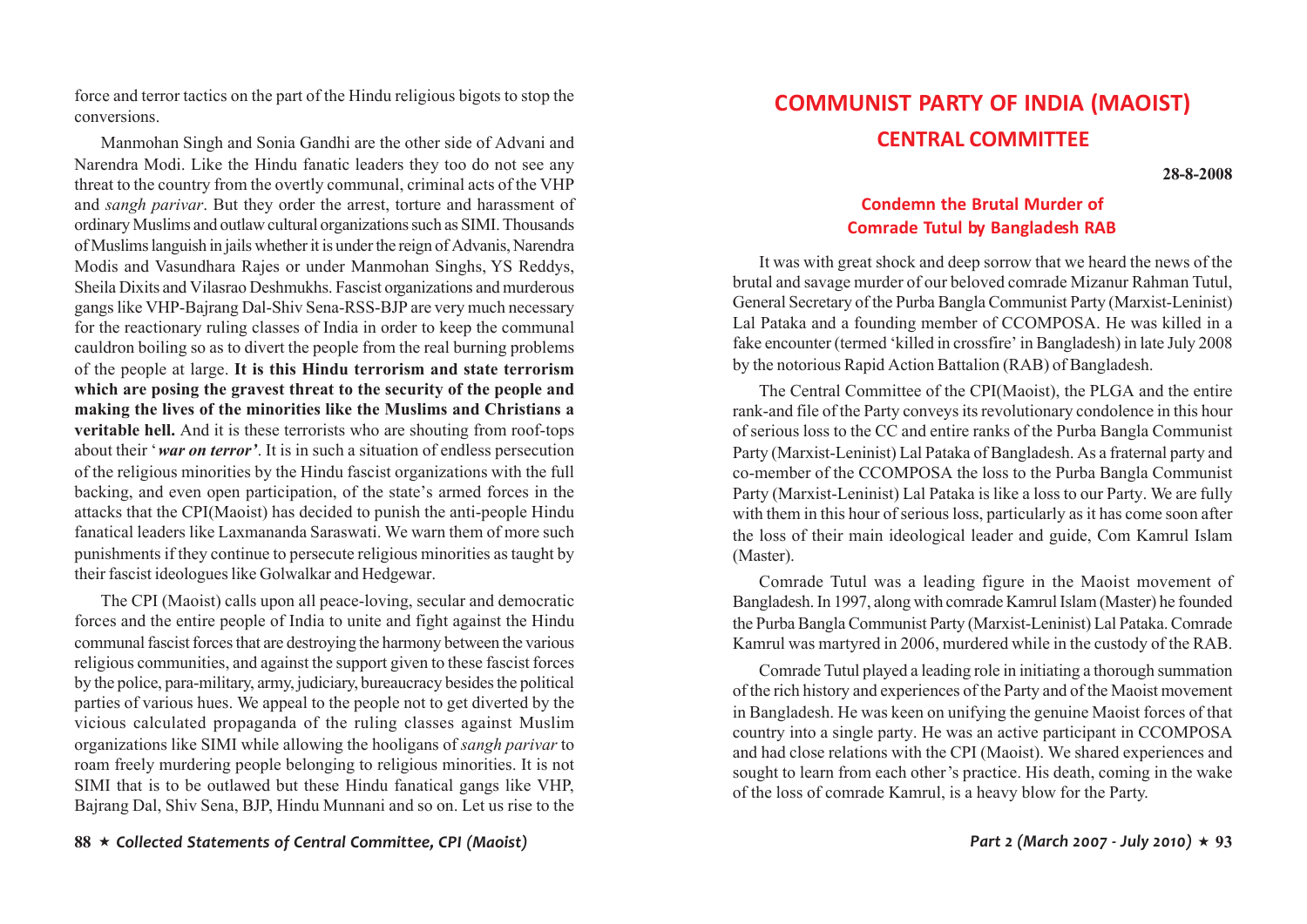bring in the ghost of Pakistan to justify their brutal suppression of Kashmiri people's struggle and their sinister designs to whip up anti-Pak hysteria and even a war with Pakistan in order to divert the people from the issue of *azadi*. The people of Kashmir should come out clearly with the slogan: *"Neither India nor Pakistan, but a sovereign, independent Kashmir!*"

> **Azad Spokesperson, Central Committee CPI (Maoist)**

occasion and demand punishment to all those who have committed atrocities and savage acts against the religious minorities in Khandamal, Bargarh, Sundargarh and various districts of Orissa and elsewhere. And finally, given the highly biased nature of Hindu fascist organs of the Indian state, it falls upon our shoulders to punish these oppressors and persecutors. The people of religious minorities can never get justice or get rid of insecurity in this unjust social-political system. It is only a people's democratic India that can assure religious freedom, security and equality of all religions in India and defend the religious minorities from murderous attacks by the Hindu fascist gangs. We call upon the people of all religious minorities to join and render all support to the ongoing people's war led by the CPI(Maoist) to establish a genuinely democratic voluntary federation of people's republics of India.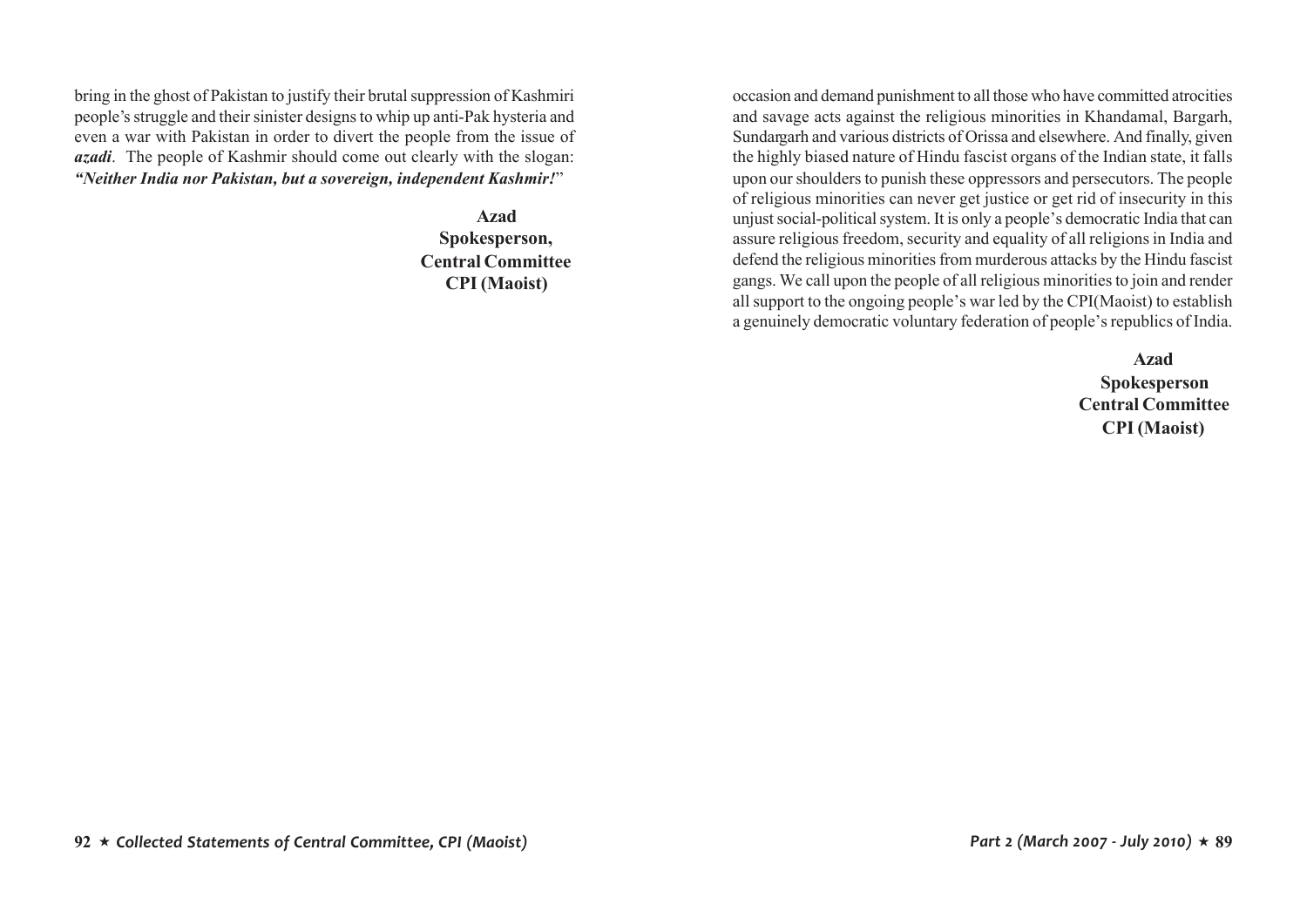**27-8-2008**

*Azad Kashmir* **is the Birth-Right of Every Kashmiri!**

### **Arrests and Massacres cannot Crush the Right to National Self-Determination!**

### **People of India! Rise Up in Support of the Just and Democratic Struggle of the People of Kashmir!**

### **Fight Back the Brutal Onslaught of the Indian Fascist State!!**

The political scene in Kashmir today brings into one's memory the people's uprising in East Europe and the various Russian republics against the Russian imperialist stranglehold during the late 1980s. Even the mighty Russian state—its armed forces, KGB, mental asylums and concentration camps—could not cow down the will of the people. It had to ultimately bow down before the national aspirations of the people oppressed under its jackboots. Today, more determined than ever before, the people of Kashmir have boldly risen up asserting their nation's right to self-determination in the most unambiguous manner. The strong-arm tactics of the Indian fascist state which had deployed over six lakh-strong army and several battalions of para-military and special police forces to brutally crush a genuine people's struggle for their liberation from the yoke of foreign rule has failed to subdue the people's aspirations for freedom and independence. The imposition of endless curfews in the entire Kashmir Valley to thwart peaceful protest marches by the people, detention of the leaders of *Huriyat* and others to render the people leaderless, the killings of peaceful protestors, and the brutal reign of state terror in the entire Kashmir Valley are a reenactment of the British colonial savagery against the struggling people of India for a*zadi*. The present rulers, true heirs to their then British imperialist masters, haven't learnt any lesson from history. It is the peace-loving people of Kashmir with the support of the vast masses of India who have to teach these plunderers a fitting lesson. The CC, CPI(Maoist), hails the glorious

role of the people of Kashmir in their just struggle for national selfdetermination. It calls upon the people of India to rise up in support of this just and democratic struggle of our brothers and sisters of Kashmir and to fight against the high-handedness and brutal suppression of their struggle by the expansionist Indian state.

Today no citizen of India can call himself or herself a real democrat unless he/she extends unconditional support to the demand for *azad Kashmir*. Manmohan Singhs and Advanis, like every colonialist in history, go to any extent in retaining territory even if it means exterminating an entire population. It is only such greedy sharks, who conspire to loot and plunder the wealth of other's land, that oppose the aspirations of the people. These die-hards refuse to learn from history and continue to suppress people's struggles in rivers of blood for the sake of their narrow class interests. However, history had demonstrated repeatedly that no nation, however small and weak, can be kept enslaved forever by another, however strong and mighty the latter may be. History has shown that it is the people, and people alone, who can decide their destiny. The mightiest superpower was kicked out of Vietnam and entire Indo-China. Their napalm bombs and My Lai massacres could not subdue the fiercely peace-loving Vietnamese nation. The other erstwhile superpower, Soviet social imperialism too, had to bite the dust before the might of the people in Afghanistan and its own republics. The fate of the reactionary Indian ruling classes can never be anything different. Even if they cling on to Kashmir through brute force for another few years they will ultimately be consigned to the dustbin of history.

The CC, CPI(Maoist), unequivocally supports Kashmiri people's struggle for *azadi* and believes that one who does not support the people's aspirations for freedom and independence can never be a democrat. It calls upon its Party members and the People's Liberation Guerrilla Army fighters to mobilize the people in support of the Kashmiri people's struggle for *azadi*. It appeals to every peace-loving, democratic-minded citizen of India to rise up boldly in support of the just and democratic struggle of the Kashmiri nation and to condemn the brutal suppression and reign of state terror unleashed by the Indian ruling classes on the people of Kashmir. It also warns the people to beware of the conspiracies of the reactionary rulers to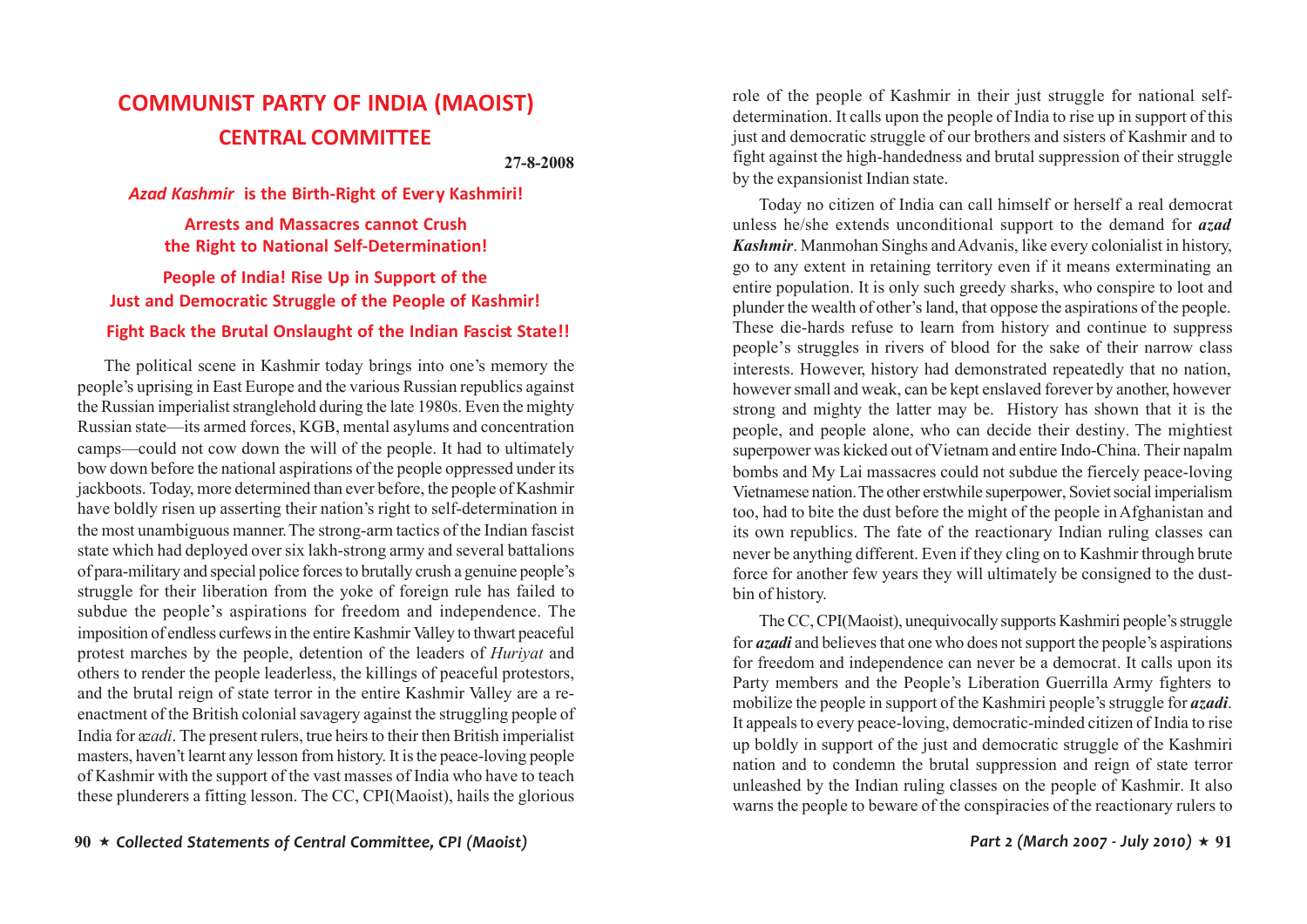order, and so on. In India too, some hoped that a similar 'miracle' would happen here and a Dalit would become the prime minister of the country. All this is nothing but media hype.

Whether it is George Bush or Barack Obama America is not going to see any real change for the better. Power and authority are not in the hands of any individual, however powerful he/she might seem outwardly, but in the hands of the ruling class dominated by a tiny military-industrial, corporatefinancial elite. The US military machine is pre-programmed to carry out aggression, invasion, subversion, bullying, mass murder irrespective of the consequences to fulfill its aim of achieving global hegemony. Bush or Obama can only act as the instruments to carry out these goals, the only difference being that of degree of efficiency in the execution of this global project and the degree of deception that one is capable of. Hence, hushing up this stark fact, a hype and so-called mass appeal has been diligently built up by the ruling elites and the media around Obama, projecting him as a saviour who can pull out America from the mess that it had come to be particularly under eight years of George Bush.

The oppressed people and nations of the world are going to confront an even more formidable and dangerous enemy in the form of an African-American President of the most powerful military machine and world gendarme. Under Obama, the new killer-in-chief of the pack of imperialist wolves, all the policies pursued by George Bush will stay in place with a few cosmetic changes. The world people should unite to wage a more relentless, more militant and more consistent struggle against the American marauders led by Barack Obama and pledge to defeat them to usher in a world of peace, stability and genuine democracy. Any illusions on the socalled black President of the most dangerous imperialist power will lead to greater enslavement and misery for the oppressed people and nations of the world.

### **Azad**

**Spokesperson Central Committee CPI (Maoist)**

**19-9-2008**

**Condemn the Continuing Brutal Attacks on the Christian Community by the Saffron Terrorists Aided by the State!**

## **All Secular and Democratic Forces! Unite to Fight Back VHP-Bajrang Dal-RSS-BJP Fascist Neo-Nazi Gangs who are Bent upon Ethnic Cleansing!!**

The saffron terrorists have unleashed the worst kind of attacks on the Christian community across the country which have assumed gory savage forms in Orissa, Karnataka and Madhya Pradesh. The police and the state machinery in these states not only failed to protect the lives and property of the religious minority but also became direct accomplices by aiding and abetting these Hindu fascist criminals and terrorists. The Chief Minister of Karnataka, Yediyurappa, has revealed his ugly Hindu fascist nature by saying that the attacks on the Christian churches and houses in Mangalore, Chikmagalore, Kolar and elsewhere in the state is a natural reaction to the "forced conversions" indulged in by the Christian organizations. He had even accused that Christian missionaries get foreign funds for the purpose. The Home Minister, Acharya, gave a clean chit to the lumpen goons of Bajrang Dal without even bothering to conduct an enquiry in spite of visual evidence of the Bajrangis who had led the attacks. Worse still, adding insult to the injury inflicted on the Christian community, Yediyurappa's policemen had entered churches and convents brutally beating up nuns and other Christian women.

The CC, CPI(Maoist) condemns the communal fascist terror unleashed by the neo-Nazi thugs of sangh parivar and calls upon the secular and democratic forces to unite to protect the religious minorities and to isolate the Hindu fanatics. Yediyurappa, who has already earned notoriety as Karnataka's Narendra Modi in a span of few months, should be arrested for inflaming communal passions and justifying the brutal attacks on the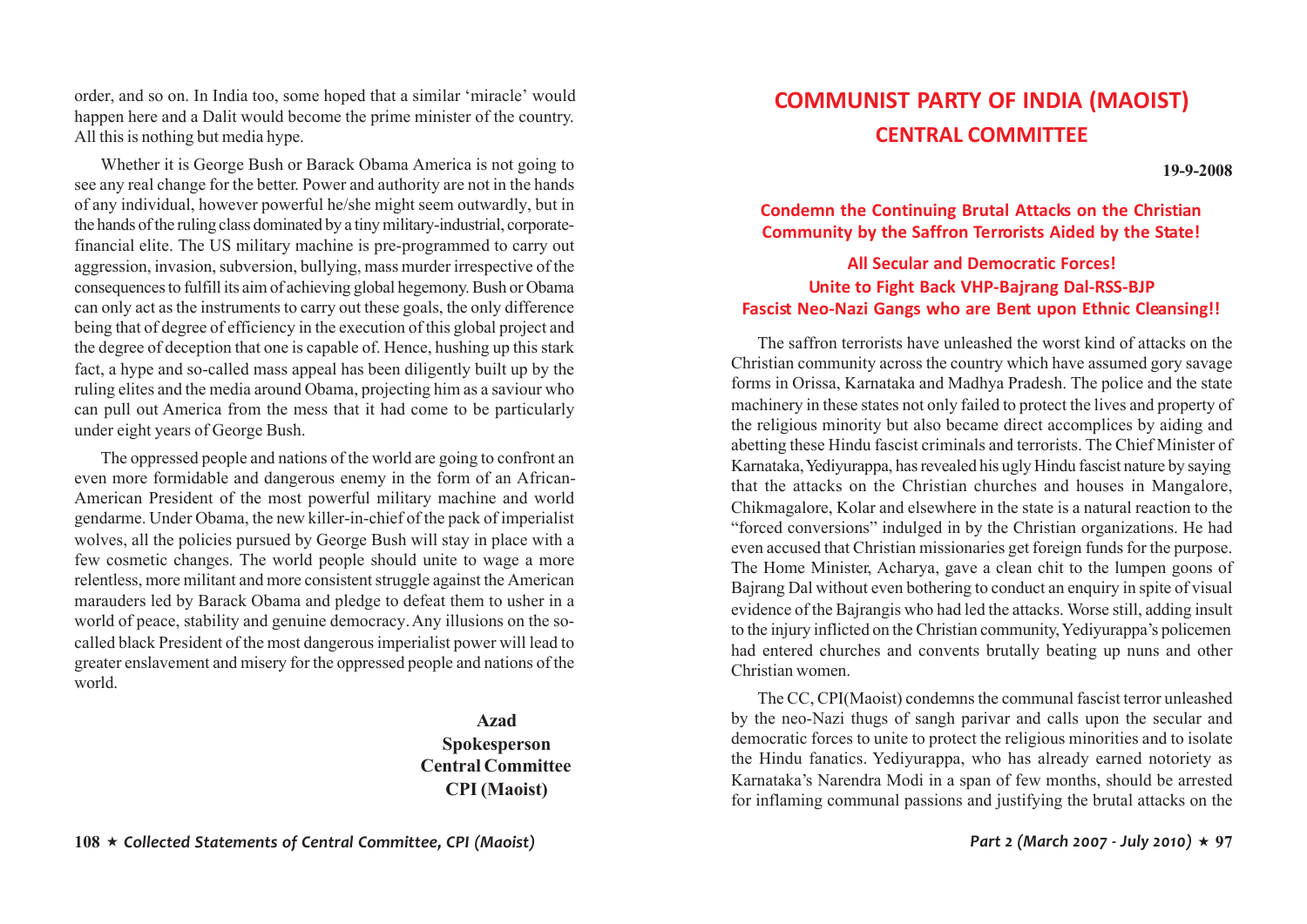Christian minority. It is shameful that the so-called judiciary which passes verdicts against bandhs and strikes, has chosen to remain silent as Hindu fanatics and police unleash attacks on the minorities.

It is crystal-clear that a conspiracy has been hatched by the saffron terrorists to decimate the religious minorities and force the Christians to reconvert to Hindu religion. The leaders of the saffron brigade have openly declared that they would not rest until all non-Hindus are converted back into Hinduism.

In Orissa the atrocities against Christian community continues unabated with the blessings of the Naveen Patnaik government. The saffron fanatic leaders like Ashok Singhal, Vinay Katiyar, Praveen Togadia, Subhash Chouhan and others have been declaring repeatedly that Laxmanananda was killed by Christian missionary organizations even after our Party had categorically declared that our PLGA guerrillas had carried out the punishment on Laxmanananda in Jalespet ashram for his brutal attacks on the Christian community. These Hitlerite gangs had even put up posters in the name of our Party that Maoists were not responsible for the attack in Jalespeta ashram. Like Hitler setting fire to the Reichstag to step up the suppression of the social democrats and seize power and enact fascist rule, the Hitler's progeny in India—the saffron fanatical terrorists—stage bomb blasts blaming it on the religious minorities. **Our CC makes it clear once again that the annihilation of Laxmananda has been carried out by our squads for his indescribable misdeeds and fanatical attacks on the Christian minority. Every Indian citizen has the right to choose his/ her religion and to convert to any religion of choice. The Hindu fascist forces cannot suppress this freedom by coercion and intimidation of the religious minorities**. We warn the saffron terrorists that our PLGA will continue to punish their leaders as long as they persist in attacks against religious minorities and continue to rake up communal frenzy and hatred.

The CC, CPI(Maoist), calls upon all secular and democratic forces to unite and fight back the brutal attacks on the religious minorities by the Hindu fascist forces. **The responsibility falls more on the shoulders of the Hindu majority to protect the rights of the religious minorities and to isolate and ostracise the terrorists in the guise of VHP-Bajrang**

Moreover, the victory of Obama also points to the acute contradictions within the American ruling classes accentuated by the deepening crisis. The sectarian and disastrous policies of the Republicans under Bush had alienated even a section of the ruling elites such as the Big Three of Detroit who felt humiliated by Bush denying them a share in the bail-out package of \$700 bln which is exclusively meant for the mortgage and investment banks.

But can Obama bring any basic change in the lives of the people? Can he break with the policies of his predecessor Bush? He had already declared that there would be continuity of policies pursued by Bush, that he would increase the troop strength in Afghanistan and step up attacks on so-called Al Qaeda bases in Pakistani territory, his tall talk of withdrawal of troops from Iraq is only due to the increasing casualties suffered by US troops and growing world-wide opposition and also in order to deploy them in Afghanistan. He is one with Bush in bailing out the rich and wealthy corporations from the financial crisis. Prior to the election, he met the representatives of the monopoly capitalist class and assured that he would bail them out of the crisis if he was elected as President. *The New York Times, The Washington Post* and a big section of the mainstream media suddenly made a turnabout and endorsed Obama which gave a further fillip to his Presidential campaign. Even the consistently Republican supporter like *The Chicago Tribune*, and ex-secretary of state under George Bush, Colin Powell, endorsed Obama abandoning their own Republican candidate. So much was the enthusiasm, and, of course, compulsion, among the corporate-financial elites of America for Obama that his campaign managers collected funds that had far surpassed the fund collections of George Bush in the last elections. By approving the \$700 bln bail-out package Obama has proved himself to be no different than Bush in transferring wealth of the poor to the filthy rich, from the Main Street to the Wall Street.

The entire world media and the reactionary classes have hailed Obama's victory as a victory of the people, a victory of the Blacks, women and have-nots. They showered praises on the resilience and greatness of US democracy. They tried to hush up the reality of the US crisis, its tottering economy, and its designs for global hegemony. Some predicted that Obama would reverse the policies of Bush, put an end to militarism and warmongering, restore democracy, assist in bringing a new balanced world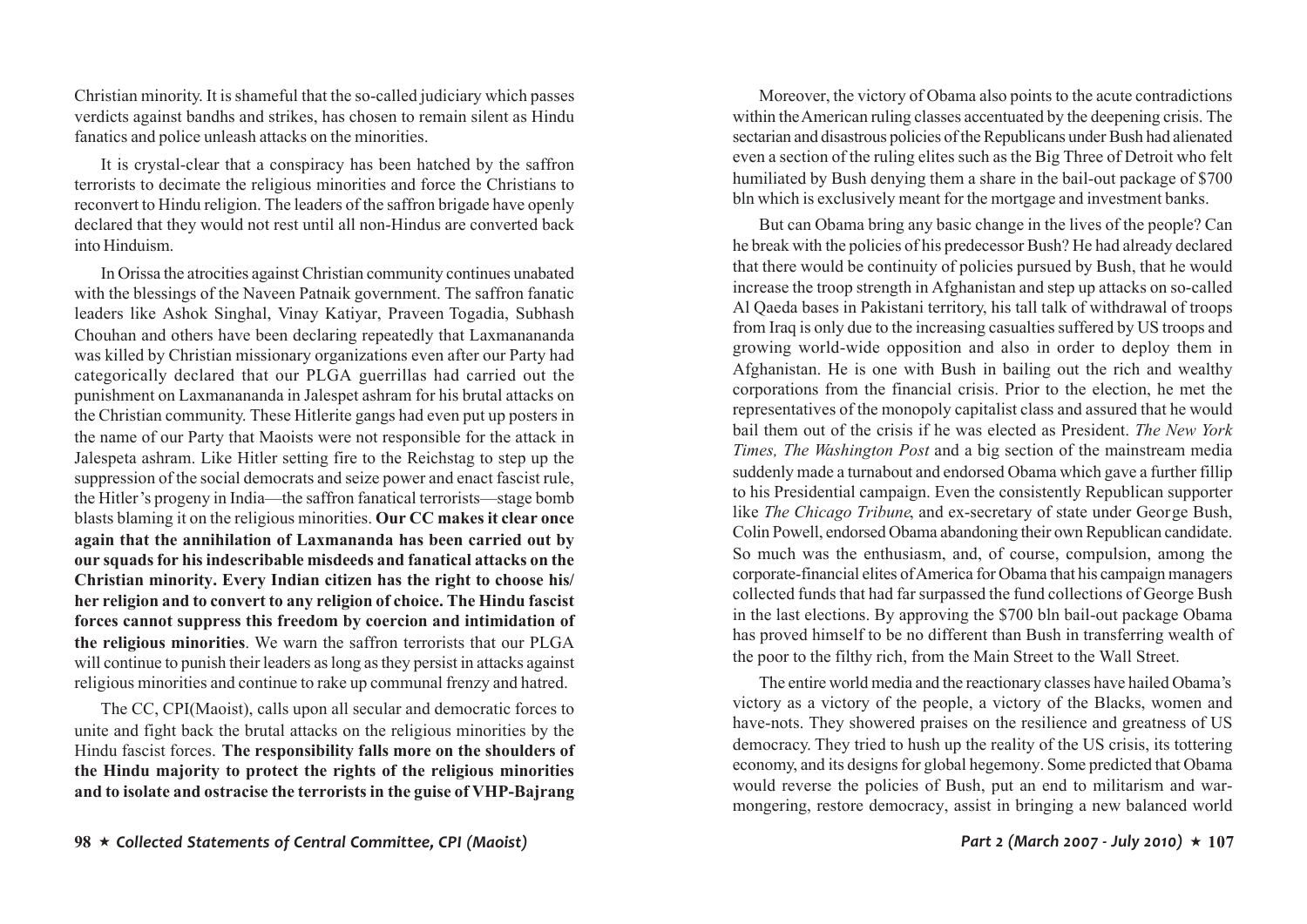**15-11-2008**

### **Barack Obama's Presidency cannot Refurbish the Image of American Imperialism!**

### **Oppressed Nations and People of the World should Unite to Defeat US Imperialism!!**

Faced with the deepest economic crisis since the Great Depression, rapidly declining standards of living for a significant chunk of US population, increasing home foreclosures, and the ill effects of two wars of aggression and continuous massive military build-up, it is not surprising that an African-American and a first-time senator from the Democratic Party, Barack Obama, should win the US Presidential election. The corporate-financial elite ruling America brought Obama to the fore in their desperation to refurbish the image of American imperialism badly battered during the reign of George Bush. They think that Obama's relatively clean image and his African-American descent would be acceptable to the American people and the world at large. Given the depth of the current crisis and its impact on the people of the US, the frustration, anger and dissatisfaction of the people against the policies and misrule of Bush, anyone who contested against Republican Bush would have easily won the election.

The overwhelming opposition of the people to Bush shows the grave impact of the crisis on the lives of the people. Reports speak of a third of the US population living in extreme hunger and starvation. Even many Third World countries fare better than a considerable section of the American people. Moreover, Bush has become synonymous with a whole new vocabulary of anti-people terms: Guantanamo Bay, Abu-Ghraib, global war on terror, weapons of mass destruction, bail-outs, if-you-are-not-with-usyou-are-with-terrorists, homeland security, and so on. Hated by the world people as the biggest terrorist and vast majority of the world population eager to lynch him if ever an opportunity presented itself, Bush had become the safest bet for the victory of Obama.

#### **106**  *Collected Statements of Central Committee, CPI (Maoist)*

### **Dal-RSS-BJP who utilize Hindu religion to whip up communal passions and attacks on minorities.**

Let us build a broad-based mass movement to isolate the saffron fascists and to bring pressure on the government to arrest and punish all those who have committed atrocities and brutal attacks on the Christian community in Karnataka, Orissa and elsewhere. Advanis, Modis, Yediyurappas, Singhals, Katiyars, Togadias Naveen Patnaiks are enemies of the people. The present system will never punish these vultures but they will certainly be punished in the people's court ultimately. Let us defend the rights of the religious minorities and strive to build a secular, truly democratic India assuring religious freedom, security and equality of all religions in India.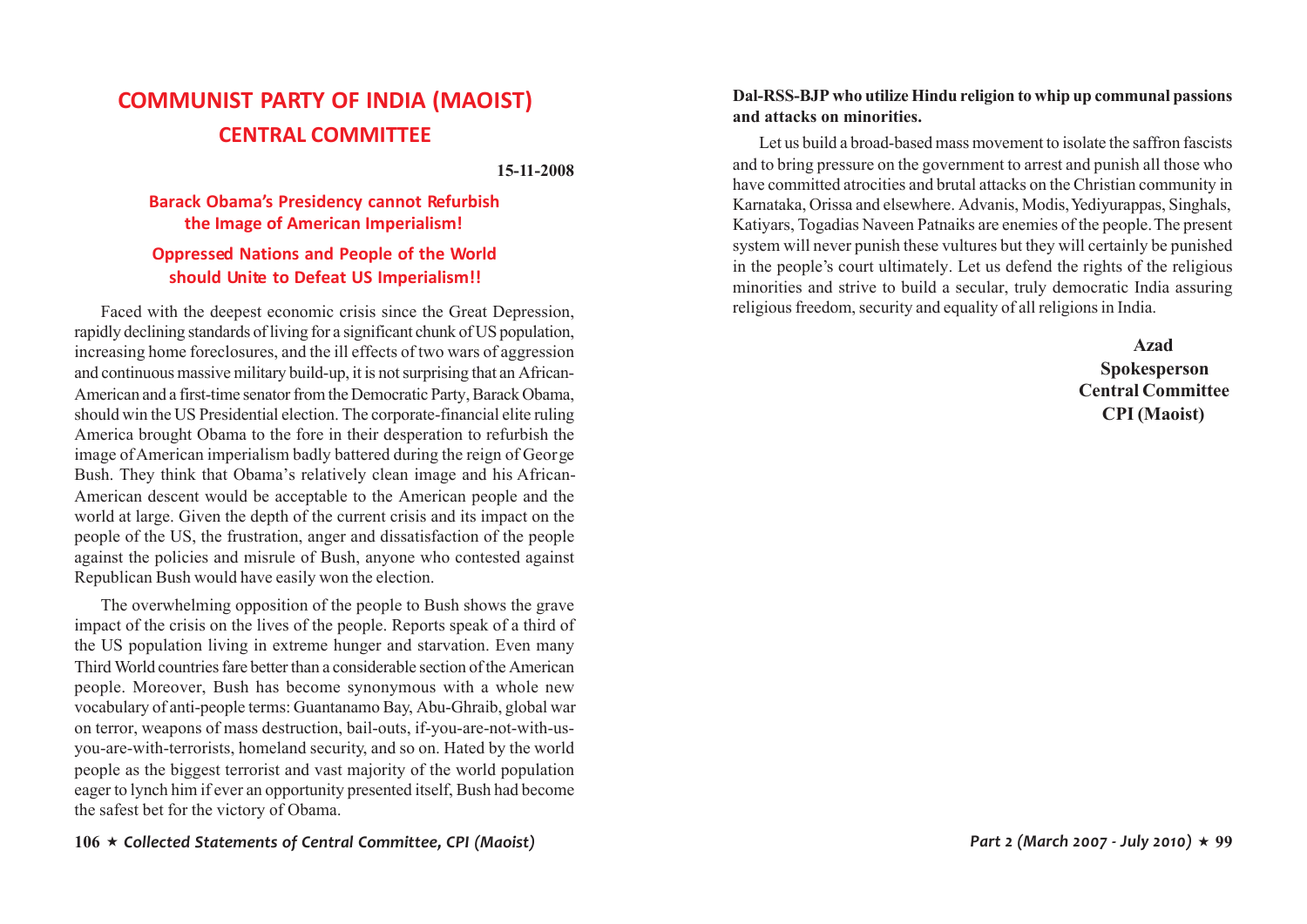**31-10-2008**

### **Condemn the Brutal Murder of Comrades Mastan Rao and Ramchandar of AP Special Committee, and Comrades Jaya and Ashok by YSR's APSIB Gangsters!**

## **Let Us Avenge their Martyrdom by Vowing to Smash the Enemy's Brutal Offensive and Take the People's War to a Higher Stage!!**

Comrade Valluri Venkat Rao alias Mastan Rao alias Kailasam, comrade Thota Gangadhar alias Ramchandar, comrade Jaya alias Aruna alias Sarita and comrade Jaya Kumar alias Ashok alias Ramana were arrested by the APSIB on the 26<sup>th</sup> of October, brutally tortured for more than 24 hours and were murdered in the early hours of  $27<sup>th</sup>$ . They were taken away in two batches and shot dead in two different regions of Nallamala and AOB. As usual, a fake encounter story was floated by the police that comrade Ramchandar and Jaya were killed in an exchange of fire in Ravulapalli forest area in Bollapalli mandal of Guntur district which falls under Nallamala forest region, and comrades Mastan Rao and Ashok were killed near Ravikona Kothavalasa in Parvatipuram mandal in Vizianagaram district falling under Andhra-Orissa Border Special Zone. A few days prior to their arrest, another comrade of AP Special Committee and a former member of AOBSZC, comrade Gopu Sammi Reddy alias Jogal was arrested in Orissa but was produced in the court after arresting the other comrades.

Comrade MR hails from Guntur city and had joined the revolutionary movement three decades ago. He was actively involved in building the Radical Youth League (RYL) and trade union movement in Guntur and was working underground since 1982. He was initially involved in building the revolutionary movement in Guntur district. Anti-feudal struggles reached their peak in Dachepalli mandal in Guntur district under his leadership during the 1980s and 90s. He was also actively involved in building the movement on the adivasis and the Maoist revolutionaries eliminating over 600 people, burning and destroying over 700 villages, displacing over 1.5 lakh adivasis from their homes, raping hundreds of hapless adivasi women, and snatching away all the fundamental rights guaranteed by the Indian Constitution. The Congress is a part and parcel of this brutal campaign.

And the most shameful acts have been committed in Kashmir by the central forces where the entire Muslim population is targeted with vengeance. Arrests, torture and murder of Kashmiri youth, rape of women by the Indian Army and other state security forces have become the order of the day. Even peaceful protests are banned, curfew imposed, and those who dare to defy this military rule in Kashmir are shot dead without any compunction. While holding the entire Kashmiri population captive at gunpoint by over five lakh-strong armed troops, the reactionary rulers have shamelessly declared that they would impose the election farce on an unwilling population, no matter if the majority boycotts the poll. Enforce elections over the corpses of Kashmiris in order to legitimize Delhi' durbar's rule over the state, in true Iraqi style. Such is the real face of Indian parliamentary democracy. And to push through the election hoax at gunpoint the entire drama is being staged in seven phases spread out over a five-week period so as to overwhelm the voters with brute force.

The CC, CPI(Maoist), calls upon the people to boycott the elections and to support and actively participate in the ongoing people's war led by our Party to overthrow this exploitative system and establish people's democratic power in place of the dictatorship of a tiny feudal-comprador elite. We call upon the entire Party ranks, the heroic fighters of PLGA, and the members of all revolutionary mass organizations to actively organize the masses to boycott the elections and to throw out the reactionary parliamentary party leaders who come for votes in the areas of our armed struggle. They should also work out plans to deal effective blows against the police and para-military forces that are sent to enforce the election farce on the masses.

> **Azad Spokesperson Central Committee CPI (Maoist)**

*Part 2 (March 2007 - July 2010)*  $\star$  105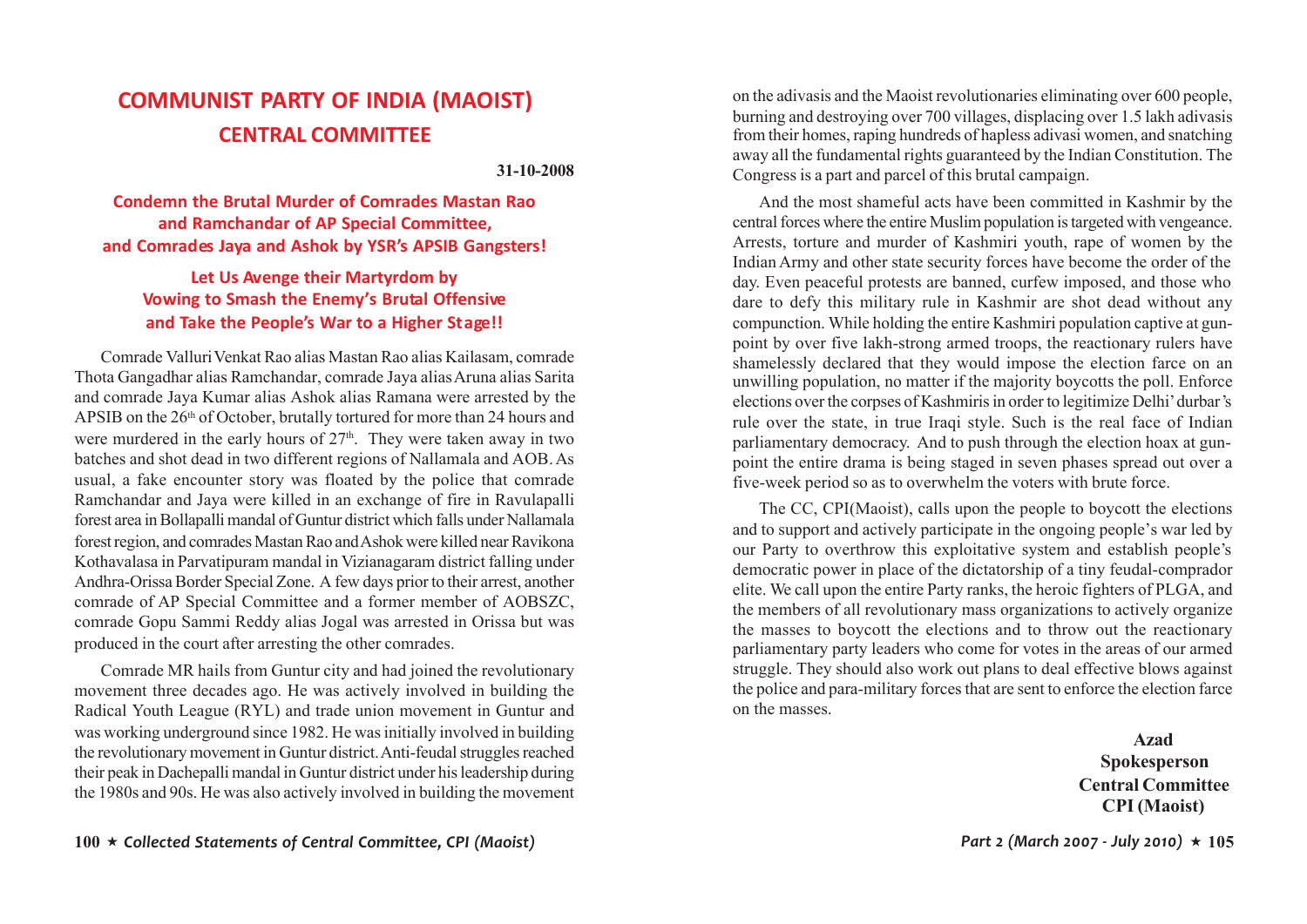particularly the US imperialists, and to loot the vast natural wealth of the country. They are birds of the same feather in pursuing anti-people, proimperialist policies and imposing draconian acts on the people; in persecuting and suppressing the Muslim community, decimating the Kashmiri population and trampling down the national aspirations of the Kashmiris; organizing vicious, blood-thirsty vigilante salwa judum gangs in Chattisgarh and letting loose the police and central armed forces to murder and maim adivasis and Maoist revolutionaries, rape adivasi women, destroy their houses and burn down entire villages, all with the sole aim of paving the way for unbridled loot and plunder of the region's mineral wealth by big business houses.

The lives of the common people had deteriorated to an unheard of level under the Congress-led UPA regime in the country as a whole. Spiralling prices of essential commodities, soaring inflation, closure of industries and retrenchment of workers, growing unemployment, worsening levels of malnutrition and ever-spreading diseases have become the order of the day. Several thousand peasants had committed suicides. On the other hand, the growth in the wealth of a handful of millionaires and billionaires is really mind-boggling.

BJP-led saffron fascist gangs are whipping up communal frenzy and unleashing murderous attacks on Muslims and Christians all over the country. And the states ruled by the BJP and its allies such as Orissa, MP, Karnataka, have become Hindutva laboratories where all minorities are systematically eliminated. While BJP is campaigning for brutal suppression of the entire Muslim community by bringing in more draconian acts like POTA, the Congress-ruled states too are not lagging behind in unleashing attacks on innocent Muslims in the name of war against terror. These compradorfeudal parties are the greatest threat to the lives and security of the people. The so-called Left parties such as CPI and CPI(M) have earned notoriety for the brutal suppression of the people's struggle in Nandigram, Singur and other places and are shamelessly serving as trusted managers for imperialist and comprador capital.

In the BJP-ruled states of Chattisgarh, Rajasthan and MP, where elections are being held, the incumbent BJP governments had unleashed the most savage assaults on the people at large. In Chattisgarh, in particular, the fascist Raman Singh government had carried out the most savage war in Nallamala region and later Rayalaseema region. During the period of talks between Maoists and AP state government com. MR was shifted to AOB along with several other leaders and cadre of AP. From then on until the beginning of 2008 com. MR worked as a member of AOBSZC as well as its state secretariat and guided the movement in Koraput division. He was included in AP Special Committee and was elected as its secretary in which capacity he was working for the past 10 months.

Comrade Thota Gangadhar alias Ramchandar belongs to Kuragallu village in Mangalagiri mandal in Guntur district. He worked in RSU in 1984, later served as a commander of Pedaveni squad in 1989-90, commander of Veligonda squad during 1990-95, became a member of Nallamala Forest Division and was elected as its secretary from 2000-2004. He was elected to the AP State Committee in the state Plenum held in 2003. In March 2007, after a decision taken at the Unity Congress- $9<sup>th</sup>$ Congress of the Party, a Special Committee was formed in Andhra Pradesh to organize and guide the movement in the plains and urban areas in the state. Comrade Ramchandar became a member of the AP Special Committee. Towards the end of 2007 the Special Committee was reconstituted with comrade Mastan Rao as Secretary and comrades Ramchandar and Sammi Reddy as its members. Comrade Sammi Reddy was also arrested a day before the arrest of the other two special committee members but was produced in the Court.

Comrade Jaya hails from Brahmanpalli village of Medak district and joined the Party in 1993. She worked as a member and later as a commander of the PLGA squad for some years. She was promoted as a DC member and began to work in that capacity under the Special Committee since the beginning of 2007. She is the life partner of comrade Ramchandar.

Comrade Ashok alias Ramana hails from Alakurapadu village in Prakasham district. He was working as a courier for com Mastan Rao at the time of his martyrdom.

CC, CPI(Maoist), pays its red revolutionary homage to these longstanding leaders of the oppressed masses of Andhra Pradesh and beloved comrades of our Party. It vows to avenge their cold-blooded murder by dealing crushing blows against the APSIB-Grey Hounds gangsters and YS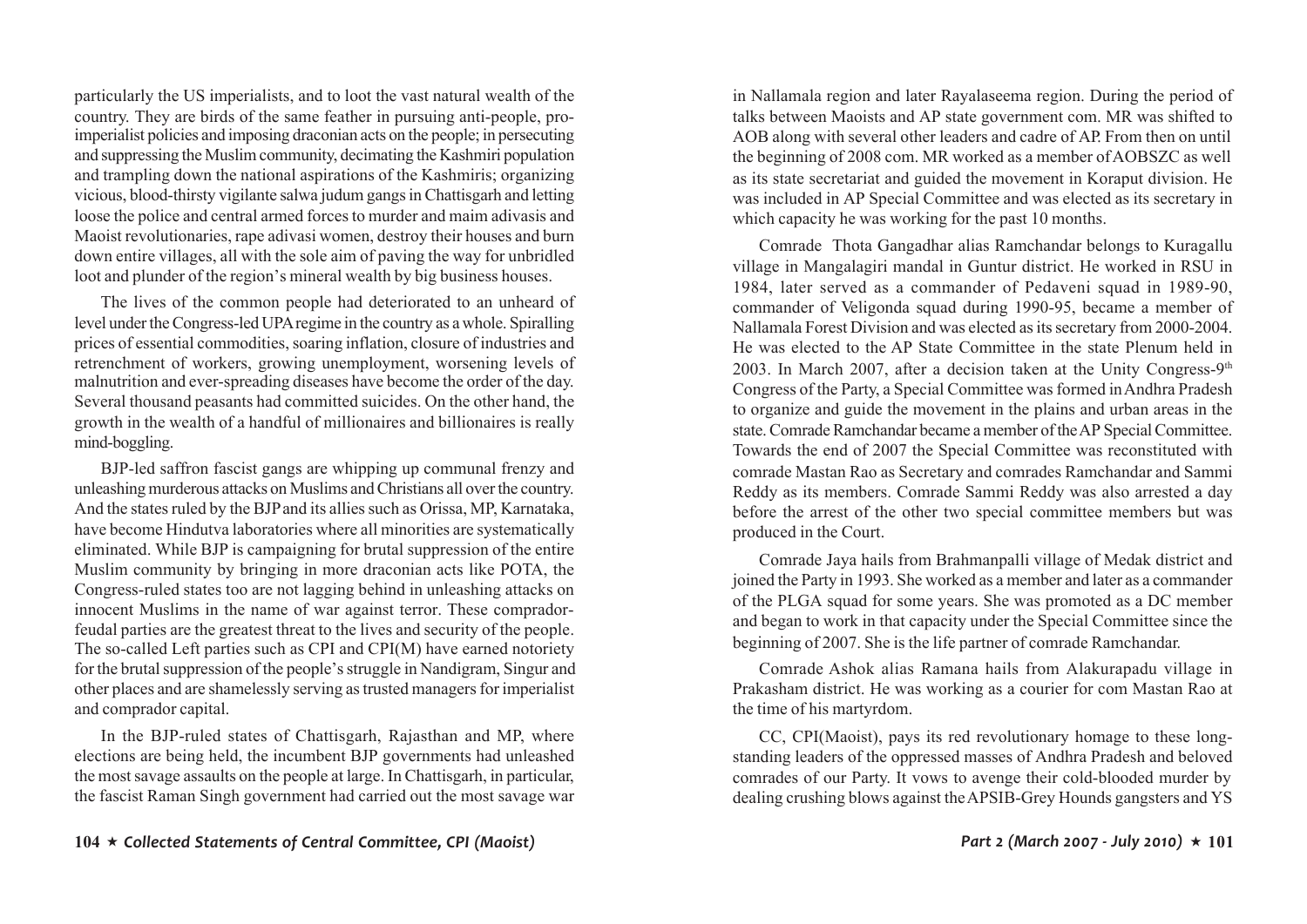Reddy's fascist police-goonda raj in AP. It calls upon the ranks of the Party to emulate the great communist qualities of our beloved martyr comrades and fulfill their dreams; advance the people's war to greater heights, transform the guerrilla war into mobile war and PLGA into PLA; establish base areas in the backward countryside and seize power countrywide.

> **Azad Spokesperson Central Committee CPI (Maoist)**

# **COMMUNIST PARTY OF INDIA (MAOIST) CENTRAL COMMITTEE**

**5-11-2008**

**Boycott the Upcoming Assembly Elections in the Six States!**

**Fight Back State Terror and State-Sponsored Terror, the Reactionary Anti-People Policies of the Congress and its UPA Allies, Hindu Fascist Terror of the Neo-Nazi BJP-RSS-VHP-Bajrang Dal-BJD, and the Social-Fascist Offensive of the So-Called Left Front Led by the CPI(M)!!**

### **Advance the People's War in the Country and Establish People's Revolutionary Power!!**

Elections to Assemblies in the six states of Kashmir, Chattisgarh, Rajasthan, Madhya Pradesh, Delhi and Mizoram, which are to be held in November/ December this year, are a big fraud and hoax enacted to dupe the people and divert them from the real path of their liberation. Seen as a rehearsal to the General Elections being held a few months later, every parliamentary Party is trying to mould people's opinion, whip up prejudices of all sorts, divert people's attention from the real issues, rig the election results, and win by hook or by crook

These elections, as any other elections to the legislative bodies in the present semi-colonial semi-feudal India, cannot bring even an iota of change in people's lives but will only further enslave the masses. They are merely a safety valve to let out the fury and frustration of the masses by giving them the option of choosing between various bands of dacoits. The CC, CPI(Maoist), calls upon the vast masses of the country to boycott the elections which bring nothing but greater misery and destitution to the vast majority of the population and merely replace one band of dacoits with another.

Both the Congress-led UPA and the BJP-led NDA are the biggest enemies of the people and the worst traitors of our country. They are competing with one another to sell the country's interests to imperialists,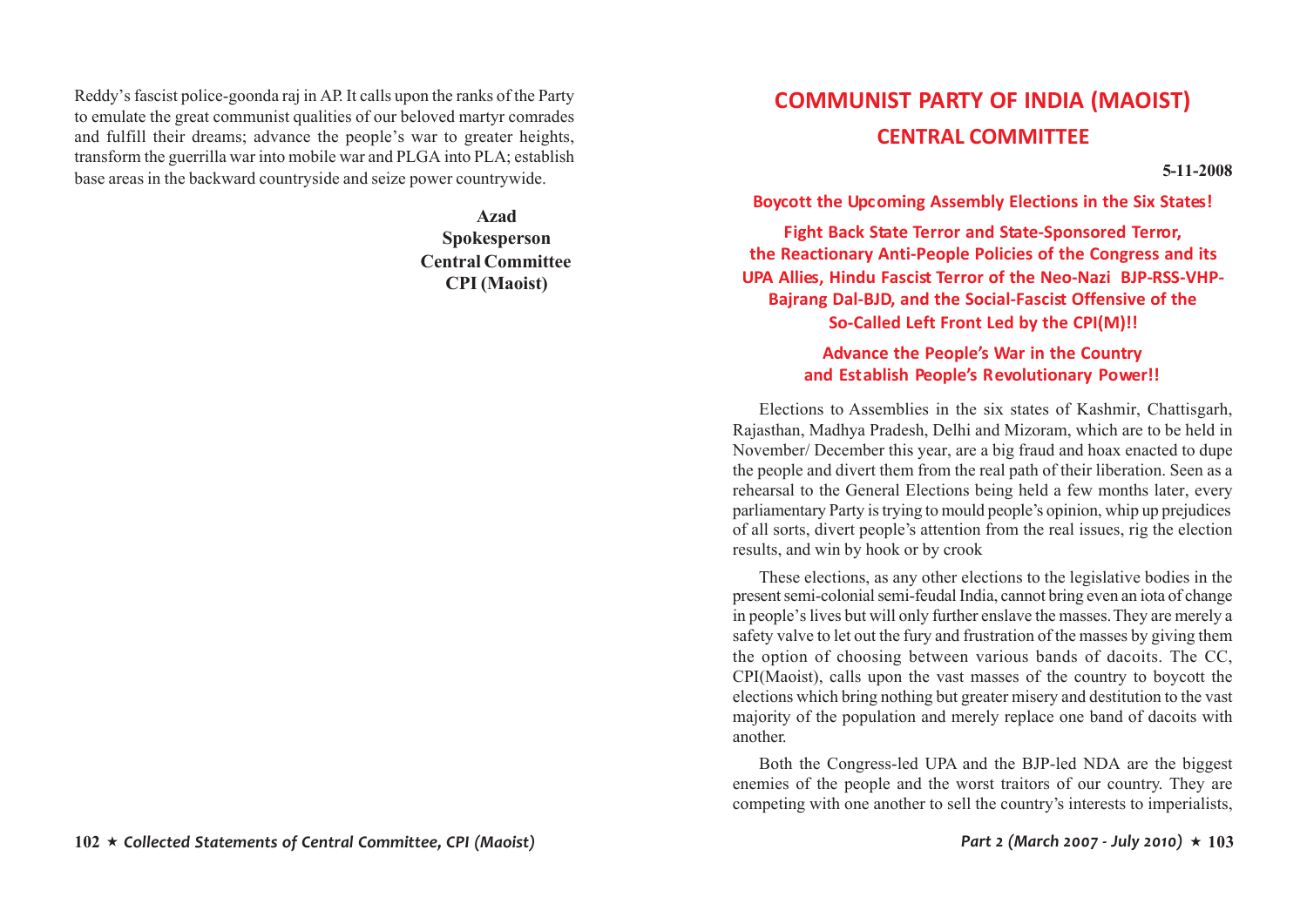and belonging in every voter as if their 'right' vote would lift the sinking ship—the Indian republic. Sixty years after the transfer of power by the British to their servile counterparts in the subcontinent it has become inevitable for the comprador Indian ruling classes to conjure up some legitimacy among the masses, every five years, under the smokescreen of elections for their right to loot and plunder.

### **Elections or the politics of** *charcha, parcha and kharcha*

Official estimate of expenditure on present elections is a whopping Rs.10000 crores. This does not include the advertisements indulged in by various ruling parties using the people's money. A cursory look at the recently concluded elections to Kashmir assembly shows how much money is illegally routed by the state to manufacture consent from a people who have been consistently raising their voice for *Azadi*. It is an open secret that every new aspirant candidate in J &K was given ten lakh rupees by the Indian state. That the Election Commission, a toothless wonder, can do little is evident when we look into the last assembly elections in Karnataka. Media reported that on an average each candidate of the BJP, Congress and JD (S) spent in their regions at least 5-6 crores. Most notably, for nine seats in the iron ore rich Bellary district and in almost all urban centres money spent by each candidate was to the tune of 15-18 crores. A conservative estimate of major contenders in all the 224 constituencies put the expenditure at a massive Rs.4000 crores. The big mining mafia of Bellary along with the real estate dons played a key role in bankrolling thousands of crores for the BJP. The real estate dons also became candidates for the BJP. Besides, liquor also played a key role in inducing voters from the economically and socially weaker sections.

In AP, just before the day of declaration of election schedule, the loyal babus of YSR government worked through the night at the secretariat literally burning the midnight oil with lights off to sign 3000 predated GOs doling out benefits to various sections. Not to be left behind the techno savvy former CM Chandrababu raised the jackpot by dishing out 1 crore colour TVs to the poor besides several such sops. So much for the triumph of the Indian democratic process!

# **COMMUNIST PARTY OF INDIA (MAOIST) CENTRAL COMMITTEE**

**17-11-2008**

### **The Ever-Deepening Crisis in the Global Economy Points Once Again to the Urgent Need to Overthrow the Rapacious Capitalist System and Usher in Socialism!**

The entire world is caught in the worst-ever economic crisis ever since the Great Depression of 1930. Starting with the US the crisis has extended to entire Europe, Japan, China, Russia, South East Asia, India and the entire world. Stock markets have been crashing without any let up leading to billions of dollars of losses. Biggest banks, insurance companies and other financial institutions have gone bankrupt in the US. By November 14, Germany, and on the next day, Euro Zone for the first time in its nineyear history, officially declared that they had entered into recession. Stories of bankruptcies, job losses, inflation, credit crunch, drastic decline in purchasing power of the mass of people, bring into one's mind horrifying memories of the Great Depression. The mammoth automobile industry in the US that contributes almost a tenth of its revenues, has gone bust leading to unprecedented job losses.

The monopoly capitalist class has been desperately trying to bail itself out of the crisis by resorting to massive bail-out packages at the cost of the poor taxpayers. \$700 billion was announced by the Bush administration, then another \$250 billion was announced to buy the capital of the banks. Germany, Italy, France, Spain and other countries of Europe have announced several billion dollars of bail-out packages for their monopoly corporations and financial institutions. China released \$590 billion stimulus package to check the downward slide in public consumption and closures of industries. In India, desperate moves are being made such as cutting down interest rates, decreasing the CRR and increasing liquidity to stimulate the economy.

The top 20 countries, G-20, met in Washington on November 15/16 in a desperate bid to find a solution to the crisis afflicting the world economy and to avoid the wave of protectionism that had characterised the period of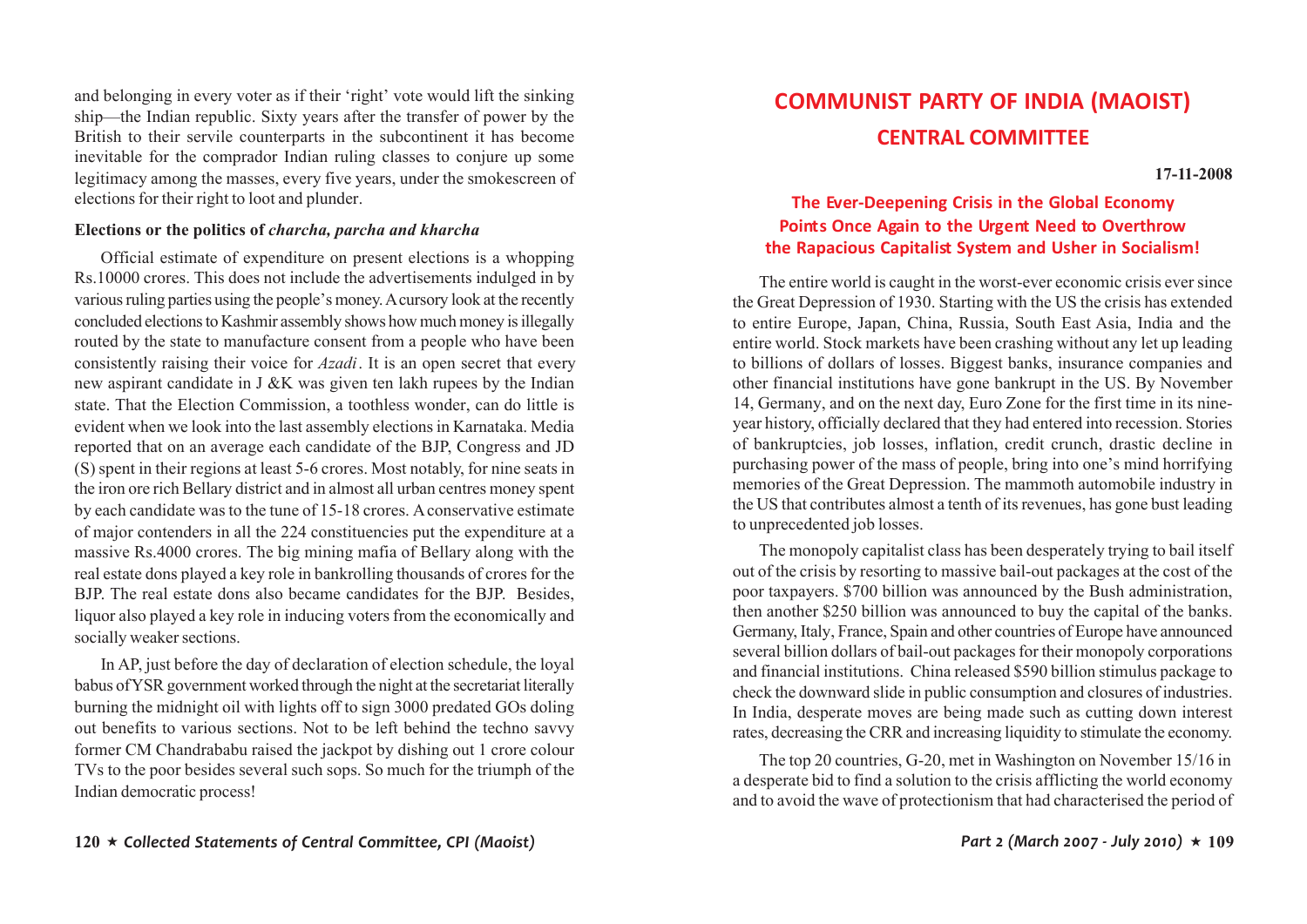the Great Depression. There is talk of reforming the Bretton Woods system of 1944 and replace the IMF and World bank with new institutions to reflect the new world situation and to accommodate the interests of the G-20 countries. A consensus is sought to be achieved—an impossible dream in the capitalist-imperialist system which is characterised by a mad race for super-profits by every monopoly capitalist.

While billions of working people world-wide are reeling under the burden of rising prices, job losses, hunger and starvation, a tiny upper crust of the corporations, financial institutions and the super-rich is receiving bonuses and massive salary hikes.

The reasons for the present crisis is capitalist greed and blind drive of the market-place where no one knows what would be the outcome of the mad rush for profits. There is total anarchy as each capitalist tries to increase the profits through such heinous means as speculation, trading in derivatives, sub-prime lending, and so on. And one of the main reasons for the crisis in the US eonomy that had led to the world crisis in the first place is the wars of aggression it had unleashed against Iraq, Afghanistan and its huge outays on defence. But one can certainly say that the world that would emerge from the current economic and political crisis will be characterised by greaer concentration and centralisation of capital in the hands of a few monopoly capitalists, more intense competition and an intensification of inter-imperiaist contradictions, greater militarisation and war-mongering, even more blatant wars of aggression and oppression of nations and people of the world,

Barack Obama's victory itself is a result of the deep economic crisis in US economy. Any other Tom, Dick and Harry would have come out victorious in the US Presidential election if he/she opposed the policies of George Bush.

No summits of big powers, no bail-out packages, no reform of the Bretton Woods system, can find a way out of the current crisis in the world economy. The crisis will only get worse and the coming days will lead to more intensified contradictions among the various economic powers in the world as well as fierce struggles of the people world-wide against the capitalist class, unjust imperialist wars, unemployment, inflation, cuts in social welfare spending, and global food shortages.

# **COMMUNIST PARTY OF INDIA (MAOIST) CENTRAL COMMITTEE**

**12-3-2009**

### **Parliamentary Democracy is An Illusion for the Masses!**

### **Revolution is their Reality!**

#### *To be radical is to grasp the root of the matter.*

#### **—Marx**

Once again the great Indian fraud is on—the spectacle of the farce of parliamentary elections. Even apologists of parliamentary democracy in India are quick to call it the most fragmented election ever to be fought. In this make believe world of the so-called largest 'democracy', even those who vouch by the system is not ready to say who their friends/foes are in this sham of representation. And this wisdom of the predicament ahead or the predicament of the wisdom of parliamentary 'democracy' in  $21<sup>st</sup>$  century India is best summed up by none other than Lalu Prasad—one of the PMs in waiting—when he wryly observes that "when all of us want to win why contest separately?" If in the pre-poll scenario the running theme is the wisdom of Lalu to avoid multi-corner contests and hence fragmentation of votes, then the circus of musical chair that ensue the post poll scenario is as fluid as the craving needs of an abusive drunkard short of money. Anyone who has more than thirty seats in the next Lok Sabha elections will be a strong contender for the PM's post in the dog-eat-dog world of Parliamentary politics.

Fully aware of the complete loss of face of a process that has hardly evoked confidence in the average citizen of the 'republic' all the parliamentary parties right from Congress, BJP to the parliamentary 'Marxists' are harping on the need for every citizen to cast their vote failing which they are set for doom. The electronic and print media are abuzz with a variety of advertisements exhorting every voter the need to utilize a non-existent weapon—their vote. Thousands of crores are being spent by central and state governments, politicians and money bags to instil a sense of urgency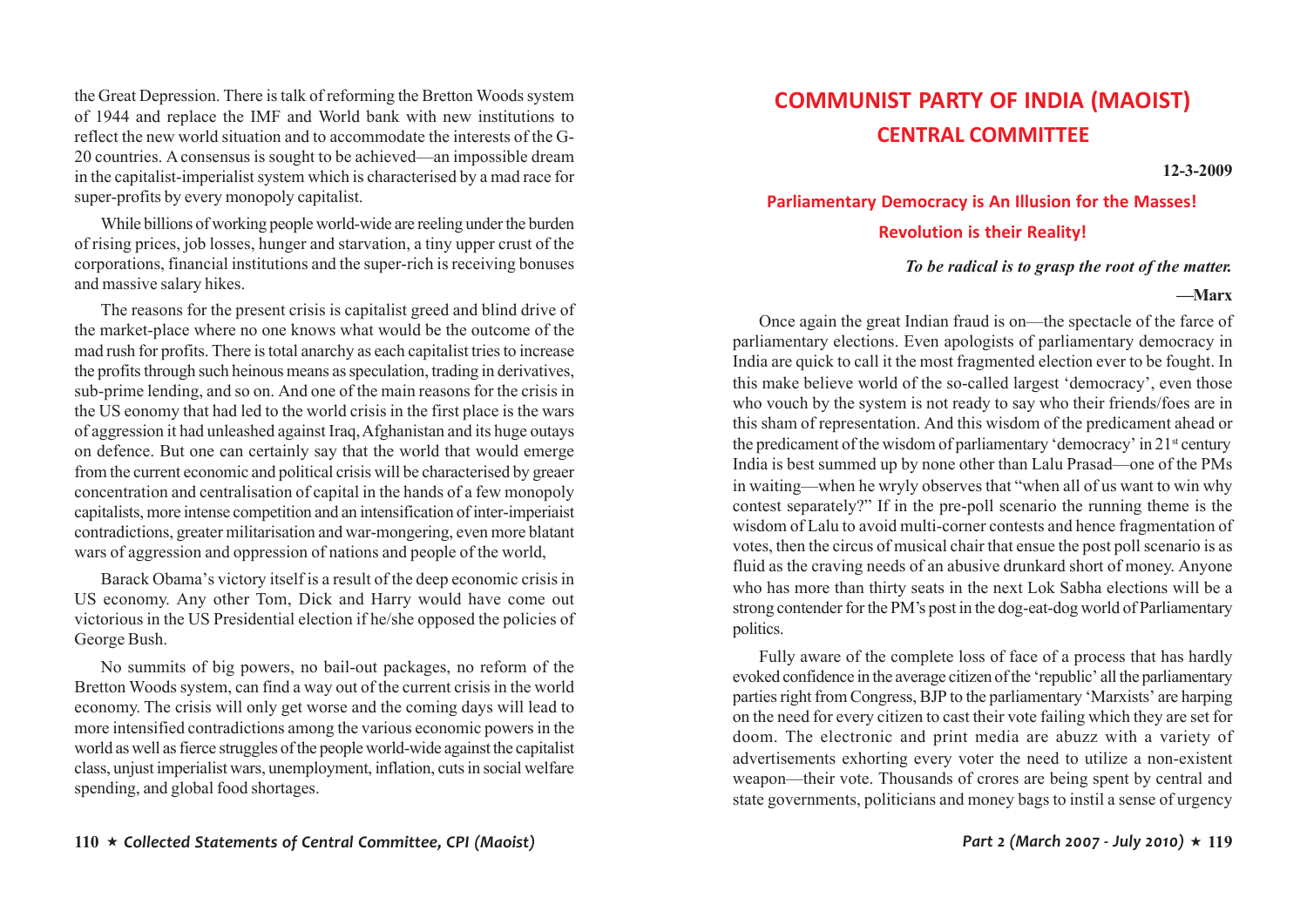blockade of Gaza during the so-called cease-fire. Moreover, hardly a handful of Israelis were killed due to the Hamas rockets whereas several hundred Palestinians were killed and thousands wounded by the inhuman attacks by the Zionist fascists. The imperialist powers, the progeny of slaveholders of yesteryears, always aspire and conspire to enslave the entire world and to hold the world people as their slaves. Whoever resists their conspiratorial designs for hegemony are branded as terrorists and are sought to be crushed. The Israeli terrorists have been occupying the Gaza Strip since 1967 illegally not heeding world opinion.

The Palestinian President and stooge of US imperialists, Mohamud Abbas, and the spineless servile governments of the Arab countries led by Egyptian president, Hosni Mobarak, have conspired to allow Israel to bomb and destroy Gaza since all these agents of the imperialists wish to weaken Hamas that has been spearheading the national liberation struggle against Israeli and American imperialist aggression and hegemony in the region. People of Arab countries will certainly rise up against their comprador ruling classes who had betrayed the Palestinian cause and are shamelessly stooping before the Israeli expansionists and American imperialists.

History has proved time and again that no nation, however strong and powerful, can subdue forever a weak and poor nation. Israeli expansionists had tasted this truth in Lebanon when the Hizbollah fighters taught an unforgettable lesson to the Israeli aggressors by driving them out through heroic resistance. In Gaza too, Israeli Zionists can never achieve their aim of subduing the Palestinians and hold them down as servile subjects. However great the cost in human lives may be, Palestinian fighters will teach a fitting lesson to the aggressors by turning Gaza into a burial ground for the Israeli Zionist aggressors if they continue their occupation and brutal attacks.

The CC, CPI(Maoist) condemns this inhuman, cruel and most savage war of aggression unleashed by the Israeli terrorist state on the people of Palestine. It calls upon the people of the entire world to wage a united struggle to bring pressure on their respective governments to sever diplomatic relations with the Israeli Zionist state, and to launch attacks on Israeli and American assets and their diplomatic missions throughout the world.

> **Azad Spokesperson, Central Committee CPI (Maoist)**

**118**  *Collected Statements of Central Committee, CPI (Maoist)*

It is the ripe time for the revolutionaries world-wide to seize the opportunity, utilise the excellent global crisis to deliver death-blows to the capitalist system and work determinedly to establish socialism.

Let us declare once again:

Capitalism means crisis, hunger, starvation, unemployment, disease and death to the vast majority on the one hand and a feast to a handful of vultures! There is an alternative to capitalism—let us strive to establish socialism!!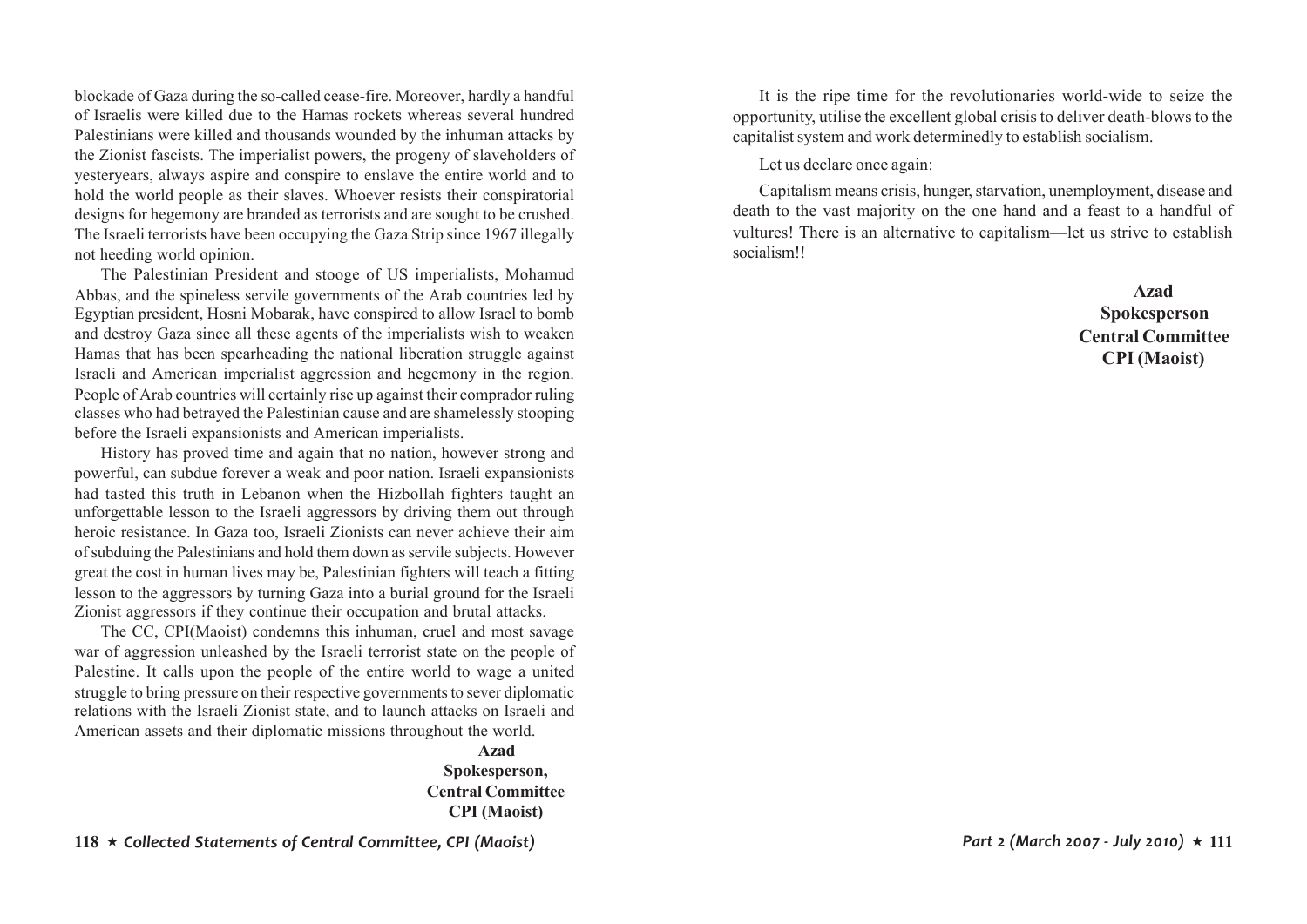**18-11-2008**

### **Saffron Terrorism - the Most Dangerous Enemy of the Entire Indian People!**

### **Let Us Wage a United, Broad-based Movement of All Secular, Democratic Forces to Defeat State-sponsored Saffron Terrorism and State Terrorism!!**

The dark, ugly and hidden face of saffron terrorism was revealed openly first in connection with the Malegaon bomb blasts that took a toll of 31 innocent lives and now also in the Samjhauta Express incident. It was more of an accident that the role of Hindutva terroism in the Malegaon bomb blasts had come to light. The revelations of the gory deeds of the saffron terrorists in connection with Malegaon and Samjhauta Express are onl the tip of the iceberg. A re-investigation of all the bomb blasts that had taken place in the country over the last 15 years or so would bring to light even more startling facts related to the ugl face of Hindutva forces and expose the conspiracies of the ruling classes in implicating the Muslim community.

In fact, most of the saffron-robed sadhus, sadhvins, swamis, sants, mahants, maharshis , ogis etc have been plaing an overtly communal role inciting the Hindus against the religious minorities and preaching the politics of murder, revenge, and genocide particularly since the demolition of Babari Masjid in 1992. But no government had done anything to investigate into their nefarious communal games and terrorist activities let alone arrest them or ban the overtly communal-terrorist organisations in the past 15 years. Whenever a bomb blast takes place or some explosives are said to be found (most of these, anyway, are planted by intelligence agencies, police officials and saffron organisations and also the Congress) the accusing finger is always inevitably pointed at Muslim organisations and innocent Muslims.

While Islamic organisations like SIMI are banned without any evidence, Hindu terrorist organisations such as the RSS, VHP, Bajrang Dal, Durga

## **COMMUNIST PARTY OF INDIA (MAOIST) CENTRAL COMMITTEE**

**9-1-2009**

### **Condemn the Brutal Aggression of Gaza by the Israeli Zionist Terrorists Backed by the Biggest International Terrorist, US Imperialism!**

The Zionist terrorist gangsters ruling Israel had unleashed a brutal war of aggression against the Palestinian people living in Gaza Strip. Backed by the international terrorist George Bush and endorsed by the new Presidentelect, Barack Obama, the Zionist terrorists led by Ehud Olmert have created an unprecedented humanitarian crisis in Gaza Strip through their nonstop aerial bombardment for over a fortnight and ground invasion since a week using countless battle tanks and heavy artillery. Hundreds of multi-storey structures have been razed to the ground, entire infrastructure of Gaza has been destroyed and the entire population of Gaza has been held captive without access to food, water, medicine and other basic necessities. Officially, over 700 Palestinians, most of them civilians, were killed in the last fortnight and over 3000 wounded. Unofficial toll is far higher. And there is no count of people, particularly children, dying due to lack of medicine, food and basic needs. In spite of all-round condemnation by the world people the Israeli Zionists have continued their cruel, inhuman bloodbath with the support of the imperialists, particularly the American and British imperialists.

The Israeli Zionist gang has been trying to justify its war of aggression and incessant bombardment of densely-populated areas of Gaza under the pretext of protecting its own citizens in southern Israel from rocket attacks by Hamas fighters. The Anglo-American imperialists have also joined the chorus describing the brutal bombardment by Israel as a legitimate response to the rocket attacks by Hamas. These biggest international terrorists had blocked all attempts by other countries in the Security Council calling for immediate, unconditional halt to the Israeli aggression. The fact is, the Zionist Nazis of Israel have been preparing for the attack for several months. That they had taken up the attack due to rocket attacks by Hamas is a big white lie. The rocket attacks themselves are a legitimate response to the mindless massacres of Palestinians by Israeli Zionists and their inhuman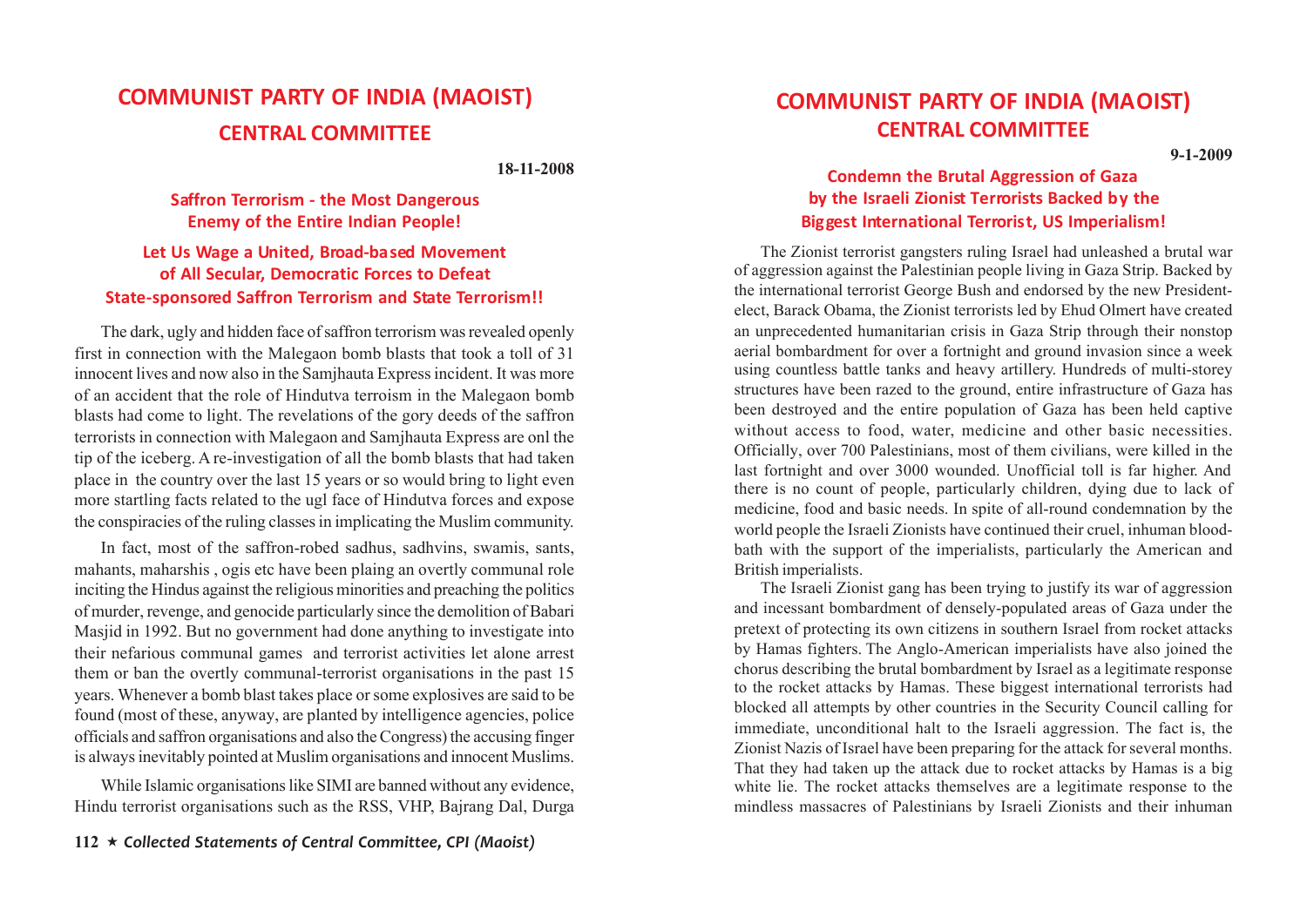Vahini, Hindu Defence Force, Rashtriya Jagaran Manch, Abhnav Bharat, Hindu Munnani, Shiv Sena, and, of course, the mother of all these Hindu fascist gangs — the BJP — are allowed a free hand to incite communal passions, riots, organise genocides as in Gujarat and bomb blasts as in Malegaon, Modasa, Nanded, Kanpur etc. Even blasts in Muslim places of worship as in Mecca Masjid in Hyderabad are sought to be proved as the handiwork of Muslim orgaisations. Thousands of Muslim youth are arrested and incarcerated in jails for ears without any evidence while the real terrorist sin saffron robes go on inciting communal passions and set off bombs with the blessings of the Indian state.

The extent of the infiltration of the saffron terrorists in the state machinery can be seen by the role of several top-ranking serving and former Army officials in training and supplying explosives to Hindu terrorist gangs and engineering the blasts. This shows not only the complicity of the state but also the deep ties of the various wings of the state with the Hindu terrorists.

The attack on Muslim organisations and Muslim community at large is a conspiracy hatched by the Indian state and the top functionaries of various political parties such as the BJP and Congress. The so-called India Mujahideen itself is a creation of the IB as is now clearly revealed. Even the so-called investigations into the bomb blasts in Jaipur, Ahmedabad, Bangalore—all of which had taken place in BJP-ruled states—were carried out with the malicious intention to absolving the saffron terrorists and implicating the Muslims. A reinvestigation of these incidents is likely to show the involvement of the saffron terrorists directly organized by the ruling BJP.

The CC, CPI(Maoist) calls upon all the secular and democratic forces to unite to wage a broad-based people's movement to expose, isolate, resist and weed out these poisonous weeds from our midst that are vitiating communal harmony and are itching to create genocides to exterminate the religious minorities. The responsibility lies more on the shoulders of the Hindu majority to spurn and ostracise these Hindutva terrorists who are a blemish to the Hindu community.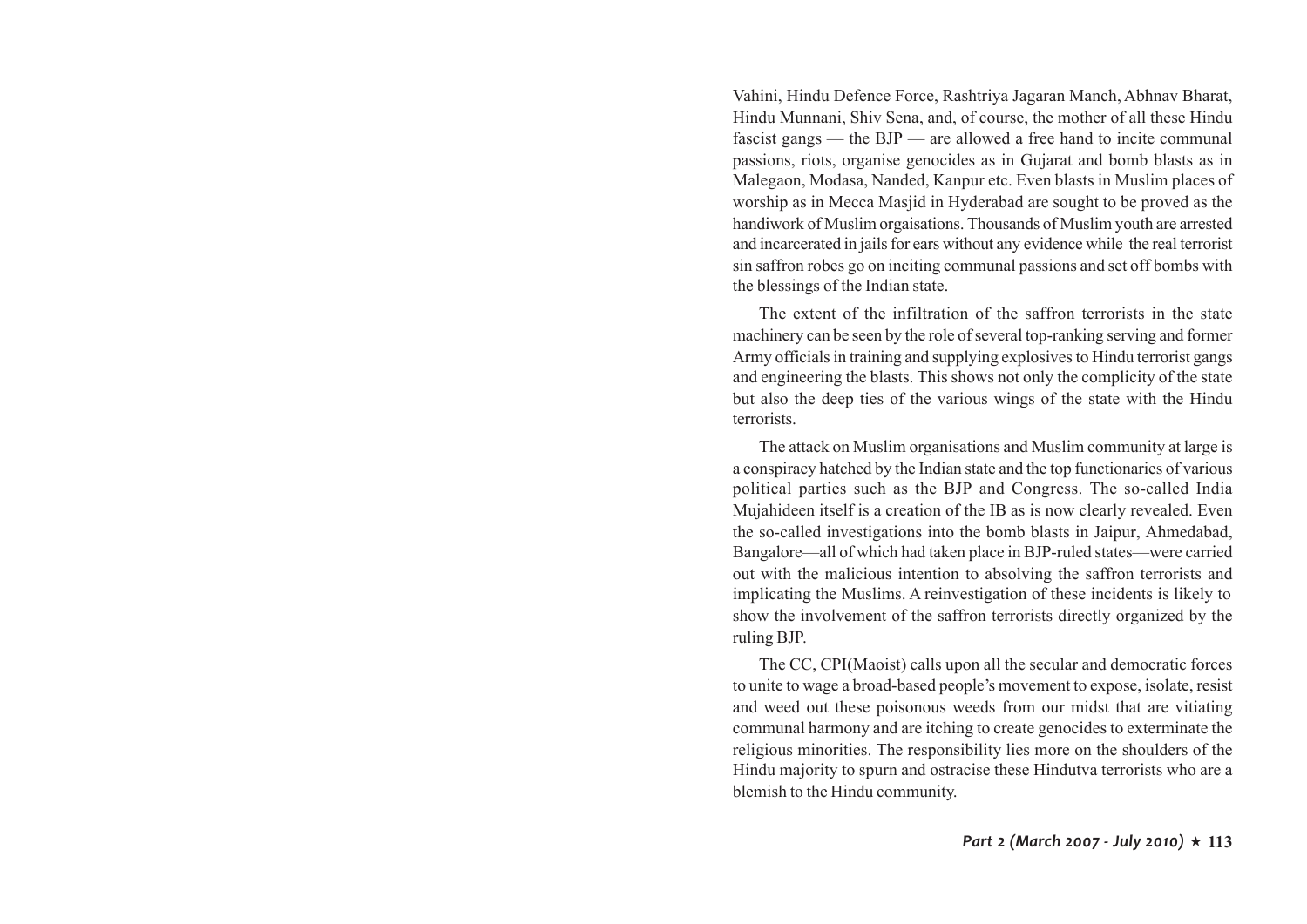We call upon the entire Party, PLGA and the revolutionary masses to defend the people by resisting by all means and carrying out attacks on these anti-people, anti-national, lumpen neo-Nazi gangs of saffron-clad terrorists. The Indian state and its various wings, which are permeated with Hindu chauvinism and anti-Muslim, anti-Christian bias can never bring these Hindu terrorists to book or bring a sense of security and justice to the persecuted minorities. It is only by taking up arms against state-sponsored saffron terrorism and state terrorism and advancing the people's war to overthrow the exploiting rulers who are nurturing the communal-fascist Hindutva forces that security and justice can be brought to the religious minorities in the country.

We demand:

- Arrest of the top leaders of the saffron organisations and a ban on these organisations.
- Reinvestigation of all the incidents of bomb blasts since 1992.
- Release of all Muslim and Christian people and lifting of the false cases foisted against them by the Indian state.
- Punishment to the police officials involved in the persecution and harassment of the religious minorities and fabrication of concocted stories about so-called Islamic terrorists.

**Azad Spokesperson Central Committee CPI (Maoist)**

**2009**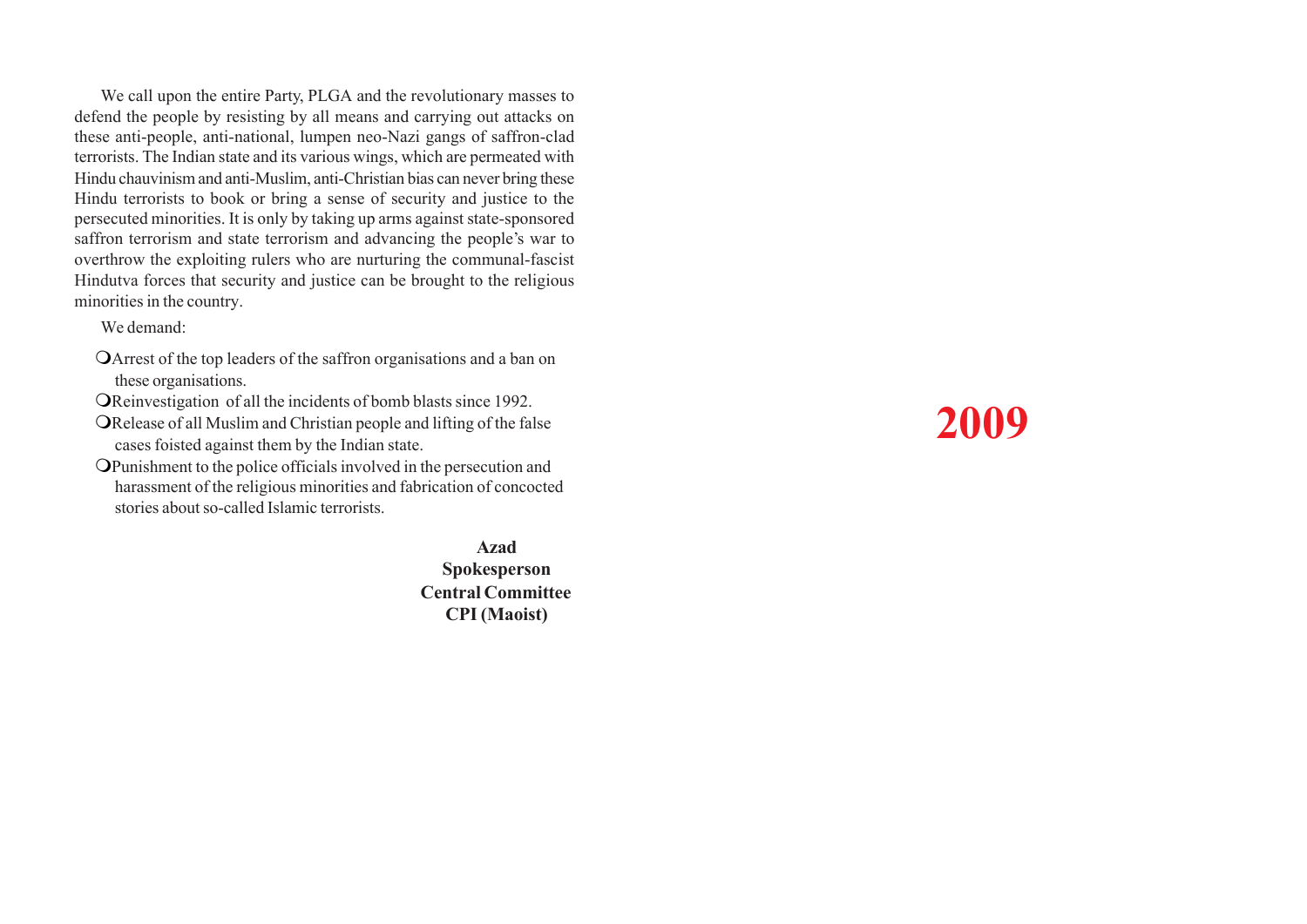the country that it is possible to overthrow this exploitative system under the dictatorship of a tiny feudal-comprador elite and, in its place, establish and consolidate real people's democratic power in the country. It calls upon the entire Party ranks, the heroic fighters of PLGA, and the members of all revolutionary mass organizations to mobilise the masses into a mass political campaign to boycott the elections, teach a befitting lesson to the leaders and representatives of the reactionary parliamentary parties who come begging votes from the people, and to deliver effective blows on the police and para-military forces that are sent to enforce the election farce on the masses at gun-point.

> **Azad Spokesperson, Central Committee CPI (Maoist)**

The dubious role of black money and money bags in the every day life of the great Indian democracy is evident from the number of scams that have graced parliament since 80s: Lakhubhai Pathak cheating scandal, Bofors Scandal, St. Kitts forgery scandal, JMM bribery scandal, hawala scandal, telecom scam, coffingate, defence procurement scandal, cash for query scam, MPLADS scam, human trafficking scam, cash for vote scam. Due to want of space one is restrained from going into further details.

#### **The Parliamentary Marxists**

The most dubious role in legitimising the farce of parliamentary process lies with the so-called 'mainstream' left. The CPI participated in elections even before the transfer of power, gaining British colonial legitimacy. They have since graduated from being reformist to ruling class parties with the CPI (M) turning into social fascists. Their new partner this time is CPI (ML) (Liberation) the entrant to the electoral fray in the early 80s. Notwithstanding their radical pretensions they stand exposed as the most degenerate as they keep changing their partners in their eagerness to feel the *gaddi*. Liberation which made a song and dance of the CPI and CPM for their servility to imperialists and comprador big business houses like the Tatas, Jindals, Dove etc by brutally suppressing the people's protests and handing over land and wealth to these sharks in Singur, Nandigram, Salboni, Lalgarh etc. has joined hands with the same parties in Bihar to fight elections! Liberation had tried similar tricks desperately with SP, LJP and even RJD in Bihar before.

But for the support of the social fascists the imperialist stooge Manmohan Singh could not have passed several anti-people policies and anti-national acts in the parliament. Thus after four years of hobnobbing with the UPA they had to pull out to save the last straw of eyewash of opposing the UPA in the nuclear deal. The third front that they managed with all crooks and gangsters like Chandrababu Naidu, Mayawati and Jayalalitha, Deve Gowda will collapse due to its own contradictions as the race to the government formation starts. The politics of convenient alliances just to get to the *gaddi* or to be a dominant partner has really brought out the opportunistic and anti-people nature of the parliamentary left—even their anti-communal pretensions. When it comes to the real problems of the people their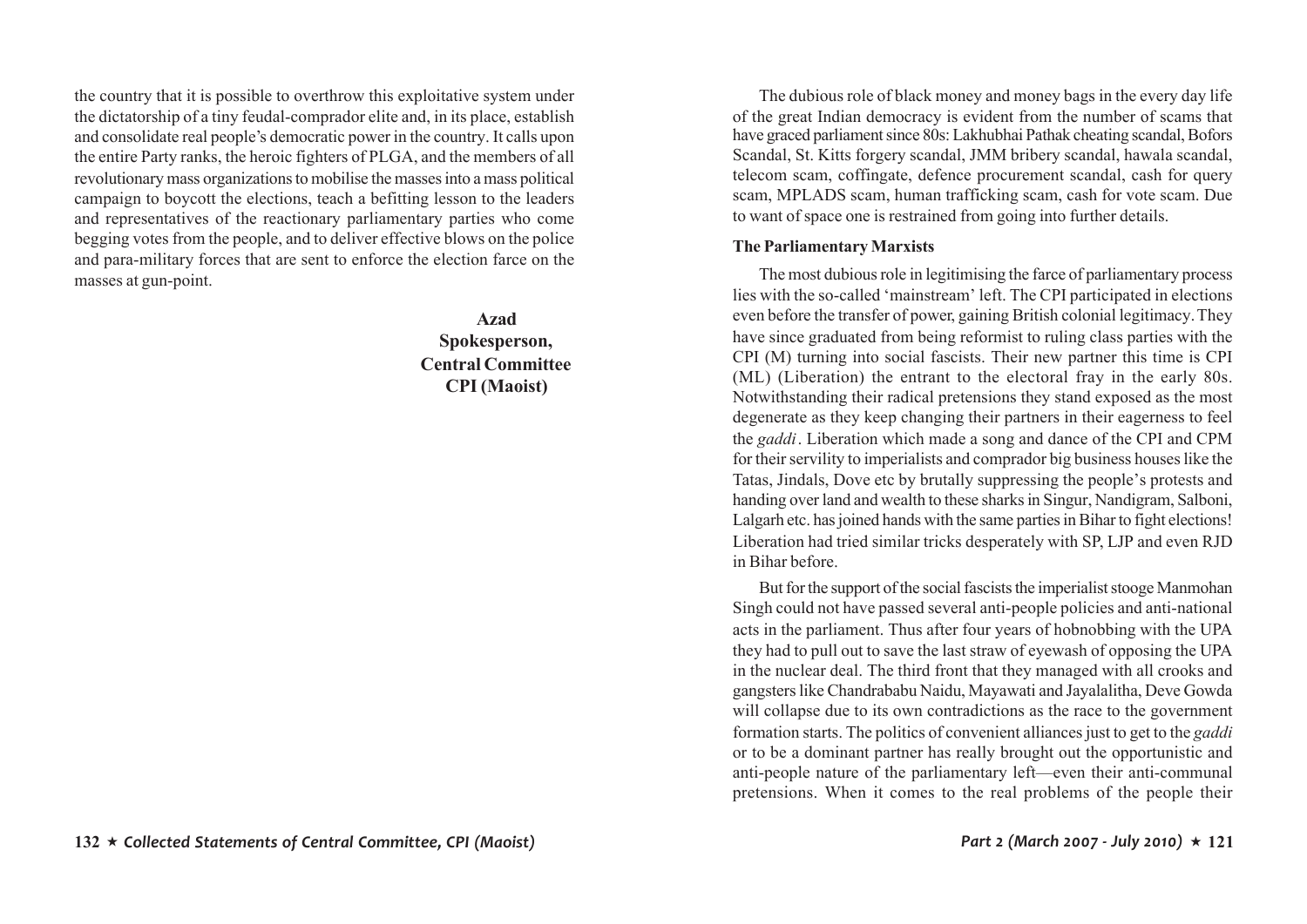subservience to imperialist interests have hardly made them different from the Congress and BJP.

### **The emerging scenario**

Whether it is the Congress led UPA with or without the support of CPM or the erstwhile BJP led NDA, all combinations of the parliamentary circus have—a mute testimony of their comprador nature—very faithfully implemented the Structural Adjustment Programme (SAP) dictated by the IMF and WB euphemistically called LPG. The outcome of this 'Shining India' is for everyone to see.

As the world economy is reeling under the worst ever crisis since the Great Depression, India has been ever more deeply embedded in the imperialist web, particularly the US which has hit the *nadir* with the largest budget and trade deficits, the dollar hitting an all time low. The dominance of foreign capital is more than ever before. Even the smallest trough in the Western economies has deep repercussions in a semi-feudal, semi-colonial country like India as 40 percent of her GDP comes from exports and imports. The stock exchanges that are in the vice like grip of FIIs have been devastated. With the FIIs withdrawing \$ 13 billion (Rs. 62,880 crores) from the country in 2008 investors in the Indian stock market lost Rs.36,50,000 crores in nine months. The ninety percent drop in real estate stocks and 80 percent in Mutual Funds where much of middle-class savings are put have further worsened the crisis.

In the equity of the comprador big business houses, share of foreign capital has gone up from an average of about 6 percent to about 25 percent. Even for its credit, the bulk of big business is dependent on foreign borrowings (in the form of ECBs, etc) as interest rates are much less abroad. The bourgeois media has unequivocally pointed out that total investor wealth, in terms of market capitalization, of all limited companies together dipped from Rs.73,00,000 crore in Jan 2008 to Rs.36,50,000 crore in Oct.2008. Since then it has dropped further. Today, half of the 2,699 quoted companies are below the book value. For the first time in 15 years industrial output fell by 0.5 percent in January 2009. The signature sectors of Indian economy such as the car market, export industry (leather, textiles,), IT and ITES have slumped drastically.

*of bourgeois parliamentarism, not only in parliamentary-constitutional monarchies, but also in the most democratic republics.*" And in the present semi-colonial semi-feudal system in India Parliament and Assemblies cannot bring about an iota of change in people's lives but will only further impoverish and enslave the masses. They are merely a safety valve meant to let out the fury and frustration of the masses by placing before them the Hobson's choice of choosing between various evils. Knowing well that their muchtaunted parliamentary institutions and various political parties stand thoroughly discredited in the eyes of the people at large the ruling classes are spending hundreds of crores of rupees in advertisement campaigns calling upon the people to exercise their votes. The CC, CPI(Maoist), calls upon the people of the country oppressed and suppressed by imperialism, feudalism and comprador bureaucrat capitalism to boycott the elections to the Lok Sabha and also various state Assemblies which bring nothing but greater impoverishment, starvation, suicides and misery to the vast majority of the Indian population and result in a mere replacement of one band of dacoits with another. It calls upon the people to assert their inalienable right to boycott the elections and warns the reactionary ruling classes against using brute force to enact the election farce.

The real alternative to the farce of the so-called democratic parliamentary institutions are the people's revolutionary-democratic institutions (*janathana sarkars*) that had emerged and are fast-spreading in the vast tracts of central India (Dandakaranya) and which genuinely represent the aspirations of the oppressed people. These *janathana sarkars*, with various administrative departments like development, culture and education, health, forest protection, finance, defense (local militias), mass organizations and public relations, and justice, have become shining models of functioning democracy in the country thereby earning the wrath of the reactionary rulers and imperialists who have unleashed a brutal war on the adivasi population that had dared to take their destiny into their own hands.

The CC, CPI(Maoist), calls upon the people of the entire country to reject the farce of parliamentary democracy by boycotting the elections and to strive to establish alternative revolutionary-democratic organs of people's power throughout the country. It is only by participating and advancing the people's war to greater heights and expanding it throughout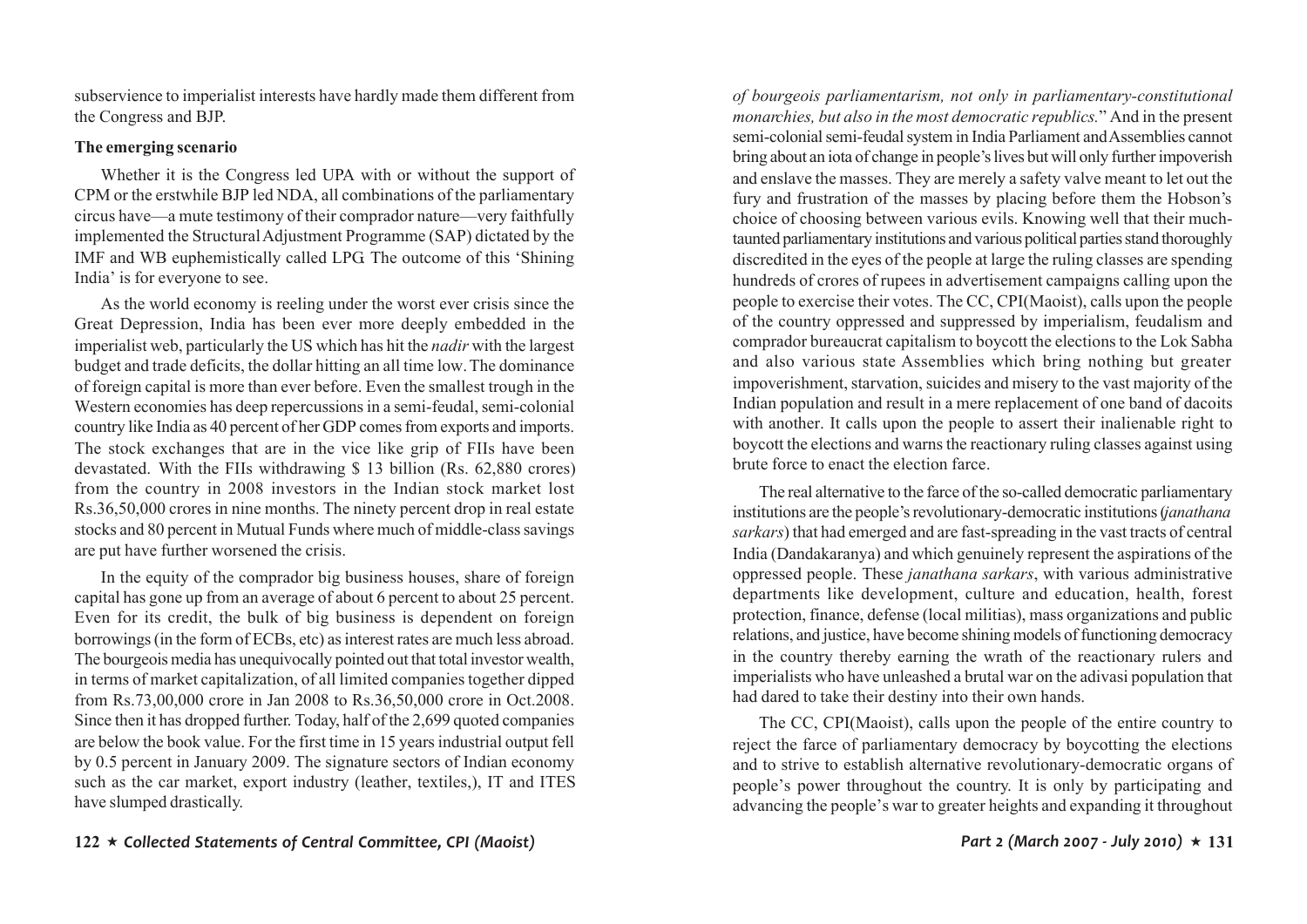in Singaram in January this year. It is a continuation of the savage state terrorist war against the adivasis and the Maoist revolutionaries eliminating in Chattisgarh which saw the massacre of over 700 people, burning and destruction of over 700 villages, displacement of over 1.5 lakh adivasis from their homes, rape of hundreds of hapless adivasi women, and snatching away all the fundamental rights guaranteed by the Indian Constitution. The Congress is hand in glove with the BJP in unleashing this brutal campaign.

Thus both the Congress-led UPA and the BJP-led NDA have become the greatest threat to the integrity of India and the security of its people; they are traitors who sell out the interests of the country and the people to the imperialists, the big comprador corporate sharks, and the mafia gangs; they whip up religious frenzy and persecute Muslims and other religious minorities through overt and covert means; they impose draconian acts to suppress the people's struggles, massacre revolutionaries, national liberation fighters and religious minorities in fake encounters, trample upon the fundamental rights of the citizens; in short, they are birds of the same feather in pursuing anti-people, pro-imperialist policies and maintaining the status quo. Their hype about the so-called welfare of the people, *aam admi*, India Shining and so on are mere trash to dupe the people and seek their mandate to exploit and loot them for another five years.

The so-called Left parties such as CPI and CPI(M) have become a laughing stock in the Indian political scene. After supporting the UPA for almost four years they are now hob-nobbing with notorious leaders like Chandrababu Naidu, Jayalalitha, Mayavati, and others in the name of a Third Front. These unprincipled, unabashed pseudo-Marxists have become the trusted managers for imperialist and comprador capital in West Bengal such as Tatas, Jindals, Dove etc., and had once again shown their antipeople stance through their brutal suppression of the militant mass struggles in Nandigram, Singur, Salboni, Lalgarh and other places.

Parliamentary elections in India are a big fraud enacted to dupe and divert the people from seeking real solutions to their burning issues. They are intended to wean them away from the path of their real liberation. As pointed out correctly by comrade Lenin almost a century ago, elections are held "*To decide once every few years which member of the ruling class is to repress and crush the people through parliament—such is the real essence*

The learned PM and the erudite FM have sought to take us deeper into the vortex of the imperialist beast as they reduced the restrictions on Participatory Notes, raised the interest rates on NRI loans; increased the equity capital allowed in insurance from 26 to 49 percent; allowed the takeover of India's largest pharmaceutical company, Ranbaxy, by a Japanese TNC; the list lingers. The policies being adopted—be it the Congress, BJP, CPM, TDP R/JD, BSP, SP, AGP, NC or any of their ilk—are nothing but a prescription for disaster for the people of this subcontinent, a prop for the imperialists (and their comprador agents within the country) to help them shift the burden of their crisis on the peoples of the backward countries like India.

#### **Agrarian distress—awaiting a social explosion**

The violent brutality of the policy of LPG consummates in the story of more than 180000 peasants who have committed suicide in the last ten years due to the mounting agrarian crisis when the Vajpayees and Manmohans were shamelessly pedalling the story of 'Shining India'. Annual growth rate in agricultural production has further dipped from 3.8 percent in 2006-07 to 2.6 percent in 2007-08 owing to criminal neglect *ala* India Shining where prime agricultural land is allotted for the real estate bubble and bio-diesel production. Centre's expenditure on agriculture has fallen by 20 percent between 1990-91 and 2004-05; on irrigation and flood control by 15 percent. The neglect of various governments is despite the fact that agriculture still provides 70 percent of employment while the service sector which accounts for 55 percent of the GDP gives only a paltry 0.5 percent of employment. This shift in priority is also in the interest of multinational agri-based industries that have seen a burgeoning market in the world food crisis. Today over 70 percent of our people live in the rural areas in utter backwardness and penury weighed down by varied forms of feudal, semifeudal and now 'modern' forms of exploitation and loot. As per a study sixty years of the 'largest democracy' have done little to over 77 percent of the population who live on Rs. 20/day on average.

### **Land grab, displacement and destruction in the name of development**

The 600 odd SEZs which are all set to grab a massive 1750 sq km of land will displace 1.14 lakh farming households and 82000 labouring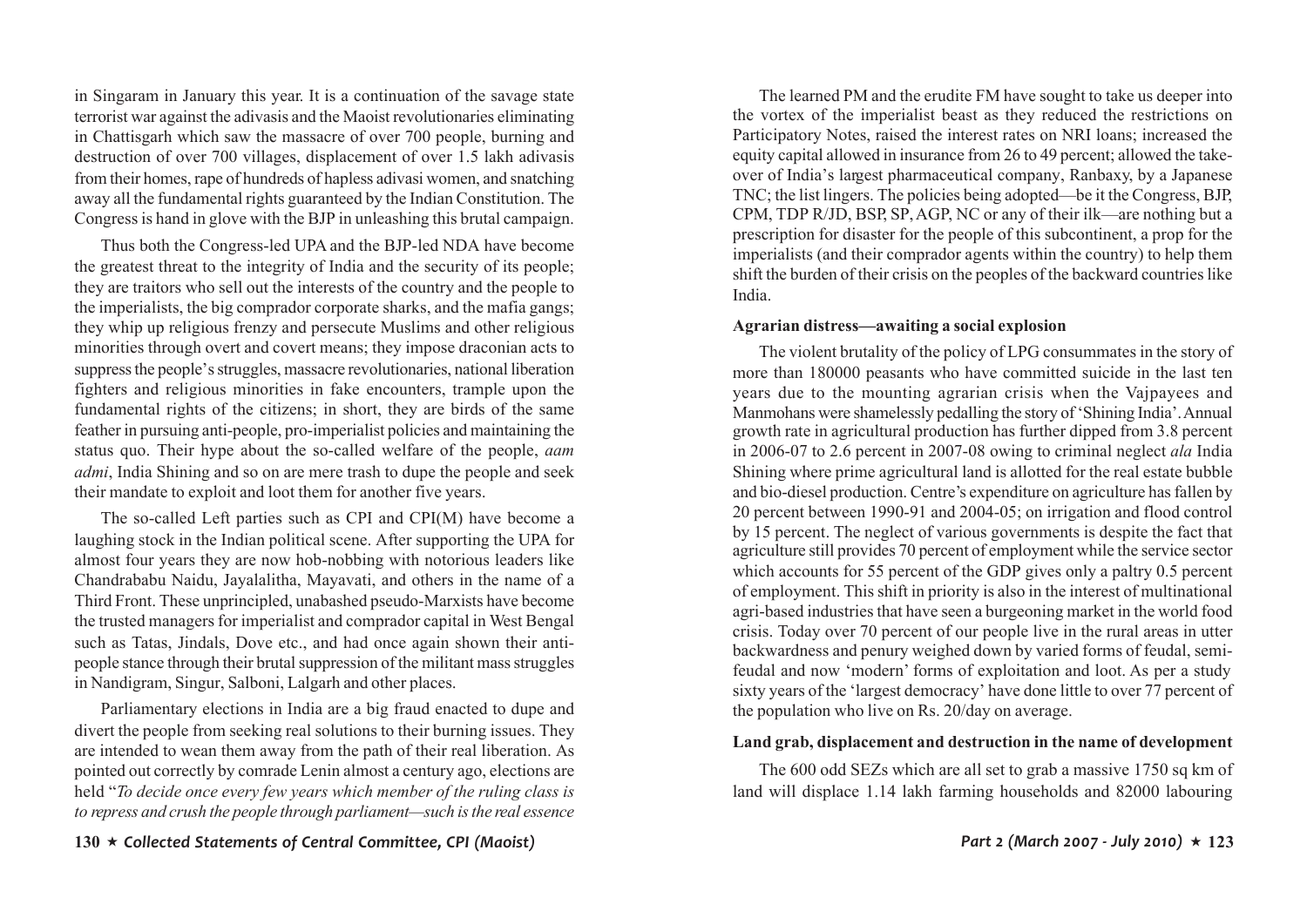households i.e. a minimum of one million people thus pushing the rural population to the brink. Further, hundreds of thousands of MoUs on mining, mega-dams, super highways, etc. signed with imperialist and comprador capital is nothing but total sell out of valuable resources of the people while displacing lakhs and lakhs of them from their livelihoods. The opening up of the huge retail market in India for multinational retail giants like Walmart will displace 4-6 lakh families from their livelihoods.

### **Fleecing the people**

The masses are the worst hit under the policies of LPG. In these two decades all political parties blamed each other for the ills of the economy while faithfully implementing policies of LPG without any discontinuity which saw the rich getting richer and the lives of the poor going from bad to worse. The policy of industrialization tailor made for the coffers of the comprador bourgeoisie have largely concentrated incomes in a few hands of top promoters and majority shareholders. The share of corporate sector in the national income shot through the roof as it rose by 290 percent in the last five years.

This model of development has created billionaires like Mukesh Ambanis, one lakh millionaires and a parasitic upper class eating off the crumbs of the super rich. India has the dubious distinction of having the largest number of poor in the world while at the same time also housing the second largest number of billionaires.

The rupee declined by as much as 15 percent in the few weeks ending October 2008. If we also take into account retail prices especially of basic necessities, the double digit inflation that was persistent throughout –actually around 20 percent—wreaked havoc among the poor and middle class. The near blind faith of the policy pundits on jobless growth could not be sustained with the worst decline in employment opportunities including absolute decline, slashed wages/salaries and unprecedented price rise. Do any of the parliamentary parties approaching for vote have a concrete solution for this whirlpool of crisis that they are party to? The answer is in the air.

The Congress, which has been in power and did nothing for the *aam admi* except giving them more unemployment and poverty, inflation and insecurity, displacement and homelessness, starvation and suicide deaths, disease and misery, has shamelessly come up with several freebies to the people if it is voted back to power. Under the Congress-led UPA regime more than one crore people have been thrown out of jobs in the export sector and the same awaits several lakhs more. Thousands had committed suicide. Lakhs of people were evicted from their land and homes due to handing over of vast territories of land to the corporate elite in the name of SEZs. Thousands have been imprisoned, killed and maimed all over the country—in Kashmir, Chattisgarh, Andhra Pradesh, Bihar, Jharkhand, West Bengal, Orissa, Gujarat and elsewhere. Hindu fascist gangs and saffron terrorists like BJPRSS-VHP-Bajrang Dal-Shiv Sena-RJM-Abhinav Bharat etc are allowed a free hand to enact pogroms and persecution of Muslims and Christians while Muslim organizations like SIMI are banned. Prices of essential commodities have gone out of reach of the common people. At the same time more billionaires and millionaires were produced in the fiveyear-rule of the UPA even as tens of millions of people slid into the ranks of the poor.

The saffron gangs led by BJP have further spread the flames of communal passions in all the states where they or their allies are in power. Besides Muslims, people belonging to the Christian minority too have become the targets of their wrath particularly in the past two years. They have unleashed their election campaign on their age-old communal card, inflaming passions and religious chauvinist frenzy, even threatening to chop off the hands of Muslims who speak against Hindus. They are unleashing murderous attacks on Muslims and Christians all over the country. They had converted the states ruled by the BJP and its allies into Hindutva laboratories for ethnic cleansing of the minorities. Utilising the 26/11 attacks in Mumbai these fascists have been campaigning for ruthless suppression of the Muslims at large and to bring in more draconian acts such as POTA. The saffron gangs have also unleashed the cruelest state-sponsored and state attacks on the revolutionaries. In Chattisgarh, the fascist Raman Singh government which came back to power for the second time in December last had bared its fangs even more viciously murdering 19 adivasi people in a single incident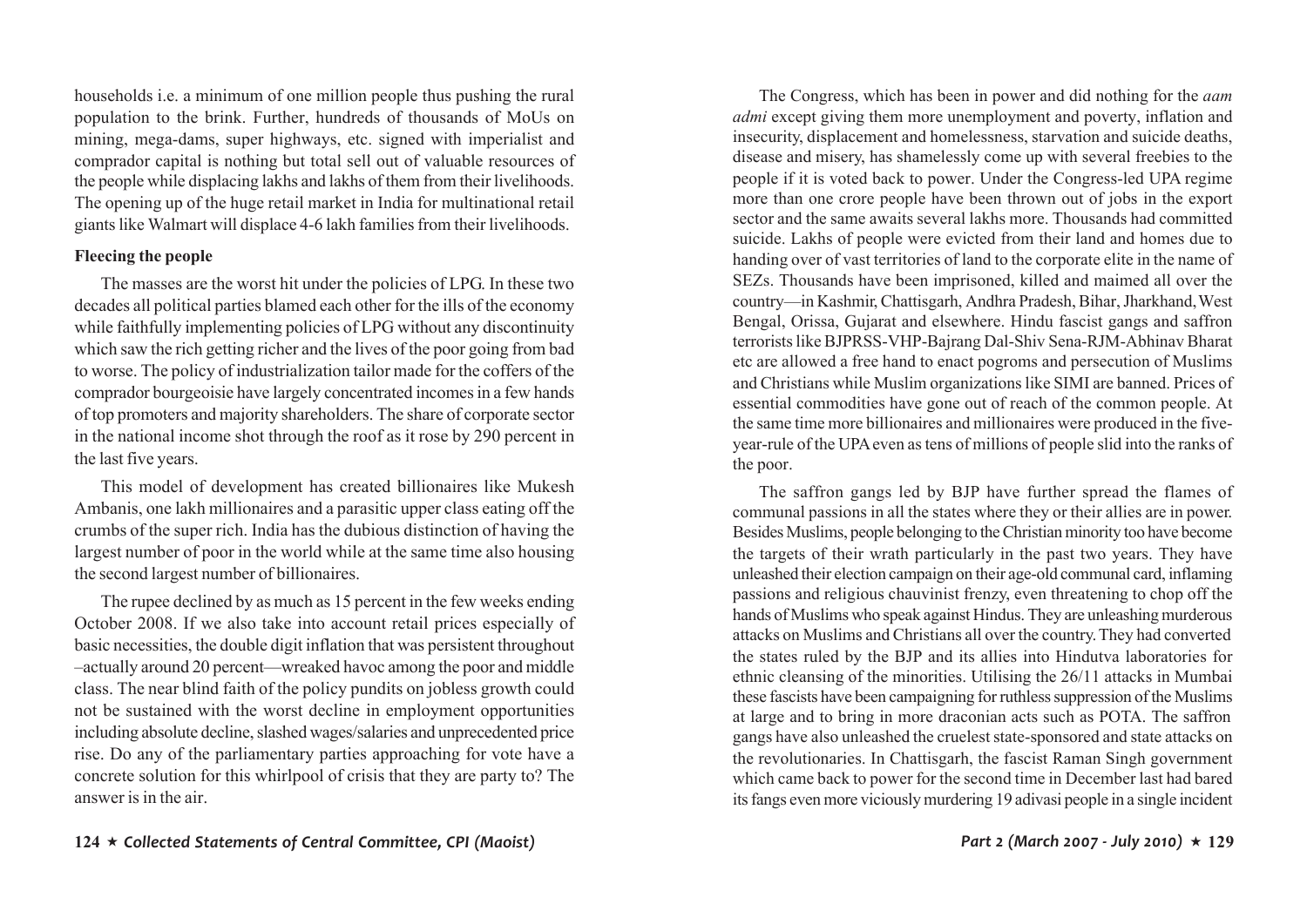**2-4-2009**

## **Parliament is An Instrument of Oppression and Terror in the Hands of the Reactionary Ruling Classes, Boycott the Parliamentary Election!**

### **Advance the People's War to Establish Organs of Genuine People's Revolutionary-Democratic Power!!**

After five years of unbridled loot of the country's resources and sucking the blood of the vast oppressed masses of our country the vultures have once again come to the people seeking votes in the Parliamentary elections to be held in April-May this year each trying to outwit the other by promising a heaven on earth. The shameless crooks masquerading under attractive labels like "*united progressive alliance*", "*national democratic alliance*", "*third front*", "*samajwadi*" , "*UP-Bihar Front*", "*prajarajyam*" (people's state), and so on are trying to come to power by any means. Dog-fights among these reactionary parties have assumed such serious proportions that none of the alliances or parties can boast of any stability whatsoever: breakups and defections have become a characteristic feature of every party and alliance. Fronts within fronts such as the Lalu-Mulayam-Paswan's UP-Bihar front within the UPA have emerged. Even the most loyal apologists of parliamentary democracy in India are compelled to describe Election-2009 as the most fragmented election ever fought in the country. And every Party that is a participant in this over Rs. 10,000 crore mega-fraud is desperately using the most obnoxious means—whipping up communal passions, caste and patriarchal prejudices, regional feelings, money power and muscle power in order to grab power by hook or by crook. And the real drama will begin after the results are declared with even more opportunistic shifts in alliances. Such is the sordid drama of Parliamentary elections unfolding before the people of the so-called largest democracy in the world.

### **Repression on the people**

The UPA government was little different from NDA in unleashing a reign of terror on various sections of the people. Fake encounter killings of Maoists, innocent Muslims, and struggling nationalities like Kashmiri Muslims, Assamese, Nagas and Manipuris were on the rise. Muslims continued to be targets of witch hunt as every party vied the other in their favourite game—to appease the Hindu majority; to create a sense of insecurity to resort to fascist methods to suppress all just and democratic struggles of the people. Hindu fascist gangs and saffron terrorists like BJP-RSS-VHP-Bajrang Dal-Shiv Sena-RJM-Abhinav Bharat, etc. are allowed a free run in inciting anti-Christian riots and massacres while Muslim organizations such as SIMI are banned.

The people of Kashmir had poured into the streets in lakhs demanding *Azadi* despite unprecedented measures of curfew and force resorted to by the military might of the Indian state. The panic stricken Indian state could only respond with force by killing and maiming the defiant masses.

Salwa Judum is a gruesome reminder of such an assault of the state on the revolutionary masses of Chhattisgarh who have opposed tooth and nail the policies of loot and plunder. Moreover, the authoritarian fascist methods of the state came out in sharp relief through new draconian laws and even without it.

When people protest against such blood thirsty policies they are brutally suppressed through the barrel of the gun. The barrel of the gun again returns to the same battlegrounds—Kashmir, Assam, Manipur, Chhattisgarh, Bihar-Jharkhand—albeit now to elicit the consent of the people as vote to loot them further!

Did anyone say the battle of the ballot?

### **The democratic alternative as emerging in Dandakaranya**

What then would a real democracy entail? It would involve a genuine assertion of peoples' power from the grass roots. People themselves will determine their future. All wings of the state—parties, political institutions, bureaucracy, judiciary, *et al*—will be answerable to the people; they having the right to recall. It would usher a society where all are educated and are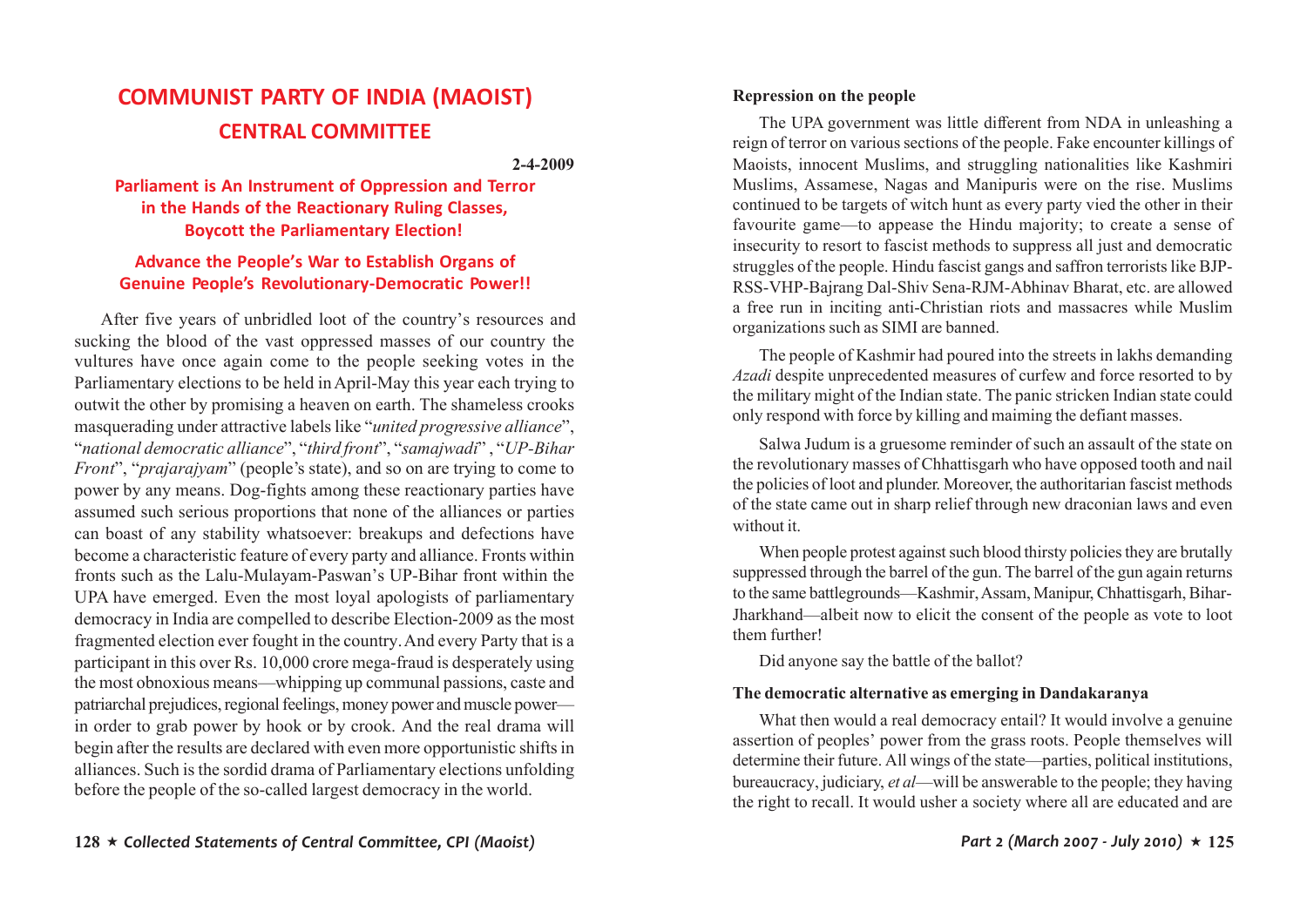conscious of their duties as well as their rights. Moreover, a system where every single person has the minimum—food, cloth and shelter.

The initiative of the masses of Chhattisgarh under our party the CPI (Maoist) is a definite step in this direction. Organised under the Janatana Sarkar they have fought the efforts of the state to implement the proimperialist model of development in their immediate social formation. In Dandakaranya, this struggle started with the establishment of *Gram Rajya Committees* (GRC) as the primary units of power and today it has taken deep roots in the form of Revolutionary People's Committees and the Revolutionary Peasant's Committees as the embryonic forms of people's assertion at the village level, block level and division level. It is through these organs of political power that the revolutionary masses have successfully destroyed the reactionary power of the oppressive and exploitative ruling classes in an extensive area under the leadership of the CPI (Maoist) party thus ensuring the production and reproduction of everlasting methods of equitable distribution of resources and produces.

#### **The 8 departments under the sarkar are:**

(i) Development (ii) Defence (iii) Justice (iv) Forest protection (v) Culture & Education (vi) Health (vii) Finance (viii) Public Relations (ix) Mass Organizations.

And remember these sarkars are run by adivasis—once illiterate—now educated by the party and have become politically conscious through class struggle. These RPCs are taking shape in our guerilla zones playing an effective role, where a strong party capable of leading the people's war with a battle hard PLGA and its three consolidated forces have organized the people of the area in the form of mass organizations and people's militia. The leadership of village party organizations are established up to the village level. This embryonic people's governments with four class united front in the guerilla zones is unflinchingly fighting the white terror of the reactionaries and destroying its armed forces wiping out its power. It is through this organized resistance the genocidal attempt of Salwa Judum on the adivasi population—by the murderous rulers like Manmohan Singh to Raman Singh—was beaten back.

The RPCs have enabled the people evolve a better living by new farming techniques, water management through small check dams, bio-fertilizers, seed sharing and preservation, soil conservation, poultry farming, fish farming, health education, prevention of all curable diseases like malaria, tuberculosis, malnutrition, etc. The underlying principle is equitable distribution sans disparities/unevenness. The lives of the people have considerably transformed. The role of superstitions in their lives has considerably reduced with education playing an important role. The struggle to decide their own destiny has become their world view; songs; stories.

Relative to all the state powers so far formed in India, these RPCs are the highest and truly democratic systems that would unleash the initiative of the broad masses of peasantry, develop their creativity and collectiveness in the people's war. These will work towards establishing the joint dictatorship of all the anti-imperialist, anti-feudal, anti-Comprador Bureaucratic Bourgeois forces based on the worker-peasant alliance under the leadership of the working class through out the area with the aim of New Democratic Revolution.

With the financial crisis fast engulfing the Indian subcontinent India is moving towards a social explosion. None of the political parties have a definite answer for this imminent spectre. Rest assured, they might be overconfident, complacent and numb as even without a crisis they could kill more than one and a half lakh farmers, displace millions through their warped development policies, reduce the health conditions of masses to silent deaths, massacre thousands through state terrorism on revolutionaries, nationalities, Muslims, dalits and all struggling people. The toiling masses of India have only one path. The robust road of revolution! To paraphrase Mao, the masses of the Indian subcontinent have to be *practical* and do the *impossible*!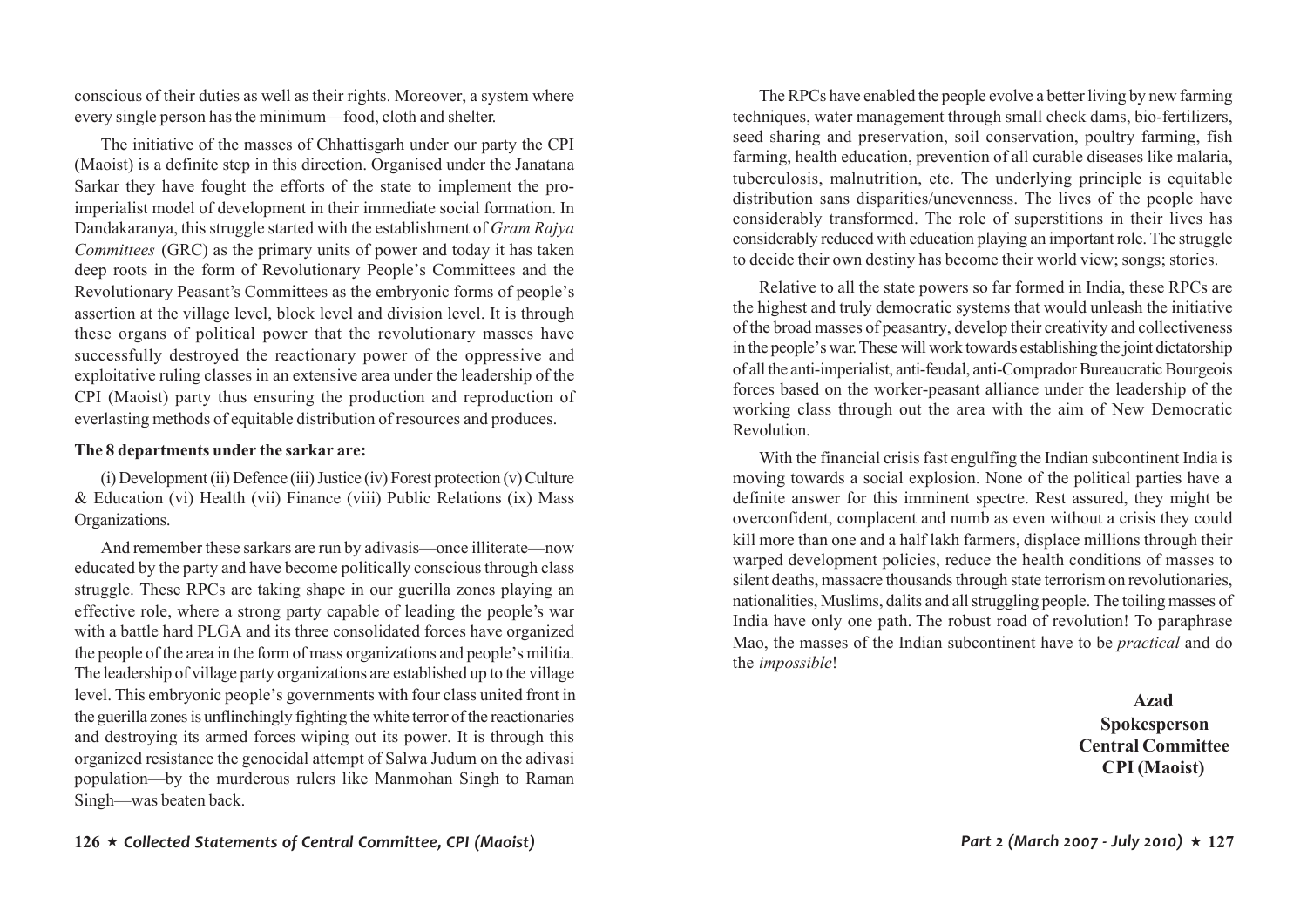**20-5-2009**

### **Prabhakaran is A Great Martyr in the Glorious Struggle for the Liberation of the Tamil Nation!**

## **Martyrdom of Prabhakaran cannot Suppress the Liberation Struggle of Sri Lankan Tamils for A Separate Sovereign Tamil Eelam!!**

On the 18th of May the Sinhala chauvinist Sri Lankan army claimed to have shot dead Velupillai Prabhakaran, the Tamil nationalist leader who led the war for the liberation of Tamil nation in Sri Lanka for over three decades. However, the fascist Rajapakse regime of Sri Lanka made the official confirmation of the death of Prabhakaran only the next day.

The death of Prabhakaran and several other leaders of LTTE is the culmination of the genocidal war unleashed by the Sinhala chauvinist ruling classes of Sri Lanka against the Tamil nation—a war that had taken thousands of Tamil lives, destroyed the towns and villages inhabited by Tamil nationals, displaced lakhs of people, and turned the entire northern region inhabited by Tamil nationals into a grave-yard. In this genocidal war the fascist Rajapakse government was assisted and guided by the various imperialist powers, and by the big powers of Asia—India and China. It is after arming itself to the teeth with material assistance from these powers that Rajapakse regime unilaterally broke the cease-fire of 2002 signed with LTTE and began its brutal onslaught in July 2006. It had unleashed aerial bombardment and indiscriminate destruction of the Tamil areas, carried out gruesome genocide, and created an unprecedented humanitarian crisis. The fascist army had bombed schools and hospitals, besides residential houses and offices of LTTE. The indiscriminate bombing on LTTE bases and civilian people had created a situation where people had no alternative but to flee the war-zone. And this was the goal of the Sri Lankan rulers who, like the Israeli Zionist racists who had occupied and settled Jews on Palestine territories, want to settle the Sinhalese citizens permanently in Tamil territories

# **COMMUNIST PARTY OF INDIA (MAOIST) CENTRAL COMMITTEE**

**24-4-2009**

## **Condemn the Genocide of the Tamil People by the Sinhala Chauvinist, Neo-Nazi Fascist Rulers of Sri Lanka!**

### **Let Us Unite to Fight against UPA Government's Support to Rajapakse's Genocidal War on Tamil Nation!!**

The situation in the LTTE-controlled areas in northern Sri Lanka has become extremely delicate and dangerous with an average of almost 500 Tamils being butchered every week by the Sinhala chauvinist army since the past three months and the number increasing with every passing day. The virtual silence by the so-called International community is criminal to say the least, and its feeble calls for a pause in the fighting, a cruel joke. In fact, it is precisely based on the active support and military aid provided by the various imperialist powers as well as by the Indian government that the racist and fascist Rajapakse government had embarked upon the current all-out brutal assault on the Tamil areas in July 2006 by unilaterally breaching the 2002 cease-fire it had entered into with the LTTE.

The brutal onslaught by the Sinhala military had resulted in acute humanitarian crisis in the Tamil areas pushing hundreds of thousands of Tamil people into a state of starvation and misery. The incessant and indiscriminate bombing of entire areas had left thousands of civilians dead or wounded with no scope for medical treatment. These sadists have not permitted any independent observer into the conflict zone from outside, denied permission to UN and other international aid agencies and observers, even to Red Cross workers and media personnel. There has been a total news blackout. It is obvious that the fascist Sinhala rulers do not want their genocidal war and their crimes against humanity to be known to the outside world.

Even as they go about butchering, maiming and evicting tens of thousands of people, the neo-Nazi rulers are putting forth cynical claims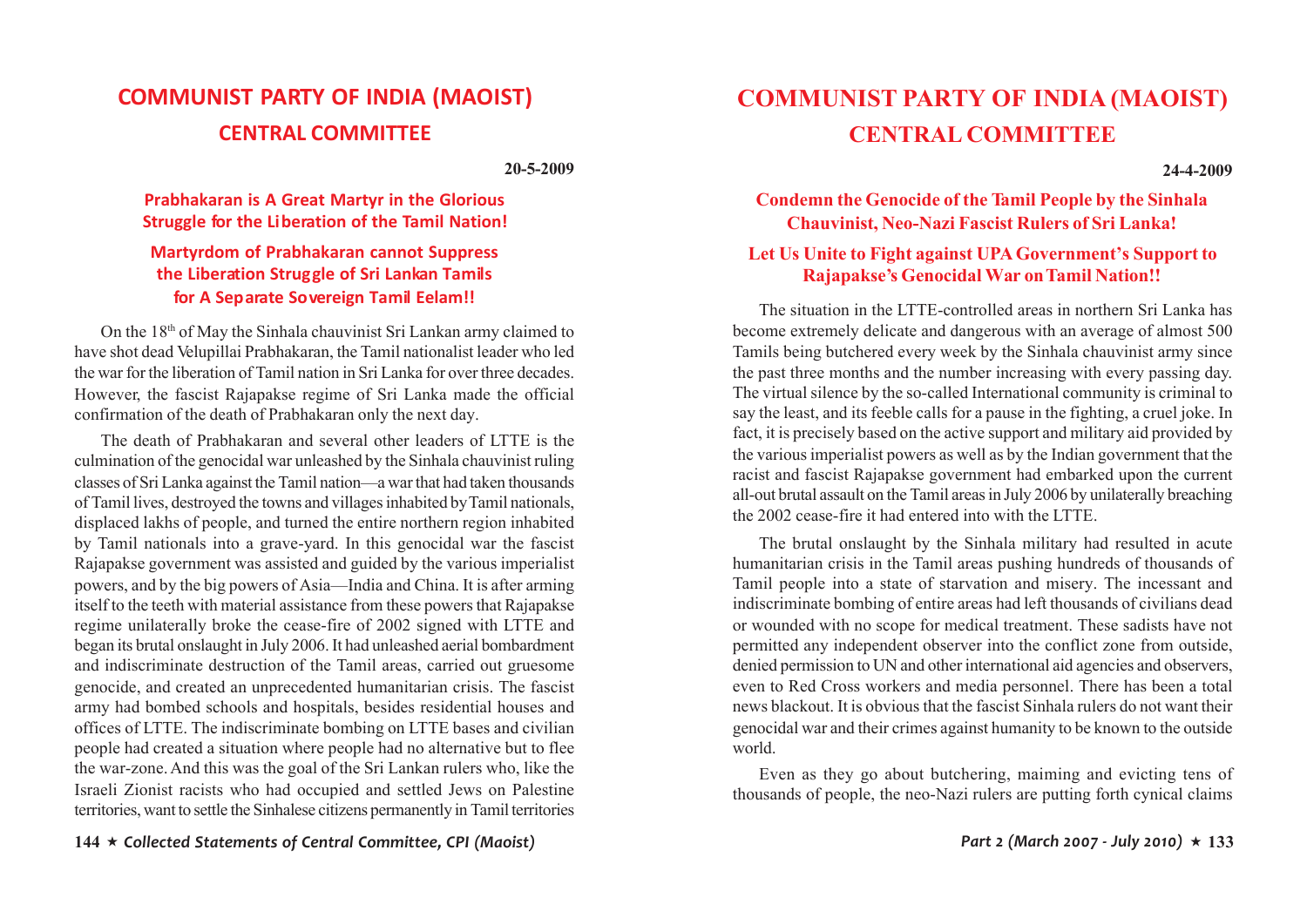that they are "freeing" the Tamil civilians from LTTE's clutches, that their aim is to crush the LTTE and not to harm the ordinary Tamils, and that declaring cease-fire would not be of any help to the civilian population and would only help the LTTE, and so on. They shamelessly describe their genocidal war as a "rescue operation" and give out figures of those "rescued". Having gained a series of victories over the LTTE with the active aid and guidance of various imperialist powers and the Indian expansionists, these bloodthirsty hounds do not want to give any breathing space even if that meant the decimation of a significant proportion of the Tamil population in the LTTE-held areas. The Sri Lankan army has entered the no-fire zone a small piece of territory covering around 17 sq km—and is resorting to heavy bombardment leading to huge civilian casualties. Even those who are fleeing are shot dead by the Sinhala chauvinist soldiers in sharp contrast to the photographs aired in TV channels showing how the Sinhala soldiers are helping the Tamil civilians. The reality is that every refugee coming out from the so-called no-fire zone is treated as an enemy, as a probable LTTE "terrorist", and is subjected to intense interrogation and even eliminated under the slightest suspicion. Tamil women are being sterilized forcibly to check the growth in Tamil population. Hospitals, orphanages and refugee shelters are bombed and the trucks carrying relief supplies are blocked by the Lankan army. The aim of the Sri Lankan rulers is to drive out the Tamil population from the area and herd them into concentration camps so that they do not again unite to wage war for a separate Tamil Eelam. It is with this crooked aim that they have been exerting continuous pressure through uninterrupted bombing of the areas held by LTTE.

The Indian ruling classes had always backed the Sri Lankan state in its war against the Tamil nation. In fact, it had even sent the Indian army in the name of peacekeeping force in 1987 but had to turn back after three years when it lost a few thousand soldiers in the hands of the LTTE. The ruling Congress party even had to pay the price by losing its leader, Rajiv Gandhi. The Indian state has been giving all sorts of aid to the Sri Lankan government in crushing the LTTE. The shifting of some of the defence personnel injured in the fighting in Tamil areas to Chennai for treatment reveals the extent of involvement of India in the war aimed at the extermination of the Tamil nation in Sri Lanka.

**134**  *Collected Statements of Central Committee, CPI (Maoist)*

'**global strategic partner**' of US. It warns the Govt of India to sever its relations with the US puppet regime of Karzai in Afghanistan which is responsible for the increasing massacres of Afghan people by the US occupation forces. It also calls upon the people of Pakistan to wage a united struggle against their servile rulers who are allowing indiscriminate aerial attacks on Pak territory by the US forces and also using their own forces as canon-fodder in the dirty war of aggression waged by the US in Afghanistan with the strategic goal of capturing oil-rich Central Asia.

- *Carry out strikes against US economic-political targets all over South Asia to counter its indiscriminate air-strikes in Afghanistan and Pakistan!*
- *Isolate and defeat the designs of US imperialism in South and Central Asia!*
- *Support the just struggle of the Afghan people for their liberation from US-NATO occupation!*
- *People of South Asia should unite to wage a massive struggle to throw out US imperialism from the sub-continent!*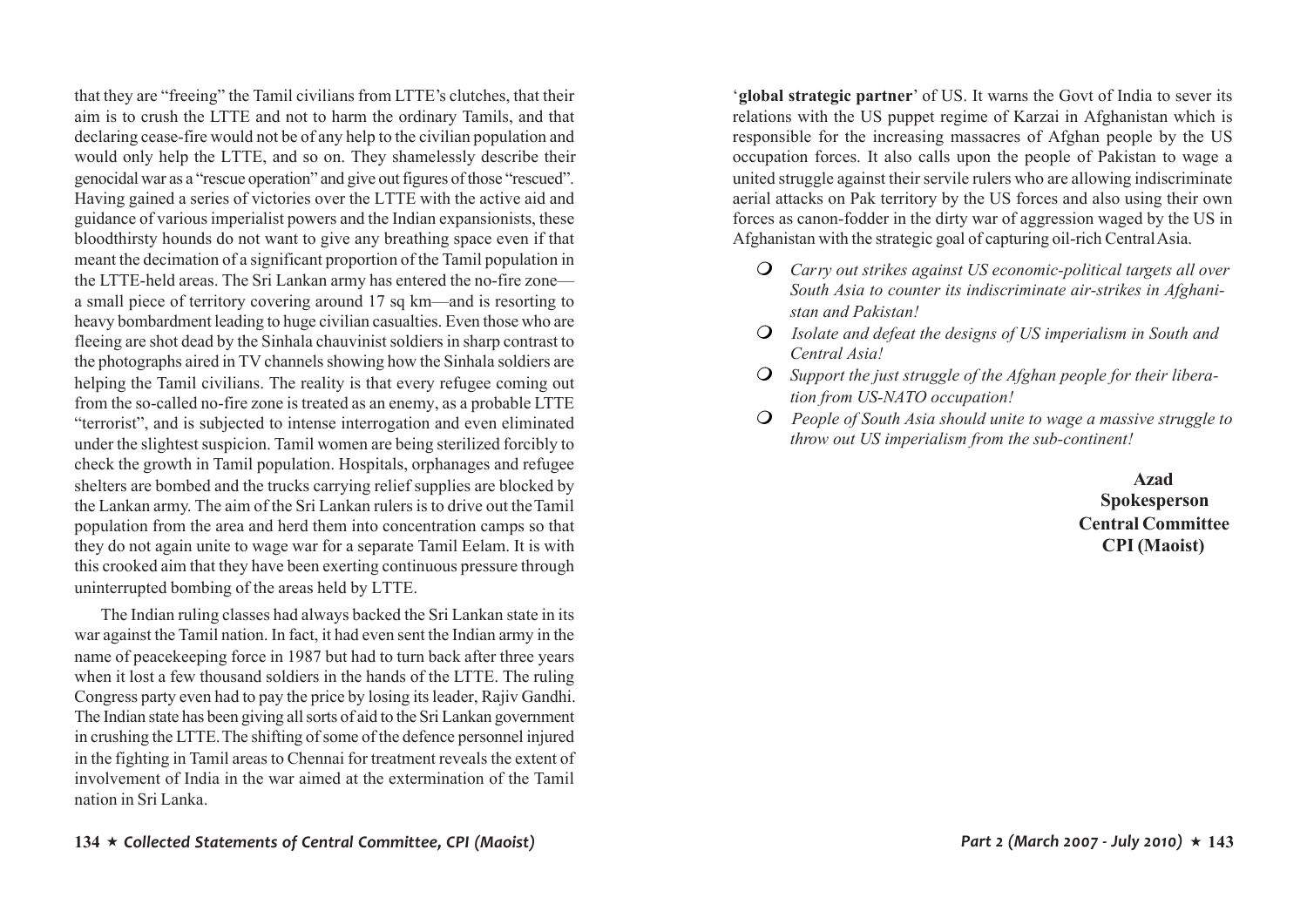Not content with its unilateral strikes in Pakistan the Obama administration has been pressurizing the Pakistani government to unleash brutal suppression of the Taliban in its western frontier. The IMF bail-out money was given to Pakistani rulers on the condition that they would brutally suppress the Taliban and quell any revolt by their people against the US forces. Already more than half a million people were driven out of their homes by the Pak offensive. It has now unleashed the most brutal war on the people of Swat Valley driving out the entire population from their homes to please their mentors in Washington who were angry with the concessions given to Taliban regarding Shariat law. All this would no doubt lead to an unprecedented escalation of Islamic militancy.

The brutal war of aggression in Afghanistan and attack on even the nominal sovereignty of Pakistan by unilateral bombing of Pakistani villages has brought forth wide condemnation from the people of the two countries besides others. Even the President of Afghanistan, Hamid Karzai, a puppet installed by the US, is compelled to condemn the indiscriminate bombardment by the US drones. He knows that increasing civilian deaths in the drone attacks by US drives more people into the fold of Taliban while isolating his own regime completely.

Likewise, every attack by the US in Pakistan turns the population against the US and its servile government in Islamabad. While the servile rulers in Pakistan deny it, people know that their spineless rulers had permitted the US to establish a secret CIA base in Pakistan from where the drone missile attacks are launched on Pak territory. As the Pakistani rulers get more and more involved in America's dirty war of aggression in Afghanistan and use their own soldiers as cannon-fodder for the strategic interests of the US in Central Asia, the ruling regimes will be isolated from the population at large while strengthening fundamentalist forces like Taliban and other anti-US, anti-govt forces. Suicide bombings as in Lahore and Islamabad carried out by FATA-based pro-Taliban group, *Tehreek-e Taliban Pakistan* (TTP) led by Baitullah Mehsud will increase drastically.

The CC, CPI(Maoist), calls upon the people of India to fight against the growing servility of the Indian rulers to US imperialism in exchange for the latter's recognition of its status as a regional power in South Asia and a

While these are the facts, the spokespersons for the Indian government, and the various political parties in Tamil Nadu have been claiming that they fully sympathise and stand by the Tamil people, that they support their demand for a separate *Eelam*, and that they are exerting pressure on the government of Sri Lanka to resolve the humanitarian crisis arising out of the war.

With an eye on the impending elections in Tamil Nadu, every political party is pretending to be sympathetic to the cause of Tamil Eelam and putting up postures opposing the attacks by the Lankan army. All this is mere eye-wash. Parties like Jayalalitha's AIADMK and Congress had all along been bitter opponents of the struggle of the Tamils in Sri Lanka. Karunanidhi's DMK has always pursued a dubious stand, on the one hand posing to be supporting the Tamil cause, while on the other, extending support to the UPA govt which has been assisting the Sri Lankan govt in the genocidal war against Tamils. Moreover, the DMK has crushed people's protests against the Sri Lankan govt. All these parties wish to see the LTTE decimated as they know how strong is the influence of the *Eelam* struggle for self-determination on the people of Tamil Nadu. At the same time they know they would be isolated if they did not support the right of the Tamil nation in Sri Lanka for self-determination and condemn the war of genocide unleashed by Rajapakse's Sinhala racist regime in Sri Lanka.

The CC, CPI(Maoist), calls upon the people of India to wage a united struggle demanding immediate halt to the aid given by the Indian government to the Sri Lanka rulers, to sever all diplomatic relations by India with the Sri Lankan government if it does not stop its war of genocide immediately, and to allow all the refugees from the war-ravaged areas into Tamil Nadu without any harassment.

The people of Sri Lanka should realize that the current war against the Tamil nation is an unjust war waged by an oppressor nation over an oppressed nation. Besides, it is a ploy of the Sri Lankan rulers to divert the people's attention from the deep crisis afflicting the country. Giving legitimacy to the war would mean lending legitimacy to the further strengthening of the Sri Lankan fascist state machine that is going to be increasingly directed against the vast toiling masses of Sri Lanka who dare to wage struggle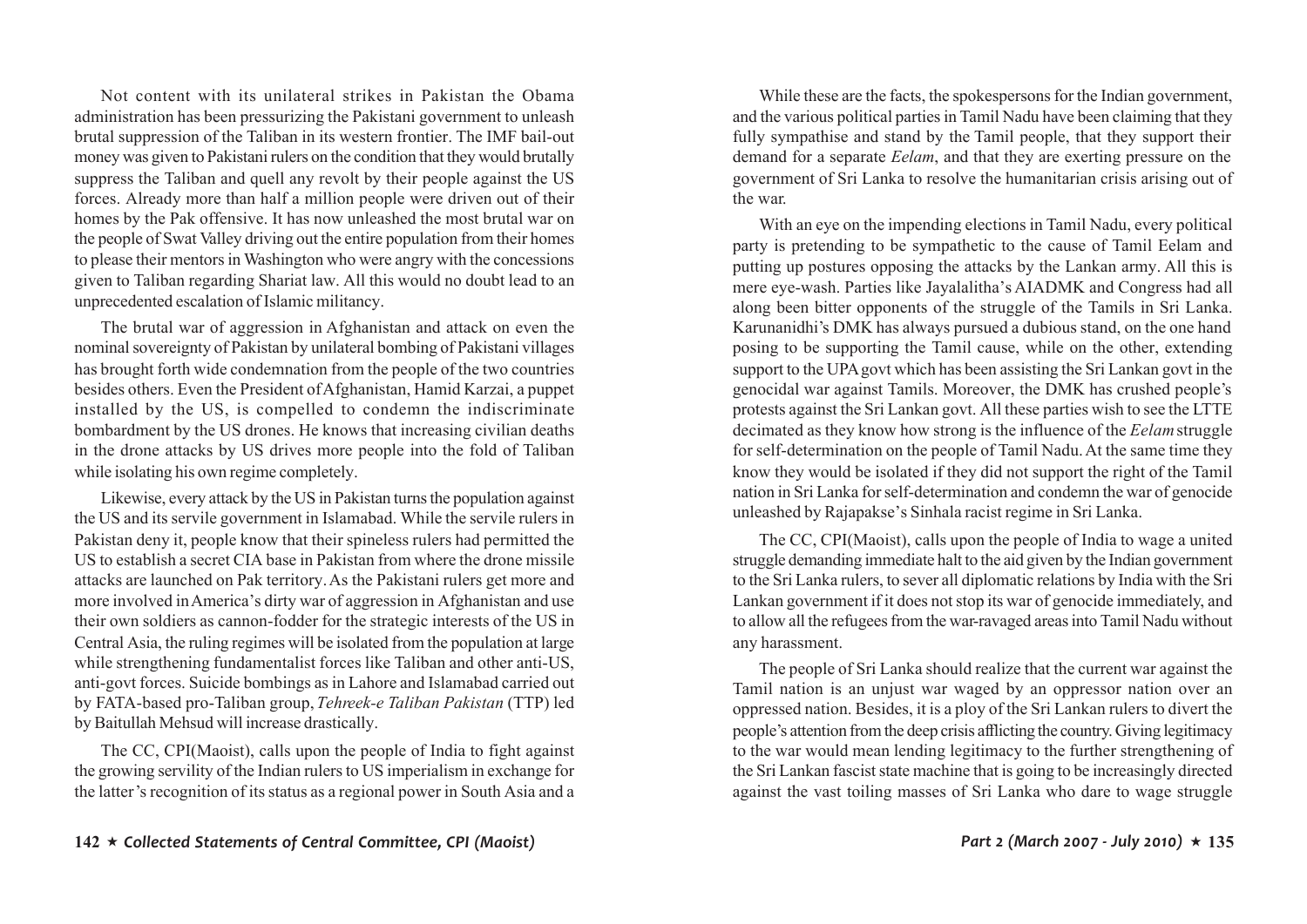against oppression and exploitation. It is the duty of the working class and oppressed people of Sri Lanka to unequivocally oppose the war of genocide and force the government to immediately halt its brutal crimes against the Tamil nation. The aspirations of the Tamil nation cannot be crushed through brutal fascist means. Even if the LTTE suffers a setback today, the unfulfilled aspirations of the Tamil nation will give rise to a more militant national liberation movement.

### **The Central Committee, CPI(Maoist), demands:**

- An immediate declaration of cease-fire by the Sri Lankan Army and end to the genocidal war it had unleashed on the Tamil nation!
- An end to all aid and support by the Indian government to the terrorist regime in Colombo!
- An impartial enquiry into the war crimes committed by the Sri Lankan military such as mass murder, use of cluster bombs and other chemical weapons, bombing of civilian targets etc!
- Q Recognition of an independent, sovereign Eelam which is a legitimate inalienable right of the Tamil nation in Sri Lanka!

**Azad Spokesperson Central Committee CPI (Maoist)**

**136**  *Collected Statements of Central Committee, CPI (Maoist)*

troops. Despite this massive increase of troops, the ground forces waging the unjust war against the Afghan people are still so nervous that their top commander in Afghanistan, Lt. Gen. David McKiernan, has requested another 10,000 combat troops to be sent to Afghanistan. The militaryindustrial complex ruling America has its evil eyes focused on the oil-rich central Asian region, and Barack Obama, as the chief representative of this tiny elite, has promised to increase the US troops in Afghanistan even as they get bogged down and buried in the country's quicksands. At least after the blood-bath in Farah, American people should realize that Barack Obama is no different from George Bush but for the label of a Democrat; they should demand and agitate for the immediate withdrawal of the occupation forces from Afghan soil.

The Washington war-mongers have also announced that they consider Afghanistan and Pakistan as a single war theatre or operational territory for all practical purposes in their "war against terror" and deployed a special envoy to Afghanistan and Pakistan. They carry out aerial bombardment testing their latest missiles, chemical and biological weapons on the Afghan people, and established their military bases on both sides of Afghan border. Both the special envoy Richard Holbrooke and Admiral Mike Mullen, head of the US Joint Chiefs of Staff, have been exerting pressure on Pakistan to launch attacks on Taliban portraying the latter as a dangerous monster that is rapidly advancing towards Islamabad and capable of taking over power along with nuclear weapons in Pakistan. A fear psychosis of a Taliban takeover of the nukes in Pakistan is created in order to justify America's indiscriminate killings of civilians in Afghanistan and Pakistan through aerial bombardment.

Indiscriminate bombing of towns and villages and killing of unarmed civilians, most of them children, has become a general feature rather than an exception in Pakistan too. Under Barack Obama these bombings have been stepped up further. There were more than 35 drone missile attacks in Pakistan in the last eight months killing 340 people, most of them civilians. The April 4 attack in North Waziristan that killed 13 people including children and women, drew severe criticism of the American policy in Pakistan. Entire tracts in the autonomous FATA, Baluchistan and North West Frontier Province have been bombed rendering lakhs of people into refugees.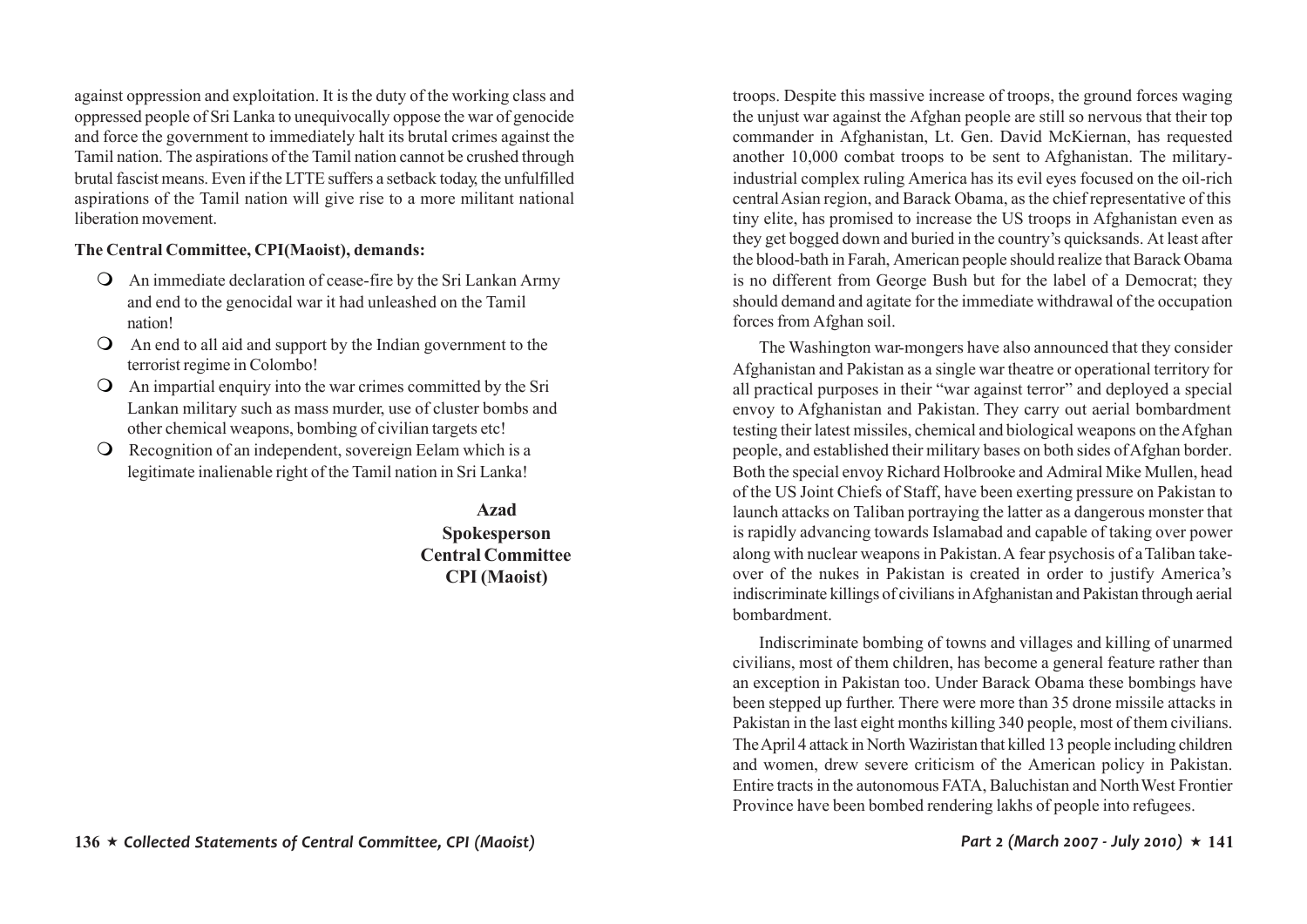**8-5-2009**

## **Condemn the Savage Bombing of Afghan Civilians by Obama's Mercenary Army!**

### **Isolate and Defeat the Hegemonic Designs of American Imperialism in South and Central Asia!**

The inhuman bombing in Farah Province on May 3rd causing the deaths of over a hundred civilians, mostly children and women, shows the extent of madness and desperation of the Obama administration which is finding it increasingly difficult to subdue the Afghan people and keep them under their colonial rule. The series of humiliating defeats suffered by the occupation forces of NATO and US in Afghanistan at the hands of Taliban particularly in the past one year and the latter's expansion into neighbouring Pakistan at a rapid pace has unnerved the rulers who control the biggest war-machine in the world. The aerial bombing of civilians in Farah was preceded by the killing of six civilians in Kunar province on April 13 and five civilians on April 7 in Khost province by US drones. Killing of unarmed Afghans, particularly children and women, has become a daily feature under the aegis of the new war criminal in Washington, Barack Obama.

President Obama has not merely continued the inhuman policy of his predecessor, George Bush, in Afghanistan by indiscriminately bombing residential localities and killing women and children, but also stepped up this savage campaign by deploying several thousand more US troops to intensify these barbaric acts on unarmed civilian population of Afghanistan.

Obama had sent 21,000 additional troops to Afghanistan since January 20 after he succeeded George Bush as the Chief Persecutor of the world people on January 20. Over the next few months, the total number of US occupation forces in Afghanistan is set to reach almost double the existing strength—from 38,000 to 68,000—and, together with the 32,000-odd NATO troops the occupation force would touch the figure of one lakh

## **COMMUNIST PARTY OF INDIA (MAOIST) CENTRAL COMMITTEE**

**5-5-2009**

**The Political Crisis in Nepal is the Result of Indo-US Conspiracy!**

### **Oppose the Attempts by Indian Expansionists to Meddle in the Internal Affairs of Nepal!**

### **People's Democracy Can be Established in Nepal Only by Smashing the Old State!!**

Withdrawal of support by CPN(UML), MJF and other allies to the government headed by comrade Prachanda does not come as a surprise to any keen observer of the unfolding situation in Nepal in the context of the growing realignment of forces in South Asia and the world at large. South Asia has become a top-priority zone for American imperialism in the context of its growing rivalry with China which is seen as the greatest threat to American imperialism in the world arena in the coming decades. Besides, its importance has grown against the backdrop of a series of defeats suffered by the occupation forces of NATO and US in Afghanistan at the hands of Taliban and the latter's fast-expanding hold and influence in Pakistan. The strategy of US imperialism in the region is to contain the growing influence of China and the Shanghai Cooperation Organisation (SCO), forge a powerful pro-American axis of powers to turn the tide in its favour in Afghanistan where its forces are on the run in the renewed Taliban offensive, and establish its hegemony in the region as part of its global strategic designs. To achieve this goal American imperialism has been trying to forge an alliance with Pakistan and India, preaching to Pakistan that it should do away with its obsession with threat from India and, instead, concentrate on war in its western frontier to crush Taliban.

**US imperialism and Indian expansionism are particularly perturbed over the growing influence of China over the region, consolidation of China's grip over Sri Lanka, and the fear that the government in Nepal is moving closer to China. And it is this fear which is common to both India and US that has pushed these powers to oust the**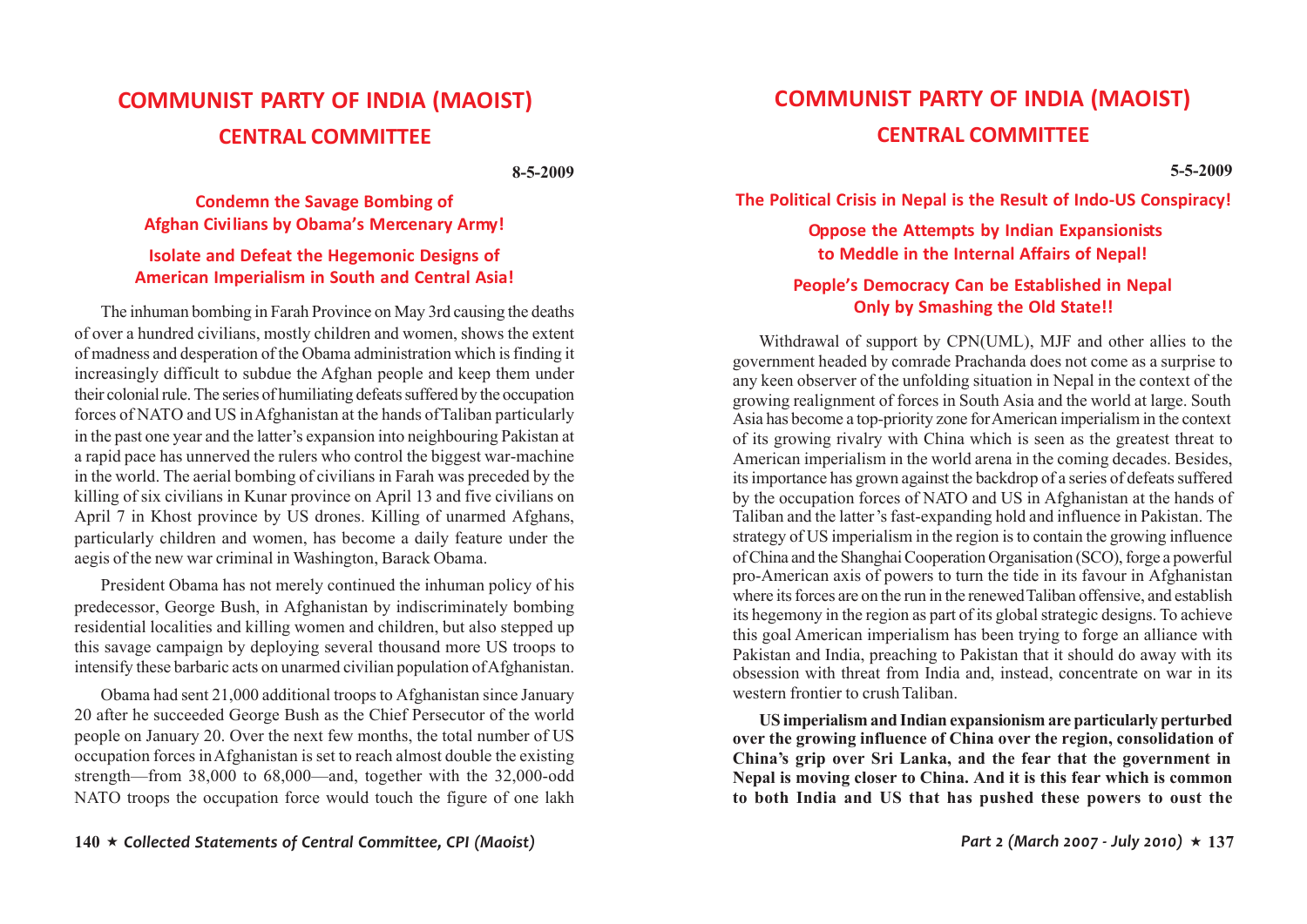**government led by the Maoists in a bid to install a regime loyal to them.** Hence Washington and Delhi had instructed the allies of UCPN(M) in the ruling coalition to withdraw support to the government headed by Prachanda and to form a government with all other forces sans the Maoists. Attempts are already on to from a government with UML, Koirala's NC, MJF and others all of which are loyal to India.

The arch-reactionary UML which dons the garb of Marxist Leninist had always served the reactionary rulers of Nepal and their foreign masters. They blame UCPN(M) and com Prachanda for "unilaterally sacking" the chief of the Army Staff, General Rookmangud Katawal. But why such a step had to be taken is simply hushed up. Moreover, the unconstitutional act of the President in reinstating the Army Chief is given legitimacy by these anti-people Parties. The fact is the army chief had ordered the fresh recruitment of several thousand soldiers into the Nepal Army while blocking the integration of the PLA cadres thereby going against the letter and spirit of the agreement reached between the various parties who waged a unified struggle against the monarchy. Gen Katawal had also extended the tenure of several senior Army officers with the aim of retaining the hold of the pro-monarchy elements over the Army. It is a deliberate planned move by the reactionary ruling classes of Nepal under the close guidance and planning of the Indian expansionists and US imperialists. **By resuming recruitment to Nepal Army even before finalizing the integration of the two armies, these reactionary forces wanted to precipitate the situation and place the blame for the break-up of the government on the Maoists themselves. Thereby they aim to isolate and attack the Maoist forces, consolidate the anti-people Army, tighten the hold of India-US over Nepal, and contain the growing influence and competition from China in the region.**

In fact, the Indian ruling classes have been feeling uncomfortable ever since CPN(M) had emerged as the single largest political Party in the elections to the CA in April 2008. Their attempts to prevent the formation of a government headed by the Maoists had failed. Hence they had been waiting for an opportune moment to topple the government and preparing to create such a crisis by placing spokes in the process of integration of the two Armies, advising the Army Chief to go ahead with massive recruitment into the Nepalese Army, and assuring support to any unconstitutional move to oust the Maoist-led government.

**138**  *Collected Statements of Central Committee, CPI (Maoist)*

That Gen Katawal should have been allowed to continue for so long in office even after his mentor, King Gyanendra, was forced to retreat from the political scene in Nepal, is itself a bad thing. He had been the most reliable pillar of the monarchy and the old state power whose interests he had served all along. He and the Army he heads are representatives of the old state and naturally would cling to their privileges and class interests until they are overthrown by force. The attempt by the Maoists to utilize the apparatus of the old state to bring about change in the social system, instead of smashing it, is the basis for the development of the present dangerous situation. Today any slight mistake on the part of the Maoists would result in grave disaster. **The reactionaries in Nepal, with the active aid and assistance of US and India, are hatching conspiracies to unleash a blood-bath to wipe out the Maoist forces. The only way to resist these reactionary attempts is to rely on the revolutionary masses, organize them against the state and prepare them for street battles basing on the base areas in the vast countryside.** At least now the leadership of the CPN(M) should realize the futility of the parliamentary path and resume the people's war to achieve complete victory by smashing the old state and reactionary forces, and establishing the people's democratic state. And to achieve this, the major chunk of the Party leadership and cadre should go underground immediately, rely on the vast countryside to wage guerrilla war on the one hand and mobilise the masses politically in the entire country against the reactionary forces who are attempting to establish the rule of the feudal forces, comprador bourgeoisie.

The CC, CPI(Maoist), condemns the Indo-US conspiracy in toppling the government headed by comrade Prachanda and warns them against meddling in the internal affairs of Nepal. It pledges all support to the Maoists in Nepal in their fight against Indian expansionism and cautions them to beware of the attempts by the reactionary rulers of India to create a bloodbath of revolutionaries in Nepal.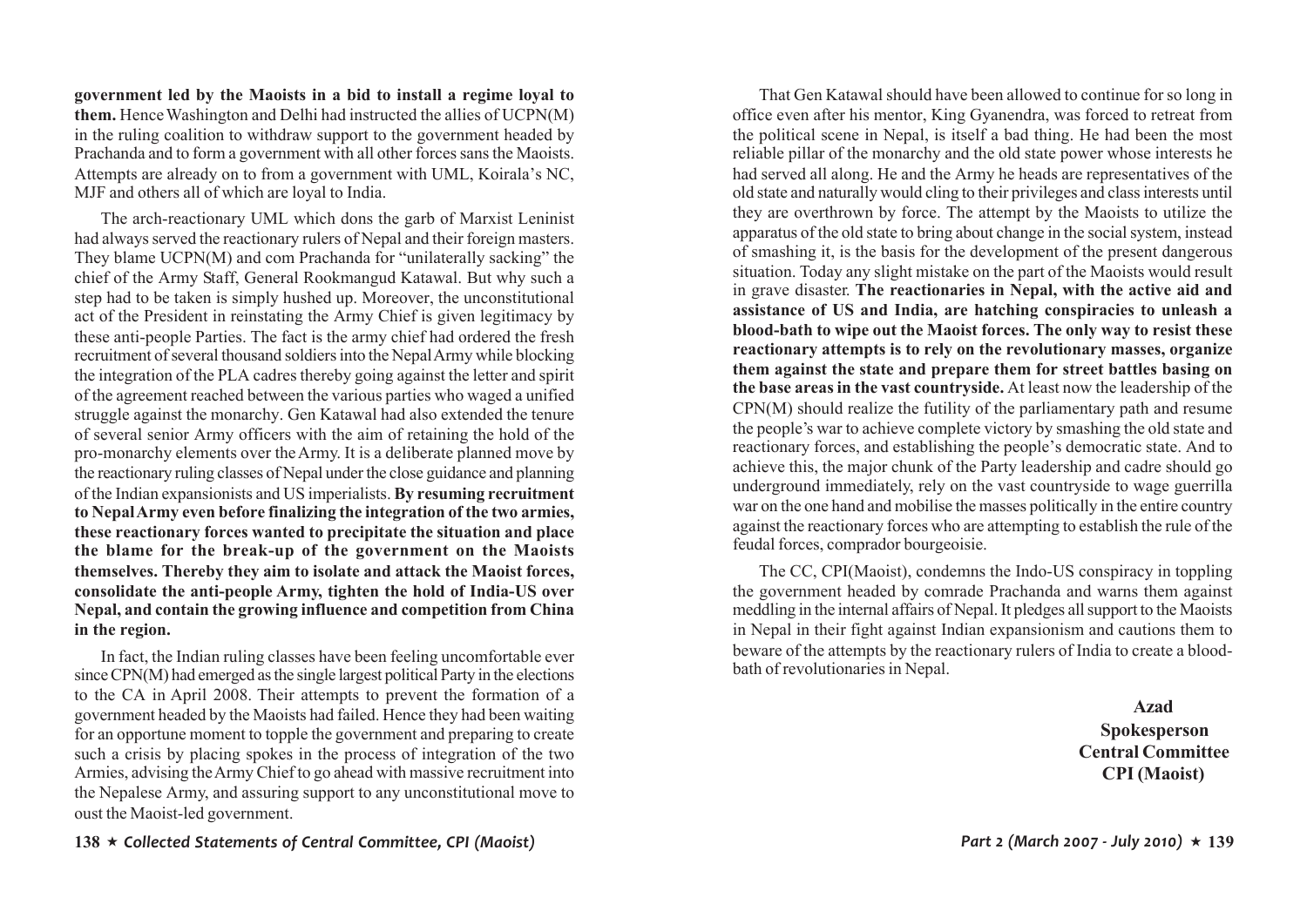claiming that people have given them a decisive mandate to carry out these policies of sell-out to the imperialists.

We, Maoists, like Bhagat Singh, feel proud for having created terror in the hearts of a handful of exploiters and oppressors, both native and foreign, and to be a real threat to the security of the Tatas, Mittals, Jindals, Ruias (Essar), and all the big bandits who are itching to lay their hands on the wealth of the adivasi areas controlled by the Maoists. And this is the '*internal security threat'* Manmohan Singh is actually referring to. The state terror in Lalgarh, and the desperate attempts by the Central and state governments to suppress the CPI(Maoist) and enforce their 'rule of law', has only one goal: loot the land and wealth of the adivasis and hand them over to the greedy sharks awaiting eagerly even if it means displacing thousands of people. The CPI(M) is pretending to be opposing the ban on CPI(Maoist) and claiming that it is interested in waging political battle with the Maoists. It is a ploy not to get isolated as they know that Maoists have wide mass support. But in practice it has brutally murdered our leaders, activists and sympathizers, deployed a huge police force in the Maoist areas and is acting as a loyal servant of the compradors like Tatas, Jindals etc. Notwithstanding the ban, which is anyway in existence for years in the major states, we declare once again that we shall never allow the compradors and imperialists to loot the wealth of the adivasi areas.

We call upon the entire Party ranks, the heroic fighters of PLGA, and the members of all revolutionary mass organizations to mobilise the masses all over the country into militant movements against economic terrorism, state terrorism and state-sponsored terrorism unleashed by the UPA government at the Centre, the social-fascist Left Front government in West Bengal, and the saffron terrorists in Chhattisgarh, Gujarat, MP, Karnataka etc. Let us intensify the people's war which is the real answer to the terrorism unleashed on the people by these oppressors.

#### **Azad**

**Spokesperson Central Committee CPI (Maoist)**

and change the demography of the region.

While this is the fact the neo-Nazi Rajapakse regime is falsely claiming that his army had been continuing the operations only against the LTTE to save the Tamil civilians. All the major powers in the world are accomplices in the genocide of the Tamil people and the murder of Prabhakaran and other leaders of the LTTE. The betrayal by renegades like Col. Karuna and Pillayan, has played no less a role in the setback to Tamil cause. They had shamelessly joined hands with Rajapakse—the chief enemy of the Tamils for a few crumbs.

The reactionary rulers of Sri Lanka, India and various imperialist powers and their servile media have been describing Prabhakaran as a terrorist and LTTE as a terrorist outfit. Every national liberation struggle in history had to bear with such epithets hurled by the colonialists and their servile lackeys. The fact is for over three decades Prabhakaran and the LTTE he led waged one of the longest and fiercest wars for national liberation in South Asia. LTTE and Prabhakaran had been a terror not only to the Sri Lankan rulers but also to the Indian ruling classes who had sent their Army into Sri Lanka in 1987 to suppress the LTTE in the name of peace-keeping force but had to withdraw it after suffering huge losses of over 3000 troops in just three years. Moreover, the LTTE had also shot dead Rajiv Gandhi in 1991 for having sent the IPKF.

How was it possible for the Sri Lankan Army to defeat the powerful LTTE and capture the entire territories held by the LTTE? Every organization waging a national liberation war or a revolutionary war has to study this seriously. One of the reasons is the complacent attitude on the part of LTTE after having captured and retained its power over the Tamil territories for a considerable period. From a guerrilla force it gradually assumed the character of a standing army waging positional war. Hence its forces became easy targets for the enemy who had relied heavily on aerial bombardment of entire territories followed by occupation. Another reason was the lack of a consistent policy of uniting various sections of the Tamil people and organizations and building a broad-based front against the Sri Lankan state. Loss of the Eastern Province was the first great setback, and betrayal by renegades like Karuna and Pillayan who had joined hands with the ruling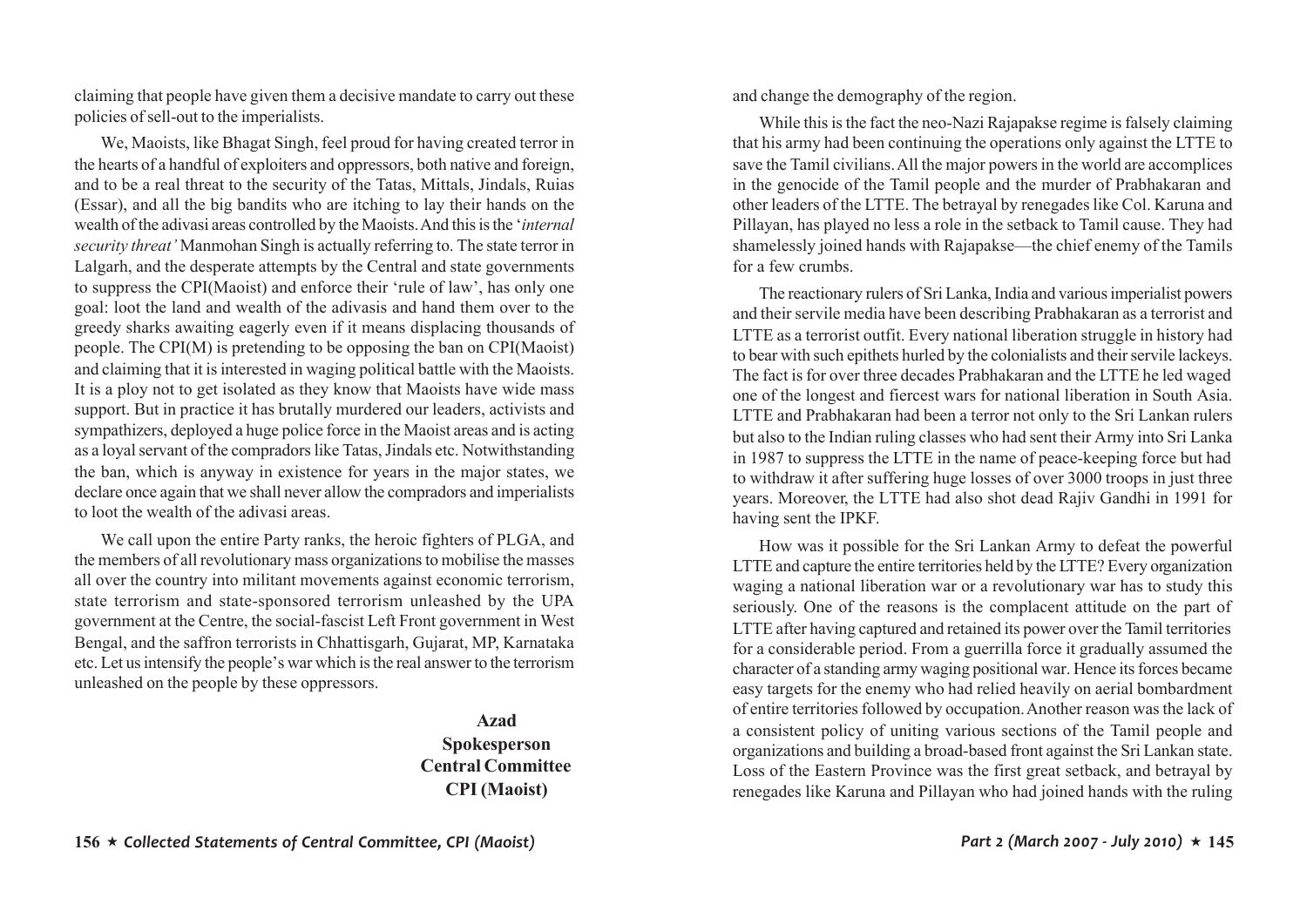party and assisted in identifying and unleashing attacks on LTTE bases is also an important factor leading to the setback.

The CC, CPI(Maoist), offers its humble homage to Prabhakaran and the thousands of LTTE leaders and cadres who had laid down their lives fighting heroically until their last breath for the liberation of their nation. The aspirations of the Tamil nation cannot be crushed through brutal fascist means. Learning lessons from the setback, the Tamil nation will rise up again and wage a more united and militant struggle to achieve its genuine liberation. We stand by the Tamil people's demand for a separate sovereign Tamil Eelam and pledge to extend our support and solidarity.

> **Azad Spokesperson Central Committee CPI (Maoist)**

the leadership of our Party, and intimidating all democratic-minded organizations and individuals who dare to oppose police atrocities on innocent people. Any people's protest can now be banned by alleging that it has links with the banned CPI(Maoist). Chidambaram and his bunch of Washingtontrained gangsters in the Home Ministry cannot think differently from their imperialist masters in dealing with people's problems and mass protests. Deploy more mercenary forces to unleash state terror against mass protests on genuine grievances, unleash savage state-sponsored terror like that of the salwa judum gangs in the name of '*rule of law*', give unlimited powers to the state's killer gangs and derive vicarious pleasure as they go about raping women as in Shopian again in the name of 'rule of law'—such is the mind-set of the reactionary rulers, whatever their colour.

We appeal to all democratic-minded organizations and individuals, and the entire people of the country to understand this nefarious game plan of the reactionary rulers to brutally suppress all just and democratic people's movements. We call upon them to condemn with one voice the fascist move of the Centre to outlaw and declare CPI(Maoist) as terrorist, and to build a broad-based countrywide mass movement to check the fascist, draconian measures of the UPA government and the state terror it has unleashed on the people who stand up in protest against the anti-people policies of the government.

For decades, the reactionary rulers have been trying to suppress the Maoist people's war by using brute force but have miserably failed. On the contrary, our Party has grown from strength to strength, established the people's guerrilla army and organs of revolutionary people's power in some pockets in the countryside, and has emerged as the only real alternative to the self-seeking, corrupt, exploitative parliamentary parties and the rotten so-called parliamentary democracy they represent. The fear of the CPI(Maoist) providing leadership to the vast masses of the Indian people groaning under the most miserable conditions has unnerved the rulers. The deepening global economic crisis, with its terrible impact on the Indian economy, has created an explosive situation where militant mass movements are erupting and going into direct confrontation with the Indian state. The traitors who came to power for the second time, have immediately begun to hasten the implementation of the imperialist-dictated neo-liberal policies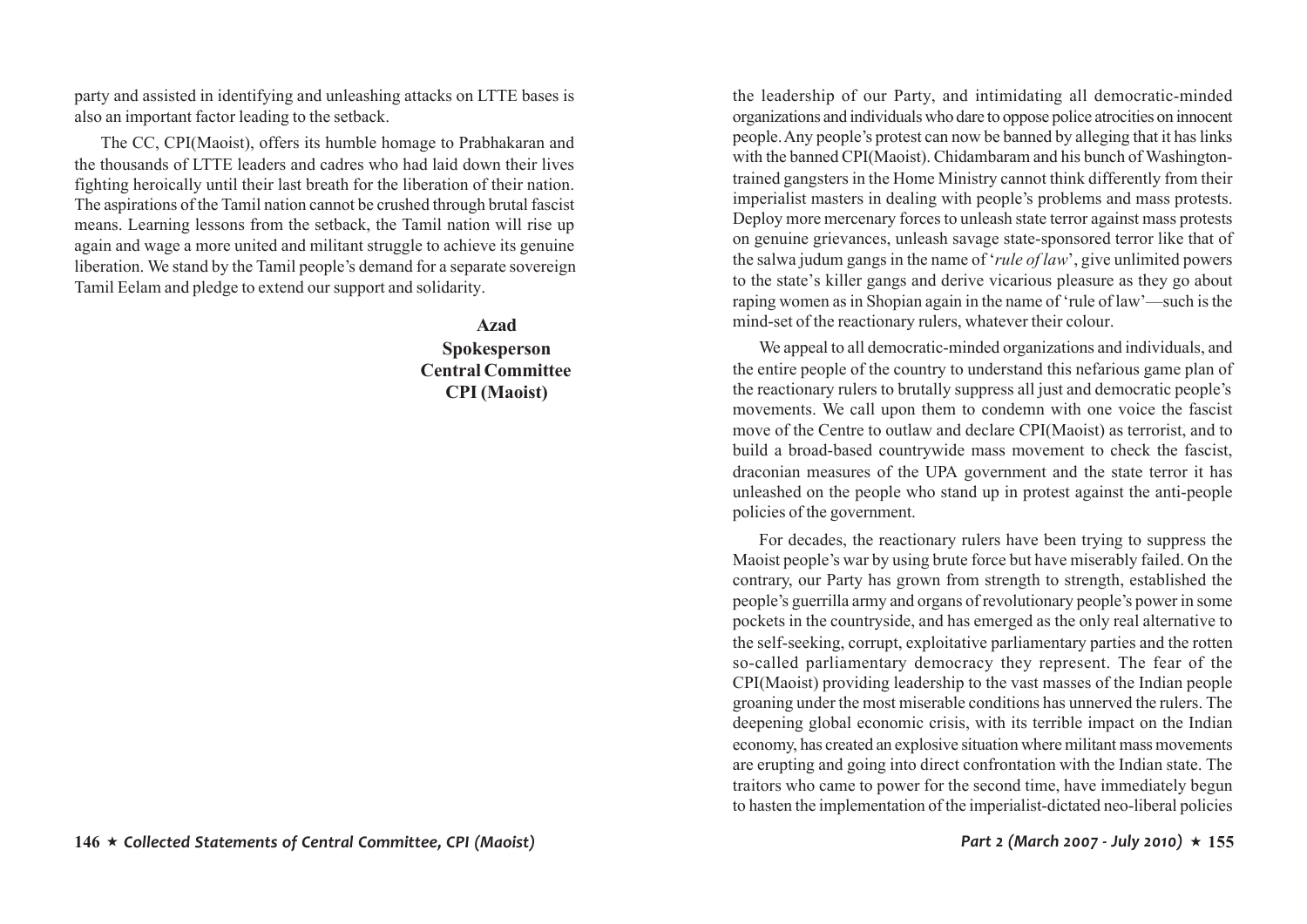**23-6-2009**

**Declaring Maoists as Terrorists means Declaring War and Legitimizing State Terror against the Oppressed People!**

### **Maoists live in the Hearts of the Oppressed; State Terrorism and State-sponsored Terrorism can Neither Isolate Nor Suppress the Maoists!!**

On 22 June 2009, the Union Home Ministry headed by the loyal imperialist agent Chidambaram, had declared our Party—the CPI(Maoist) as terrorist and imposed an All India ban. Though the ban was declared with the immediate aim of creating a blood-bath in Lalgarh and the surrounding areas by the state terrorist goons sent by the Congress-led UPA government at the Centre and the CPI(M)-led Left Front government in West Bengal, the conspiracy to ban the CPI(Maoist) was hatched soon after the Congressled UPA won the 15th Lok Sabha elections. The game plan of the UPA government at the Centre became clear when the Prime Minister Manmohan Singh reiterated on June 5 that Left-wing extremists who control the huge stretch of land possessing abundant mineral wealth in central and eastern India constituted the greatest threat to internal security.

This move reveals the extreme demoralization and utter desperation of the Sonia-Manmohan-Chidambaram clique, backed by US imperialism, to isolate the Maoists whose roots are firmly entrenched among the vast masses of Indian people and are spreading rapidly across the length and breadth of the country. By outlawing the CPI(Maoist) the reactionary ruling classes hope that they can lay their dirty hands on the vast mineral wealth in the adivasi-inhabited regions in Eastern and Central India or the so-called Red Corridor. They seek to justify their brutal attacks on the Party sympathizers and revolutionary masses with the pretext of cooperating with, or assisting the banned Party. Thus the real motive behind the ban is to cut off the Party from the masses by terrorizing the people who dare to struggle under

### **COMMUNIST PARTY OF INDIA (MAOIST) CENTRAL COMMITTEE**

**24-5-2009**

### **Condemn the Cold-blooded Murder of CC Member of CPI (Maoist) Comrade Patel Sudhakar Reddy (Suryam) and DC Member Comrade Venkatayya by the APSIB!**

#### **Red Salutes to Comrades Sudhakar Reddy and Venkatayya!**

#### **We shall Avenge the Murder of Our Beloved Comrades!!**

Comrade Patel Sudhakar Reddy alias Suryam alias Vikas, member of the central committee of CPI(Maoist), was arrested on May 22 from Nashik city in Maharashtra by the APSIB, was brutally tortured and murdered on  $23<sup>rd</sup>$  night. As usual, the AP police, under the direction of fascist YSR government, floated the story of an encounter having taken place in Tadwai forest in Warangal district in which comrade Suryam and district committee member comrade Venkatayya were said to have been killed. The police claimed that one AK-47 rifle and a 9mm pistol were recovered from the state along with three kit bags. Comrade Sudhakar Reddy was being followed by APSIB since at least a week prior to his arrest. He was kept under watch when he went to the shelter maintained by comrade Venkatayya in Nashik. The police waited with the hope of abducting some more top leaders of the Party but when they realized that Suryam became suspicious of being followed, he was promptly abducted along with comrade Venkatayya and both were shot dead after severe torture. These murders are yet another instance of the so-called rule of law preached by YS Reddy, Manmohan Singh, Chidambaram and the top police brass.

Comrade Suryam, hailing from Mahbbobnagar district in south Telengana, is a senior leader of the CPI(Maoist) who began his revolutionary life as a student leader of Radical Students Union in early '80s. Responding to the call of the Party to build a zone of armed agrarian revolutionary struggle in North Telangana and Dandakaranya with the goal of transforming them into base areas, he went to Eturnagaram-Mahadevpur forest in North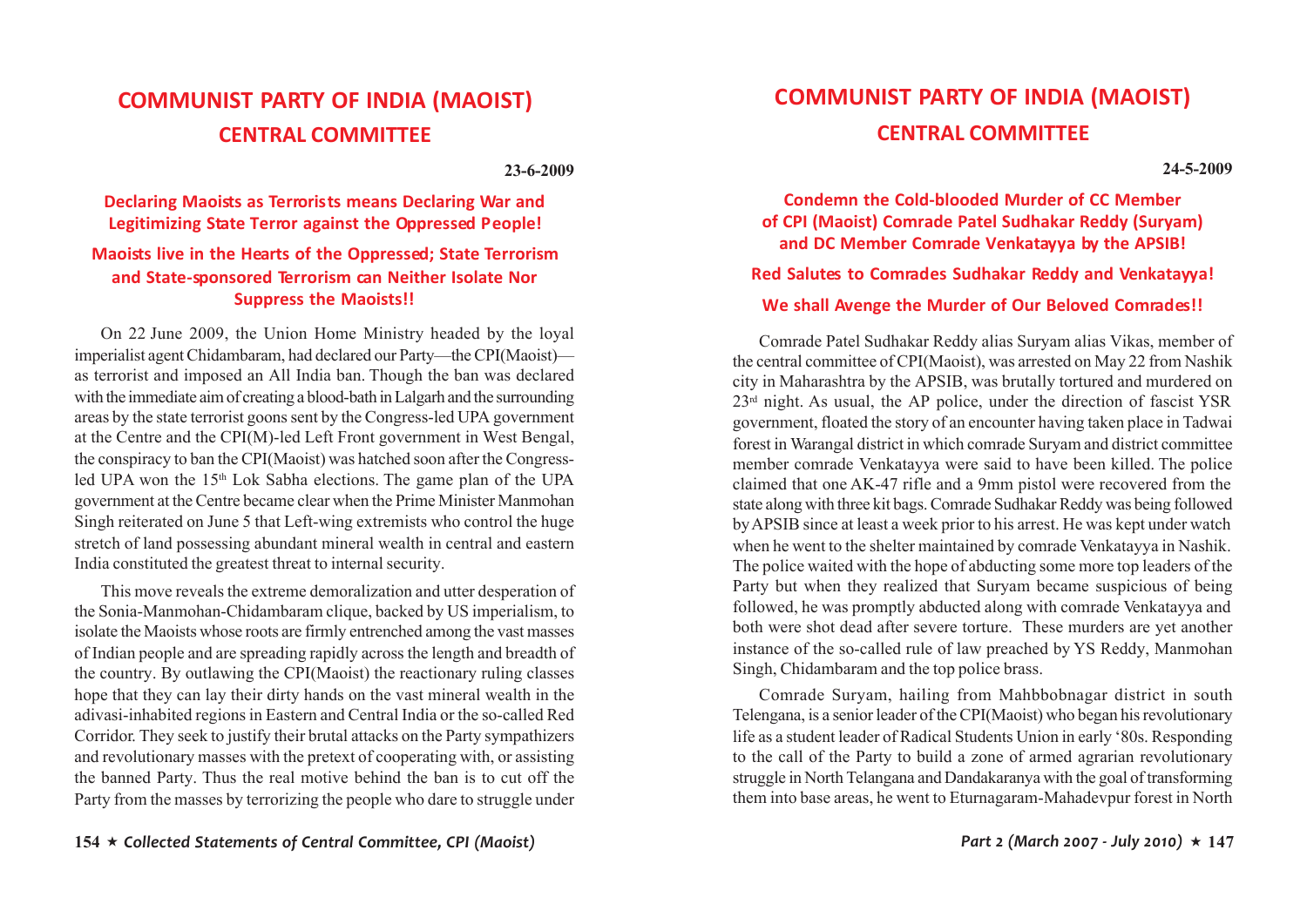Telengana in 1983 and worked as a commander of the guerrilla squad. Later he was transferred to Gadchiroli district where he worked until 1988. He was shifted to the work of purchasing arms for equipping the speedily growing armed guerrilla squads. He played a crucial role in supplying arms to the Party but was arrested in 1992 in Bangalore based on a tip-off from an arrested person. He remained an exemplary communist leader in jail where he spent almost seven years. He was released in 1998 and was taken into the AP state committee in the state Plenum held in 1999. He served as its secretariat member from 2001 to mid-2003 when he was transferred to other work allotted by the CC. He played a prominent role in building the movement in Dandakaranya in its initial years and later in the state of Andhra Pradesh. He was taken into the CC in 2005 and as a member of the CC he made significant contribution in formulating the central policies and plans.

Comrade Venakatayya hails from Cheryala mandal in Warangal district and was actively involved in the student movement in AP for almost a decade and served as a leader of the All India Revolutionary Student Federation in AP. He was shifted to technical work in 2004 and has been working in the technical field since then.

The martyrdom of these comrades is a great loss to the Indian revolution. The CC, CPI(Maoist), pays its red revolutionary homage to comrade Sudhakar Reddy and Venkatayya and vows to fulfill their revolutionary dreams of a classless society. The people of India, particularly the people of AP, will never forget the great service these comrades had rendered to the Indian revolution. The Party will certainly avenge the martyrdom of these comrades by intensifying and expanding the ongoing people's war, establish base areas in the vast countryside of the country, transform the PLGA into PLA and advance the Indian revolution to its final victory.

> **Azad Spokesperson Central Committee CPI (Maoist)**

tolerate such people's movements.

The CC, CPI(Maoist), warns the reactionary rulers at the Centre and the state of West Bengal to withdraw their brutal offensive at least now or else their brutal offensive will only transform the present peaceful people's movement into an armed people's resistance movement. **Just as** *salwa judum* **in Chhattisgarh had transformed thousands of adivasis into Maoist guerrillas in a short span of time, so will the present Lalgarh operation multiply the armed strength and mass base of the Maoist revolutionaries.** We make it crystal-clear that the entire responsibility for the intensification of retaliatory violence by Maoist guerrillas and the people on the leaders and cadres of CPI(M) and the police personnel lies squarely on the shoulders of the Buddhadeb government. If the Buddhadeb govt unleashes blood-bath in Lalgarh it will spell the nemesis of the already halfdecimated CPI(M) in West Bengal.

> **Azad Spokesperson Central Committee CPI (Maoist)**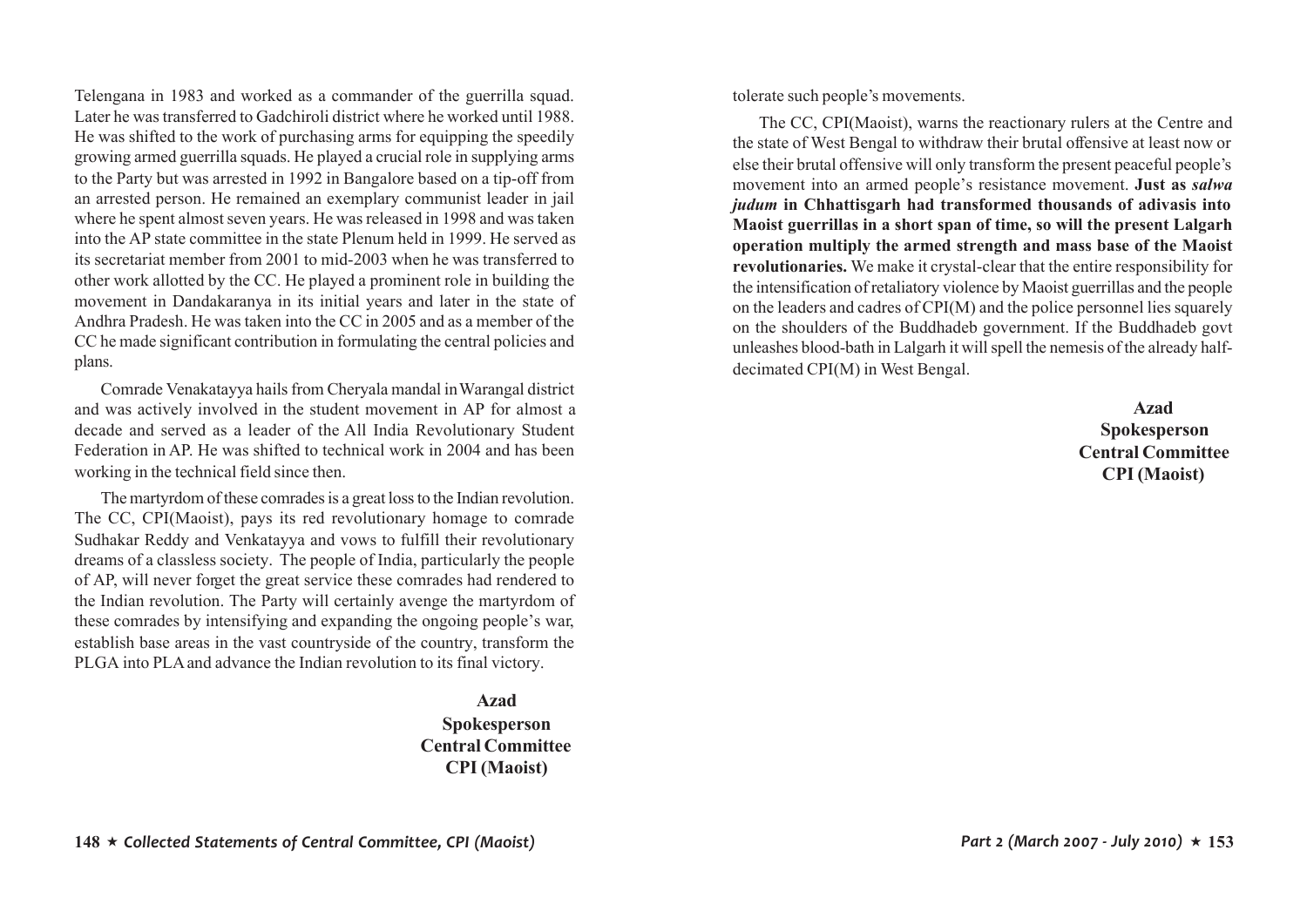been desperately trying to repeat a Nandigram in Lalgarh by organizing massacre of adivasis.

It is the police atrocities and attacks by the armed cadres that gave further fillip to the people's movement against the police, united the entire adivasi population of the region, and numerous forms of struggle such as boycott of police personnel, boycott of elections, blockades, non-cooperation with the district administration, demonstrations and mass meetings characterized the scene during the past seven months. The Left Front government, instead of solving these demands, has now further aggravated the situation by sending in more police forces. **The irony of the present offensive by the state and central forces and the fresh round of police atrocities in Lalgarh is that it is directed against the people who were agitating precisely against those very police atrocities since the past seven months. Needless to say, the embittered people of the area will become further enraged by this strong-arm tactic of the state and central govts.** Rattled by the humiliating reverses it suffered in the last parliamentary elections due to its offensive and massacre in Nandigram, and fearful of an even greater backlash if it tried a similar misadventure in Lalgarh, the CPI(M) has been begging the UPA government to undertake the Lalgarh operation by sending the central forces. Instead of looking into its own failings and misrule in West Bengal, and its cadre-goonda raj in several pockets in the state that is leading to its alienation from the people at large, the CPI(M) has resorted to place the blame on the Maoists and opposition parties for the situation in Lalgarh and elsewhere in the state.

The CC, CPI(Maoist), calls upon the people of the entire country to condemn the brutal joint offensive by the Centre and West Bengal state on the adivasi people of Lalgarh and surrounding areas, to show solidarity to the people of Lalgarh by extending all kinds of support, and to unite to build a broad-based militant mass movement against state repression in Lalgarh. It calls upon the entire Party ranks, the heroic fighters of PLGA, and the members of all revolutionary mass organizations to mobilise the masses all over the country to protest against the brutal state offensive in Lalgarh, and to take up a wide propaganda campaign throughout the country explaining the peaceful, democratic nature of the seven-month-old people's movement in Lalgarh and exposing the social-fascist nature of the CPI(M) which cannot

### **COMMUNIST PARTY OF INDIA (MAOIST) CENTRAL COMMITTEE**

**5-6-2009**

### **Condemn the Cold-blooded Murder of Our Beloved Leaders — Comrades Patel Sudhakar Reddy and Venkatayya by the APSIB Goons!**

### **Observe Bharath Bandh on June 12 Demanding Punishment to the Murderers and End to State Terrorism!**

On May 23 at about 10.30 am, the lawless bandits belonging to the SIB of Andhra Pradesh arrested comrade Patel Sudhakar Reddy alias Suryam alias Vikas, an established leader of the Indian revolution and a member of the central committee of CPI(Maoist), and a district-level comrade Venkatayya alias Prasanna from Nashik city in Maharashtra. They were brutally tortured and murdered in the early hours of 24<sup>th</sup>. Soon after the fascist Congress party led by YSR was re-elected to power in AP, it had recommenced its blood-thirsty campaign of tortures and murders through its sadist police and intelligence officers. The dead bodies of these two Maoist revolutionary leaders were thrown in the forest near Lavvala in Tadwai mandal of Warangal district and the usual story of an encounter was floated. The Chief Minister who was in Delhi repeated this concocted police story without an iota of shame no matter even if none believed it. The police claimed that one AK-47 rifle and a 9mm pistol were recovered from the dead along with three kit bags. **These lawless thugs have far surpassed the Nazis by issuing statement in the name of our Party spokesperson, comrade Azad, to mislead the people. We reiterate that the said statement was a concoction of the APSIB which is infamous for such forgeries as part of its psychological warfare.**

The CC, CPI(Maoist), calls upon the people of the country to raise their voices of protest against these gruesome murders of Maoist revolutionary leaders who had dedicated their entire lives for the liberation of the country from the clutches of the imperialists, feudal forces and the comprador capitalists. It is high time that the democratic organizations, individuals and people at large stand up and question the growing state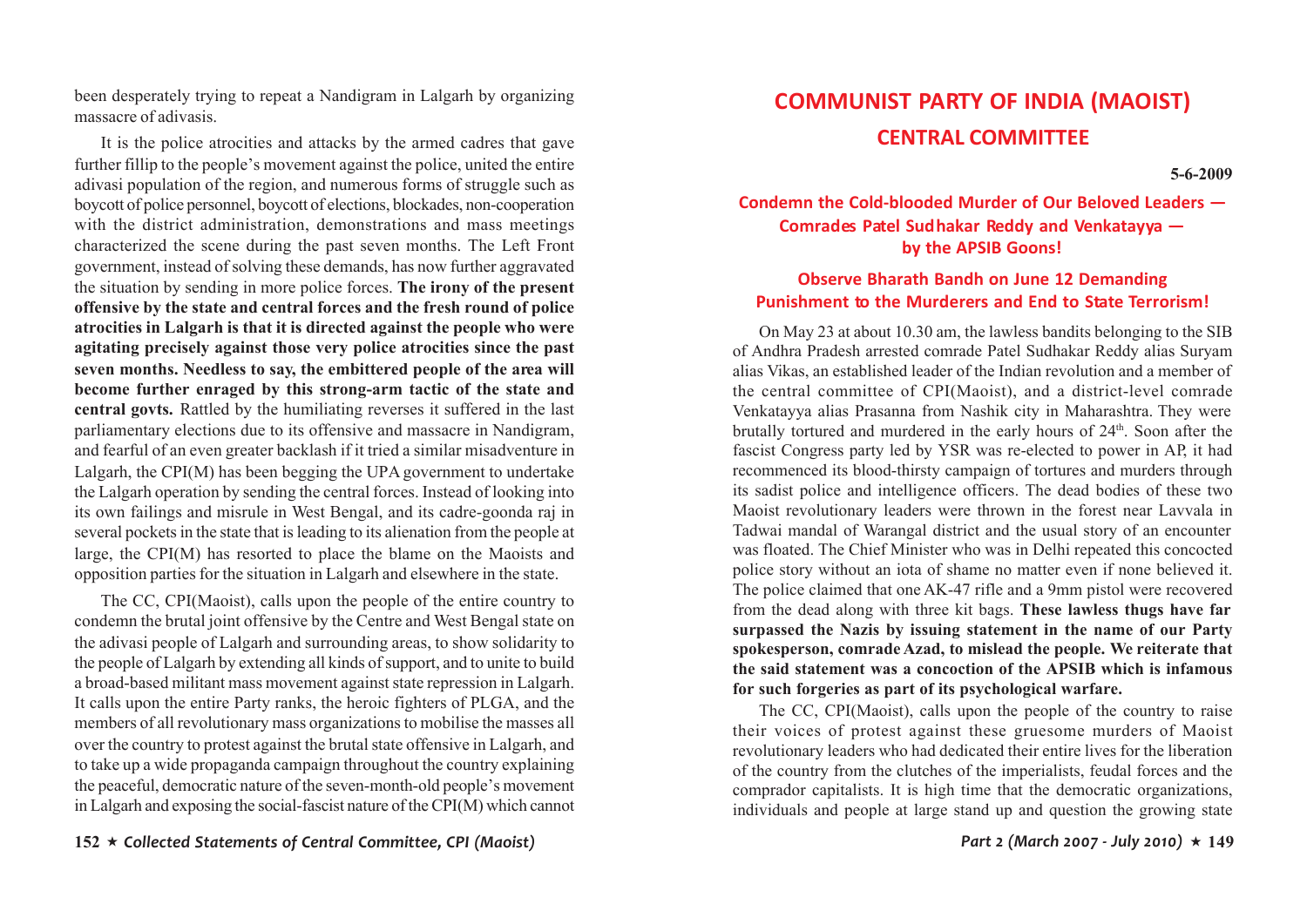terror and the indescribable atrocities perpetrated by the khaki goons under the direct guidance of khadi-clad leaders of the Congress and the UPA. Manmohan Singh-Sonia Gandhi-Chidambaram & Co cry from roof-tops about their commitment to the 'rule of law', non-violence, democracy and such trash even as their government imposes state terror over vast tracts of the country and their khaki mercenaries go on the rampage violating all the provisions of the Indian Constitution and trampling underfoot all the laws of the country. Our central committee calls upon the people of our country, particularly in the states of AP, Chattisgarh-Maharashtra (Dandakaranya), Jharkhand, Bihar, Orissa, West Bengal, and in all areas where the revolutionary movement is raging, to observe bandh on June 12. In other areas protests should be taken up in all possible ways demanding punishment to the culprits and an end to the brutal state terror unleashed by the UPA government at the Centre and the Congress government in AP.

The contribution of comrades Suryam and Prasanna to the Indian revolution will never be forgotten by the Party, the PLGA and people. They will continue the struggle for the liberation of the country with redoubled vigour and hatred for the exploiters and traitors who rule the country. The reactionary rulers of India, with the active assistance of the imperialists, vainly hope to suppress the Indian revolution by eliminating the central and state leadership of the CPI(Maoist). By this, they think they can deprive the oppressed people of leadership and suppress their struggle for land, livelihood and liberation. But this conspiracy of the reactionary rulers will remain a mere day-dream. Thousands upon thousands of worthy revolutionary successors will step into the shoes of these beloved leaders turning the dreams of the reactionary rulers into nightmares.

 The CC, CPI(Maoist), pays its red revolutionary homage to our beloved leaders—comrade Sudhakar Reddy and Venkatayya—and vows to fulfill their revolutionary dreams for a classless society. Let us intensify and expand the ongoing people's war, establish base areas in the vast countryside of the country, transform the PLGA into PLA and advance the Indian revolution to its final victory. Let us make the bandh on June 12 a big success.

#### **Azad**

**Spokesperson Central Committee CPI (Maoist)**

**150**  *Collected Statements of Central Committee, CPI (Maoist)*

# **COMMUNIST PARTY OF INDIA (MAOIST) CENTRAL COMMITTEE**

**19-6-2009**

### **Oppose the Brutal Police Offensive by the Fascist UPA and Social-Fascist Left Front Governments against the Adivasis of Lalgarh!**

### **The Current Suppression Campaign will Lead to Massive Armed People's Resistance!!**

On 18 June 2009, the social-fascist "Left Front" Govt in West Bengal led by the neo-revisionist CPI(M), and aided by the UPA Govt at the Centre, has unleashed a massive brutal onslaught against the adivasis of Lalgarh and the surrounding areas in Jhargram sub-division in West Mednipur district of West Bengal. 14 Companies of central forces, including the newly-created anti-Naxal elite COBRA force, and over 3000 state police have already been sent to the area to "flush out" the Maoists. To justify this massive state offensive the CPI(M) has floated the myth that 1100 villages, spread over an area of over 1000 sq kms, have been "liberated" by the Maoists.

The adivasi population of Lalgarh has been seething with anger ever since the police began unleashing numerous atrocities on innocent people in the wake of the attempt on the life of the Chief Minister Buddhadeb Bhattachariee on Nov 2 last. It was the indiscriminate attacks by the police and the CPI(M) goons on the adivasis of the region, particularly the severe beating of adivasi women in November last, that had provoked the people into direct confrontation with the state. An independent people's organization called *Police Santrosh Birodhi Jansaadharaner Committee* or *People's Committee Against Police Atrocities* came into existence to protect the adivasis from police excesses. It placed simple demands like apology by the top police officials of the district to the people of the affected villages, withdrawal of all cases foisted against the people, compensation for the victims of police atrocities, a halt to police raids during nights, etc. The CPI(M) had been badly shaken by its rapidly eroding base and hence has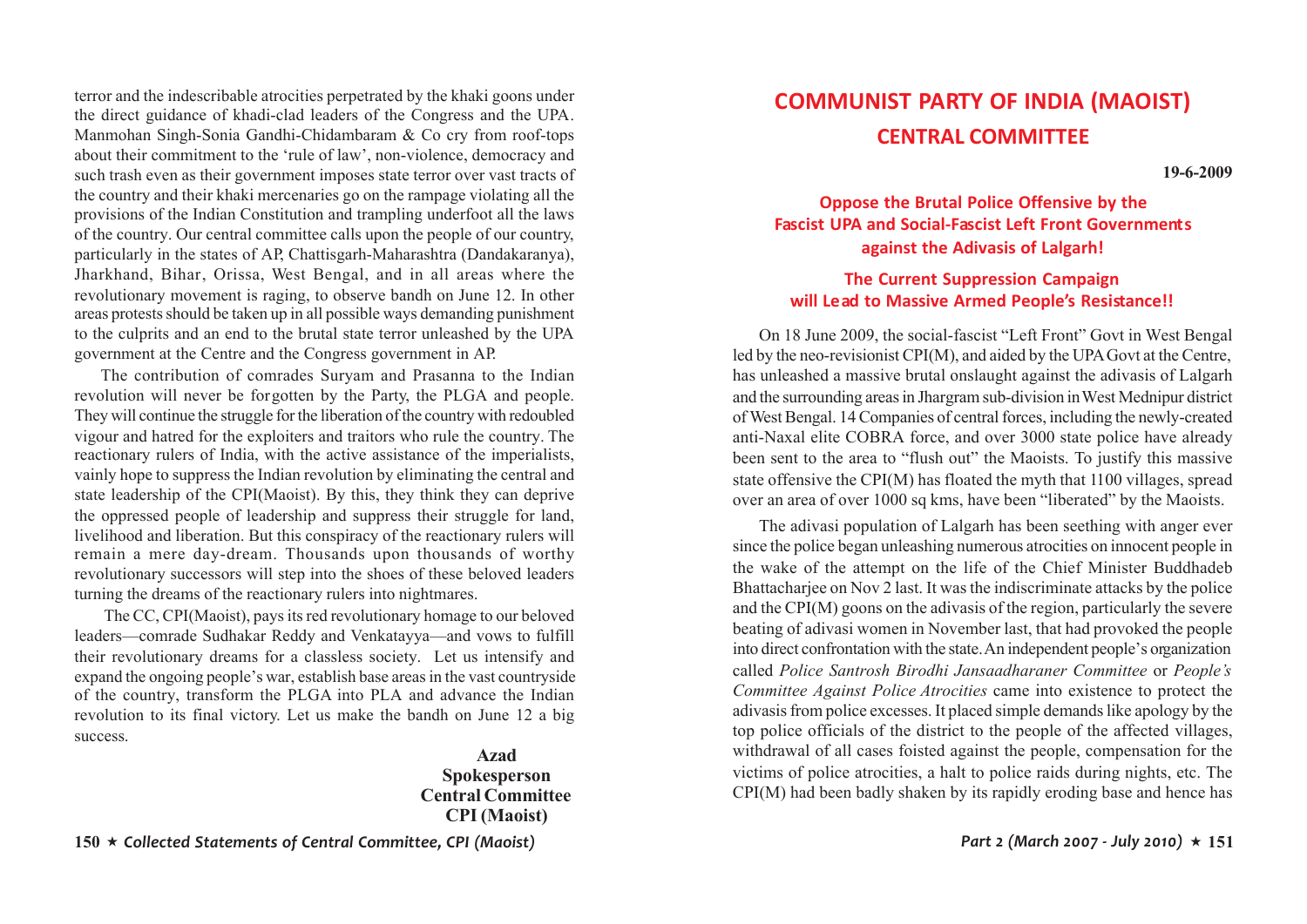**3-11-2009**

### **Chidambaram cannot Fool People with the Drama of Talks at Gun-point!**

### **As Long As State Terror and Massacres of Unarmed Adivasis Continue there is No Question of Talks!!**

Prime Minister Manmohan Singh and Home Minister Chidambaram have been putting forth the most absurd proposal for talks with the CPI (Maoist) provided the latter abjured violence. While amassing thousands of paramilitary forces in the Maoist-dominated areas in the country and carrying out brutal attacks against unarmed adivasi people and the Maoist revolutionaries, they are shamelessly talking of violence by Maoists. According to the grand plan of the reactionary rulers a total of 75,000 central forces, assisted by tactical air support by IAF choppers, will go to war by the end of this month. An equal number of police forces from the states will join these central forces to carry out the biggest ever military offensive against the people in general and the Maoists in particular. While deploying such a huge force, which is greater in size than the armies of most countries in the world, Chidambaram is trying to fool the people that he is not going to war with the Maoists. It is the state terror, saffron terror, and state-sponsored terror that have become the greatest threat to peace and security in our country. The Congress-led UPA government has to its credit the massacre of over 2000 people and Maoist revolutionaries in the past five years. And yet, Manmohan and Chidambaram have the audacity to say that their government is implementing the "rule of law" and ask the Maoists to lay down arms and sit for talks.

Asking Maoists to lay down arms as a pre-condition for talks shows the utter ignorance of Manmohan and Chidambaram regarding the historical and socio-economic factors that had given rise to the Maoist movement or are too intoxicated by the brute force they possess by which they dream they can stamp out a movement rooted in the socio-economic causes. **The**

### **COMMUNIST PARTY OF INDIA (MAOIST) CENTRAL COMMITTEE**

**22-8-2009**

#### **Threat to the Lives of Politburo Member Comrade Arjun 161and Comrade Rajita**

#### **Dear Friends,**

On behalf of Communist Party of India (Maoist), I want to inform you that one *of* our Senior Party leader, Politburo Member, Com. Arjun is missing since 7 P.M. 19th Augest, 2009. He was on his regular organizational work and on the way from Kolkata to Patna.We are afraid that he has been detained by the State Forces or by the Central Gov. of India. But till now they had not declared his arrest and not even produced at the court.We are very much afraid that he may be killed in Fake Encounter as the state force always does. Similar incident have already happened earlier, as you all know with many *of* our CC & PB Members like Com. Suryam who was arrested from a city of Maharastra and killed at Andhra Pradesh.

We appeal to all true democratic civil rights organizations, press media, electronic media, in- dividual people to appeal to government of India and government of West Bengal & Bihar for making public announcement of Com. Arjun's where about and not to repeat the autocratic and undemocratic act of fake encounter.

> **Azad Spokesperson Central Committee CPI (Maoist)**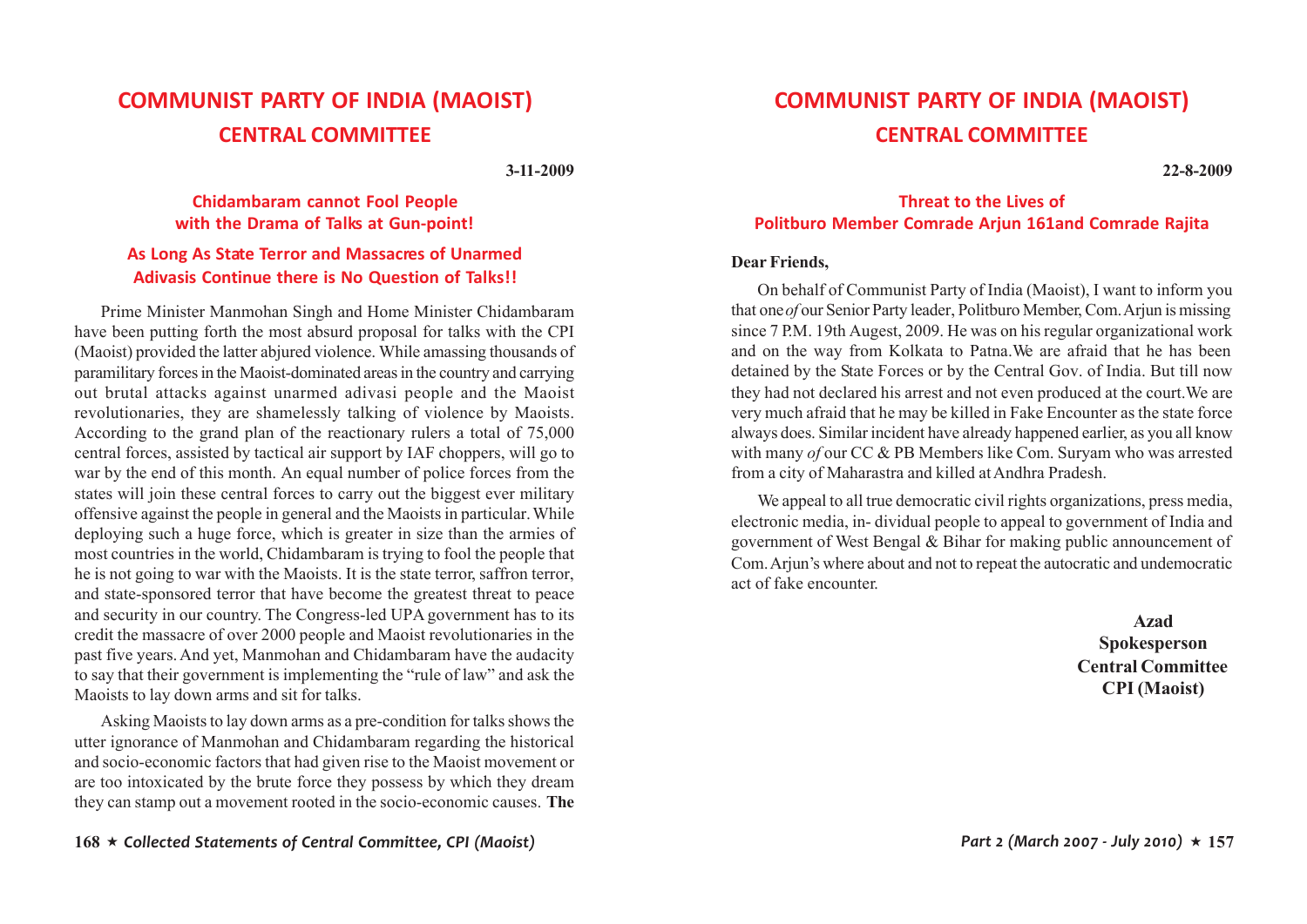**21-9-2009**

#### **Hail the Heroic Resistance of Maoist PLGA against the CoBRA-led Massive Brutal Offensive in Dandakaranya!**

### **Condemn the Mass Murder of Unarmed Adivasis by Chidambaram-Raman Singh's Armed Goons!!**

On 18 September 2009, Chidambaram-Raman Singh's central para-military and state police mercenaries led by the specially-trained CoBRA commandos began their blood-bath in the forests of Dandakaranya to establish the 'rule of law' of the imperialist MNCs, comprador big business houses and unscrupulous contractors. Code-named 'Operation Green Hunt', the biggest-ever offensive till date, mobilized around 4000 CRPF and BSF troops of the Centre, STF and other special police forces from Chhattisgarh, and the Grey Hounds from Andhra Pradesh. Around 600 commandos of the CoBRA force led the anti-Maoist, antiadivasi operation. The Operation Green Hunt which was unleashed in Kishtaram-Gollapalli area in Dantewada district, is itself a part of the larger 'Operation Godavari' encompassing the states of Chhattisgarh, Andhra Pradesh, Maharashtra and Orissa which is meant to turn Godavari into a river of blood of innocent adivasis. All these brutal so-called mopping-up operations are planned and executed by a unified command set up to co-ordinate the police forces of seven states besides the central forces. Simultaneous operations are launched in Jharkhand, Bihar and West Bengal so as to cover the entire adivasi-inhabited region stretching from Paschimi Midnapur-Bankura-Purulia in West Bengal to Srikakulam-Vishakhapatnam-Vizianagaram in North Andhra Pradesh and Khammam in North Telengana.

The Maoist PLGA guerrillas beat back the massive brutal offensive most courageously and wiped out at least six Cobra mercenaries including two assistant commandants, one SI, and three other Cobras. At least 20 more Cobra personnel are said to be missing after the operation. This is the biggest ever loss suffered by the Cobra commandos. Demoralised by the serious losses, these mercenaries pounced on the surrounding adivasi villages, caught several unarmed adivasis and murdered them in cold blood. After this ghastly massacre, these

**158**  *Collected Statements of Central Committee, CPI (Maoist)*

elitist and self-seeking attitudes of the pro-establishment and ivory-tower intellectuals who dominate the country's political scene today. Balagopal's bold exposure of the fake encounters staged by the AP police under the Congress and TDP regimes, his objective investigation into hundreds of fake encounters in Andhra Pradesh and his critical writings against the government and the police raj in AP had infuriated the oppressive rulers and their mercenary police to such an extent that they made several attempts to silence this bold voice. He was arrested in the mid-1980s, again statesponsored terrorist gangs kidnapped him in 1989 and threatened him not to take up investigation into encounter killings of Naxalites and other instances of police atrocities. But all these did not deter this committed champion of people's rights and he continued his fight against state terror until his last. His analysis on several contemporary issues too had helped the people in getting a correct grasp of even very complex issues. He was a mathematician, historian, social scientist and civil rights leader combined into one.

Ever since the mid-1970s when he was doing his research in Warangal, Balagopal had close relationship with the revolutionary movement led by erstwhile CPI(ML)[People's War] but by the mid-1990s he gradually drifted away from the Party due to ideological-political differences. Although by late 1990s he drifted away from Marxism Leninism and went under the influence of post-modernism, and though he made sharp criticisms on the Party line and practice, Balagopal had always remained sympathetic to revolution and a well-wisher of the Maoists. He chose the civil rights front to carry on his battle against the state as he felt he would be able to contribute more to the people in the civil rights movement. And in this field he remained most committed, tenacious and unshaken until his last breath. The intellectual sections of our society have a lot to learn from Balagopal's life and work.

> **Azad Spokesperson Central Committee CPI (Maoist)**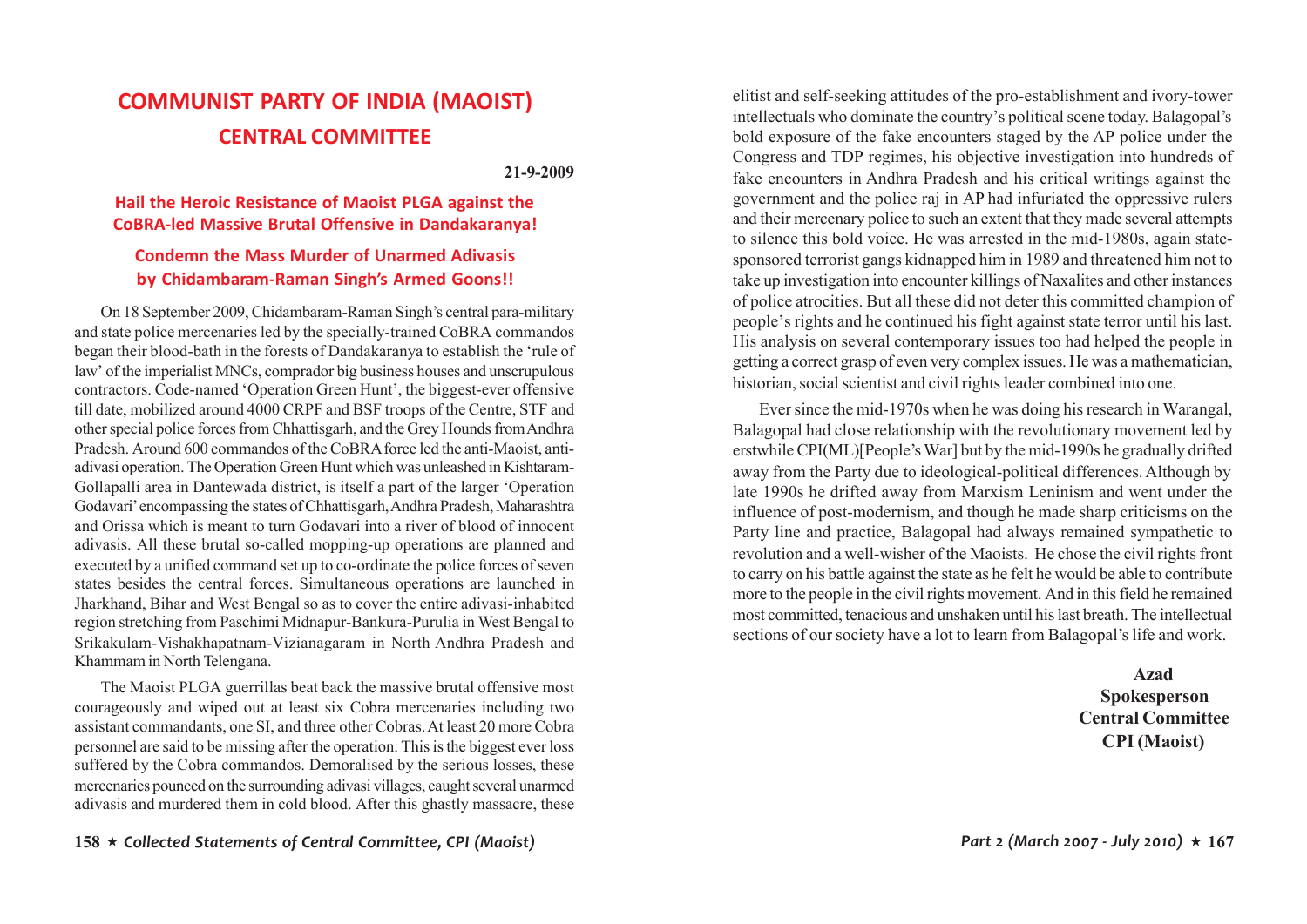**10-10-2009**

### **Red Salutes to Balagopal, the Close Friend of the Oppressed and Well-wisher of Revolution!**

### **Balagopal will Remain An Inspiration to All those who Dare to Fight against State Terrorism!!**

The sudden demise of the veteran leader of the civil rights movement in our country and a great people's intellectual, Dr. K. Balagopal, due to heart stroke on October 8, has come as a great shock to all democratic and revolutionary forces in our country. The oppressed people of our country and particularly the people in the police state of Andhra Pradesh have lost a close friend and an indefatigable, bold champion of their cause. As a steadfast and intrepid fighter against state terror, fake encounters, violation of basic human rights and police atrocities, Balagopal has remained a close friend of the oppressed people of our country and a well-wisher of the revolution throughout his life. The CC, CPI(Maoist), on behalf of the entire Party rank and file and the oppressed people of the country, expresses its deepest anguish and extreme grief at the sudden demise of this untiring fighter for the democratic rights of the oppressed people groaning under the weight of the semi-colonial semi-feudal Indian fascist state. Balagopal's death is an irrecoverable and grave loss to the civil rights movement in India.

Balagopal stands out as a shining example to the intellectuals of the day. He has set a glowing example in every aspect of his life: his great simplicity and hard work, deep love and affection for the poorest of the poor—a trait that is lacking in most intellectuals who only have contempt for the toiling masses, lack of ego and individualism that are generally the traits of the intellectual section, single-minded devotion to the civil rights cause, enormous courage on the part of an individual to confront the might of the state in the face of continuous persecution by the police, all these qualities stand out in sharp contrast to the hypocrisy, sycophancy, snobbery, 'brave' commandos claimed that 30 Maoists were killed in a series of encounters. Thus the 'rule of jungle law' of Manmohan Singh-Chidambaram-Raman Singh was implemented.

The brutal onslaught launched by central and state forces in the forests of Dandakaranya reveals the extreme demoralization and utter desperation of the imperialist-backed Sonia-Manmohan-Chidambaram clique at the Centre, and Raman Singh's saffron regime in Chhattisgarh, whose plans to isolate the Maoists and to lay their dirty hands on the vast mineral wealth in the adivasi-inhabited regions in Eastern and Central India or the so-called Red Corridor, have come to a naught. Chidambaram and his bunch of Washington-trained gangsters in the Home Ministry first outlawed the CPI(Maoist) and declared it as a terrorist organization. Then they stepped up their savage state terror and state-sponsored terror in the name of establishing the '*rule of law*'. It is the massive participation of the adivasi masses, led by the CPI(Maoist), into militant struggles against the anti-people policies of the government that has rattled the rulers and prompted them to unleash a brutal reign of state terror in the name of countering the socalled terrorism of the Maoists. However, with the staunch support of the adivasis masses, the PLGA led by the CPI(Maoist) had heroically confronted and defeated several police offensives causing considerable losses to the security forces. Neither the Cobras nor other commando forces trained in jungle warfare, nor the Rashtriya Rifles of the Indian Army which the desperate rulers want to deploy, can suppress the just movement led by the Maoists whose roots are firmly entrenched among the vast oppressed masses of India.

We call upon the entire Party ranks, the heroic fighters of PLGA, and the members of all revolutionary mass organizations to mobilise the masses all over the country into militant movements against the brutal onslaught by the Congress-led UPA government and the BJP's Raman Singh government in Dandakaranya. We call upon all democratic-minded organizations and individuals, and the entire people of the country to condemn with one voice the fascist onslaught unleashed by the Central and state governments on the adivasi peasant masses and the Maoists who are leading them in their struggle against displacement, exploitation and oppression by the imperialist MNCs, comprador big business houses and the parasitic Indian state.

> **Azad Spokesperson Central Committee CPI (Maoist)**

*Part 2 (March 2007 - July 2010)* **159**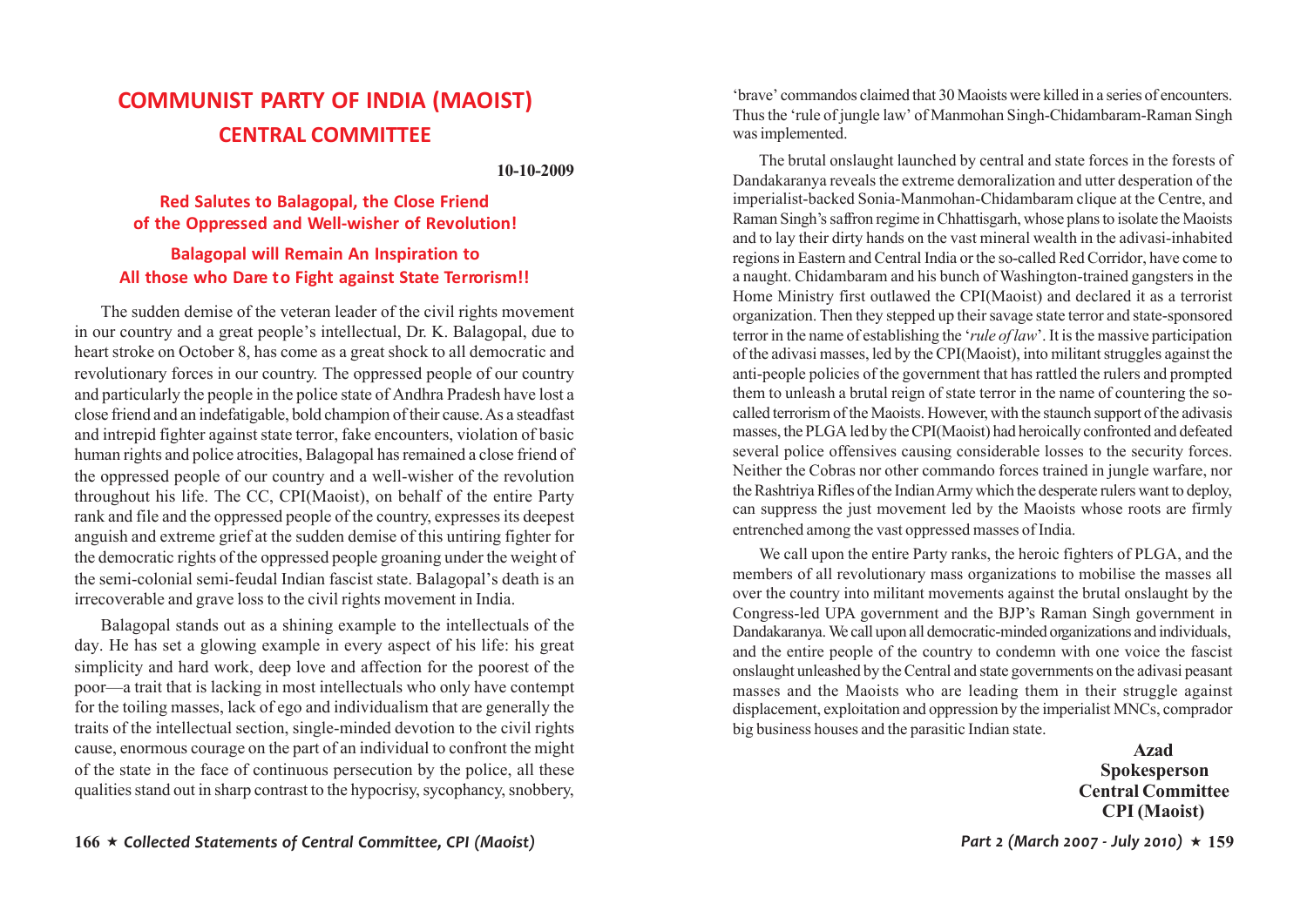**26-9-2009**

### **Stop this Mass Murder in the Interests of Imperialist MNCs and Comprador Business Houses!**

#### **People of the Entire Country! Unite to Wage A Determined War against State Terror!!**

The Sonia-Manmohan-Chidambaram (SMC) fascist clique has stepped up its cruel war against the people in the areas of armed struggle led by the Maoists. It launched its biggest-ever armed onslaught on the adivasis and the CPI(Maoist) leading them from the second half of September this year. Having turned mad and desperate after the dismal failure of their four-yearlong state-sponsored counter-revolutionary terrorist campaign of mass murder of adivasis, mass rapes of adivasi women, and destruction of adivasi villages and property in the name of Salwa Judum, the Congress-BJP fascist combine had begun the biggest-ever state terrorist offensive in the vast adivasi-inhabited hinterland in order to pave way for the unbridled plunder of the region by imperialist MNCs and comprador big business houses.

The SMC fascist clique had drawn up an elaborate conspiratorial plan under the guidance of the US imperialists to carry out mass extermination of the adivasis so as to loot the enormous mineral and forest wealth in the region. Several thousand crores of rupees are paid to the faithful brokers like Chidambaram, Raman Singh, Naveen Patnaik and others by the MNCs and the Indian big business houses to suppress the armed uprisings of the adivasi masses in the region stretching from Paschimi Midnapur-Purulia-Bankura to North Andhra and North Telangana. Chidambaram, the Indian avatar of Adolf Hitler had finalized the plan during his trip to Washington last fortnight.

The hideous plan includes aerial bombardment of some Maoist-held areas even at the cost of heavy civilian casualties, destruction of several clusters of villages and resettling the inhabitants in Vietnam-type "strategic Chidambaram, Raman Singh that are terrified by the Maoists who are challenging their exploitation and oppression of the adivasis and the abundant wealth in the vast adivasi belt.

Comrade Kobad Ghandy is a role model to be emulated by the new generation of youth that is being estranged from its own people by the elitist, slavish, anti-people colonial education system and selfish values promoted by the pro-imperialist rulers. Let us unite to fight against the attempts by the Indian state to persecute revolutionary intellectuals, Maoist leaders and fighters like comrade Kobad Ghandy who had dedicated their entire lives for the liberation of the people from the clutches of imperialist, feudal and comprador capitalist exploitation and oppression. Maoists are servants of the people while Manmohans, Chidambarams and Raman Singhs are servants of the imperialists, feudal forces and the lumpen, parasitic, mafia capitalist class. Maoists are fighting selflessly for the liberation of the oppressed while Manmohan Singhs Chidambarams, Raman Singhs and Co are the oppressors spreading terror among the people.

> **Azad Spokesperson Central Committee CPI (Maoist)**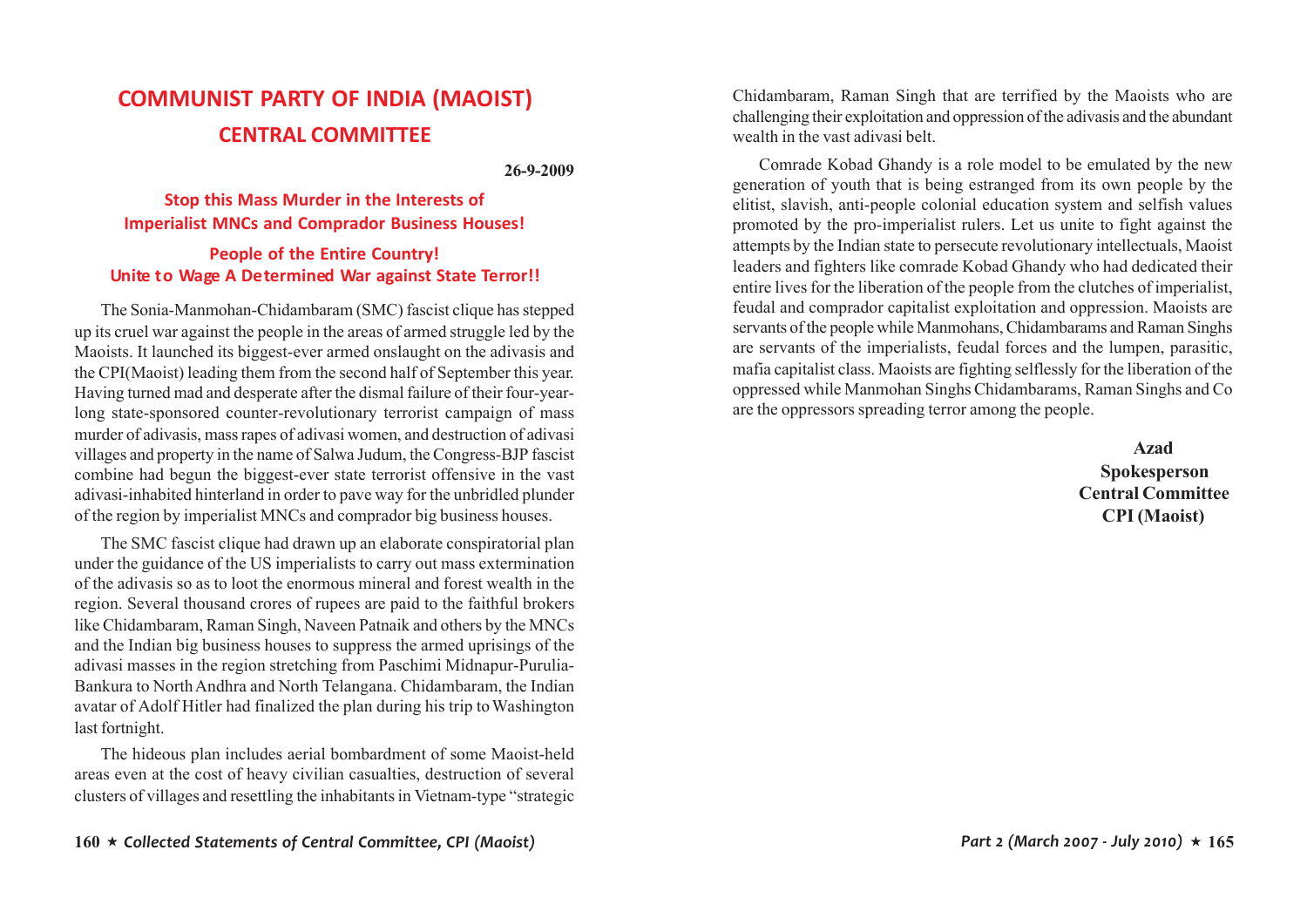Comrade Kobad Ghandy, who hails from a rich, elitist background, had abandoned everything and mingled with the oppressed masses serving them selflessly for almost four decades. He lived with the unorganized workers, adivasi peasants, and the urban poor and became popular among the oppressed sections of the Indian people. He organized revolutionary activity in Maharashtra during the 1970s and became a member of the Central Committee of erstwhile CPI(ML)[PW] in 1981. He continued as a member of the CC of the merged CPI(Maoist) in 2004 and was elected to the Polit Bureau after the Unity Congress—9th Congress in February 2007. He played a crucial role in bringing out the Party publications in English and was also looking after the subcommittee on Mass Organisations set up by the CC besides other works. The arrest of comrade Kobad Ghandy is a great loss to the CPI(Maoist) and the Indian revolution.

The reactionary rulers were elated by this temporary success and the wily Chidambaram had congratulated the Intelligence agencies for the 'prize catch'. Like true heirs to George Bush these state terrorists have stepped up their propaganda that the Maoists and the Maoist leader comrade Kobad Ghandy are terrorists. They churn out numbers to show how thousands have become victims of Maoist violence. But the fact is: while the Maoists had punished only the repressive forces of the state, the anti-people feudal forces and the police agents, it is the police, para-military forces and the armed vigilante gangs like the salwa judum that are continuously carrying out a mass murder campaign completely destroying over 800 tribal villages, murdering over 500 adivasis and raping over a hundred adivasi women in Dantewada and Bijapur districts alone. Same is the story in Bihar, Jharkhand, Andhra Pradesh, West Bengal's Lalgarh and other areas, Orissa, Maharashtra, and so on. This  $21<sup>st</sup>$  century breed of Goebbels can never fool the people through their outright lies about the Maoists who live among the people, who live for the people, and who have no other interests than those of the oppressed people. None would believe that the freedom-loving Maoists who are fighting for the oppressed people undergoing countless sacrifices and facing tremendous hardships and brutal repression by the police would terrorise the very same people for whose liberation they have been waging a bitter war against the Indian state. It is a Tata, a Mittal, a Jindal, a Vedanta, a Ruia and their loyal representatives like Manmohan,

hamlets" which they had already tried through the salwa judum with limited success, setting up permanent heavily-fortified police camps in the interior regions after clearing up the region of Maoists and adivasi peasantry, and carrying out propaganda campaign against the Maoists through cultural performances, media ads, and so on. On September 25<sup>th</sup> at least a dozen adivasis were murdered by the CRPF and other repressive forces of the state in the district of Bijapur. A week prior to this at least 30 adivasis were murdered in Singanamadugu in the Palachalma forest in Dantewada district by Chidambaram's Cobras after they were beaten back by the Maoist guerrillas and losing six of their men.

In a move that reminds us of the desperate morale-boosting trips to Iraq and Afghanistan by Donald Rumsfeld, George Bush and Co, the US imperialist agent Chidambaram too rushed to Raipur and Ranchi on September 25 to boost up the morale of the central forces deployed in these states and assured the state governments of all assistance in suppressing the Maoists. It is clear that the SMC clique is all set to carry out a bloodbath in vast parts of the country where the people's war is surging ahead. And to justify this hideous plan these Indian offspring of Goebbels have intensified the psychological war through media ads against the Maoists. The photos of police agents and Special Police Officers punished by the Maoists are prominently published in the ads in a vain attempt to prove that revolutionary violence by the Maoists is senseless. This cheap trick cannot fool the people who are witness to the daily violence perpetrated by the reactionary rulers and their lawless armed gangs called the security forces. Thousands of Maoist revolutionaries and even a greater number of innocent civilians were murdered by these repressive forces in the past four decades. In just four years of the bloody Salwa Judum campaign since June 2005, over 500 adivasis were brutally murdered by the combined forces of Salwa Judum goondas, police and central forces in two districts of Chhattisgarh alone. Can Chidambaram succeed in fooling the people through his Goebbels' propaganda? Such cheap propaganda is certain to ultimately back-fire on his face.

The CC, CPI(Maoist) appeals to all revolutionary, democratic and peaceloving forces to unite to resist this fascist country-wide offensive by the Central and state governments, build a mass movement to force the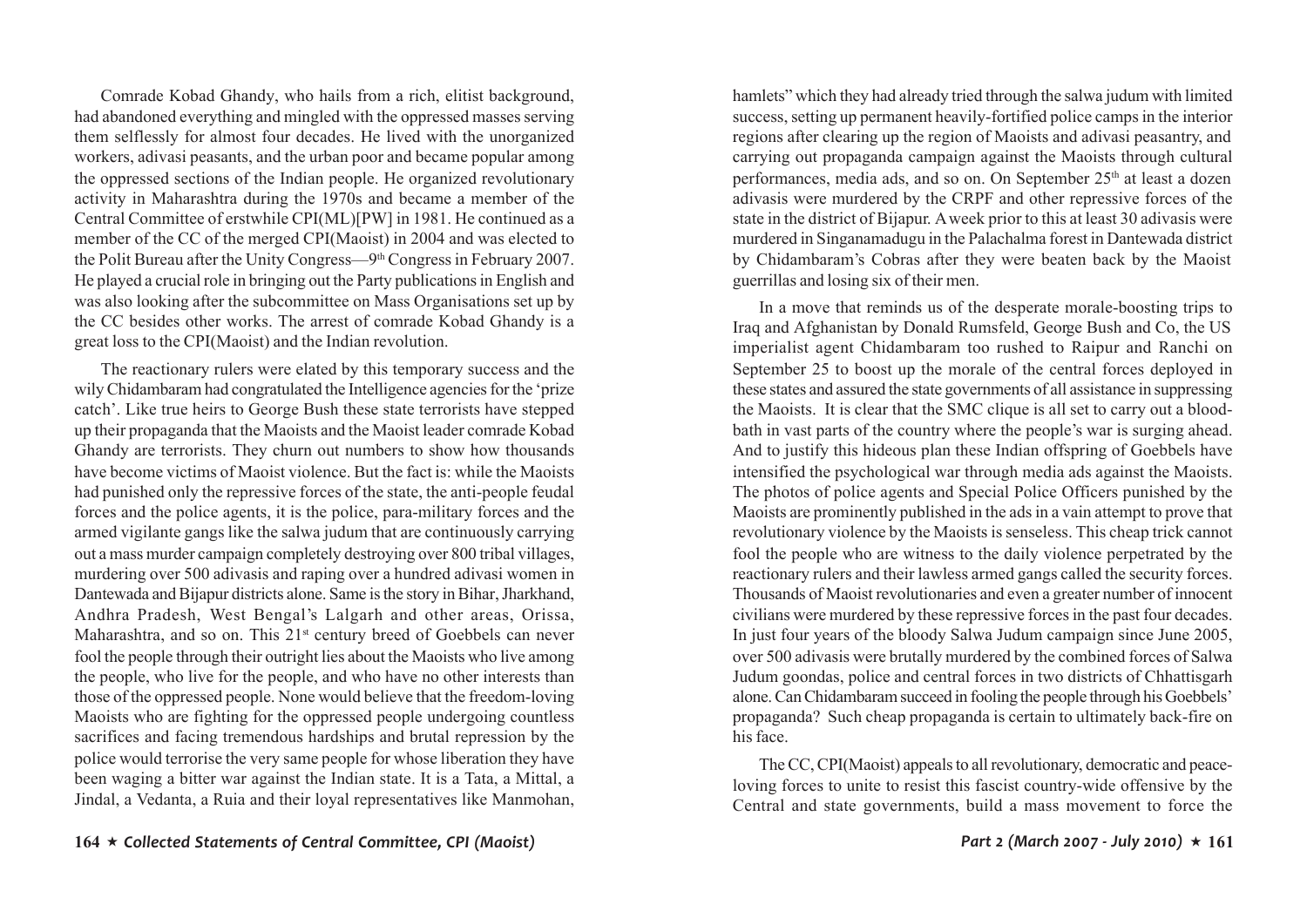reactionary rulers to stop this mass murder of the adivasi people, and extend solidarity and all kinds of help to the victims of this bloody state terrorist violence. It calls upon the entire rank and file of the Party, the brave PLGA fighters, and the revolutionary masses to rise up courageously to confront the brutal offensive unleashed by the imperialist agents ruling our country, to prepare for immense sacrifices in this war of resistance, and by displaying exemplary steadfastness and courage to inflict severe blows on the mercenary Cobras and other state-hired forces that are causing havoc in the areas of armed struggle.

> **Azad Spokesperson Central Committee CPI (Maoist)**

### **COMMUNIST PARTY OF INDIA (MAOIST) CENTRAL COMMITTEE**

**29-9-2009**

**Fight for the Unconditional Release of Maoist Leader Comrade Kobad Ghandy!**

### **Maoists are Champions of People's Cause; Expose the Reactionary Propaganda that Maoists are Terrorists!!**

As part of their all-round brutal offensive against the CPI(Maoist) and the ongoing people's war in India, the Sonia-Manmohan-Chidambaram fascist clique at the Centre and the various exploiting class parties in the states, irrespective of their colour, have engaged their lawless repressive state apparatus to eliminate the central and state leadership of our Party. Exactly a month after the arrest of a Polit Bureau member of our Party, comrade Sumit, from Ranchi on August 19, and four months after the abduction and brutal murder of our Central Committee member com Patel Sudhakar, another Polit Bureau member and a senior leader of the CPI(Maoist), comrade Kobad Ghandy, was arrested from Delhi. Comrade Kobad Ghandy had just returned from a trip to the guerrilla zone. The arrest of comrade Kobad Ghandy is being touted as a big success of the Intelligence officials while it was actually a result of the betrayal by a weak element in the Party who was acting as his courier. He was betrayed by his courier who led the SIB from AP and the Intelligence wing in Delhi to the appointment spot in Bhikaji Cama Place in South Delhi. The police claimed that he was arrested on the night of  $20<sup>th</sup>$  September, but the actual arrest was made on 17th. The prompt reaction from various democratic and civil rights organizations foiled the plan of the Intelligence agencies and the police officials to torture and murder him as is their usual norm. The CC, CPI(Maoist) hails the efforts made by the various democratic forces in defending the life of comrade Kobad Ghandy and appeals to them to fight against the heinous attempts of the reactionary rulers to implicate him in false cases, to conduct Narco tests and to mentally harass him.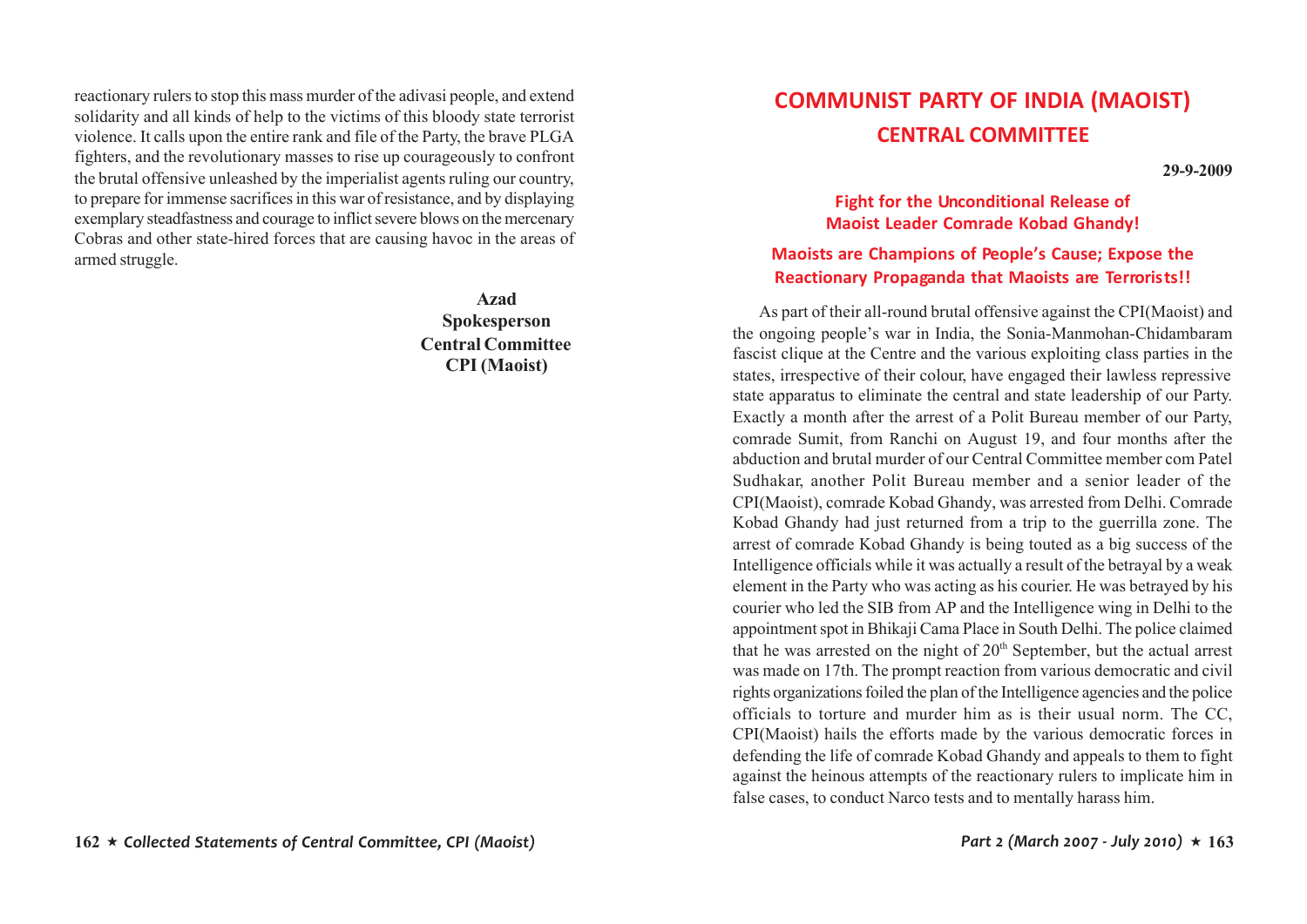**CC, CPI (Maoist), makes it crystal-clear that laying down arms means a betrayal of the people's interests. We have taken up arms for the defence of people's rights and for achieving their liberation from all types of exploitation and oppression. As long as oppression and exploitation exist, people will continue to be armed in ever greater number. However, an agreement could be reached by both sides on a cease-fire if Manmohan and Chidambaram give up their irrational, illogical, impractical, absurd and obstinate stand that the Maoists should abjure violence.** They should be introspective and decide whether they are prepared to abjure state terror and unbridled violence on the people. If at all they are serious about talks then they should first create a conducive atmosphere by earnestly implementing at least what is guaranteed by the Indian constitution by which they swear.

They should stop illegal abductions of Maoists and people suspected to be supporting Maoists. They should put an immediate halt to torture and murder of unarmed people, instruct their so-called security forces to desist from raping women in Maoist-dominated areas, abandon their policy of destroying the property of the people and burning adivasi villages. They should withdraw the police and para-military camps from the school buildings, panchayat community buildings and from the interior areas so as to instill a sense of security among the people. They should disband the state-sponsored armed vigilante gangs like Salwa Judum, Sendra, Gram Suraksha Samiti, Nagarik Suraksha Samiti, Shanti Sena, Harmad Bahini and other bloodthirsty mercenary gangs that are unconstitutionally established by the police top brass and the ruling class parties. An impartial judicial commission of enquiry should be formed to go into the inhuman atrocities by the police, CRPF, other central forces and the vigilante gangs on Maoists and the people at large and basing on the investigations the culprits should be punished as per the law. All those arrested for being Maoists or on suspicion of aiding the Maoists, including people in particular who do not have any connection with our organisation, should be released unconditionally. They should repeal all draconian laws and Acts such as the Unlawful Activities Prevention Act (UAPA), Chhattisgarh Special Powers Act, Armed Forces Special Powers Act (AFSPA), etc. They should disband the governmentorganised concentration camps in the name of rehabilitation of the adivasis displaced from their villages, pay adequate compensation to over two lakh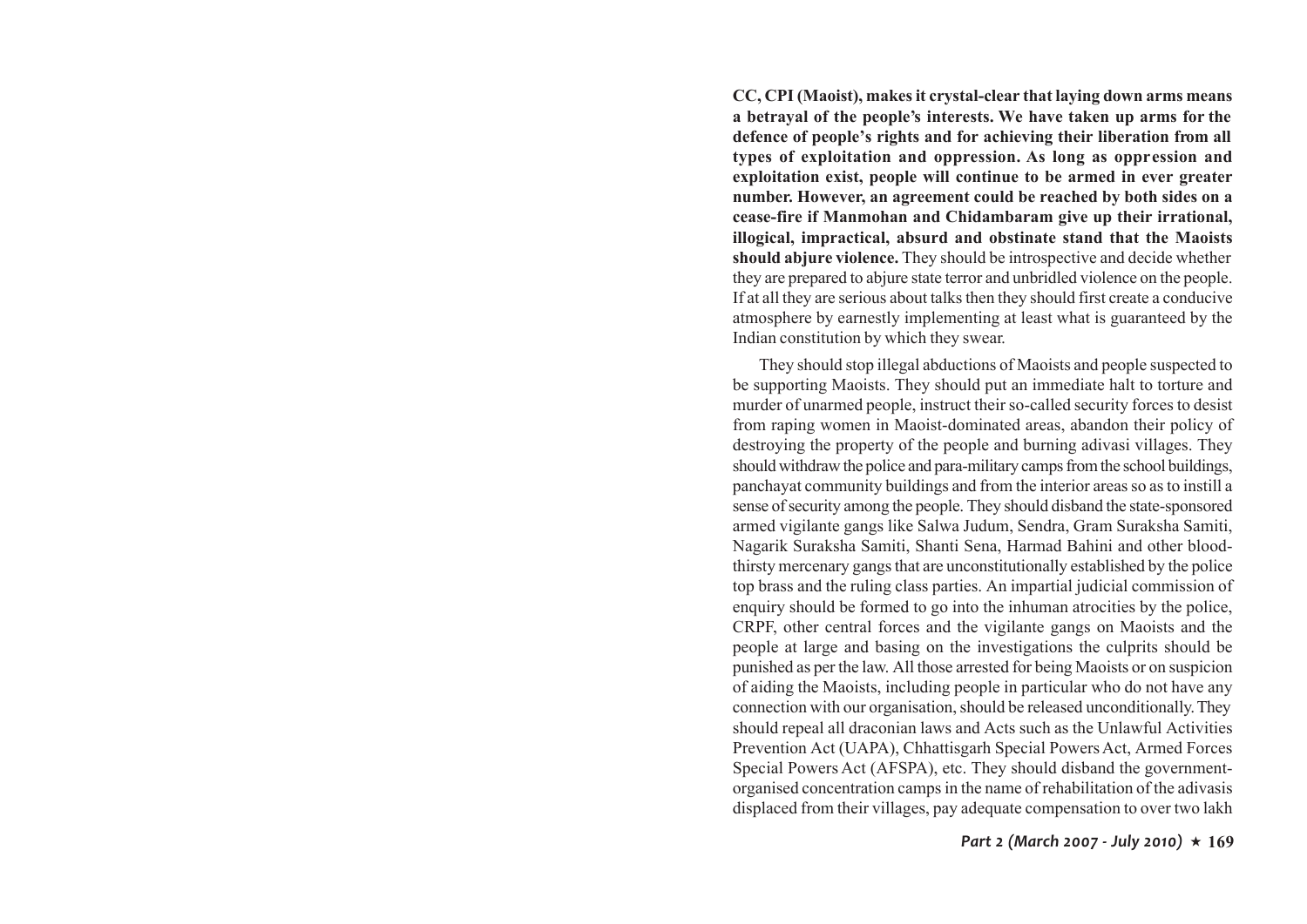adivasis who were forcibly displaced by the Salwa Judum gangs and the CRPF-police combine. All those who have become victims of state and state-sponsored terror, i.e., those who were murdered, maimed, raped and pushed into a state of mental trauma should be given adequate compensation.

As for socio-economic issues, the lands of the tribals should be handed back to them wherever they are snatched from them; the mining and other so-called development projects that lead to displacement of the tribals and destruction of their way of life should be immediately disbanded. All the MOUs signed with the imperialist MNCs like Vedanta and the big business houses like the Tatas, Mittals, Essar, Jindal, etc should be scrapped. The much trumpeted policy of Special Economic Zones which is nothing but to create enclaves of foreign occupation and imperialist plunder that ruin havoc in the social, economic, ecologic and cultural lives of the people living in these areas should be immediately scrapped along with the colonial policy of land acquisition. The lands snatched away from the tribals by unscrupulous landlords, other non-adivasis, and by the government should be restored to their rightful owners. If these are fulfilled, then one can think of talks to discuss on the deeper issues that are blocking the real development of our country.

The CC, CPI (Maoist) unequivocally asserts that the government's proposal for peace talks is only a propaganda ploy that in no way differs from the peace proposals of Hitler prior to World War II. After the Cabinet Committee on Security had given the final approval for the massive offensive against the Maoists, after the IAF choppers are ready with the Garuda commandos and gunships to pulverize the adivasi areas, these war-mongers are talking of peace! We appeal to all democratic and peace-loving forces to expose the hypocrisy and double-speak of Manmohan, Chidambaram, Raman Singh, Buddhadeb and others and oppose their war preparations against the oppressed downtrodden people of our country who are waging a struggle for land, livelihood and liberation from inhuman feudal and imperialist exploitation.

> **Azad Spokesperson Central Committee CPI (Maoist)**

# **2010**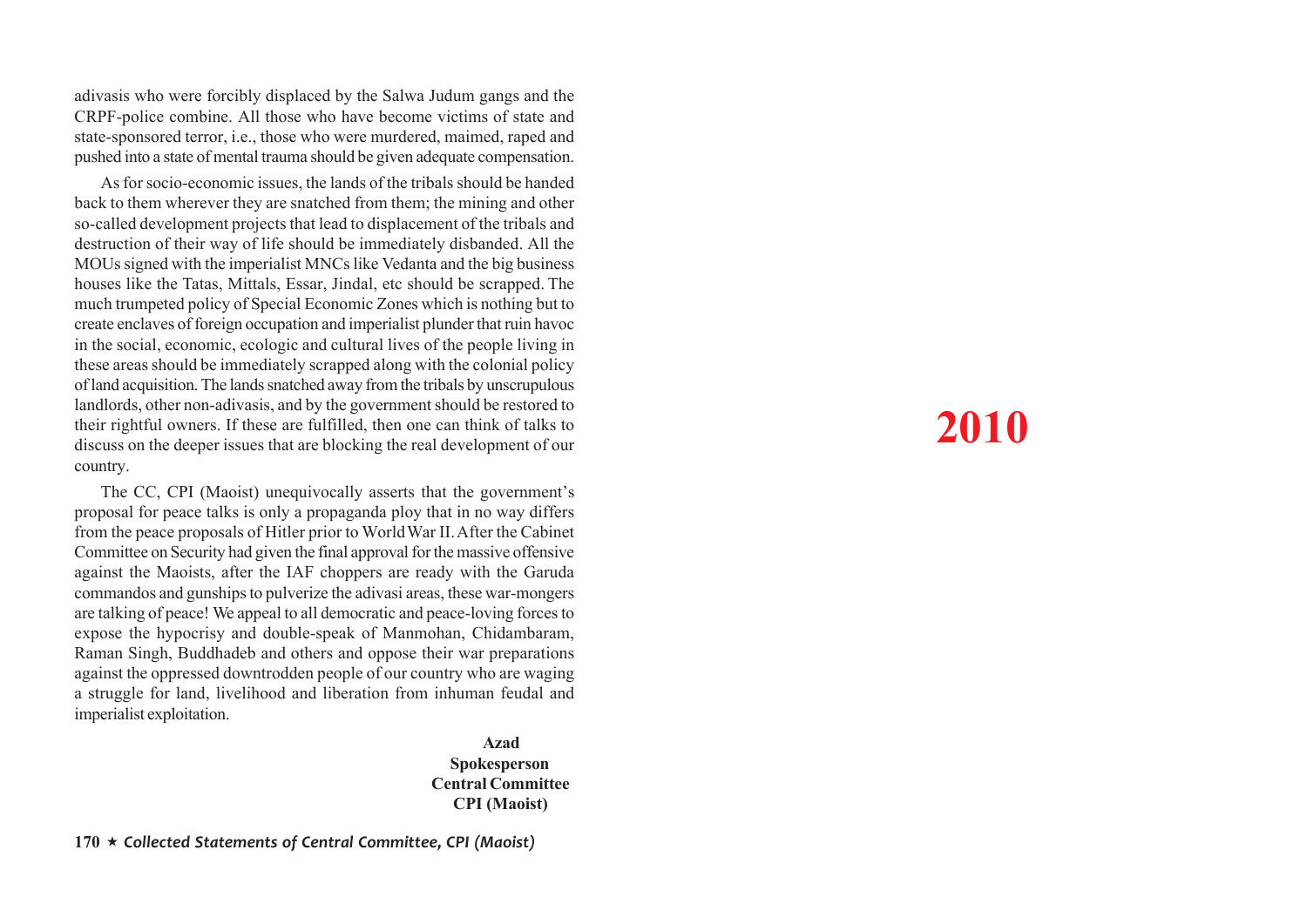contiguity of territory, and common psychological make-up. Hence they had always felt they constitute a separate nationality or community. It is due to these factors that the people of these regions have been demanding and agitating for separate statehood.

The people of these regions not only suffer from discrimination and neglect by their respective state governments and the Centre which serve the imperialists, comprador big business houses, and big landlords, but also from the oppression, exploitation and discrimination by the landlords, bourgeoisie and the neo-rich class hailing from the relatively developed parts of those states. Hence the formation of a separate state will be the first step in the struggle of these regions to free themselves from the exploitation, oppression and plunder by the imperialists, comprador big bourgeoisie, and the big landlords, and the regional compradors from the advanced regions.

The Central Committee, CPI(Maoist), has consistently supported every democratic aspiration of the people. It recognizes the right of every oppressed nationality and region to have their own state. It pledges its total support to the fighting masses of these regions. Every parliamentary party will try to utilize the volatile situation and the sentiment of the people of the various regions for their narrow electoral ends. The people of these regions must beware of the machinations and manipulations of these opportunistic, hypocritical parties which seek to divert the people's wrath and sentiment into parliamentary channels.

 It warns the people to beware of the conspiracies of the various parliamentary parties to hijack these movements for their electoral ends and their attempts to take it along the path of compromise. While uniting all forces, including the parliamentary parties that are willing to join the struggle we should formulate appropriate plans to defeat the enemy's brutal onslaught and to sustain the agitation with a clear long-term plan.

The time has come for forming a broad front of all these democratic forces against the Centre and the classes that run it.

> **Azad Spokesperson, Central Committee CPI (Maoist)**

### **COMMUNIST PARTY OF INDIA (MAOIST) CENTRAL COMMITTEE**

**29-11-2009**

### **Vote against Iran is A Vote for Imperialist Intervention and Hegemony over Third World Countries!**

#### **Uranium Enrichment is An Inalienable Right of Iran!**

### **Fight against the UPA Government's Total Sell-out of Our Country's Interests to US Imperialism!**

The six major world powers—the US, Germany, France, Britain, Russia and China—led by the US imperialists have succeeded in rallying the majority to their side in their puppet organization known as the International Atomic Energy Agency (IAEA) to pass a resolution censuring Iran over its allegedly secret plans to build nuclear weapons and asking it to freeze immediately, work on its new uranium enrichment facility near the holy city of Qom. Russia and China, which had earlier blocked the attempts by the Western imperialist powers to isolate Iran for over three years, had compromised and endorsed the US-inspired resolution after the American imperialists had agreed through various secret deals to give several concessions to these countries. Only three countries—Cuba, Venezuela and Malaysia—in the 35-member body of the IAEA had voted against the imperialist-sponsored resolution that seeks to undermine whatever sovereignty Iran still has. By passing the Resolution against Iran, the way is cleared for sanctions by the UN Security Council and for rolling out the American imperialist plan for invading Iran or an Israeli attack on Iran.

Congress-led UPA government of Manmohan Singh has brought shame to the country by bowing to the US imperialist pressures and voting in favour of the imperialist-sponsored Resolution against Iran in the Vienna meeting of the International Atomic Energy Agency (IAEA) on November 27. By kowtowing to US imperialist dictates, it has once again proved to be a loyal agent of the US imperialists. It has proved itself to be even more loyal to the imperialists and more spineless than even the puppet Karzai regime in Afghanistan or the seemingly docile regime in neighbouring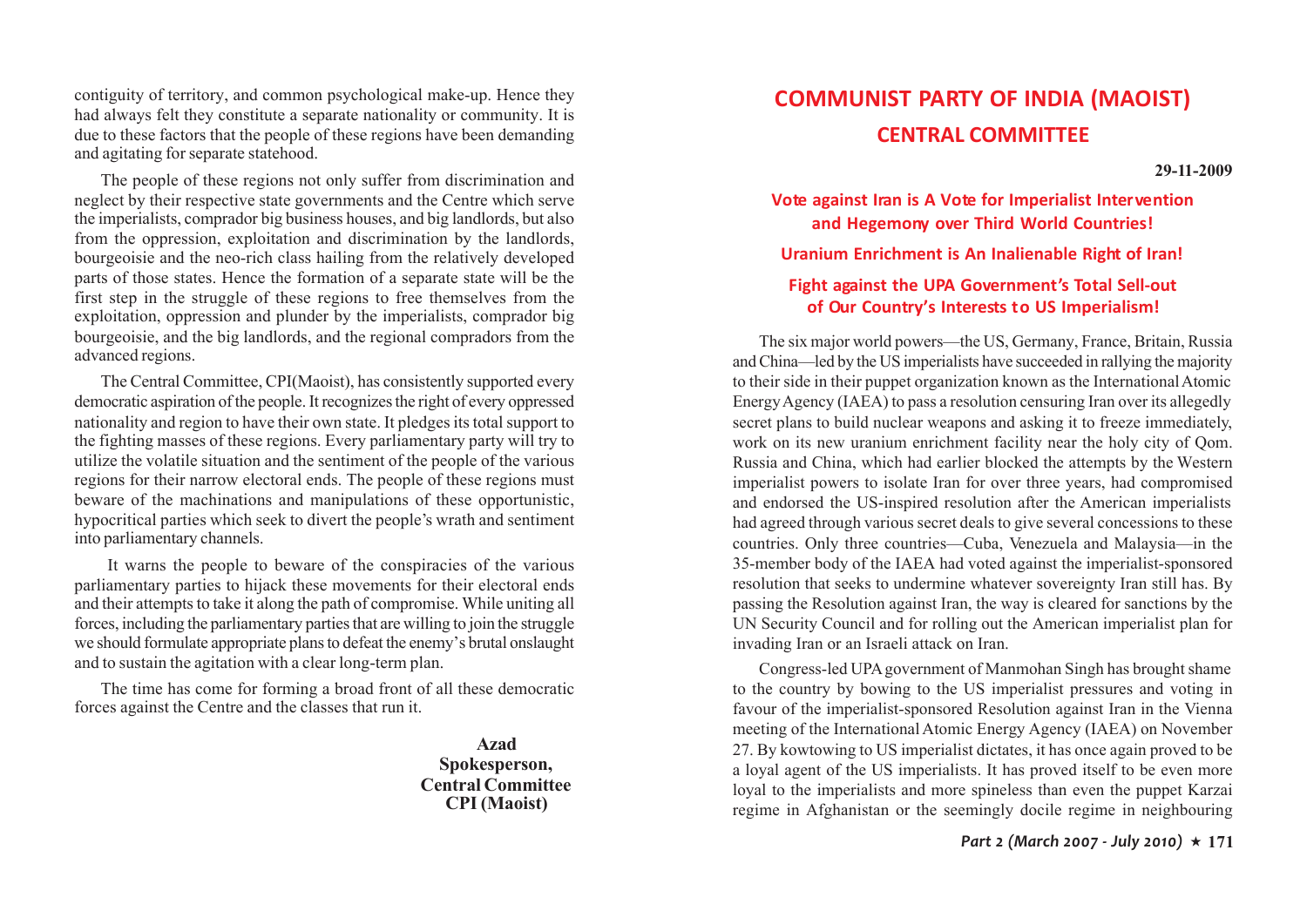Pakistan, both of which, besides four other countries, had at least the guts to abstain from voting against Iran.

The Resolution calls upon Iran to immediately freeze the Fordow enrichment project. It rebukes Iran for building a uranium enrichment plant in secret. Barack Obama succeeded in carrying forward the aim of his predecessor George Bush to isolate Iran by building up a false fear that Iran is trying to build nuclear weapons clandestinely. The IAEA Resolution lays the basis for inhuman sanctions against Iran in future and also for a possible brutal war of aggression by the No.1 global terrorist Barack Obama, just as his predecessor George Bush had done in Iraq. India, by shamelessly voting against Iran, becomes a willing accomplice in the crimes perpetrated by the UA and other imperialists.

How the Obama administration manipulated a majority vote is not hard to guess given its military and economic prowess and its political clout on the one hand, and the timidity, spinelessness and comprador, slavish attitude of the ruling classes of the Third World on the other. In 2006 too, the same shameless Manmohan Singh government had voted against Iran in the IAEA meeting, kowtowing to George Bush. The then US ambassador to New Delhi, David Mulford, had even publicly warned that the India-US nuclear pact would "die" in the US Congress if India did not support the US against Iran.

The comprador Manmohan Singh government has been regularly conducting massive Indo-US military exercises with the US offering special status in the world nuclear regulatory order which will pave the way for US nuclear-power technology exports to India. It is scheming to sabotage the Iran-Pakistan-India gas pipeline as per US diktat.

The UPA government defended its stand on Iran by asserting that India's security will be threatened by the proliferation of nuclear arms in its neighbourhood. Like the law of Manu dharma, which says that only Brahmins should recite the Vedas and the lower castes who dare defy this should have their tongues cut off, eyes blinded and so on, the Big Six Brahmins of the present-day world and their sycophants, Israel and India, consider all other countries only fit enough to be enslaved like the Shudras, and regard nuclear weapons as their sole monopoly.

In fact, it is the nuclear weapons in the hands of Israel—the "front paw

### **COMMUNIST PARTY OF INDIA (MAOIST) CENTRAL COMMITTEE**

**12-12-2009**

**Right to Separate State is A Democratic Aspiration of Every Region that is Subjected to Prolonged Discrimination and Oppression!**

### **Support the Just and Democratic Demands of the People of Telangana, Gorkhaland, Bodoland, Vidarbha, Bundelkhand and Others!**

The militant mass agitation by the people of Telangana had forced the Congress-led UPA government at the Centre to concede to the demand for a separate state, however reluctantly. This has given a fillip to the people's agitations on their long-pending demands for statehood in several regions in the country. Even though the fate of Telangana itself is still hanging in air following opposition by almost all the parties in Andhra and Rayalaseema regions, and may require yet another edition of a more militant struggle by the people of Telangana region, the acceptance of a separate state of Telangana in principle has no doubt set into motion a chain of mass agitations in several regions in the country.

The demand for separate state by people of Telangana, Gorkhaland, Bodoland, Bundelkhand, Vidarbha, Maru Pradesh, Poorvanchal, Coorg and other regions in the country is the inevitable consequence of decades of economic, social, political and cultural oppression practiced by the reactionary ruling classes over these regions, and the complete neglect and discrimination by the Central and state governments. The regional imbalances and uneven development which characterized India at the time of the transfer of power from the British imperialists to the native big landlord, big bourgeoisie exploiting classes had further increased and assumed acute proportions due to the unbridled plunder and loot of the backward regions by the imperialists, feudal forces and comprador big business houses. The so-called development had only pushed these regions into further backwardness, reducing the people to extreme misery and destitution. Moreover, most of these regions have their own distinct language, culture,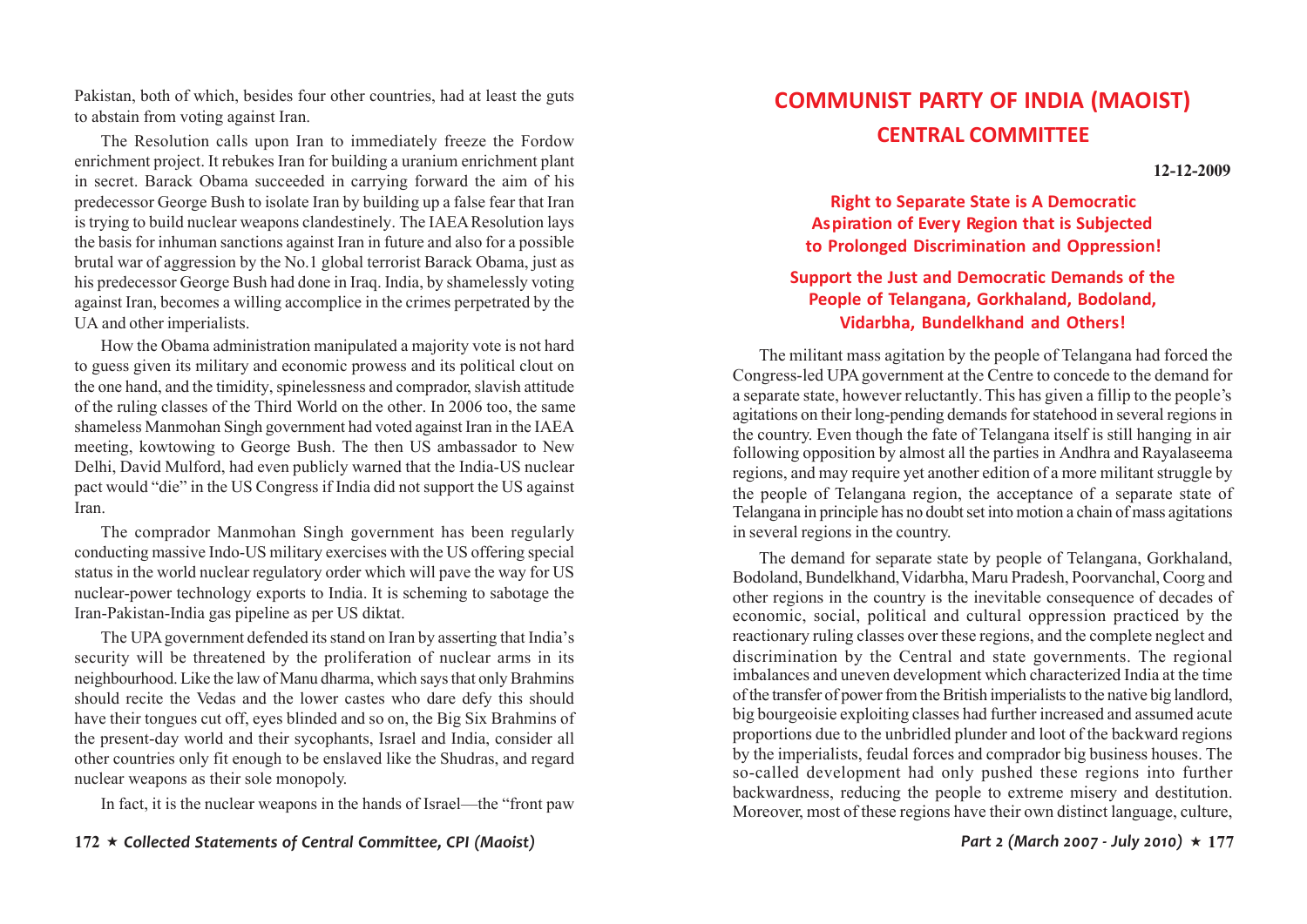from the people. Maoists have always supported and will continue to support and participate in all people's movements including separate Telangana movement. The reactionary rulers cannot isolate the Maoists from the people.

The Central Committee, CPI(Maoist), which has consistently placed the demand for a separate democratic Telangana hails the students, workers, peasantry, middle-class employees, and the intelligentsia of Telangana for their resolute struggle in the face of fascist suppression by the reactionary ruling classes. It pledges its total support to the fighting masses of Telangana for whose liberation thousands of our comrades had sacrificed their lives in the past three decades. It calls upon the people of Telangana to beware of the conspiracies of the various parliamentary parties to hijack this movement for their electoral ends and their attempts to take it along the path of compromise. While uniting all forces, including the parliamentary parties that are willing to join the struggle we should formulate appropriate plans to defeat the enemy's brutal onslaught and to sustain the agitation with a clear long-term plan. We should force the so-called people's representatives belonging to various parliamentary parties in Telangana to resign and to particularly concentrate on wiping out the Congress party from the Telangana region. We appeal to the people of Telangana, particularly the students, not to indulge in suicides but to step up their mass movement until victory.

People and people alone are the real heroes. They are invincible. However much the fascist rulers try to suppress the people's struggle in rivers of blood through their uniformed mercenaries they will certainly be washed away by the tsunami of people's struggles. Let us intensify the mass movement by adopting all forms of struggle to defeat the offensive by the Manmohan-Chidambaram government at the Centre and Roshaiah's government in the state and continue the struggle resolutely until we achieve separate Telangana.

### **Azad**

**Spokesperson Central Committee CPI (Maoist)**

of US imperialism" in West Asia— that poses the greatest threat to the stability and security of the countries and people of the region. Yet, not a word is said by Manmohan Singh or the Big Powers about the Zionist expansionist Israeli regime—which is the sole possessor of nuclear weapons in the region, continues to occupy territories belonging to Syria, Egypt, Jordan and Lebanon, bullies the Arab nations and conducts punitive raids on the Palestinian population. Such is the hypocrisy and double standards maintained by these self-acclaimed global gendarmes led by the biggest international terrorist Barack Obama. Just as in Iraq, in Iran too, the US imperialism is not really worried about the alleged nuclear weapons programme of Iran which, it knows, is no threat either to itself or its surrogate state of Israel whatsoever. It is only a ploy, like its big lie regarding Iraq's possession of WMD prior to its brutal aggression in March 2003, to establish the economic and strategic dominance of the US in the resource-rich region of West Asia. Both Russia and China, despite their heavy stakes in Iran (with Russia building Iran's nuclear reactors and selling arms, and China obtaining 14 % of its oil needs from Iran), have capitulated to the US imperialists in exchange for some concessions made by the latter.

The Central Committee, CPI(Maoist), condemns this outright sell-out by the UPA government to the US blackmailers and regards its vote against Iran as an insult to the entire people of India and the peace-loving people of the entire world. It calls upon the people to wage resolute struggle against the outright submission of the UPA traitors in power to the American and other imperialists and pressurize it to endorse the right of Iran to continue its uranium enrichment. Let us unite to defend our motherland from interference, bullying, blackmailing and subordination by the US and other imperialists. Let us fight against war-mongering by the American and other imperialists, demand the immediate disarming of Israel of all its nuclear weapons that pose a grave threat to peace in West Asia. It is only by establishing real people's democratic power that our country can stand up resolutely against the pressures of imperialism. Let us intensify the people's war to make our country self-reliant and throw out imperialism from our country's soil.

> **Azad Spokesperson**

*Part 2 (March 2007 - July 2010)* **173 Central Committee CPI (Maoist)**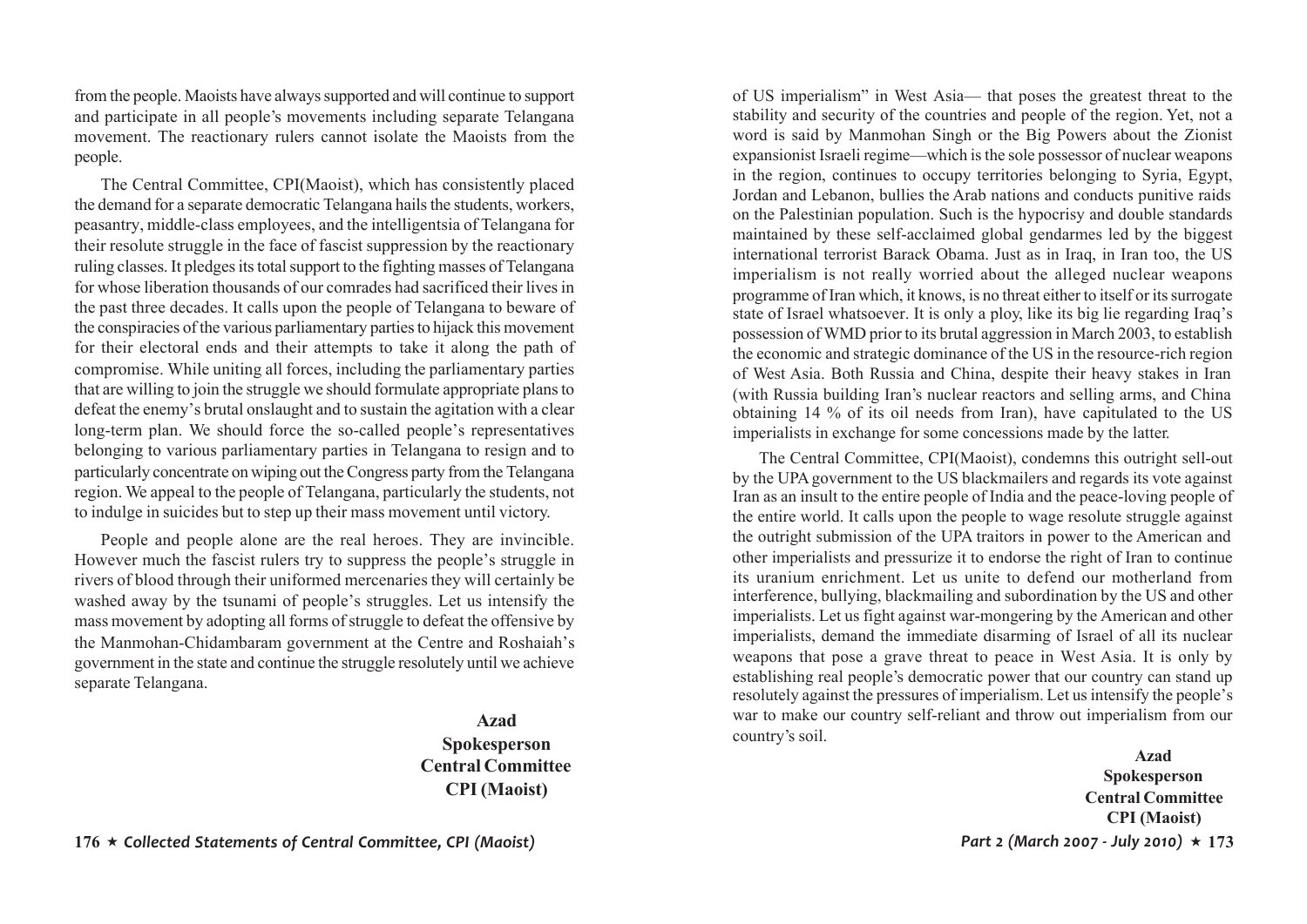**5-12-2009**

**Separate State of Telangana is An Inalienable Right of the Four Crore People of Telangana!**

**No Force on Earth can Suppress the People's Democratic Aspiration for Separate Telangana!**

### **Let Us Wage A United Militant Mass Struggle against the Congress Fascist Regime and the Betrayers in Various Political Garbs!**

The 40 million people of Telangana region who comprise over 40 % of the population of the state of Andhra Pradesh have stood up boldly and unequivocally for their long-cherished democratic demand for a separate state. The people of Telangana region not only suffer from discrimination and neglect by the state and central governments that serve the imperialists, comprador big business houses, and big landlords, but also from the oppression, exploitation and discrimination by the landlords, bourgeoisie and the neo-rich class hailing from the relatively developed Andhra region. Hence the democratic aspiration for a separate state has taken firm root in the minds of the neglected people of Telangana region.

The demand for separate Telangana was raised several times over the past few decades and had even assumed the form of a violent year-long agitation in the year 1969. But it was then brutally suppressed by the Congress government led by Indira Gandhi and betrayed by the Telangana Praja Samiti led by Chenna Reddy. 400 people, most of them students, were killed by the fascist Congress regime in 1969 but it could not kill the democratic aspiration of the people of Telangana. Successive regimes of the Congress and TDP, which were captive to the pressures of the Andhra lobby, had opposed the demand tooth and nail. However, during the elections to the state Assembly in 2004 and again in 2009, the Congress, with an eye on the votes, promised that it would fulfill the demand for a separate state if it came to power.

But this comprador Party, known for its long history of betrayals of promises, went back on its promise of Telangana state and began to dillydally on the issue for over five years. The other major party of the big landlord big bourgeoisie classes of India, the BJP too, had promised Telangana state with the catchy slogan of 'one vote—two states' way back in the 1999 elections but betrayed the people after it came to power in the Centre. Today the opportunist parties such as the BJP and TDP, CPI and CPI(M), are claiming that they support Telangana only with the ulterior motive of gaining some mass base and convert it to their vote banks. TRS, which contested elections on the sole slogan of separate Telangana in 2004 in alliance with the Congress, and again in 2009 in alliance with the TDP, had wasted more than five years begging Sonia and lobbying in the corridors of the Parliament for a separate state. The TRS and its leader KCR are opposed from the very beginning to people's agitation for achieving Telangana state. Their sole fear was that any mass agitation would become militant and slip out of their hands. Hence the TRS had been trying by all means to dilute the real struggle and confine it to the corridors of the Parliament and Assembly with an occasional demonstration to pretend that it is also for struggle. KCR, who claimed all along that his Party would achieve statehood for Telangana through lobbying among the Congress high command, has gone on an indefinite hunger-strike thinking this step would keep the movement under his control.

But the present mass upsurge in Telangana has gone beyond the control of any single party. It is gradually freeing itself from the manipulations and narrow selfish interests of the parliamentary parties and a new leadership is emerging out of the struggle. That is why the rulers are scared to the hilt by the unfolding events and by the prospects of formation of a democratic Telangana. The Congress-led UPA regime in the Centre and the Congress government in Andhra Pradesh are trying to suppress this spontaneous mass upsurge and the emerging young militant leadership by any means. It has closed down the universities and colleges for 15 days imagining that through this step it can douse the agitation. The government is also trying to divert the issue and legitimize its use of brute force in the name of antisocial elements entering the movement and also saying that Maoists will take advantage of the situation. It is trying in vain to separate the Maoists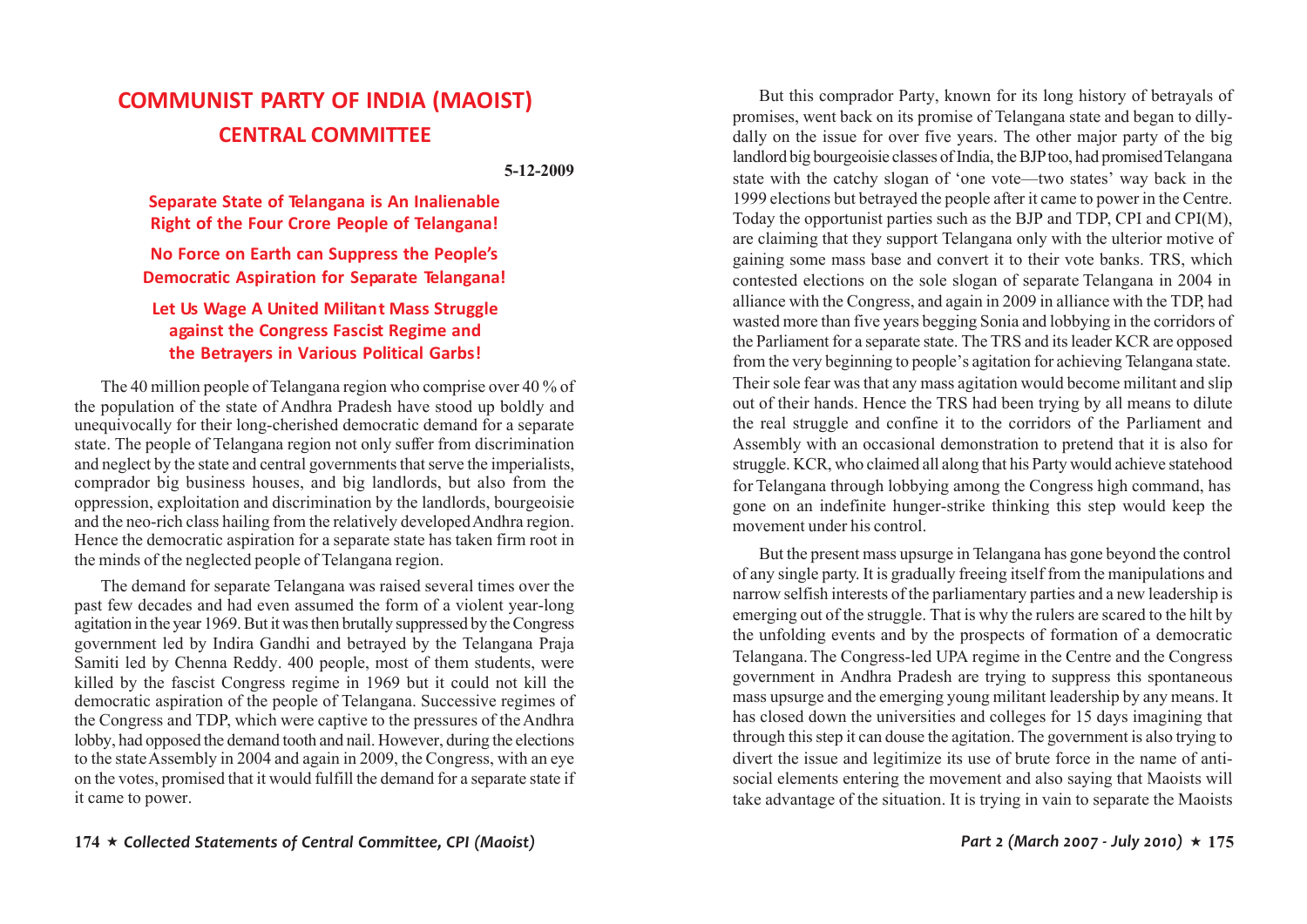and malicious slander against Maoist leaders and those belonging to the democratic and revolutionary mass organizations; and countless other atrocities on unarmed innocent adivasis. These mercenaries deployed by Chidambaram, Raman Singh, Buddhadeb, Naveen Patnaik and others have disturbed peace and created insecurity for the people of the vast adivasiinhabited region—the so-called Red Corridor. To bring peace to the region there is no other way than to throw out the evil forces that are disrupting peace and creating brutal terror. **As long as these forces persist in their brutal attacks on innocent unarmed people, as long as they carry on their counter-revolutionary suppression campaigns such as Green Hunt, the Maoist guerrillas and the oppressed people have no other option but to retaliate as in Silda.** The sole responsibility for the death of the EFR jawans in Silda lies with Chidambaram and Buddhadeb who are using them as cannon-fodder in their dirty counter-revolutionary war for the mineral wealth of the adivasi regions. **The CC, CPI(Maoist) appeals to the jawans of the state and central paramilitary forces not to become cannon-fodder in this war waged by a tiny parasitic exploiting class against the poor and oppressed people of our country.**

Chidambaram began his Operation Green Hunt with the attack on the people's movement in Lalgarh thinking that dominating the area would be a cake walk since the armed Maoists present there were very few in number. He nurtured the fond hope that Lalgarh would serve as a laboratory for his bigger genocidal operations in Chhattisgarh, Jharkhand, Orissa and elsewhere. Chidambaram, like every other fascist dictator in history, believes that brute force can extinguish the fire of revolution. Relying excessively, rather solely, on the numerical strength and capabilities of his mercenary soldiers, the Sonia-Manmohan-Chidambaram gang is trying to crush a just people's rebellion. But what decides the ultimate outcome in the people's war is the role of the people, not weapons or elite anti-Naxal commando forces.

The successful heroic raid at Silda by Maoist guerrillas points to the massive ground swell of support for the Maoists in Jangalmahal region. Buddhadeb and Chidambaram had helped the adivasi masses of the region to grasp the need for overthrowing the repressive state apparatus by means of an armed revolution. Silda raid is a fitting answer to the unprecedented brutal armed offensive by the Indian state on the oppressed and exploited

#### **192**  *Collected Statements of Central Committee, CPI (Maoist)*

# **COMMUNIST PARTY OF INDIA (MAOIST) CENTRAL COMMITTEE CENTRAL REGIONAL BUREAU**

**15-1-2010**

### **Oppose the Murderous Operation Green Hunt Unleashed on the Indian People by Fascist Sonia-Manmohan-Chidambaram Gang!**

### **Observe 72-hour Bandh from 25-27 January 2010 throughout the Central Region of India!!**

Ever since last June, starting with the massive counter-revolutionary armed offensive in Lalgarh region in West Bengal, the reactionary ruling classes of our country led by the Sonia-Manmohan-Chidambaram (SMC) fascist gang have stepped up their cruel offensive against the people in the entire mineral-rich, adivasi-inhabited areas in central and eastern India. In Dandakaranya special zone comprising the southern part of Chhattisgarh, Gadchiroli and Chandrapur districts of Maharashtra, the murderous war by the Congress-BJP fascist combine was unleashed on a massive scale from last September. Ever since then 82 adivasis were brutally murdered and hundreds were arrested or abducted, scores of women were raped and property of the adivasis worth several crores of rupees was destroyed. Seven adivasis were abducted and murdered near Kistaram on  $10<sup>th</sup>$ November. The fate of 24 adivasis abducted by the CRPF, CoBRA personnel, Chhattiusgarh police and SPOs from Burkapal, Elmagonda, Minpa under Chintagupha PS between 7<sup>th</sup>-9<sup>th</sup> November 2009 is still not known. On January 9 this year, eight adivasis were murdered in fake encounters in Dantewada and Narayanpur districts. Four were killed in Sarpanguda forest under Jegurgonda PS in Dantewada and another four were murdered in Homanar forest near Farasgaon under Benur PS in Narayanpur district. DIG of Dantewada range, SRP Kalluri, who had earned notoriety for raping an adivasi woman while he was serving as the SP of Sarguja district, Amaresh Mishra, the SP of Dantewada, TJ Longkumar, the IGP of Bastar Range,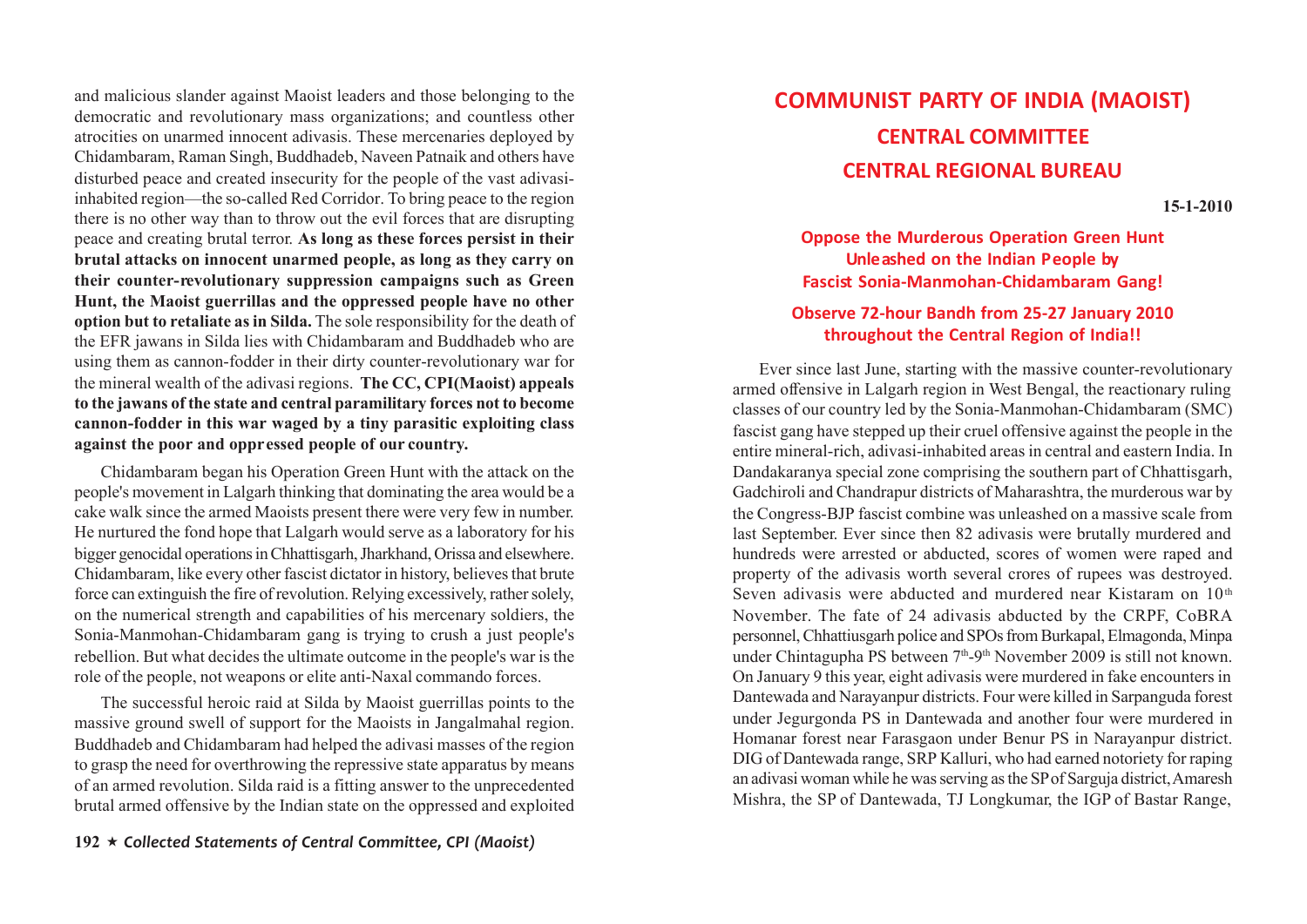and DGP Vishwaranjan, the biggest thug of Chhattisgarh, are in the forefront of this campaign of murder, rape, abduction and torture of adivasis.

Every form of dissent has been crushed most brutally. Even civil rights and other social activists who attempted to visit the area to investigate facts were assaulted by state-sponsored *salwa judum*, *ma danteswari swabhiman manch* and other private vigilante gangs. Media has been gagged and all facts related to inhuman police atrocities are being suppressed by the police and the saffron terrorist government of Raman Singh with the active assistance of the *khadi* terrorist Congress-led UPA government at the Centre. All adivasis who are murdered are being shown as Maoist guerrillas and these cowardly operations are touted as major successes by the police forces against the Maoists. Through such false claims the top police brass and the government are trying to boost up the sagging morale of their forces who are losing their men in big number in real battles with the Maoists.

 Like Hitler, Home Minister Chidambaram, while rushing thousands of central troops on a scale unheard of in the history of the revolutionary movement in India to carry out brutal massacres of adivasis in the entire adivasi belt stretching from West Midnapore-Purulia-Bankura in West Bengal to North Andhra and North Telangana in Andhra Pradesh, has been indulging in shameless white lies that Operation Green Hunt is a myth and purely an invention by the media. 58 battalions of central paramilitary forces have already been deployed in the areas of armed struggle led by the CPI(Maoist). On December 25 a massive joint operation was launched in entire Dandakaranya special zone by the police forces of Chhattisgarh and Maharashtra. A day prior to this massive joint offensive, Chidambaram met Chief Secretaries and DGPs of five states in the country's capital and informed that an additional 33 battalions of central paramilitary forces consisting of CRPF, ITBP and BSF are being sent to step up the bloodbath. In addition to these central paramilitary forces, the police forces of Chhattisgarh, C-60 commandos and the regular police force of Maharashtra, the AP Grey Hounds, Orissa state armed police and Special Operations Group are taking part in the joint offensive in the central region. Almost 150,000 troops in all are said to be taking part in this joint offensive in just the three zones under the Central Regional Bureau of the CPI(Maoist), namely Dandakaranya, North Telangana, and Andhra-Orissa Border Special

# **COMMUNIST PARTY OF INDIA (MAOIST) CENTRAL COMMITTEE**

**17-2-2010**

### **Hail the Heroic Raid by PLGA on Silda Camp in Paschim Mednipur!**

### **Armed Counter-offensive is Inevitable to Defend the Poor from the Brutal Operation Green Hunt Unleashed by Bandits Chidambaram and Buddhadeb!!**

On February 15, Maoist guerrillas of the PLGA carried out a daring day-light raid on a camp consisting of 51 Eastern Frontier Rifles personnel at Silda in West Midnapore district of West Bengal and annihilated at least 24 mercenary troops. The entire camp was run over by the heroic PLGA guerrillas accompanied by scores of people's militia members. A huge cache of sophisticated arms like AK-47s, Insaas and SLRs along with several thousand rounds of ammunition were seized from the enemy forces. The attack came just six days after the Kolkata meeting of murderers from the four states of Jharkhand, Bihar, West Bengal and Orissa convened by Union Home Minister Chidambaram on February 9 to step up joint operations against the Maoists and the adivasi people of the region.

The daring tactical counter-offensive by brave PLGA warriors is a fitting reply to Union Home Minister P. Chidambaram's countrywide counterrevolutionary armed onslaught against the Maoists in the name of Operation Green Hunt that had taken a heavy toll of innocent adivasi lives in recent months particularly in the states of Chhattisgarh, Orissa, West Bengal and Maharashtra. The khaki mercenaries sent by Chidambaram have created a reign of terror in the adivasi villages murdering, abducting and torturing adivasis; raping adivasi women; destroying their houses and property; burning the foodgrains and stealing hens, pigs, goats etc.; occupying the schools thereby preventing the children from pursuing their studies; harassing petty traders, teachers, doctors, and other employees; blocking the entry of civil rights activists and impartial observers to prevent the truth from flowing out; abducting eye-witnesses to police murders of adivasis; spreading canards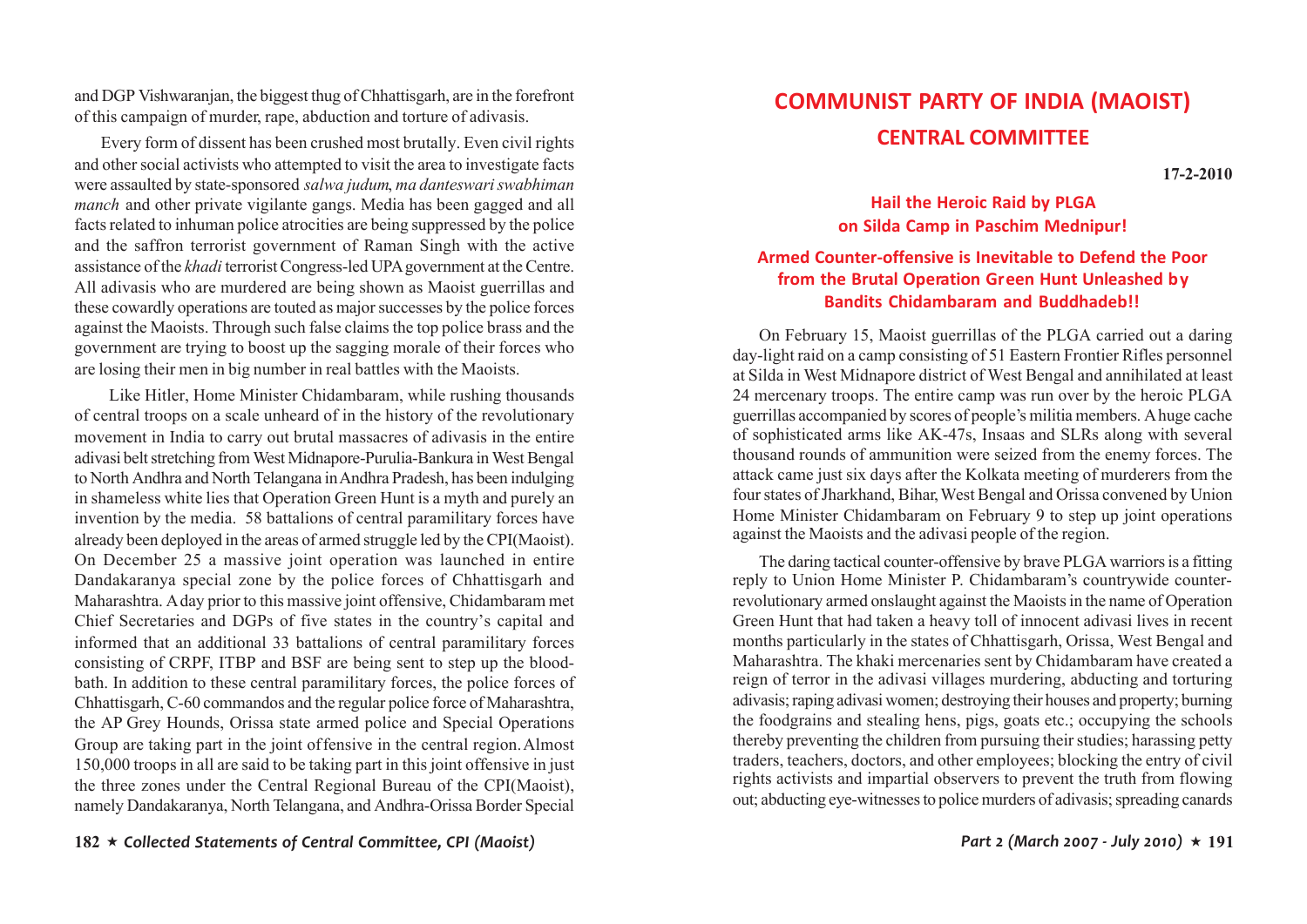arrested in UP. It calls upon the revolutionary, democratic organizations, individuals, and the people of the entire country to build up mass resistance movement to force the reactionary rulers to release our leaders. It calls upon the entire rank and file of the Party to beware of the intrigues and machinations of the enemy and show greater vigilance to prevent further losses of leadership and cadre.

Let us train and develop able successors to the arrested leaders. Let us preserve our leadership and Party cadre. Let us build country-wide mass resistance movement and step up the armed tactical counter-offensives against the enemy. Let us achieve a qualitative leap in the ongoing people's war by defeating the biggest country-wide armed offensive by the comprador-feudal ruling classes backed by the imperialists.

> **Azad Spokesperson Central Committee CPI (Maoist)**

#### **190**  *Collected Statements of Central Committee, CPI (Maoist)*

Zone.

It is clear that the agents of the imperialists and the comprador business houses ruling our country are preparing to evacuate the adivasis from the entire forest belt and hand over the mineral-rich territory to their masters in exchange for fat commissions. While they had never bothered to provide even drinking water to the adivasis during the past 62 years they are spending thousands of crores for setting up airbases, helipads, shining metallic roads and other infrastructure for the movement of their mercenary troops for suppressing the people. Recently, Chhattisgarh government has declared that it would convert the government-run camps or the strategic hamlets that it had set up after burning down over 800 adivasi villages through the state-sponsored salwa judum terrorist campaign into regular village panchayats thereby revealing the real intention of its war against the people. It wants to drive out the adivasis permanently from their native villages and hand over the entire forest to the corporate bosses and imperialist vultures.

The Central Committee, CPI(Maoist), and its Central Regional Bureau, call upon the people of Chhattisgarh, North Telangana, Andhra-Orissa Border region and Gadchiroli and Chandrapur districts of Maharashtra to observe 72-hour bandh from 25-27 January to protest against the murderous joint offensive by the central paramilitary forces and the police of Chhattisgarh, Maharashtra, AP and Orissa in the central region. We appeal to all revolutionary, democratic and peace-loving forces to unite to resist this fascist country-wide offensive by the Central and state governments, particularly the joint offensive by the Chhattisgarh, Maharashtra, Andhra Pradesh and Orissa governments on the Maoist movement and the indigenous adivasi community in Dandakaranya, North Telangana, North Andhra and Orissa. We call upon them to extend solidarity and all kinds of assistance to the victims of this unprecedented brutal state terrorist violence. We invite all peace-loving citizens to visit these areas and expose the bizarre happenings to the outside world. We call upon the police and central forces not to become repressive tools in the hands of the reactionary anti-people rulers who are destroying the economy, social life and culture of our own adivasi brothers and sisters for the sake of their capitalist masters but, instead, to train their guns against these reactionary traitors who are selling out the country's interests.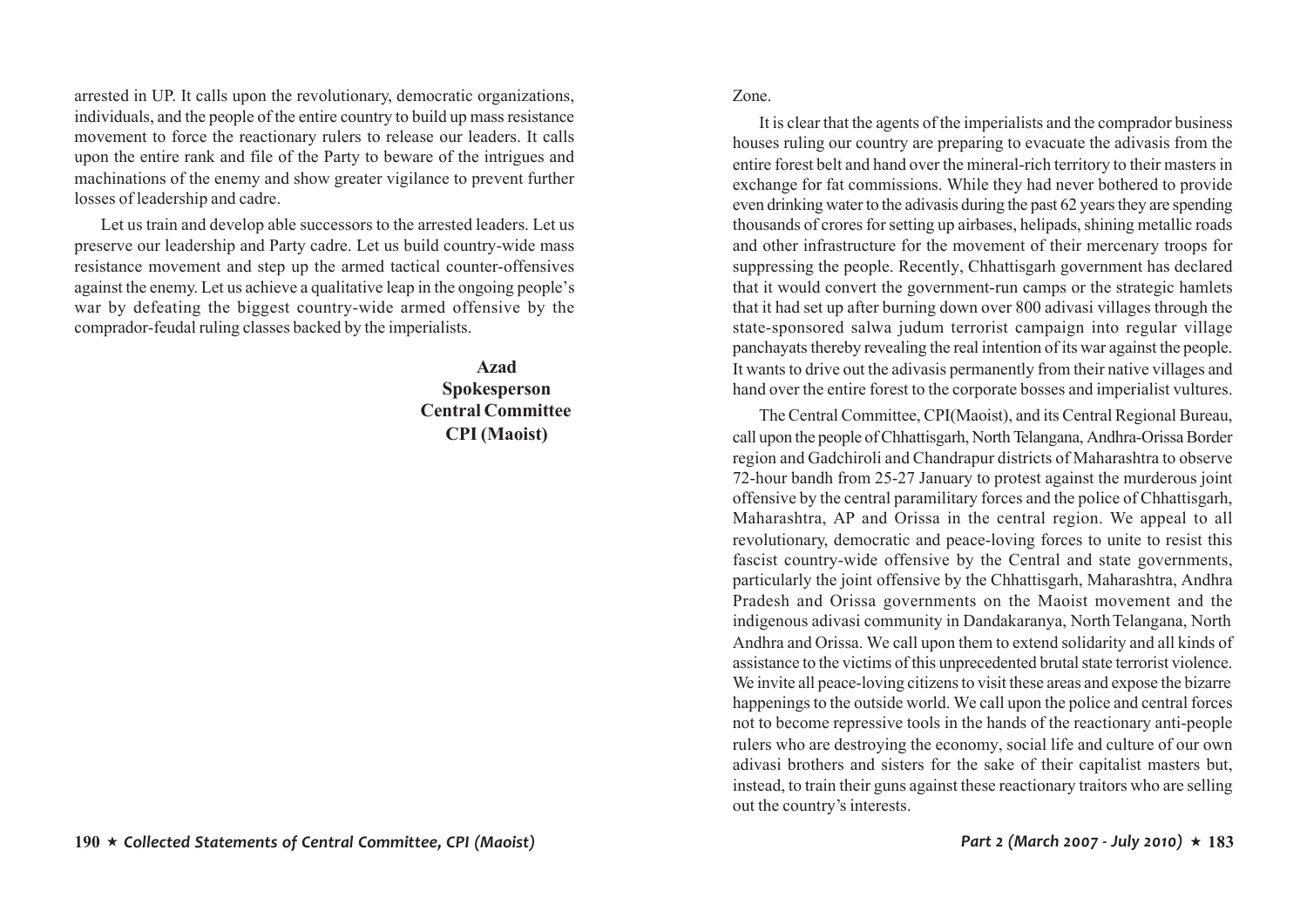Let us build a mighty militant mass movement to force the reactionary rulers to stop this blood-bath in the adivasi areas. We call upon the entire rank and file of the Party, the brave PLGA fighters, and the revolutionary masses to valiantly fight back the brutal offensive unleashed by the imperialist agents ruling our country, and to take the ongoing people's war of resistance to a higher level by displaying exemplary courage and determination to defeat the brutal enemy offensive.

**Azad Spokesperson Central Committee CPI (Maoist)**

**Pratap Spokesperson Central Regional Bureau CPI (Maoist)**

Besides the central and state leadership of CPI(Maoist), the central and various state governments have also targeted their attacks on those who extend moral support to the Indian revolution, civil liberties and human rights activists, and on the people who are resisting the brutal state offensive. Unarmed, innocent adivasis have become an easy prey for the sadistic mercenary police and paramilitary forces sent by the khadi and saffron terrorist rulers.

The arrest of comrade Balraj and Chintanji is a great loss to the Indian revolution particularly in the northern part of India. Comrade Balraj had taken charge as the secretary of the Northern Regional Bureau after the arrest of comrade Pramod Mishra (Janardhanji) in May 2008. He played a key role in building the revolutionary movement in North Bihar, UP, Uttarakhand and other parts of North India. He was elected to the Politbureau in the CC meeting soon after the  $9<sup>th</sup>$  Congress-Unity Congress of the CPI(Maoist) in January-February 2007. Comrade Chintanji, a PhD from JNU, became a member of the CC, CPI(Maoist) in September 2004 following the merger of the erstwhile CPI(ML)[PW] and MCCI and was the secretary of 3U SAC and a member of NRB until his arrest in 2006. He was released from jail in December 2009 and went underground immediately. The arrest of the two senior leaders of the CPI(Maoist) took place with the close co-ordination of the intelligence agencies of the central government, the APSIB and the UP Intelligence.

Comrade Ashadi was an active organizer and leader of the revolutionary women's movement in Bihar and UP and a member of the central mahila sub-committee of the CPI(Maoist). Seema Azad is an executive member of the UP state unit of the PUCL and has been active in exposing the corrupt practices of the sand mafia, politicians and the bureaucracy. She was actively involved in exposing human rights violations of the ordinary citizens. Quite naturally, the police, hand in glove with the mafia gangs and corrupt bureaucrat-poitician nexus, have immense grouse against the civil rights activists like Seema. Vishwavijay was a student leader and actively involved in publishing and distributing revolutionary and progressive literature.

The CC, CPI(Maoist), demands the immediate and unconditional release of comrade Balraj, Chintanji, Ashadi, Vishwavijay, Seema, and others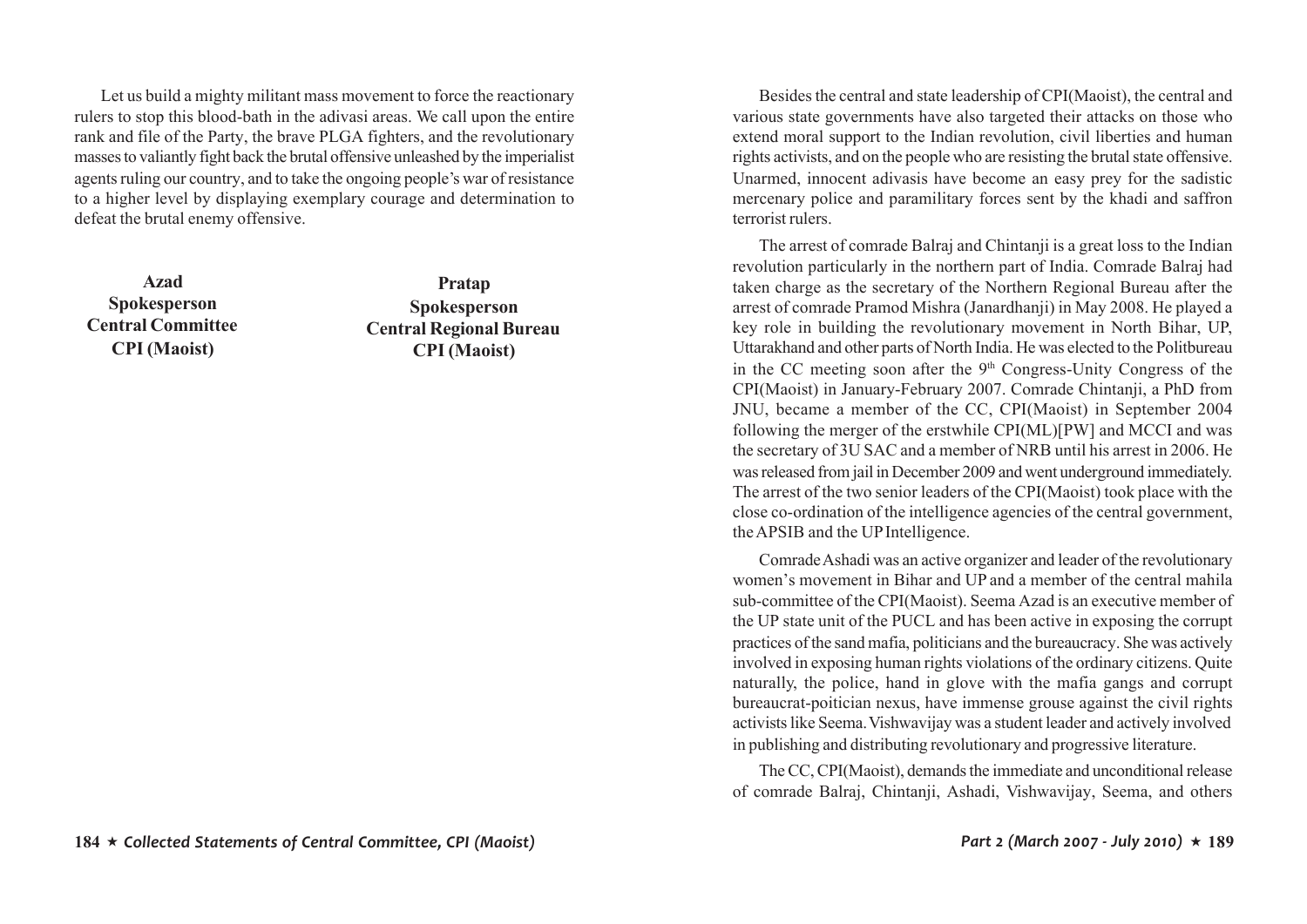**13-2-2010**

### **Release Maoist Leaders Comrades Balraj, Chintanji, Ashadi and Others Unconditionally!**

### **Condemn the Brutal Offensive by the Central and State Governments Against Maoist Revolutionaries!**

On February 6, 2010 two CC members—comrades Balraj (also a member of the Politbureau) and Chintanji—were abducted along with some state committee members and supporters of revolution by the Uttar Pradesh police. The notorious Andhra Pradesh Special Intelligence Bureau and the central Intelligence Bureau played a key role in the abduction of the Maoist leaders who were kept in illegal custody for 4 days and cruelly tortured.

Three of the abducted—revolutionary women's organization leader comrade Asha, human rights activist and state secretary of PUCL Seema and her partner Vishwavijay Azad who were bringing out a progressive magazine called *Dastak*—were produced in the court on the 8<sup>th</sup> while the others were produced on the next day. The police claimed to have arrested comrade Asha in Gorakhpur and the other two in Allahabad. Asha and Seema were actually returning from the World Book Fair in Delhi and were arrested along with Vishwa Vijay Azad when he went to receive them in Allahabad railway station.

These arrests are part of the unprecedented brutal offensive unleashed by the central and state governments against the CPI(Maoist). The central focus of this joint offensive led by the central forces under the direct supervision of fascist Chidambaram is the Maoist leadership in the country. In the past one year, one CC member—comrade Patel Sudhakar—was abducted and murdered in cold blood by the APSIB, two Politbureau members—comrades Kobad Ghandy and Balraj—and two CC members comrades Ashutosh and Chintanji—were arrested, besides several members of the state committees and other Party committees at various levels.

### **COMMUNIST PARTY OF INDIA (MAOIST) CENTRAL COMMITTEE**

**11-2-2010**

### **Fascist Chidambaram! First Adhere to the Constitution before Proposing for Talks!**

#### **Halt State Terror before Asking Maoists to Abjure Violence!!**

Speaking to the media after concluding the Kolkata meeting of the four states of Jharkhand, Bihar, West Bengal and Orissa, Union Home Minister Chidambaram has once again put forth his empty, meaningless and diversionary proposal for talks with the CPI(Maoist) with the rider that the Maoists should abjure violence. The docile media hasn't even the minimum ethics to question this man incharge of internal security whose Nazi acts have become the biggest threat to the security of the Indian people. If the media showed a sense of honesty and integrity it would have grilled Chidambaram for his endless lies about his brutal war and taken him to task for the cruel murders in dantewada and Bijapur in the most ghastly manner that are comparable to the bizarre stories under the military dictatorships in the Latin American countries during the 1960s-80s. The audacity with which Chidambaram is asking the Maoists to abjure violence while his own security forces under his direct supervision are committing the most inhuman crimes in the adivasi areas is most alarming. It shows how Hitlers can rise up easily when a large section of the society not directly related to the issue keeps silent, and the media, which knows the truth, behaves in a spineless, docile manner.

But who does Chidambaram want to fool with his peace chants? Chidambaram's chant for peace is like the wolf preaching peace to the sheep while devouring it. In the past fortnight or so, fascist Chidambaram has been holding hectic meetings with the chief ministers and the top police brass of the states in Raipur, Delhi and Kolkata in his desperation to show results to his masters abroad and the comprador business houses in the country. Tatas, Mittals, Jindals, Vedanata, Essar and others have been goading the Home Minister to speed up his suppression campaign of Green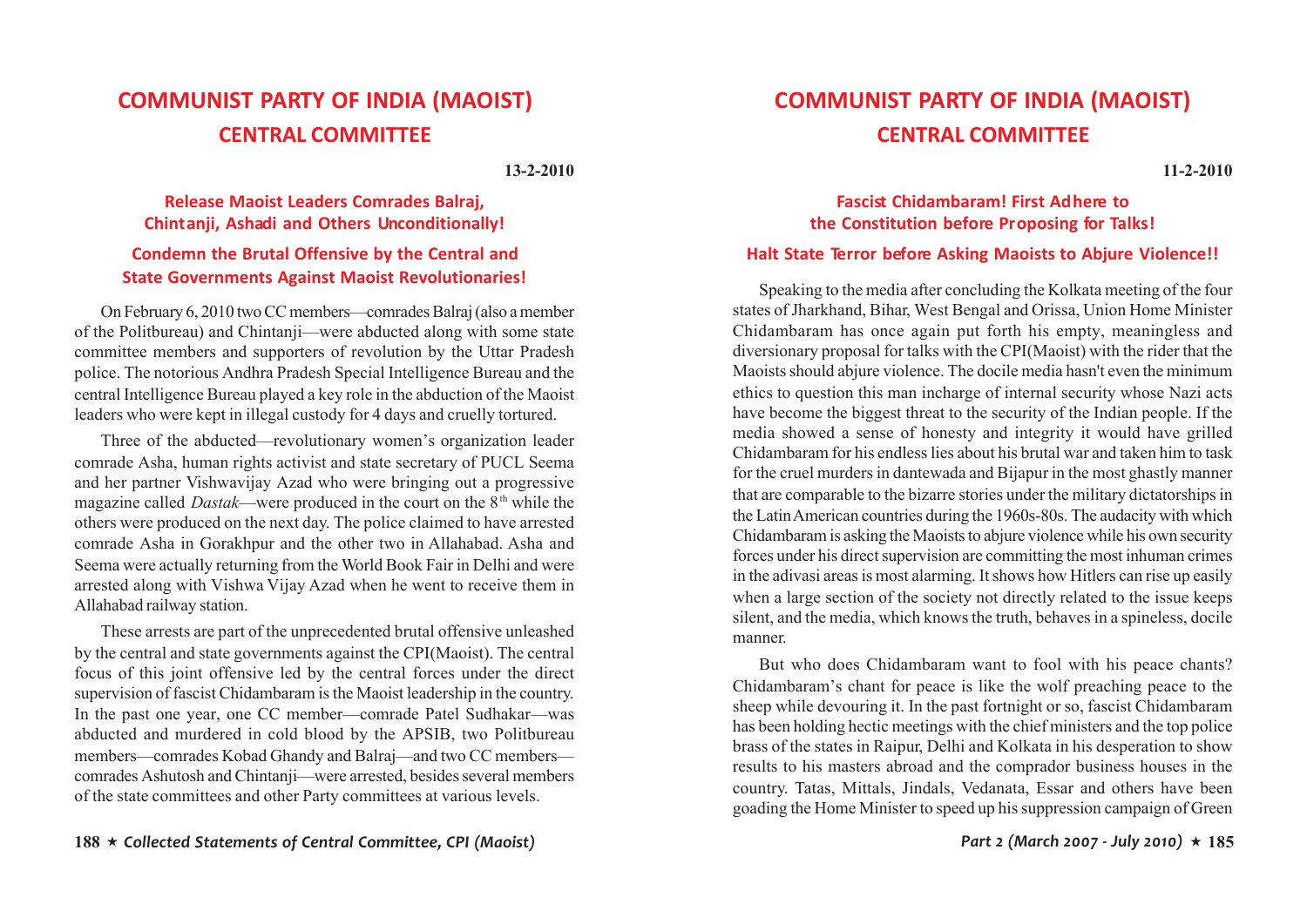Hunt so that they can complete their own greed hunt. While the vast majority of the people of our country are suffering terrible starvation, poverty, destitution and disease; as thousands of farmers are committing suicides further swelling the two hundred thousand suicides already recorded in just 12 years; as a significant chunk of the country's population is denied safe drinking water after 62 years of so-called independence; as the entire population is groaning under the terrible burden of spiraling prices due to the greed and callousness of the hoarders and political leaders ruling our country; as people are dropping like flies due to lack of food, water, clothing, shelter, medicine; the reactionary rulers and fascists like Chidambaram allot thousands of crores for strengthening and modernizing their repressive state apparatus, setting up and arming private vigilante gangs, laying cement roads for the quick movement of troops, building airbases, helipads, buying UAVs, mine-proof vehicles, and so on for crushing people's resistance.

The wolves in khadi clothing ruling our country—Manmohan Singhs, Chidambarams, Raman Singhs, Naveen Patnaiks, Buddhadebs and the like have no moral right to ask the Maoists to abjure violence. The Maoist violence is only the defensive violence of the oppressed; it is revolutionary counter-violence of the masses who are subjected to the worst unimaginable forms of state terror and violence.

People of our country should demand the reactionary rulers to give up their reign of terror on the adivasi population. They should exert pressure on Chidambaram and other reactionary liars to abjure state terror and to publicly assure that they would adhere to the Indian Constitution by which they swear day in and day out. If the rulers are serious about talks with Maoists then they should first create a conducive atmosphere adhering at least to what is guaranteed by the Indian constitution such as not violating the fundamental rights of the citizens, arresting and punishing those police officials who had carried out murders and rapes of adivasis, immediately releasing sodi sambho and other key witnesses to the murders in Gompad who were kidnapped by the Chhattisgarh police, stop burning the houses and foodgrains of adivasis, stop looting their property, stop murders and rapes, and other atrocities; release all those arrested in the name of Maoists; repeal all draconian laws and Acts such as the Unlawful Activities Prevention Act (UAPA), Chhattisgarh Special Powers Act, etc.

#### **186**  *Collected Statements of Central Committee, CPI (Maoist)*

The CC, CPI(Maoist) unequivocally asserts that the government's proposal for peace talks is only a diversionary tactic and a propaganda gimmick to appease the critical sections and to unleash a more cruel bloodbath. The minimum criteria for proposing talks or asking the Maoists to abjure violence is to adhere to the Constitution and stop murders, rapes, abductions,, tortures of adivasis and other oppressed people, release all those who are arrested and pushed into the jail on flimsy cooked up charges, ensure that the fundamental rights guaranteed by the Constitution are not violated by the uniformed goondas, and punish those guilty of such atrocities on innocent people. We appeal to all democratic and peace-loving forces to bring pressure on die-hard reactionaries and paid agents of the imperialist forces like Manmohan, Chidambaram, Raman Singh, Naveen Patnaik, Buddhadeb and others to first adhere to the Indian Constitution and put an immediate halt to brutal, inhuman state terror. Chidambaram should publicly assure that his uniformed goons will give up their weapons of mass murders and rapes of adivasis and that all those responsible for the mayhem and arson in the adivasi-inhabited regions would be punished. Until then all his chatter about abjuring violence, talks etc would be empty, meaningless and sheer nonsense. Media should grill Chidambaram, Raman Singh and the concerned officials over the murders and rapes of adivasis and put them in the dock. Chidambaram will surely be tried for his crimes against humanity which are so glaringly exposed by Gandhians like Himanshu and others.

> **Azad Spokesperson Central Committee CPI (Maoist)**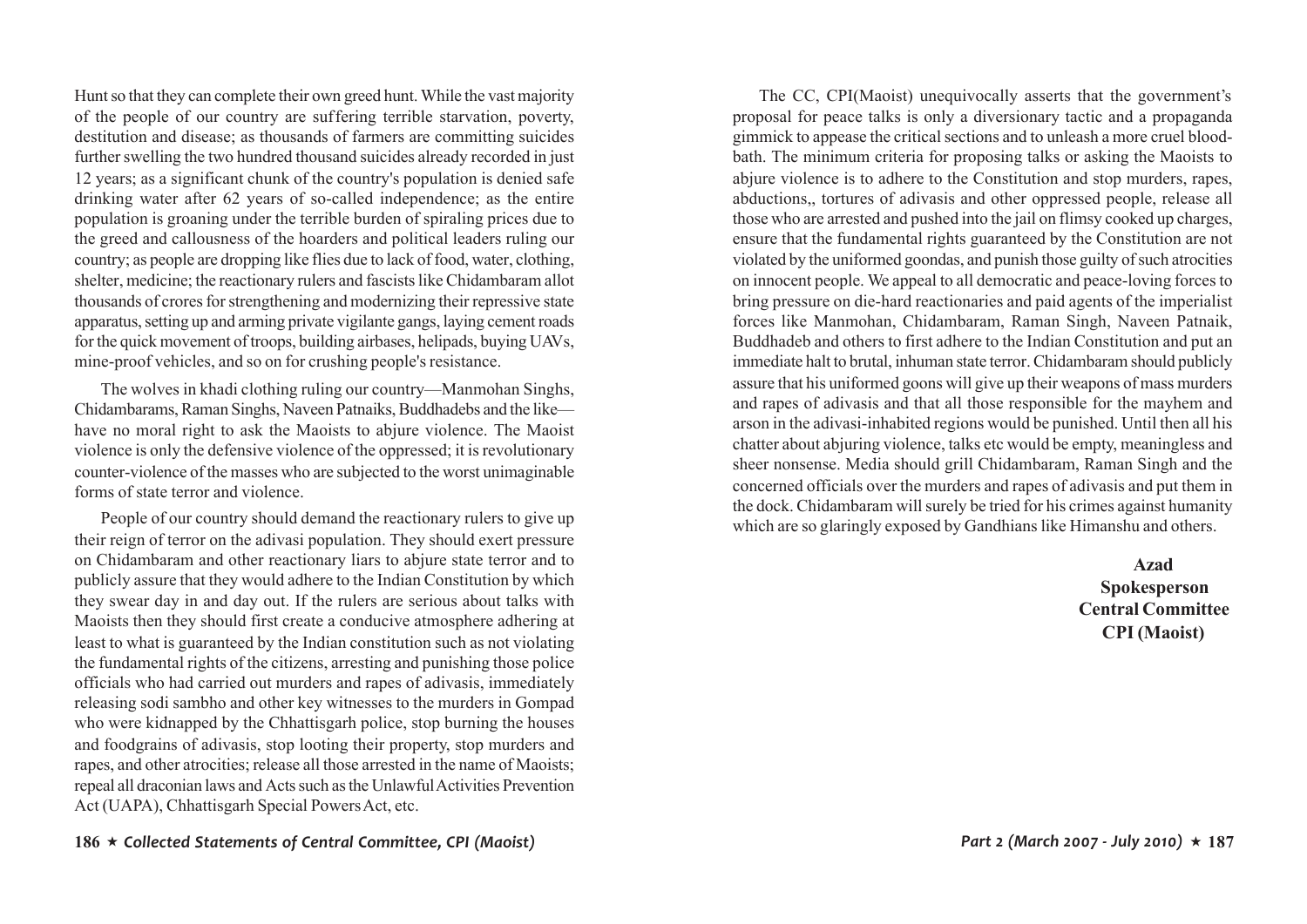**6-4-2010**

**We are Not Hiding in Forests Herr Chidambaram! We are Among the Adivasis Defending them from Your Megalomaniac Plan of Exterminating them to Loot their Resources!!**

#### **Your Desperate Visits to Lalgarh and other Maoist Regions cannot Boost the Sagging Morale of the Central Forces!**

By abusing Maoists as cowards who are hiding in the forests, the corporate agent Chidambaram has proved himself to be a man who knows nothing about the realities of our country. Nor does he have any control over his tongue. In his view, forest appears to be an uninhabited and uninhabitable region. He does not think about the adivasis in the forests, or thinks they have no right to be there. This ignoramus of the highest order thinks that Maoists are hiding in forests. At least the adivasi people's rebellions from Lalgarh to Surjagarh should have opened the eyes of Chidambaram to the fact that forests are not empty spaces or regions of minerals and forest wealth waiting to be exploited by the tiny class of parasitic corporate elite that he represents, but are home to nearly 8 % of the Indian population. And that Maoists are not hiding in the forests but are residing deep in the hearts of these adivasis, teaching them and learning from them, leading them in their just war against the worst forms of exploitation and oppression perpetrated by the plunderers and thugs sent by people like Chidambaram who are itching to lay their hands on the forest resources like their colonial masters of yesteryears and the imperialists of today.

And what sort of bravery does Chidambaram expect from the Maoists? Is it the "bravery" of murdering 12 unarmed adivasis in Gompad by mortarbearing LMG-wielding paramilitary forces sent by him to Chhattisgarh? Is it the "bravery" of cutting off the breasts of a 70-year-old woman or chopping off the fingers of a two-year-old child? Or is it the "bravery" of sexually

people of our country. It is a counter-offensive aimed at establishing peace in a region disturbed by the khaki mercenaries sent by Chidambaram and Buddhadeb. People are increasingly realising that peace can be established in the region not by mere appeals, peaceful protests, petitions against human rights violations in so-called courts of law, but through armed resistance by the masses themselves. **The armed camps set up in the region have become objects of intense hatred and symbols of brutal oppression and suppression of the masses. It is only by wiping out these armed camps of the people's enemies that peace can be established in the region and a sense of security can develop among the people. This is the only real answer to the Operation Green Hunt that is intended to pave the way for the Greed Hunt of the MNCs and comprador big capital.**

Today the biggest threats to peace in the country are the reactionary rulers whose policies have led the country into darkness. The anti-people policies of the rulers have created extreme insecurity, misery, starvation, mass suicides, price-rise, unemployment, disease, and what not for the vast majority of the people. But the rulers are bulging forever becoming billionaires and stashing away their filthy black money sucked from the poor into Swiss banks and benami holdings. It is in service of these unscrupulous exploiters and filthy rich that fascists like Chidambaram unleash the worst kinds of atrocities on poor unarmed people.

The horror-filled stories of Dantewada and Bijapur where the police gun down over a score of innocent adivasis every week, where even eyewitnesses to these cold-blooded murders are abducted and threatened by the police goons, where the police have become a law unto themselves, should open the eyes of those who shout against acts of revolutionary counter-violence carried out by Maoist guerrillas. It is time all democratic forces rally in support of the people's war waged by the Maoists for the liberation of our country from the rapacious clutches of the imperialists and a handful of corporate elites.

> **Azad Spokesperson Central Committee CPI (Maoist)**

**204**  *Collected Statements of Central Committee, CPI (Maoist)*

*Part 2 (March 2007 - July 2010)*  $\star$  193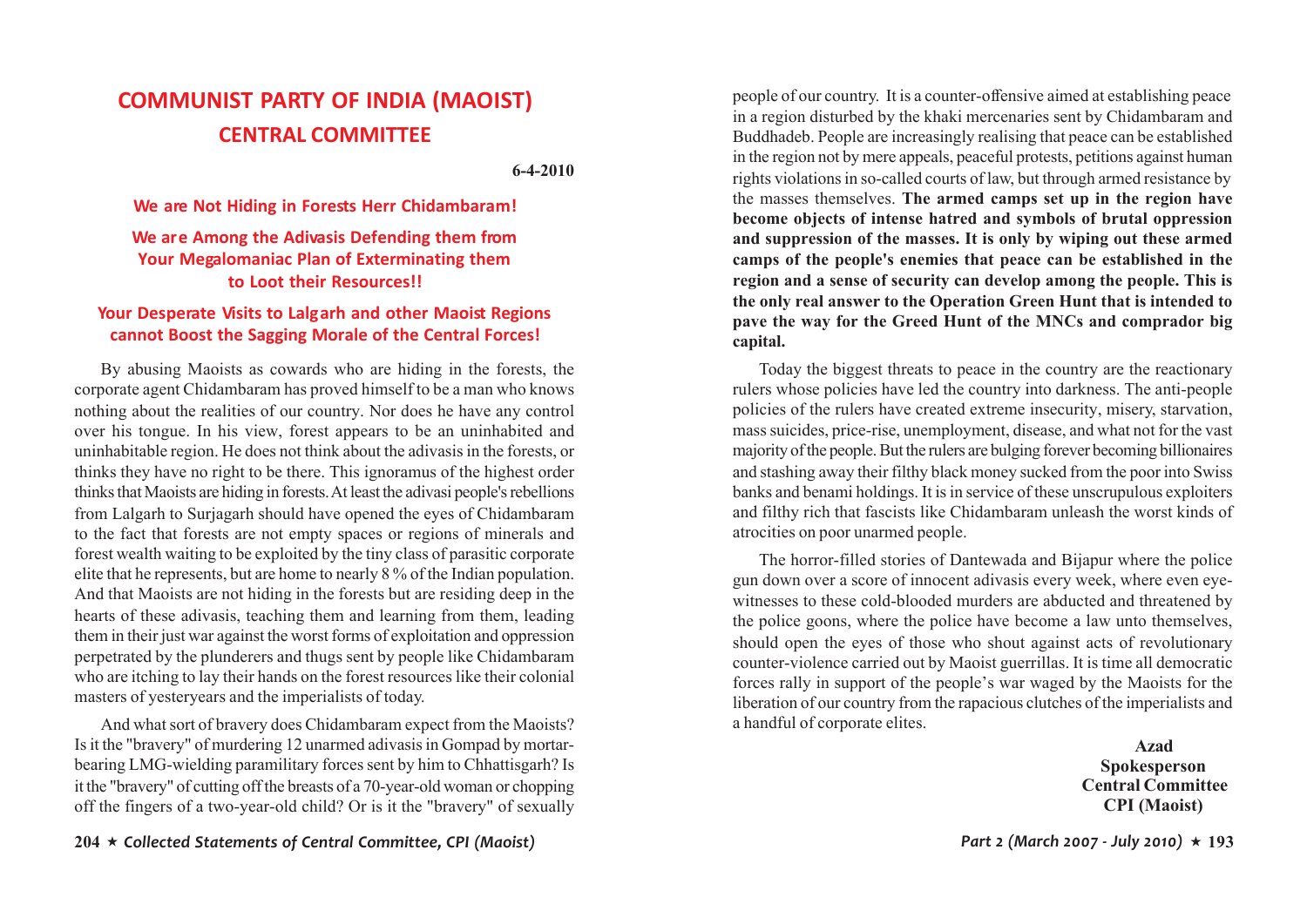**23-2-2010**

### **72-day Cease-fire Offer by CPI (Maoist) Exposes Chidambaram's 72-hour Humbug!**

### **Parasitic Rulers can Never Muster Courage to Hold Talks with Maoists on People's Issues!**

On February 22, a proposal for a cease-fire followed by talks was made to the government by CPI(Maoist) Polit Bureau member comrade Kishenji through a statement sent to the media. The statement assured that the Maoists would stop their revolutionary counter-violence if the state too halted its violence for 72 days from February 25 to May 7. The offer was immediately dubbed as a joke by the Home Ministry and declared that the government would consider the issue of talks without any pre-conditions. On February 23, Union Home Minister Chidambaram dictated to the Maoists what they should give in writing to the government i.e. "We will abjure violence and we are prepared for talks". Saying that he likes no ifs, no buts and no conditions, he provided a fax number to the Maoists through the media for sending a short, simple statement. By the very approach and attitude of this Indian avatar of Herr Hitler one can understand how serious he is in addressing the issues of the people. It also reflects upon his fascist, authoritarian and arrogant mind-set which thinks that brute force can end Naxalism. Any responsible, mature and sane person who is interested in bringing an end to violence and seriously concerned about addressing the people's issues would have welcomed the proposal of the CPI(Maoist) and spelt out what measures the government would initiate to create a conducive atmosphere for a dialogue. The CC, CPI(Maoist) condemns this cynical, hypocritical and non-serious attitude on the part of the Union Home Minister Chidambaram which also exposes his 72-hour-abjure-violence humbug.

What the Home Minister intends to say is that its uniformed goonda forces would continue their mayhem and their murderous campaign against the unarmed innocent adivasis while the Maoists should abjure their legitimate

The cold-blooded murders of these Maoist leaders are an integral part of the unprecedented fascist offensive unleashed by the central and state governments against the CPI (Maoist) in the name of Operation Green Hunt. While the chief objective of this brutal armed offensive is to create genocide of the adivasis and steal their lands and the forest-mineral wealth, the focus of this joint offensive led by the central forces under the direct supervision of fascist Chidambaram is to eliminate the Maoist leadership in the country. In a similar episode last may, comrade Patel Sudhakar, a member of the central committee of CPI (Maoist), was abducted and murdered in cold blood by the APSIB-Grey Hound goons. Central leaders like Ashutosh, Kobad Ghandy, Balraj and Chintanji were arrested and placed behind bars, along with several state Party leaders in the past one year. Popular mass leaders like Lalmohan Tudu of PCAPA are murdered in cold blood and Chhatradhar Mahato arrested on false charges. Even those who question police atrocities and the state's brutal onslaught against innocent people, civil liberties and human rights activists, sincere Gandhians and other social activists, are not spared the rod. Private vigilante gangs are set up in all areas where the Maoist movement is strong and indiscriminate attacks are unleashed on unarmed adivasi people.

Let us pay our red revolutionary homage to comrades Sakhamuri Appa Rao and Kondal Reddy by pledging to carry forward their cherished dreams with redoubled determination and relentless spirit. Let us vow to avenge their martyrdom by defeating the biggest country-wide brutal armed offensive unleashed by the comprador-feudal ruling classes backed by imperialists, transform PLGA into PLA, guerrilla war into mobile war, and guerrilla zones into base areas. Let us train up thousands of able Red successors to our beloved martyred leaders. Let us foil the desperate attempts by the reactionary rulers to deprive the Indian people and the CPI (Maoist) of their leadership by preserving our leading cadres and developing innumerable Maoist leaders from the oppressed masses of India.

> **Azad Spokesperson Central Committee CPI (Maoist)**

**194**  *Collected Statements of Central Committee, CPI (Maoist)*

*Part 2 (March 2007 - July 2010)*  $\star$  203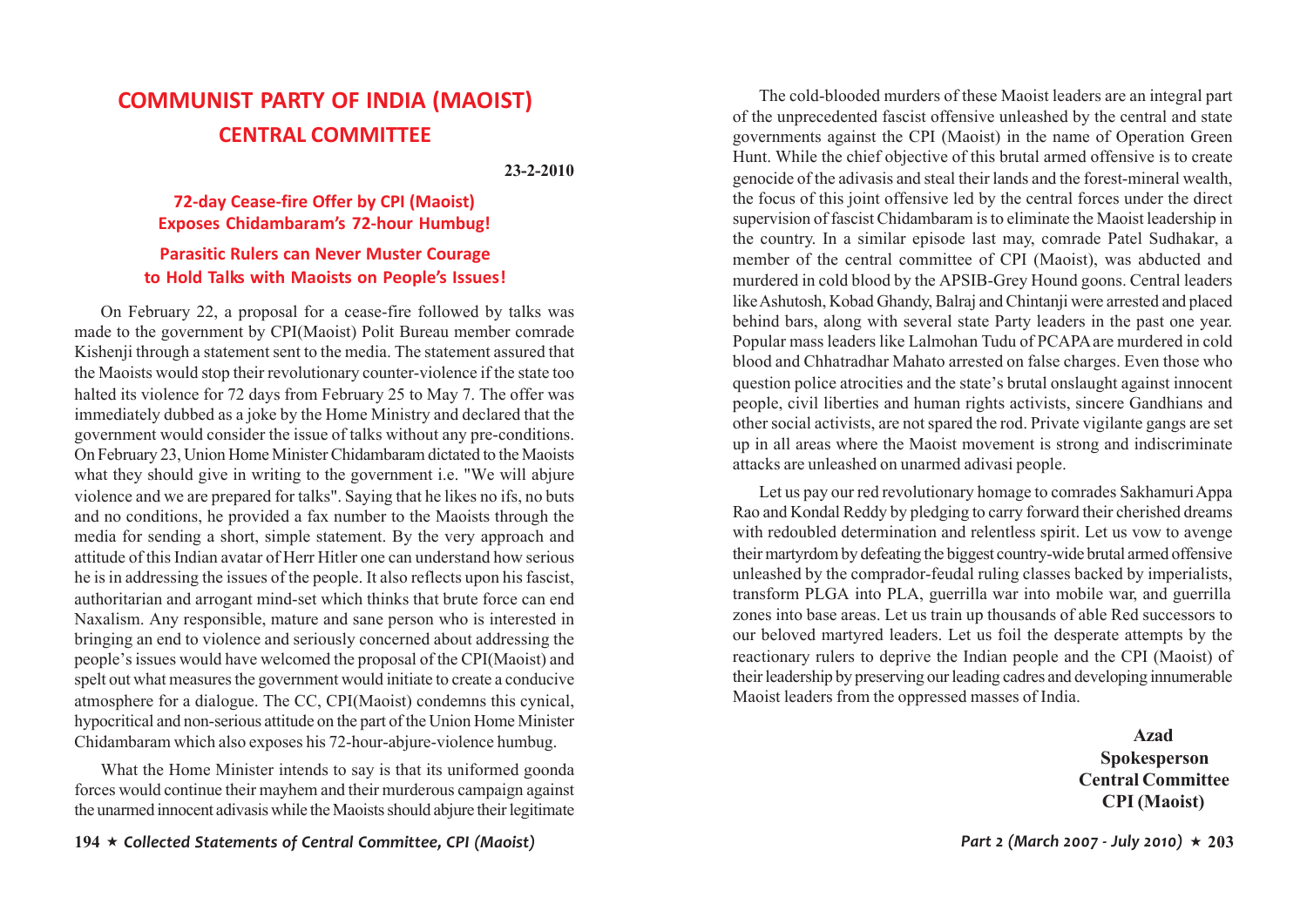Chidambaram himself in order to create a reign of terror, boost up the morale of his mercenary forces, and to boast how his fascist state offensive is yielding results. But the Andhra Pradesh police and Chidambaram, who had been claiming all the while that Nallamala forest has been cleared of the Maoists, had not even thought how the so-called encounter with such a big Maoist leader in the Nallamala region would mock at their own claims of the past three years. The entire people know that Maoists had retreated from Nallamala almost three years ago but in their hastiness to complete their ghastly murder before civil rights and other organizations get alerted, the lawless police goons chose Prakasham district which is nearer to Chennai.

Comrade Ravi had been to Chennai on some work on the 24th of February and was in touch with other comrades of the Party until two days prior to his murder. It is clear that he was abducted on March 10. Three more comrades are still illegally detained by the SIB and Grey Hounds. There is every danger that they would be murdered in cold blood. Comrade Ravi is one of the senior most leaders from Andhra Pradesh and hails from Khanapur area in Warangal district. He was elected as an alternate member of the AP State Committee of the Party in 1991. He was arrested in early 1993 and spent 7 1/2 years in prison where he displayed extraordinary revolutionary mettle and led many struggles of the prisoners along with comrade Patel Sudhakar. He commenced his work as a member of the AP State Committee after his release in late 2000. He became a member of the State Military Commission and carried on his work in Nallamala forest region until 2006. Later, he guided the Party's Intelligence department in AP and the Action Teams. He played a prominent role in planning and executing tactical counter-offensives against the police forces and attacks on political targets such as the one on the SP of Prakasham district in 2005 and on former chief minister of AP, Janardhan Reddy, in 2007.

Comrade Kondal Reddy hails from Medak district in South Telangana and has been working in the production department of the CPI (Maoist) in Andhra Pradesh for over a decade. He played an important role in the production and distribution of hand grenades and pressure mines. He never hesitated whenever any extremely risky work was allotted to him by the party leadership and was highly disciplined.

counter-violence in self-defence. Saffron terrorist BJP, lawless police officials and some media mercenaries maintained by the tiny corporate elite have reacted on expected lines: the Maoists have come up with the proposal of cease-fire at this juncture as they are unable to confront Operation Green Hunt and are in a losing situation; the Maoists want to use the period of cease-fire to regroup and recoup; Maoists are using this only as a ploy to win over the intellectuals who are perceived to be distancing themselves from the Maoists; and so on. These vultures want to step up state terror and crush people's resistance through brute force to achieve the peace of the graveyard.

The panicky reaction of Chidambaram, GK Pillai and other war-mongers to the proposal of CPI(Maoist) for a 72-day cease-fire on both sides reminds us of the amusing story of the prince and the dragon. A prince was dreaming all his life to see the dragon. But when he confronted the dragon in real life the prince collapsed due to heart-attack. The story of Chidambaram and his endless rhetoric of talks seem to be no different. For over three months, Chidambaram had been yelling from roof-tops that he is willing to talk with the Maoists and adopt a positive attitude to resolve the issues raised by the Maoists if they halted violence for 72 hours. But when the Maoists came out with a concrete proposal for a cease-fire for 72 days it became a virtual nightmare to this modern-day prince.

Chidambaram had never anticipated that Maoists would respond seriously to his 72-hour farcical drama. If he did, he would never have made such an offer in the first place. It was only meant to fool the people and win them over to his side by showing how generous and peace-loving he is and how it is the Maoists themselves who are intransigent and unwilling to give up violence. He also created a reign of terror in the Maoist-dominated areas to ensure that the Maoists would never think of a cease-fire or talks. When the ulterior motives behind Chidambaram's war against the Maoists is to plunder the invaluable mineral wealth lying beneath the soil of the socalled Red Corridor, it is not difficult to see why he would ever think of holding a dialogue on the issue of MOUs and SEZs, no matter what he might utter for public consumption. The tiny parasitic corporate elite—the Tatas, Mittals, Jindals, Essar, Vedanta, POSCO etc—that funds Manmohan, Chidambaram and their party, brought them to power, that controls the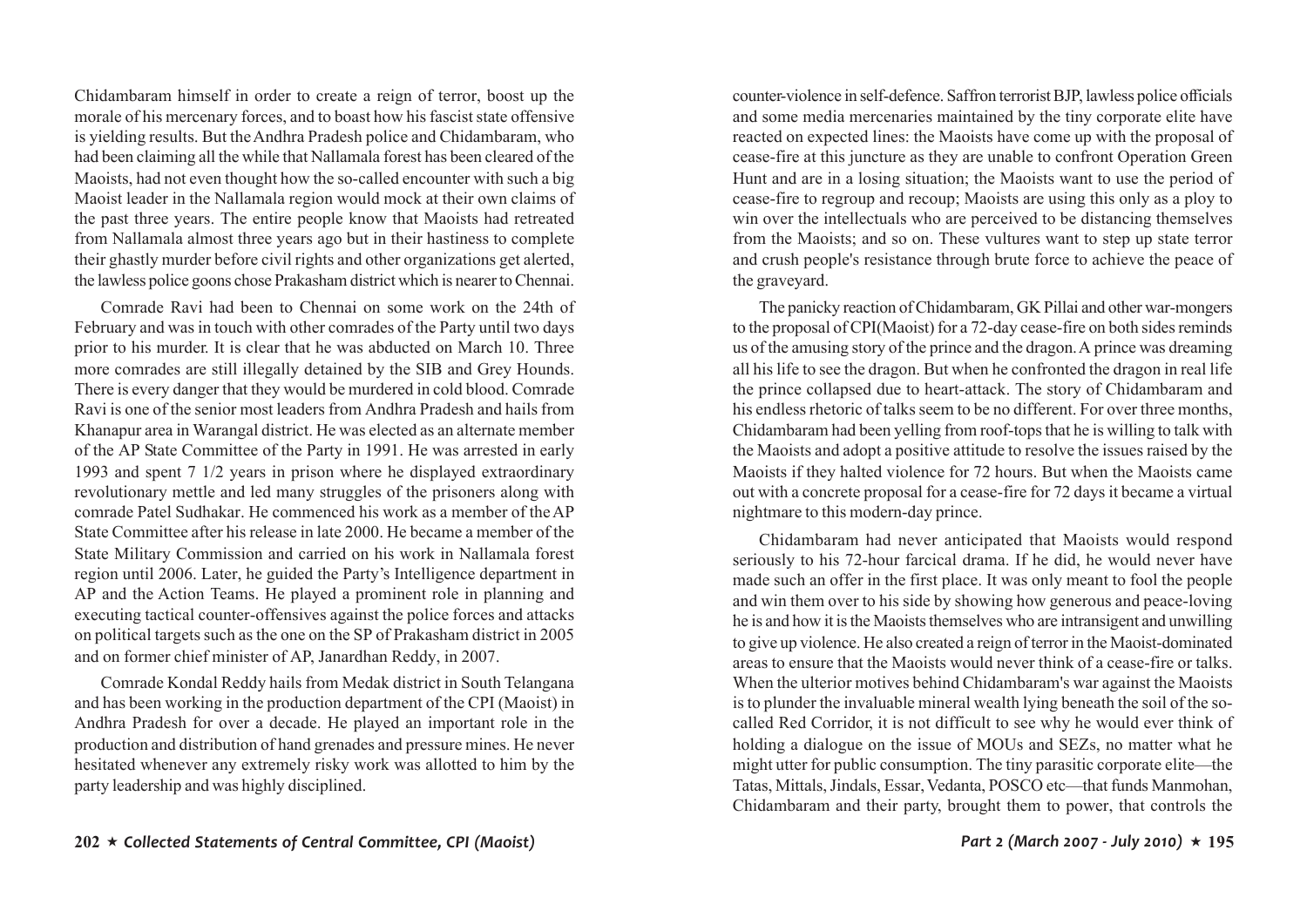state policy, can never allow a Chidambaram (if at all he seriously thinks of holding a dialogue on MOUs) to dilute the MOUs or stop them from grabbing the mineral wealth of this vast region.

Moreover, the reactionary ruling classes of our country can never think of addressing the real issues of the people. Entering into talks with the Maoists would completely expose the Govt's stand on the basic issues of the people such as: land, SEZs and displacement, illegal mining, feudal oppression, rights of the workers, peasants, middle class employees, democratic rights, state brutalities, price rise, unemployment, corruption, sell-out to imperialists, etc. The rulers have simply no courage to confront the Maoists ideologically and politically. The sole aim of the rulers is to completely suppress the people's revolts in rivers of blood and take over the entire mineral-rich territory. That is why thousands of crores of rupees are spent on strengthening and modernizing the repressive state apparatus, constructing roads and other infrastructure needed for the movement of their troops, building airbases and helipads, acquiring UAVs, mine-proof vehicles, setting up armed vigilante gangs and an extensive intelligence network, and so on.

People of our country should exert pressure on Chidambaram and other liars to abjure state terror and create a conducive atmosphere by adhering at least to what is guaranteed by the Indian constitution. As our Party has pointed out repeatedly, the minimum criteria for talks is to adhere to the Constitution and stop murders, rapes, abductions, tortures of adivasis and other oppressed people, release all those who are arrested and pushed into the jail on flimsy cooked up charges, ensure that the fundamental rights guaranteed by the Constitution are not violated by the state's goondas, and punish all those guilty of such atrocities on innocent people. We appeal to all democratic and peace-loving forces to bring pressure on the government to put an immediate halt to brutal, inhuman state terror. A cessation of hostilities by both sides for a specific time-period is the minimum requirement to proceed any further towards talks. Even a layman would not describe this as a pre-condition but as a minimum basis to create a conducive atmosphere. If the rulers think the Maoists are proposing cease-fire from a position of weakness they are gravely mistaken. It is because the CPI(Maoist) has great concern for the oppressed people that it has proposed

# **COMMUNIST PARTY OF INDIA (MAOIST) CENTRAL COMMITTEE**

**14-3-2010**

**Red Salutes to Maoist Leaders Comrades Sakhamuri Appa Rao (Ravi) and Kondal Reddy (Ramana)!**

**Let Us Avenge the Cold-blooded Murder of Our Beloved Leaders by Chidambaram and His Lawless Goons!**

### **Let Us Build Country-wide Wave of People's Struggles to Sweep Away the Fascist Regime Led by Sonia-Manmohan-Chidambaram Gang!!**

On March 12, 2010 a former state committee member of Andhra Pradesh and current incharge of military intelligence wing of CPI(Maoist), comrade Sakhamuri Appa Rao, and a district committee member, comrade Kondal Reddy (also known as Tech Ramana), were murdered in cold blood by the notorious goons belonging to Andhra Pradesh Special Investigation Bureau and the AP Grey Hounds. The two leaders were abducted two days earlier from Chennai and Pune respectively, cruelly tortured by these neo-Nazi mercenaries hired by the Indian State, and taken to the forests where they were shot dead.

As usual, the story of an encounter was put forth by the government and the top police officials. As is the practice of the AP Grey Hounds and the SIB, the bodies were placed in the forests where these comrades had earlier worked—Comrade Sakhamuri Appa Rao's body was thrown in Nallamala forest while that of Kondal Reddy in Eturnagaram forest in Warangal. Through these SIB-Grey Hounds-mark murders the reactionary rulers want to demonstrate to the people of these regions who were associated with the revolutionary movement for a long period of time, and amongst whom these leaders had once worked, that they will ruthlessly crush any revival of the revolutionary movement in these one-time hot-beds of revolution. The decision to murder these comrades was taken by fascist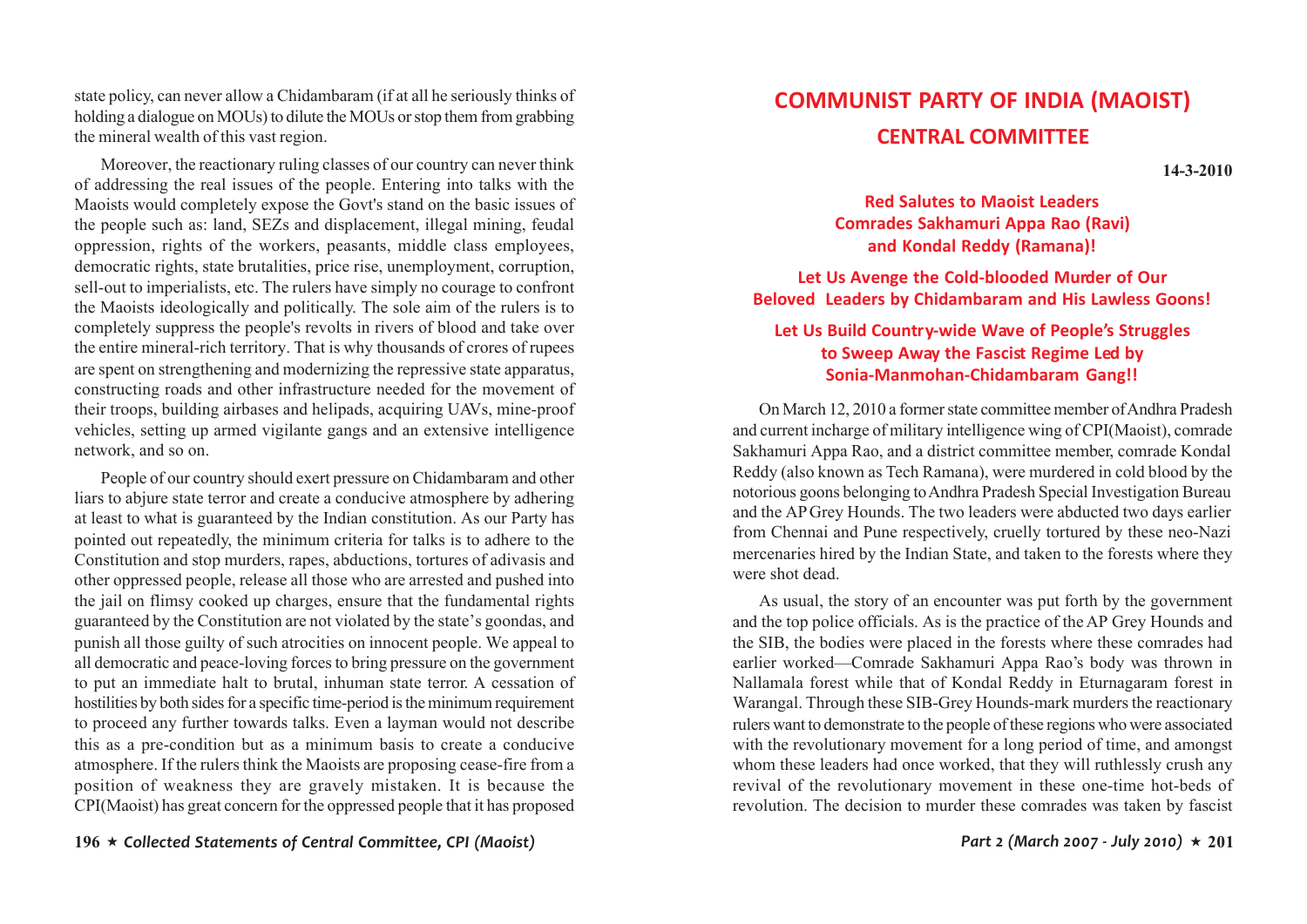high command. They withdrew from the JAC and have resorted to betrayal one more time. They are saying that they would help the Sri Krishna committee in its investigations.

The Telangana JAC and the JAC of student organizations boycotted this committee with the slogan 'Go Back Sri Krisna committee'. TRS leader Chandrasekhar Rao has announced that they would submit a report to the committee. The people and mass organizations who are agitating for Telangana should oppose with one voice the hypocrisy of KCR and teach him a lesson. They should expose the Telangana Congress leaders who are welcoming the committee and teach them a fitting lesson. The Telangana people should display their organized force to the leaders demanding United Andhra and the capitalists of Rayalseema and Andhra regions and boycott the Sri Krishna committee. Each and every person in Telangana is demanding separate Telangana state. The Telangana people should agitate with the slogan 'Go Back Sri Krishna Committee' opposing the central government's policy of fizzling out the movement in the name of investigation committees. Problems will not be solved with such committees. Uncompromising struggles are the only solution for achieving Telangana. This is a fact proven in history. For this, the entire Telangana masses including workers, peasants, students, employees, intellectuals and democrats should fight in a united manner. The entire Telangana people who are agitating under the leadership of Telangana JAC and the student JAC should unite and achieve Telangana through militant struggles.

> **Pratap Spokesperson Central Regional Bureau CPI (Maoist)**

a cease-fire that could be of some help to poor adivasis living in conditions of the worst famine of the decade and brutal state terror. If Chidambaram and his gang of war-mongers persist in waging war against people we can only say that the spiral of violence and counter-violence will escalate to an unprecedented, undesirable and unmanageable level causing loss of several innocent lives.

> **Azad Spokesperson Central Committee CPI (Maoist)**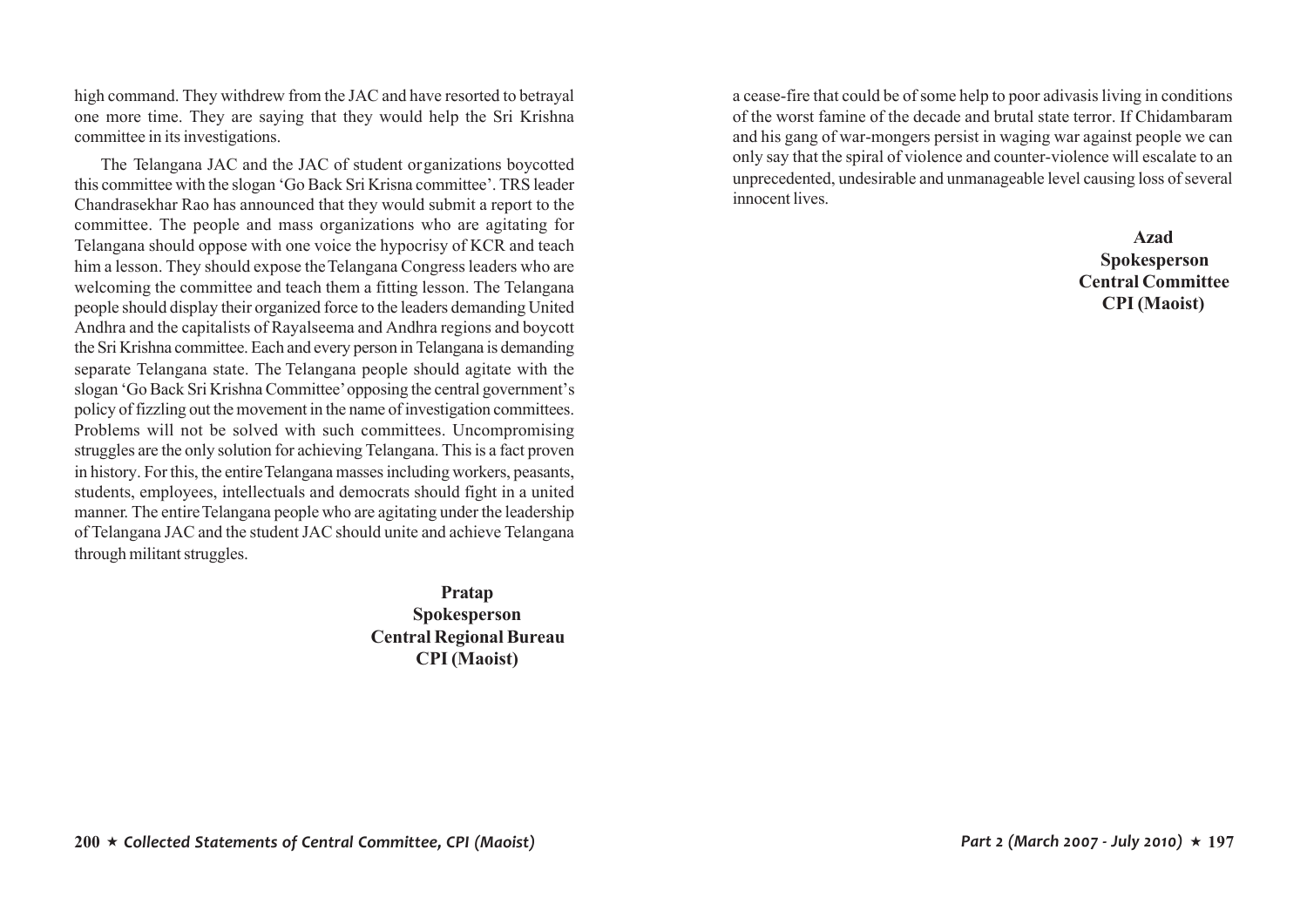### **COMMUNIST PARTY OF INDIA (MAOIST) CENTRAL REGIONAL BUREAU**

**8-3-2010**

**Sri Krishna Committee Investigation is A Sham! Boycott the Sri Krishna Committee!! Uncompromising Struggle is the**

# **Only Solution for the Telangana Issue !!!**

The Central government constituted the Sri Krishna Committee on February 3, 2010 with the alleged purpose of finding a solution for the Telangana issue when the movement was raging furiously and the duties and regulations of this committee were announced after nine days. When we look at the duties and regulations of the committee, it becomes clear that the government is not at all keen that a solution should be found for this issue. There is no provision for such a thing in the duties and regulations of the committee. Continuing the tense conditions in the state as it as and eternal postponement of the solution permanently are what the committee's study would achieve. The committee was formed because a movement on Telangana issue is raging in the state. The committee is supposed to find a solution for this. But in its duties and regulations it was nowhere written clearly on what it should recommend to the centre and for which problem a solution should be found and presented. Anybody would understand that formulating such regulations which would go nowhere and giving it a time of ten and half months is not for finding a solution to the problem but to postpone the problem as long as possible. There is no guarantee that this time would not be extended further. The regulations indicate the same. The Congress government wants to keep this issue on the back burner as a whole after the present agitation subsides.

Clearly, this is what the Congress is doing about Telangana issue since fifty years. Initially, Chenna Reddy betrayed the Telangana movement. Later, during the previous assembly elections in 2004, the Congress went into an alliance with the TRS and after winning in the elections blatantly betrayed the promise one more time. It went on postponing the solution by forming all kinds of committees like second SRC, Pranab Mukherji committee, Rosaiah committee etc. Now after the movement for separate Telangana raged furiously it brought Sri Krishna committee to the fore.

The central home minister had announced clearly on December 9 that they were launching the process of formation of Telangana and that the resolution in state assembly is being passed as part of that process. Now, with the formation of Sri Krishna committee the government has changed this into an issue which has to be investigated still. After making a clear statement, the government did not take steps towards formation of the state and is postponing the issue in the name of committee; this is nothing but delay tactics. In fact, the Sri Krishna committee is not even responsible to the parliament. This is not a committee which has been formed after a resolution was passed in the parliament. This is a committee which has been formed by the Congress high command and the state Congress ministers. The Parliament is not responsible for the report submitted by this committee. This doesn't have the legality of the parliament. In such a context, this committee is nothing but a sham. The investigation by this committee is nothing but a drama. The people of our country are well familiar with the farce enacted by such committees and commissions and the investigations conducted by them. The recent report submitted by the Liberhan commission after a delay of 18 years on the destruction of Babri Masjid is the best example for this. We all know the results of forming investigation committees on Bofors scam, shares scam, stamps scam, on the massacre of Sikhs in 1984, on the Gujarat pogrom on Muslims etc. It is nothing but an insult to the Telangana people to form this committee with the alleged purpose of investigating into the Telangana issue and showing a solution by the Central government while the entire Telangana people are demanding with one voice a separate Telangana state. Except the persons agitating for United Andhra Pradesh and the leaders of Rayalseema and Andhra and some leaders who are closer to the Congress high command, nobody else is welcoming this committee. All sections of people are opposing this committee. Protests, agitations and bandhs are being observed increasingly opposing this committee. While MLAs of various parties who are demanding Telangana have resigned, the Telangana Congress MLAs bowed to the threats of the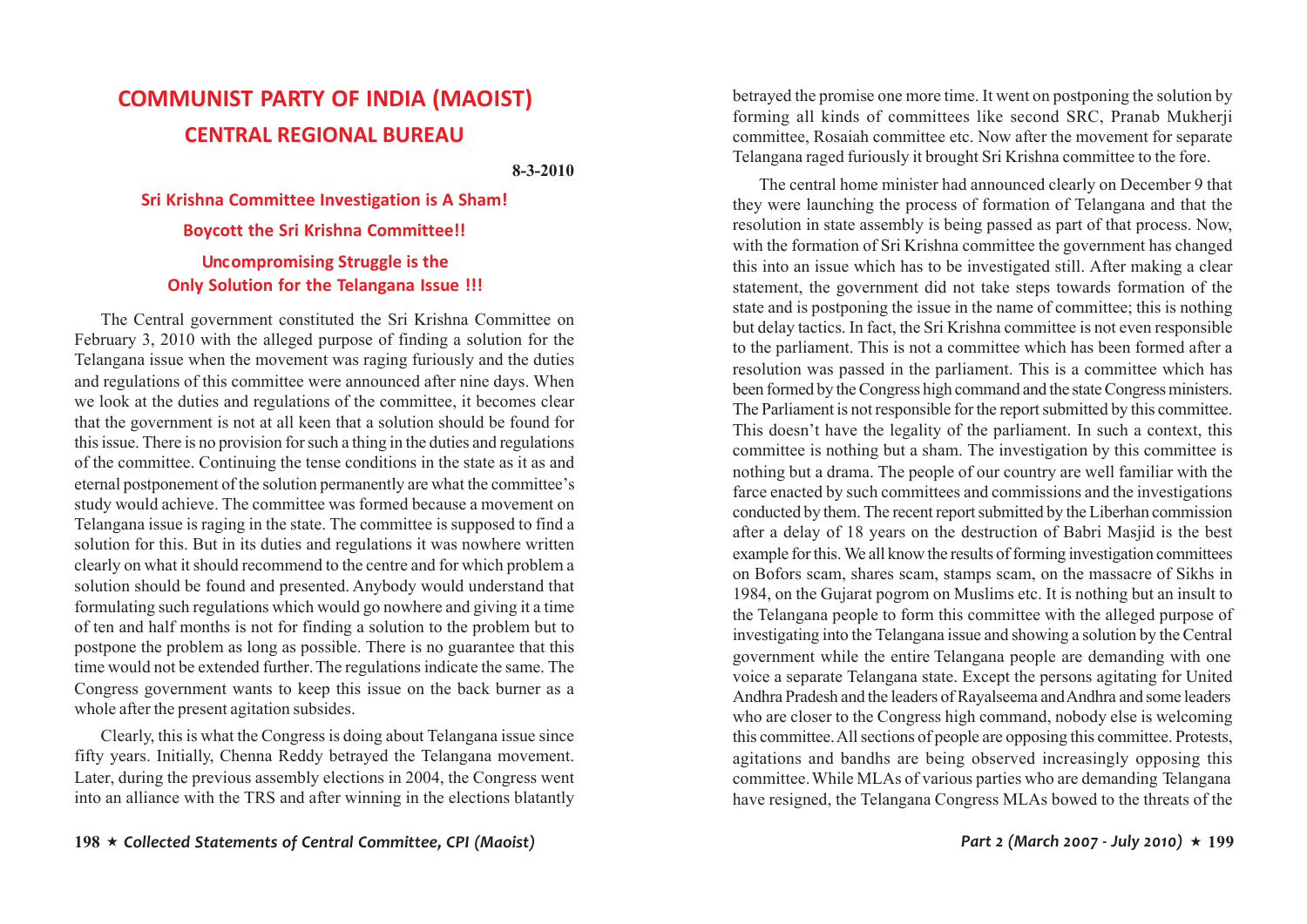### **Bhopals looms all over the country. If we keep silent now and allow the criminal rulers to have their way then entire India could become a Bhopal.**

The CC, CPI (Maoist) expresses its deepest anguish at the terrible plight faced by lakhs of people of Bhopal as a result of the effect of gas leak due to the criminal negligence of the American imperialist sharks followed by even more criminal negligence by successive governments led by the Congress and BJP. It demands that the assets of Dow Chemicals be confiscated and the criminal be forced to clean up the toxic material from the site of the UCIL, pay compensation to the 5 lakh victims, and the management be punished for continuing criminal negligence. It calls upon the people to realize that they can never obtain justice through so-called courts of law or from the traitorous ruling class parties whether it is the Congress, BJP or the so-called Left. 26 years is a sufficiently long period to grasp the fact that the existing exploitative system and its oppressive police, courts, jails, investigation agencies, etc are all at the service of the rich and the powerful. It can never deliver justice to the poor and helpless citizens of this country. Peaceful petitions, demonstrations, and other forms of struggle have not moved the rulers and their institutions to deliver justice to the victims. And there need be absolutely no illusion that they will. It is only a militant revolutionary struggle to overthrow this unjust cruel anti-people social system nurtured by the most reactionary parliamentary parties ruling our country, and usher in a just, equitable, genuine democratic order under people's democratic governments in its place that can bring real justice to the toiling majority. To obtain justice in a system where the 'rule of law' protects a handful of the rich and powerful, it is necessary to advance the struggle from peaceful demonstrations to the boycott of all parasitic political parties and the corrupt civil administration, setting up our own administrative organs, and defending our basic rights through all forms of struggle including armed struggle.

We appeal to all democratic forces to unite, oppose and militantly resist the continuous sell-out of the country's interests to the imperialist sharks and a handful of comprador corporate houses by the Sonia-Man Mohan Singh government in Delhi and the saffron fascist, social fascist and other

assaulting poor hapless adivasi women and murdering them in cold blood? Is it the "bravery" of stealing pigs, hens, goats and the property of the adivasis by gun-toting mercenaries sent by Herr Chidambaram and Herr Raman Singh? Is it the "bravery" of catching hold of an unarmed poplar mass leader like Lalmohan Tudu, murdering him secretly like thieves and claiming to have killed him in encounter? What "bravery" you are speaking of Herr Chidambaram?

Chidambaram has taken the Operation Green Hunt as his personal prestige issue despite his desperate attempts to deny its very existence all along not even realisin gthat he has becom ea laughing stcok through such white lies. He has been reassuring himself that he would wipe out the Maoists before he completes his tenure. However, every Maoist success and the resultant defeat of Chidambaram's mercenary forces is throwing him into a dilemma and even into depression. Thus his claims about the time-frame for the State's decisive victory over the Maoists range anywhere from 2-3 years to an indefinite period depending on which side seemed to be scoring successes at a given point of time. Chidambaram's behavior is like that of a hysterical schoolboy watching a sports match who goes into bouts of depression and ecstasy depending on the progress of the match. A minor success or what has been perceived as a success basing on false claims by the officers in the field would throw Chidambaram into a bout of ecstasy and jumps to the conclusion that he would finish off the Maoists within 2-3 years. Which he did after murdering comrade Shakhamuri Appa Rao, Kondal Reddy in Andhra Pradesh and hoping that comrade Kishenji might have died or seriously injured in the March 24 encounter. Another big success on the part of the Maoists would make his time-frame indefinite. Such is the mental frame of this blue-eyed boy of the imperialists and the Indian corporate houses. However, all his assessments and expectations are turning upside down. Two days after the war-mongering hawks in the Union Home Ministry had declared that most of Lalgarh has been reclaimed came the land-mine blast by the Maoists close to the place where Chidambaram was to address a meeting. Then the people of Jangalmahal issued a call for 24-hour bandh of the entire region to protest against Chidambaram's visit and the police atrocities against innocent people. The desperate attempts by Chidambaram to woo the people of Lalgarh came to naught with hardly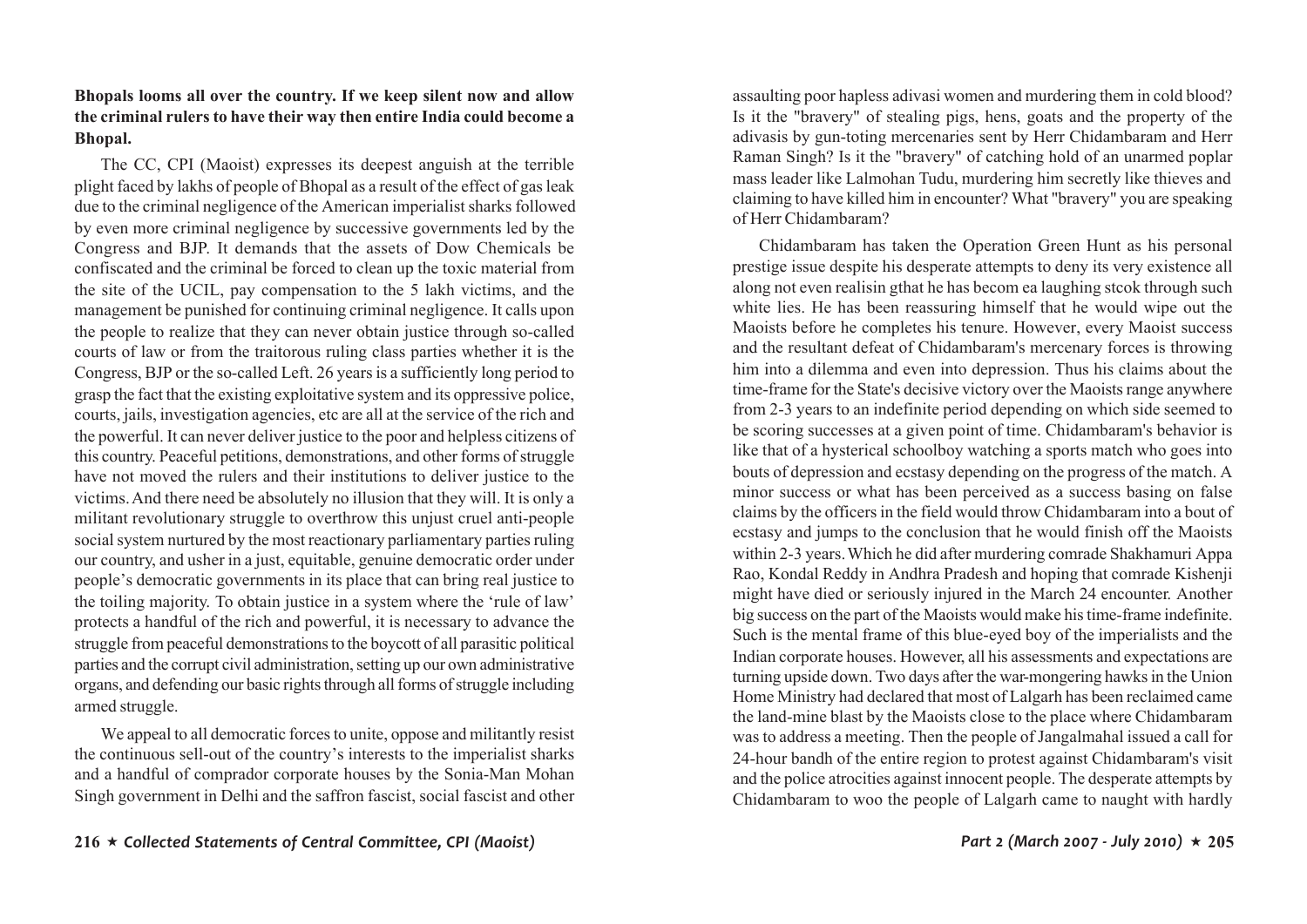anyone turning up to meet him or responding to his quixotic call to boycott the Maoists. Having little interaction with Indian reality this megalomaniac has begun to lose his sanity and hence has changed the very vocabulary of what constitutes cowardice and bravery. With the further intensification of the people's war all the dreams of Chidambaram will collapse like a pack of cards and he will either end up in a lunatic asylum or punished in the people's court before his tenure ends unless he changes his ways and the unconstitutional attacks by his armed paramilitary forces on the people.

> **Azad Spokesperson Central Committee CPI (Maoist)**

no concern for the people and are interested in GDP growth and inflow of FDI which have no meaning to the majority of the people. While yelling loudly about extradition of small-time terrorists who are alleged to have a hand in some bomb blasts in India that had killed a handful of people, these criminals ruling our country allow a terrorist like Anderson, who had killed over 25,000 people, to fly back home and giving him VVIP treatment. **The Congress and the BJP are direct accomplices to the crimes committed by multinational sharks like Union Carbide in India. Even today, these criminals continue to invite such multi-national sharks into our country, most shamelessly roll out the red carpet, sign up MOUs, grant them extraordinary concessions like free land, water, power, taxholidays, ban legitimate trade union activity in their companies, and allow them to rape the country's resources and ruin the lives of the people.**

Now an even more ghastly scenario looms before our eyes: the hawkish nuclear lobby headed by Man Mohan Singh is pushing ahead to pass a Nuclear Liability Bill placing a cap of a paltry Rs. 500 crore in case of a nuclear "accident" like the Bhopal "accident". The experience of Bhopal shows that these nuclear suppliers too can get away like Anderson after a terrible nuclear disaster. Such disasters are all the more likely to happen in countries like India given the poor safety standards and callousness of the imperialist MNCs in the backward countries. Our Man Mohan Singhs and Chidambarams would be only too glad to make the Indians the sacrificial goats for their megalomaniacal dream of building a Shining India with twodigit growth rates and burgeoning billionaires even as the vast majority of the population

live in extreme misery and destitution. **By facilitating the escape of butcher Anderson to the US and meting out nominal punishment to some of the chief perpetrators of the crimes these boot-lickers of the imperialist bloodsuckers are sending signals to the multi-national vampires that they can step into India without any fear, loot the country's resources, exploit the people at will, and go back happily with their super profits even if their low safety standards create genocides like Bhopal. Thus the danger of hundreds of potential**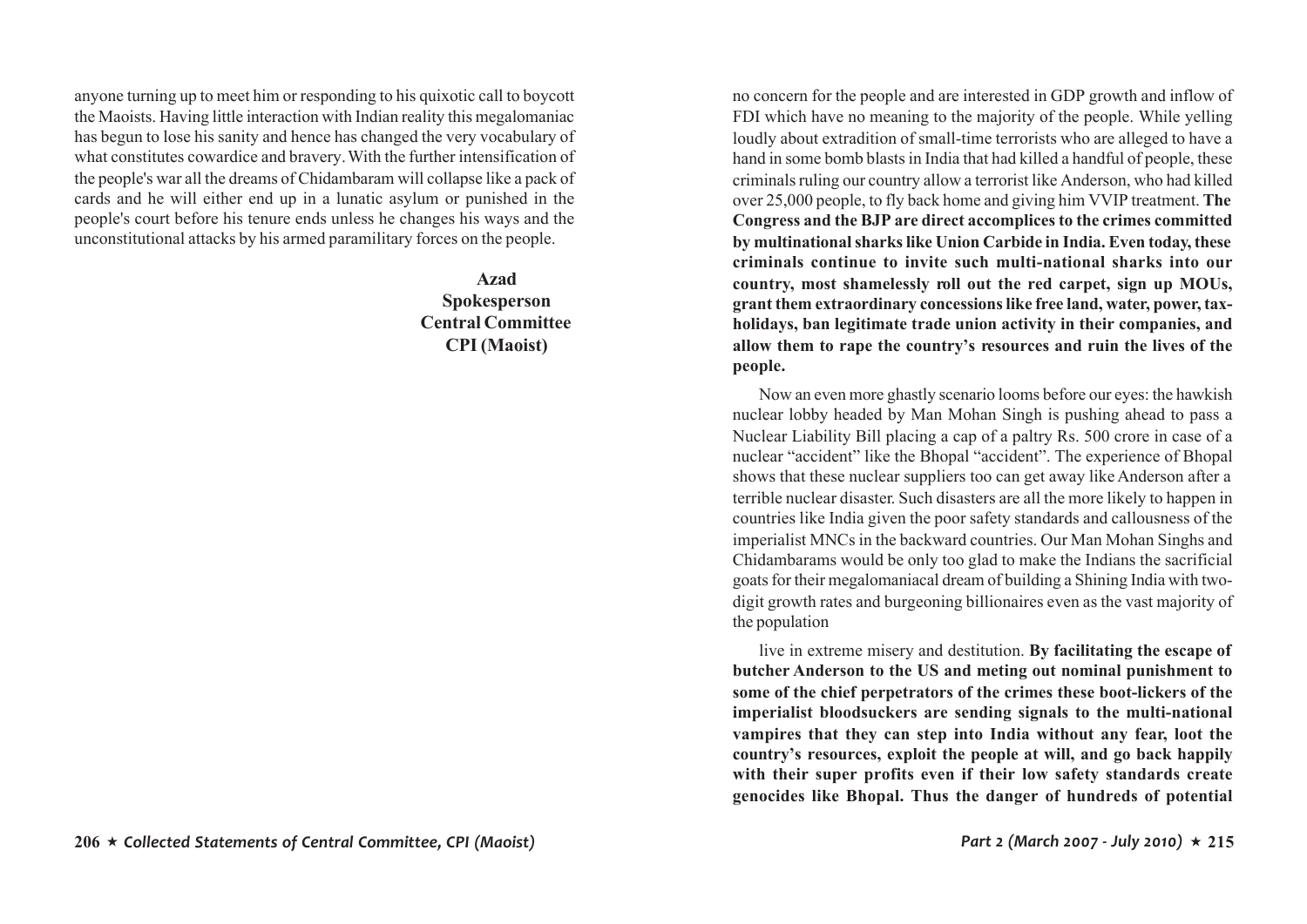**9-6-2010**

**Bhopals will Never Get Justice in A System Ruled by Comprador Traitors in League with Imperialist Multinational Sharks!**

### **With Anti-People Criminals in Power Entire India is A Potential Bhopal!!**

The justice delivered by a Bhopal Court on June 7 sentencing seven of the murderers of 25,000 people and destroyers of the lives of at least halfa-million to two years in jail but permitting them to get immediate bail has shown for the umpteenth time what the world's largest democracy means to the majority of the people. The chief culprit of the genocide—Warren Anderson—who is considered to be absconding, has been enjoying full protection from the imperialist government in Washington and roams scot free. The story of Bhopal and the story of how the comprador agents ruling our country can save top criminals like Anderson in the name of 'rule of law' is the story of India's democracy.

Bhopal gas tragedy is not an accident; it is a genocide carried out by the multinational corporate sharks in collaboration with their native comprador agents who control the economic, political and military spheres. It is the story of treachery and betrayal of the people of India by successive regimes of Rajiv Gandhi, VP Singh, PVN Rao, Vajpayee and Manmohan Singh. These traitors and bootlickers of the imperialists are directly responsible for the crimes committed by the multinational companies operating in India and amassing super profits by not adhering to even the minimum safety measures. It is these traitors who had saved the murderers of Union Carbide with all the means at their disposal getting fat commissions in exchange for their shameless servility to their masters. It is these traitors who allowed Dow Chemicals to shirk its responsibility of cleaning up the toxic material from UCIL premises till date thereby exposing more people to suffer the effects caused by the poisonous chemicals. These traitors have absolutely

### **COMMUNIST PARTY OF INDIA (MAOIST) CENTRAL COMMITTEE**

**8-4-2010**

**Hail the Daring and the Biggest Ever Guerrilla Attack on the Hired Mercenaries of the Indian State Carried Out by the Heroic PLGA Guerrillas in Chhattisgarh!**

### **Sonia-Manmohan-Chidambaram-Pranab Gang is Solely Responsible for the Loss of Lives of CRPF Jawans Used as Cannon-fodder in their Dirty War on Behalf of A Tiny Parasitic Corporate Elite!!**

The heroic PLGA guerrillas led by the CPI (Maoist) have created history by wiping out an entire Company of the central paramilitary force in Dantewada district of Chhattisgarh. The PLGA had wiped out over 80 CRPF mercenaries—a part of the huge armed mercenary force of over 60 battalions sent by Chidambaram to Chhattisgarh, Jharkhand, Orissa, West Bengal, Bihar and Maharashtra to carry out the genocide of adivasis. Several more mercenaries were injured in India's biggest ever guerrilla attack till date. A huge cache of highly sophisticated arms and ammunition was seized from these mercenaries that include mortars and LMGs. The CC, CPI (Maoist) sends its heartiest revolutionary greetings to the brave warriors of PLGA who have given a fitting reply to fraud Chidambaram and nailed his unabashed naked lie that his brutal Operation Green Hunt is a myth invented by the media.

The Dantewada ambush is a logical culmination of the unending terrible provocation by the uniformed goondas sent by Chidambaram and Raman Singh to the adivasi areas to create a brutal reign of terror. In just eight months, 114 innocent unarmed adivasi people were abducted, tortured and murdered in cold blood by these uniformed goondas*.*Several women were gang-raped by these lawless goons. Neither they nor their khadi-clad bosses have any respect for the Indian Constitution. They have an unwritten licence to abduct, torture, rape and murder any adivasi or Maoist without any questions being asked. This dehumanization of the police and paramilitary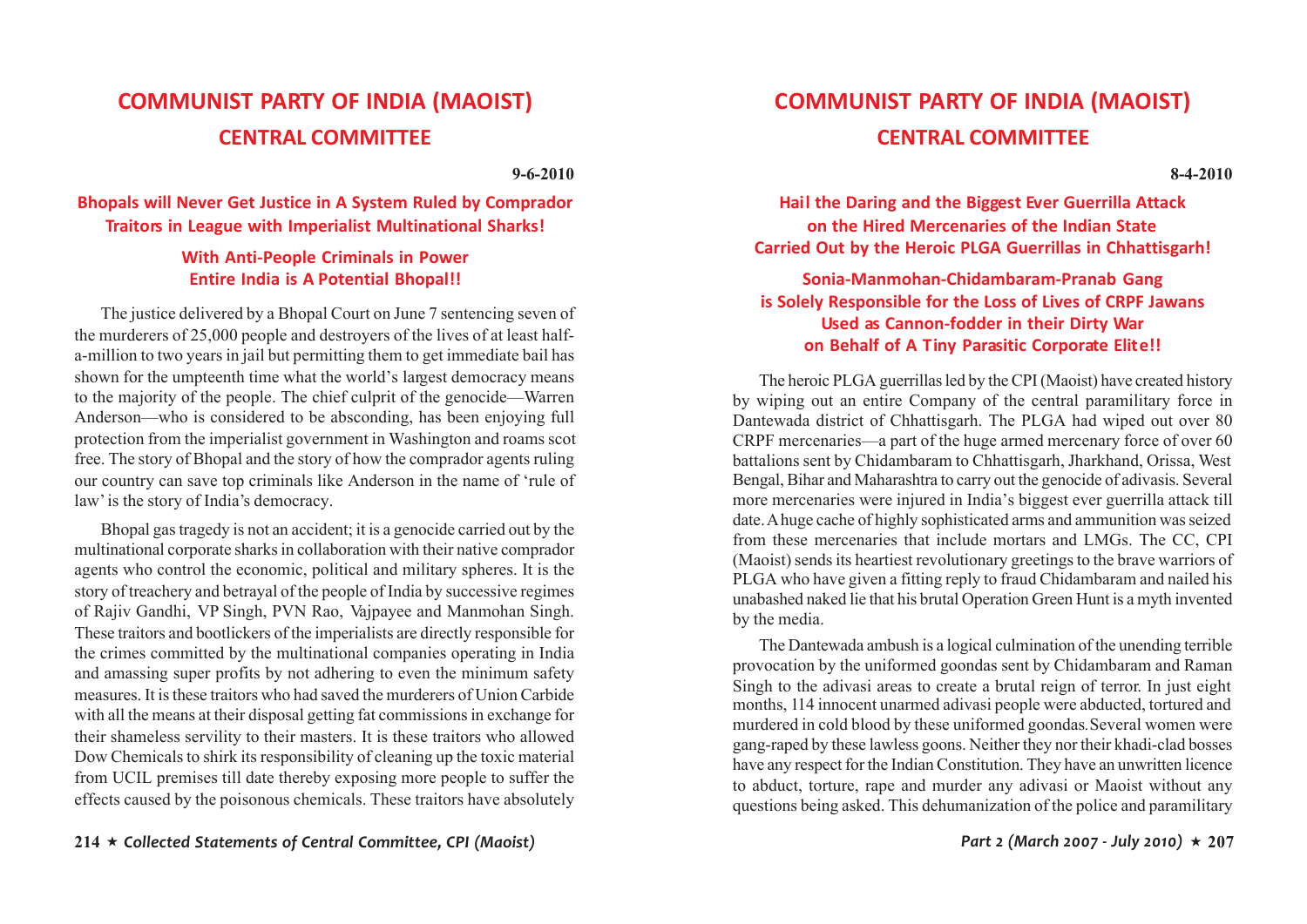forces is consciously encouraged by Chidambaram, Raman Singh, Vishwa Ranjan and others, notwithstanding their holy chants of peace and *ahimsa*. Behind their sophisticated-looking rhetoric lie the raw, beastly, cannibalistic passions that devour human beings for establishing their absolute control over the resources and lives of the people. Their vision goes no farther than that of a local *daroga,* as aptly pointed out by a JD (U) spokesperson referring to Chidambaram. And their tactics fare no better than those of a street rowdy. **As long as their fascist mind-set refuses to see the sociopolitico-economic roots of Naxalism and continue to treat it as a disease or a problem while the oppressed people see it increasingly as a remedy and a solution to their problems, Dantewada-type attacks will continue to take place at an even greater frequency and intensity.**

The atrocities committed by these forces, along with the state-sponsored Salwa Judum goons, Koya commandos and SPOs in Dantewada and Bijapur, make one shudder (leaving out Chidambaram and his animal species of cobras, jaguars, greyhounds etc) with horror and repugnance. Besides tales of unending abductions, horrifying torture, gruesome gang-rapes, and ghastly massacres of ordinary adivasis, the so-called "security forces" have kept in their illegal custody at least 20-30 adivasis from every village. Whenever they feel the need to show some success over the Maoists in terms of body count some of these hapless adivasi captives are bumped off with the claim that the "security forces" had killed Maoist guerrillas in "fierce encounters". And to prove their claim to the world these Chidambaran liars put on military uniforms on the dead bodies of poor adivasis. With such a bizarre drama enacted by those supposed to be the guardians of law, then what other option do the Maoists and the adivasi masses have but to retaliate for their own self-defence?

Now the war-mongering hawks in the Union Home Ministry and various state governments, the political leaders and spokespersons of the parliamentary parties, the so-called defence analysts, police top brass and their agents employed in the media are yelling that an all-out war should be declared and the Maoists should be wiped out. The fact is, an all-out war has already been declared and executed in the most ruthless manner. What these vultures want is perhaps bombing of entire areas under Maoist control and achieving the peace of the graveyard. **If they indulge in such mindless**

to stop their vicious campaign and hurling false allegations. We call upon the democratic and progressive forces, civil rights groups and people at large to see through the intrigues and diabolic designs of the reactionary rulers in spreading such lies and falsehoods against the Maoist revolutionaries. We demand an impartial enquiry into the incident to bring out the truth. Our Party will never hide the truth from the people. When we commit a mistake we frankly admit it, apologise to the people from the depths of our hearts, and assure them that we would not repeat such a mistake. This has been the hall-mark of our Party in all its history. In this particular incident of the Jnaneswari Express the Party leadership so far is not aware of any involvement of its cadre but if it is found that anyone close to our Party had indeed carried out the sabotage of the railways, then we will take stringent action against them and openly admit the lapse on our part. We will investigate into the incident and come out with the facts in the shortest time. We assure the people of our country that there will not be any attacks on trains in future and we will instruct our Party cadre to abstain from such acts as they can cause loss of ordinary lives.

> **Azad Spokesperson Central Committee CPI (Maoist)**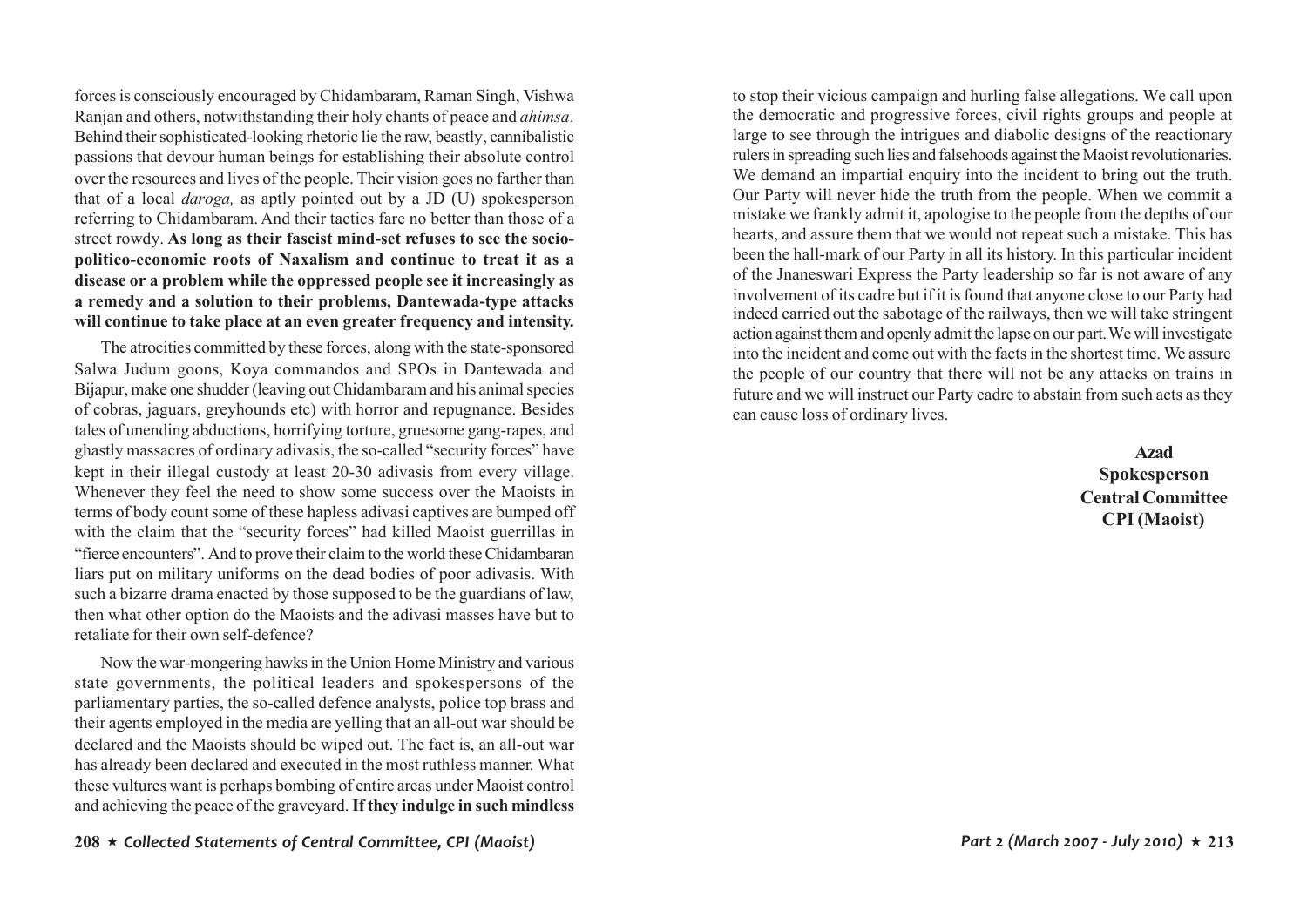It is the reactionary rulers who would stop at nothing to acquire power and retain it. They would set fire to their own houses to discredit others and gain the sympathy of the people. It is universally known how Hindu fascists like Narendra Modi had engaged VHP, RSS and Bajrang Dal hoodlums to unleash attacks on Muslims; how a Sri Ram Sene is hired to create riots in Karnataka; how a Raman Singh kills adivasis and accuses the Maoists of having committed the crimes. A fascist Hitler had set fire to the *Reichstag*, to put the blame on the Communists and begin a witch-hunt. Likewise, these reactionary rulers themselves had organized the sabotage of railways with the aim of discrediting the Maoists. With an eye on the elections and unnerved by their fast-eroding social base, the social fascists think they can gain sympathy through such dirty tricks. The reactionary ruling class parties have degenerated to such a low level that they will go to any extent to be in power.

Strange is the manner in which most of the media had reported on the tragic incident. While they ran headlines attributing the cause of the sabotage to the Maoists, they report in their columns that the enquiry is on and that Maoist involvement is suspected. How can the media deliver its judgement even before any evidence is found or enquiry conducted? What morality do these reporters, some of them quite renowned at that, possess when they pass judgements based on their own ideological biases? Worse, some media sources have not even published or aired the statement issued by our Party representative in West Bengal denying our involvement. The media is becoming increasingly anarchic, irresponsible and unaccountable. While propagating falsehoods without investigation, the media does not even have the courtesy to admit its gross mistakes and irresponsible accusations when the truth comes out in the open. It had done the same kind of false propaganda against the Muslim community after the blasts in Mecca Masjid in Hyderabad, Ajmer Dargah blast, Goa blast and so on and remained unapologetic about its false and biased reporting even after it was clearly proved that these blasts were the handiwork of Hindu fascist gangs.

The CC, CPI(Maoist), condemns this kangaroo trial by the media and its irresponsible accusations against our Party's involvement in the train tragedy. We consider this as a deep conspiracy by the rulers to defame the Maoist revolutionaries and gain legitimacy to their suppression campaign. We warn the reactionaries who have been vomiting venom against Maoists **barbaric acts, the Maoist revolutionary counter-violence will take on new and deadly forms which these apologists** of state terror and statesponsored terror cannot even imagine.

The BJP and its saffron gang of Hindu fascist terrorists have been yelling like lunatics that Maoists had declared a war on India and that the BJP would endorse every move of the Congress to finish off the Maoists. In reply to these saffron terrorist gangsters we assert once again that ours is a war waged by the real India—the India of the oppressed, suppressed and depressed sections of society; the India of the hungry, impoverished, undernourished masses—against the India that shines for a handful of parasitic corporate elites, imperialist agents deriving enormous commissions and kickbacks through nefarious deals, real estate mafia gangs who grab the land of the poor in the name of SEZs and various projects, unscrupulous contractors and mining syndicates who run a parallel state, horribly corrupt and degenerate political leaders and bureaucrats, licensed murderers in police uniforms who are infamous for the worst crimes against humanity, and such other traitors. Ours is a revolutionary war on the saffron gang of terrorists who are armed to the teeth and dream of transforming our country into a Hindu fascist state by enacting Gujarat-type genocides of religious minorities. Ours is a genuine People's War for achieving the real liberation of the people from all types of oppression and exploitation, and to establish a genuine people's democratic India. It is not a war on India but a war for the liberation of India from the clutches of rapacious plunderers.

The sole responsibility for the death of the CRPF men in Dantewada lies with Sonia-Man Mohan-Chidambaram-Pranab gang and the saffron terrorist Raman Singh regime in Chhattisgarh who are recruiting young boys and girls in a massive way and using them as cannon-fodder in their dirty counter-revolutionary war against Maoist revolutionaries, against the Maoist model of development, and in their greed hunt for the mineral wealth of the adivasi regions. The CC, CPI (Maoist), while offering its heart-felt condolences to the bereaved families of the dead jawans, appeals to the state and central paramilitary personnel to realize that they are being used as cannon-fodder in this war waged by the exploiting ruling class in the interests of a tiny parasitic elite against the poor and oppressed people of our country led by CPI (Maoist).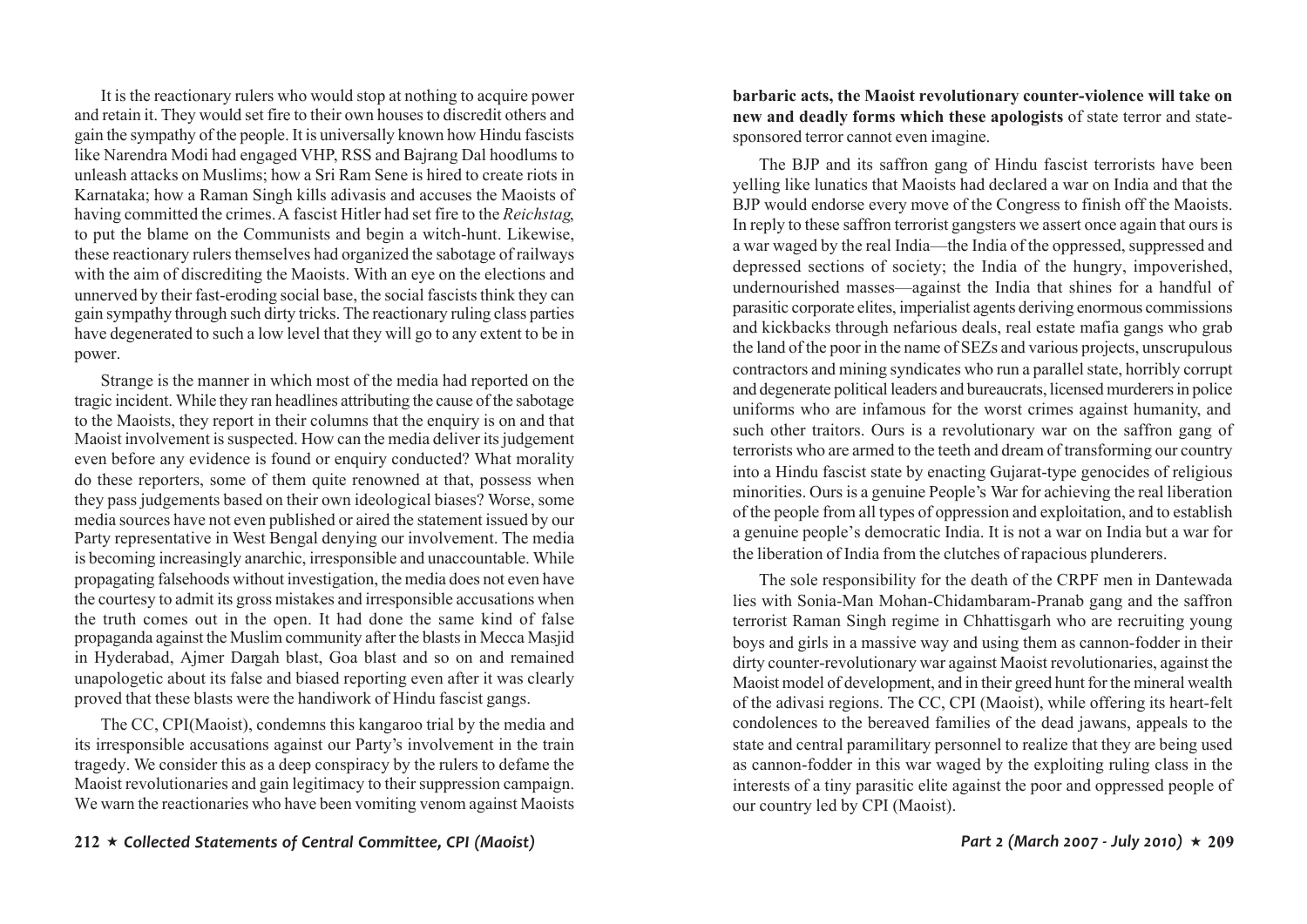We appeal to all peace-loving, democratic-minded organizations and individuals in India to understand the context in which the Maoists are compelled to annihilate the so-called security forces who are creating a virtual reign of terror in adivasi areas armed with mortars, LMGs and grenades. **When dacoits try to loot your house you have to fight back. And that is what the masses led by the Maoists are doing in all these areas. When the CRPF dacoits enter and loot the houses of adivasis is it not justified to hit back?** The daring attack by our heroic PLGA on a superior enemy force in terms of fire-power became possible through the enormous mass support the Party and guerrillas enjoy. With the intelligence inputs from the people who are our eyes and ears and with their active participation we are confident of defeating the brutal enemy offensive in the name of Operation Green Hunt. There is no short-cut for achieving peace. **Only the most ferocious, most resolute, and the most heroic resistance on the part of the people can defeat the warmongers and bring democratic space and peace for the people.**

> **Azad Spokesperson Central Committee CPI (Maoist)**

# **COMMUNIST PARTY OF INDIA (MAOIST) CENTRAL COMMITTEE**

**1-6-2010**

### **Condemn the Conspiracy of the Ruling Classes and the Media Hysteria to Implicate Maoists in the Jnaneswari Express Tragedy!**

The removal of panroles on the railway track near Jhargram in West Bengal leading to the accident of Kurla-bound Jnaneswari Express and consequent deaths of 150 innocent civilians and injuries to over 200 passengers is highly condemnable. The CC, CPI(Maoist), expresses its deep sorrow at the tragic incident and shares the suffering and pain of the families of the deceased. Strangely, the tragic incident which took place on the intervening night of May 28/29 is being used by West Bengal government, the police and some ruling class parties like the Hindu fascist BJP and the social fascist CPI(M) to tarnish the image of our Party—CPI(Maoist) and gain legitimacy to the counter-revolutionary war unleashed by the Indian State against the poorest sections of the Indian society led by the Maoists.

Baseless accusations against the Maoist revolutionaries are part of the dirty disinformation campaign let loose by the reactionary rulers through their police-intelligence agencies and their pet media. For two days after the incident the police did not even confirm whether a blast had occurred at the site let alone finding any clue about the involvement of the Maoists or the PCAPA. However, they came up with the theory of Maoist involvement with the argument that the area is a hotbed of the Maoists, and Maoists had been targeting trains for some time. The entire media has been playing to the tune of the conspirators by running banner headlines that "Maoist terrorists" had taken the lives of innocent people, Maoists are blood-thirsty hounds and such trash which only insane people can say. Would anyone in his senses ever imagine that the CPI(Maoist), which had been fighting for land, livelihood and liberation of the people for over four decades, which had sacrificed thousands of its leaders and cadres for the cause of the oppressed, which has no other interests than the interests of the people, can harm the lives of those very people?

*Part 2 (March 2007 - July 2010)* **211**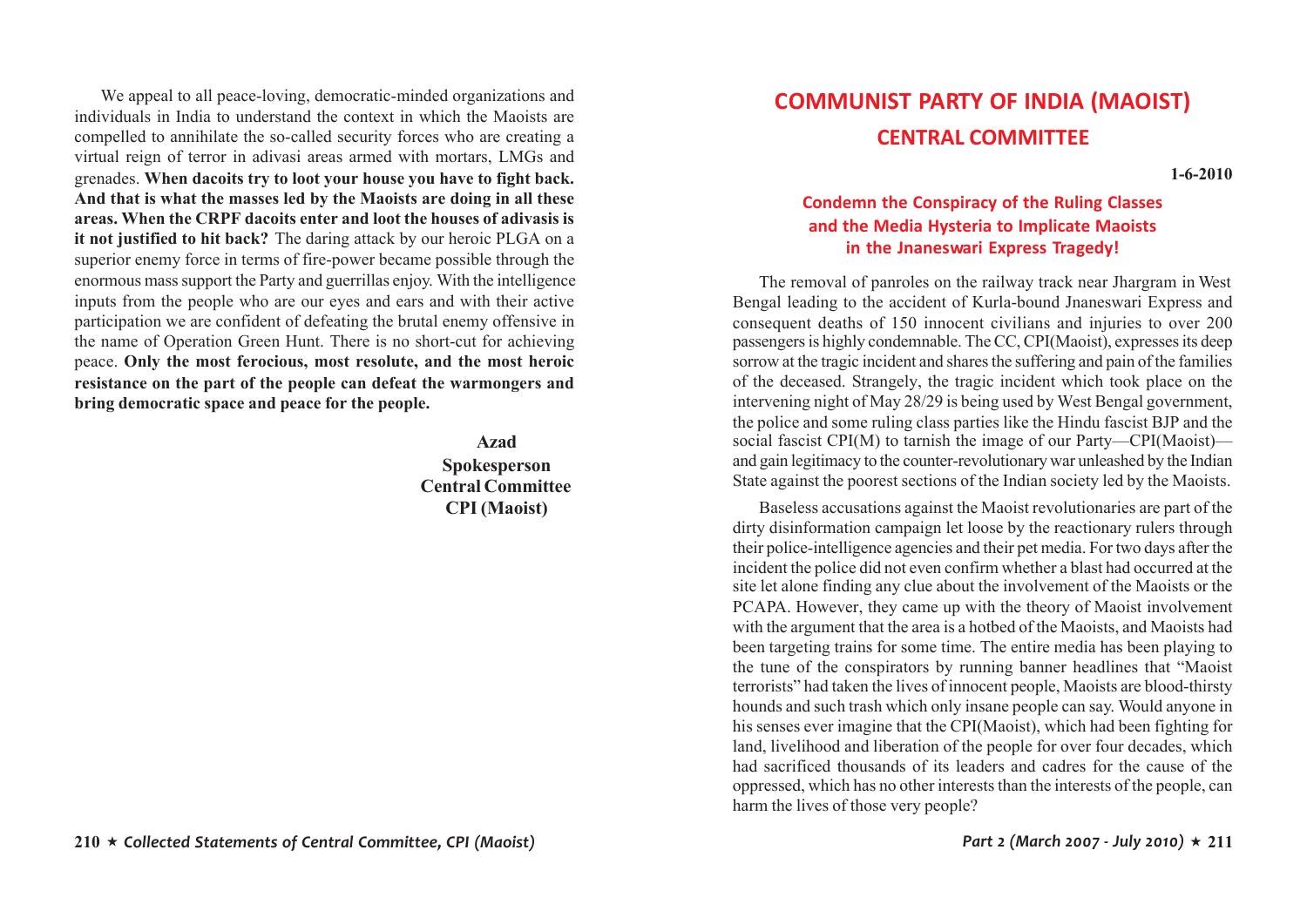reactionary governments in the states. The time is running out. Unless we act collectively and in a concerted manner against the disastrous policies pursued by the traitorous UPA government and the various state governments we cannot prevent entire India from becoming a Bhopal. Let us rise up as a collective fist to drive out the multinational companies from our soil and along with them sweep away the treacherous rotten regimes at the Centre and states that hobnob with them to plunder our country.

> **Azad Spokesperson Central Committee CPI (Maoist)**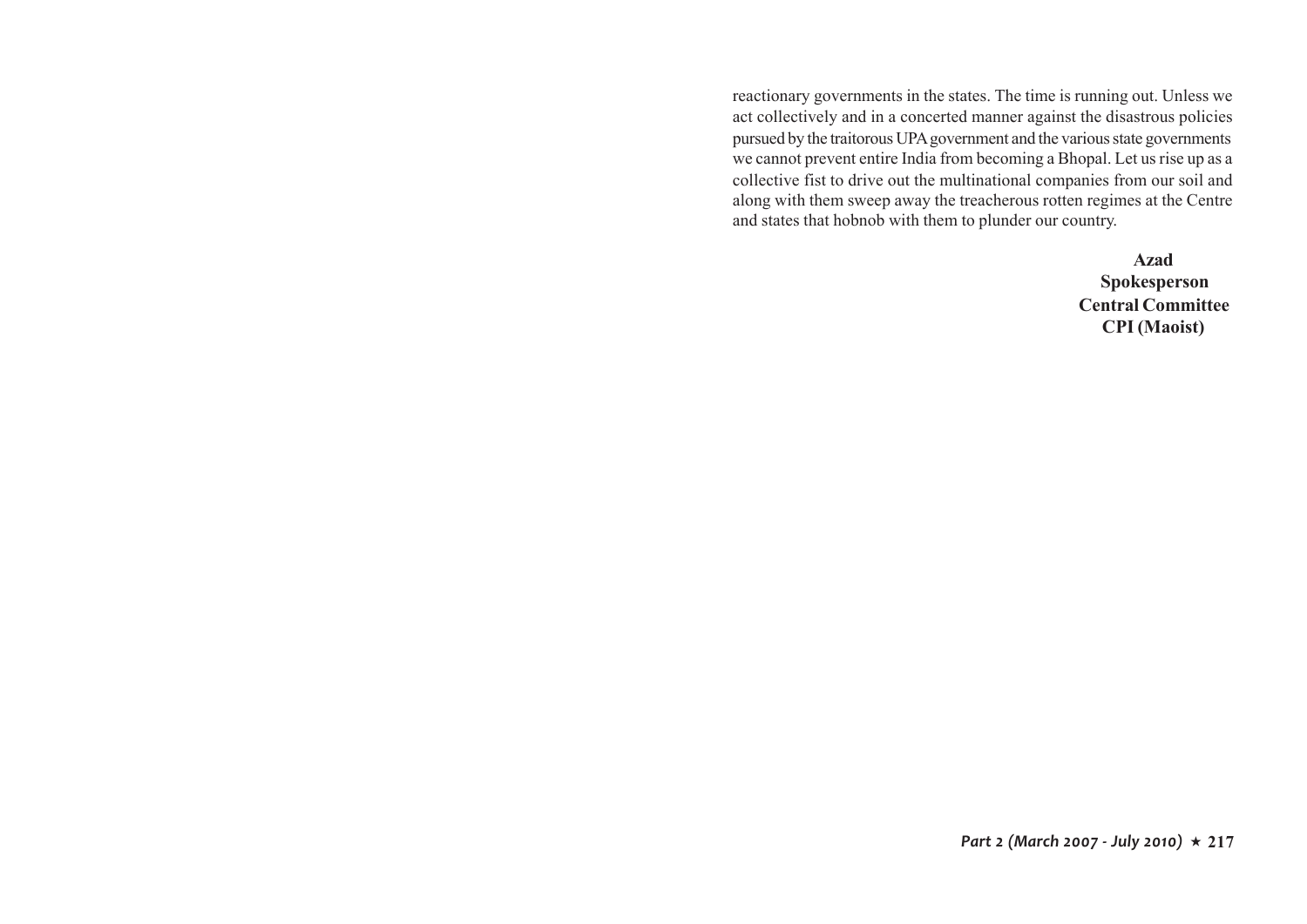# **COMMUNIST PARTY OF INDIA (MAOIST) NORTH REGIONAL BUREAU**

**3-7-2010**

**It is Not An Encounter At All!**

**It is A Cold Blooded Murder by AP Police!**

**Red Salutes to Martyrs Comrade Azad (Cherukuri Rajkumar) and Comrade Hem Pandey (Jitender)!!**

**Let Us Avenge the Killings of the Beloved Comrades by the Khaki Clad Fascist Gangs of AP Government!!**

#### **Azad was arrested at Nagpur on June 1st along with**

#### **com. Hem Pandey**

On June 1st, the Andhra Pradesh Special Branch Police notorious for its abductions and cold blooded murders, have arrested com. Azad, Polite Bureau member and Spokesperson of CPI (Maoist), and com. Hem Pandey, a zonal committee level comrade in Nagpur city around 11'o clock when they went to meet a comrade who was supposed to receive them from Dandakarnaya zone. Com. Azad reached Nagpur around 10 am on the fateful day along with com. Hem Pandey, after travelling from long distance. With specific information, the lawless goons of AP SIB abducted them, perhaps flown them in a helicopter, to Adilabad jungles near Maharashtra border and killed them point block and in cold blood.

We pay our red homage to our beloved comrades and yow to avenge these killers.

#### **Life of com. Azad**

Comrade Azad is one of the senior most party leaders of CPI (Maoist). He was born in Krishna district of AP, in a well to do family. He did his school education in Sainik School, at Korukonda of the present Vizianagaram District. Com. Surapuneni Janardhan, a legendary comrade of the student movement brought com. Raj Kumar into RSU in 1974. A brilliant student

## **218**  *Collected Statements of Central Committee, CPI (Maoist)*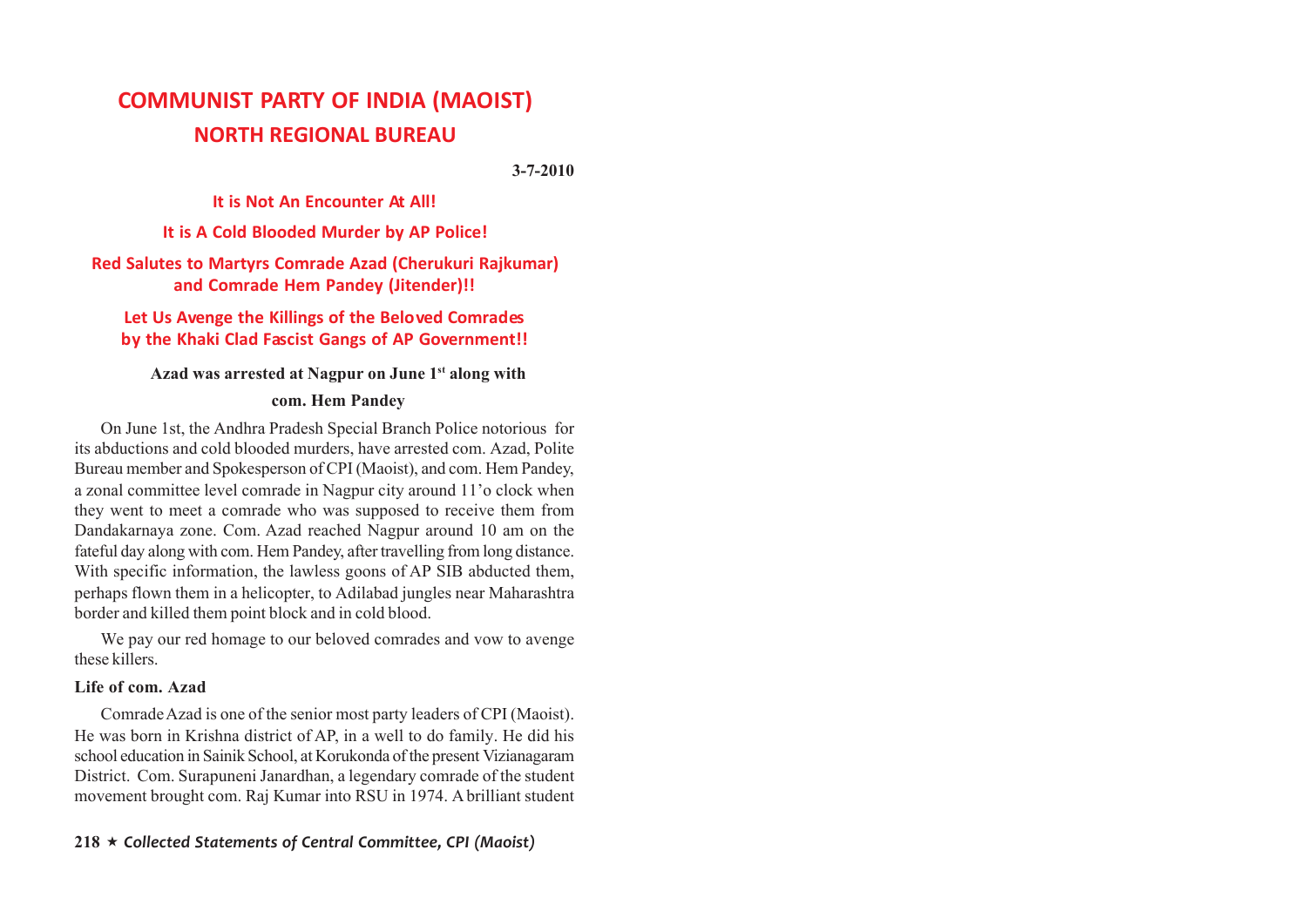The main reason for the murder of the freelance journalist, Hemachandra Pandey, who is traveling with Com. Azad, is only to erase the evidence to Azad's killing. This is also a warning given by the ruling classes to the journalists and democrats that are with the people. The brutal murder of Hemachandra Pandey is also a warning to some journalists and intellectuals who visited Dandakaranya recently and exposed the factual situation to the world. It is a good example to understand that how hostile the ruling classes can be with the freedom of the press.

The ruling classes are day dreaming to eradicate the movements by murdering the leaders of the revolutionary movement. With the murder of Com. Azad, the toiling masses of our country lost a great revolutionary intellectual, a great communist warrior, and a great scientist of Marxism. It is indeed a big loss. But, the people and the revolutionary movement themselves created and will create a great leader like Azad. Thousands of the country's youth will definitely fulfill the loss of Com. Azad by following the path that shown by him, and will make the Indian Revolution a success. This is an indisputable historical truth.

We, the Central Committee appeal the people of this country to observe a protest week from July 8th to 14th, to organize protest rallies, dharnas, and meetings for five days i.e., from 8th July to 12th July, and to make the 48-hour Bandh, i.e., on 13th and 14th of July, a success. We are exempting the emergency services like medical services from the bandh. We also appeal all the masses, to demand in several forms, for the complete investigation of this fake encounter, for the severe punishment to the culprits of these brutal murders, and for the immediate withdrawal of Operation Green Hunt.

> **Sonu Politburo Member Central Committee, CPI (Maoist)**

at the Regional Engineering College, which became famous as Radical Engineering College in those days, he finished his Mtech in Chemical Engineering and moved to Vishakhapatnam as per the Party direction. He was the second president of AP Radical Students Union till 1984. He was the catalyst behind many all Andhra wide student agitations and peoples movements in that period. He became the district committee member of vizag unit of the CPI (ML) (PW). He moved across the length and breadth of India, to organize the Seminar on Nationality question held in Madras (now Chennai) in 1981. He was shifted to Karnataka in 1982 and com. Azad was one of the founder members of the Karnataka Party and worked as the secretary of the Karnataka State Committee. He was taken into CC, after the Central Plenum in 1990. He was the elected member of CC in the All India conference in 1995 and since then he served in CC and PB. He continued in those posts after the formation of CPI Maoist too in 2004. He has been the spokes person of the CC since then.

Known for his simple life and hard work; voracious reading and brilliant analyses of situations, crystal clear articulation and sharp logic, and fine organizational skills, he contributed widely to the revolutionary movement in many spheres. He wrote profusely in the People's March, People's War (theoretical organ of the CPI (Maoist) and the Maoist Information Bulletin. He wrote a fine critique of the intellectuals of AP, who got disillusioned and lost faith in revolutionary movement after the 1990 events of collapse of soviet imperialism and its satellite regimes.

In his death, the Indian revolutionary movement lost an exemplary comrade and a shining star, who served the movement for more than three and half decades.

Just before his last journey, he received questions for interview from a well known magazine. He replied that he was in the journey and would send the answers as early as possible.

#### **It is not Sukhdev, but com. Hem Pandey of Uttarakhand who was killed by APSIB**

Com. Hem Pandey, 30, hailed from a nearby village of Pithoragarh town of Uttarakhand State. He did his MA history in Nainital University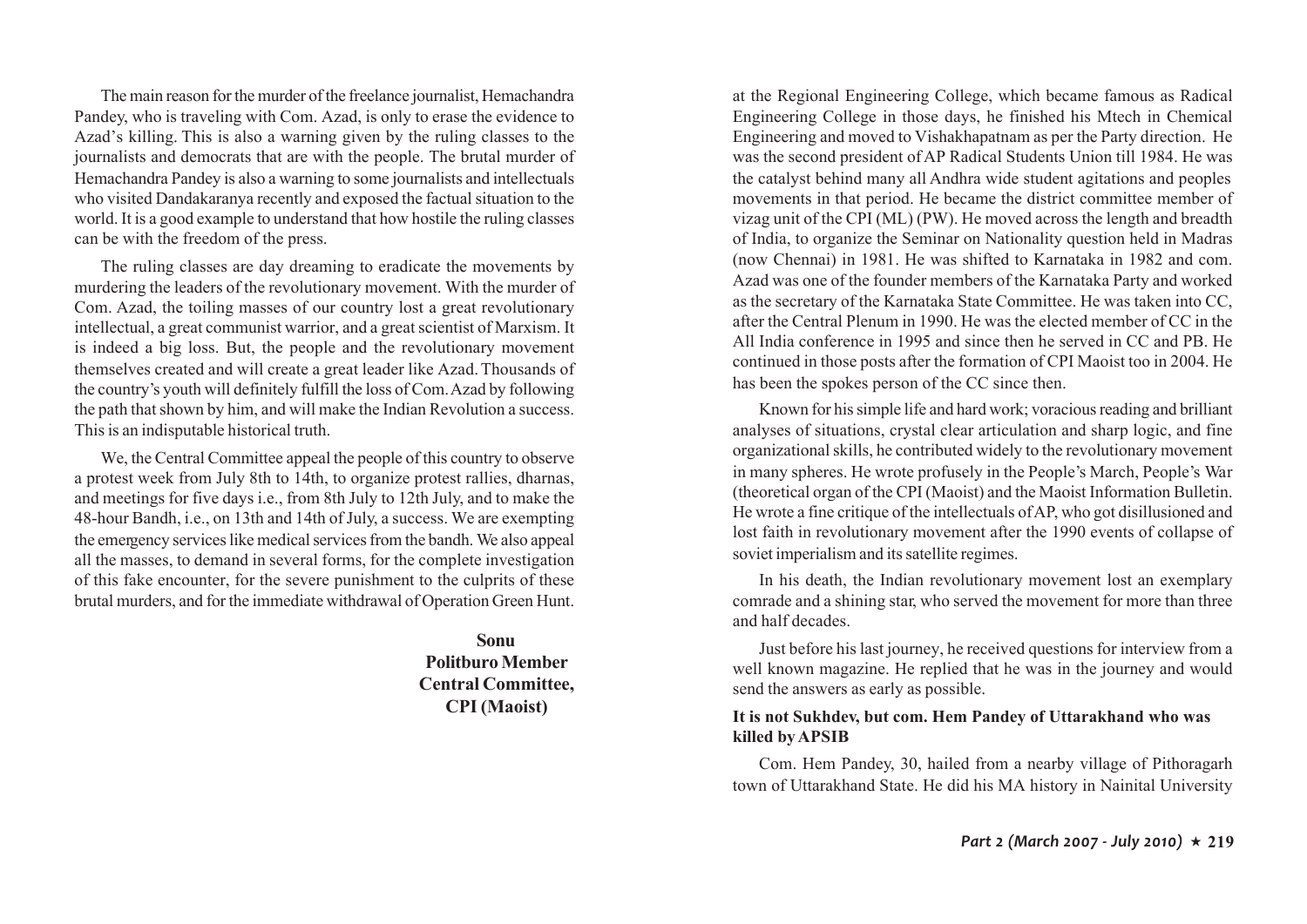and got himself registered in PhD. While he was in college, he was active member of AISA, and slowly realizing he pseudo revolutionary character of AISA politics, he moved to the radical groups, later in 2001 he joined the then CPI (ML) (PW). He organized the peasantry in the mountainous villages in Almora district, taking up umpteen numbers of issues of peasantry, including the problems rising out of Binsar Sanctuary. Soft-spoken, bespectacled, lean and energetic Com. Hem won the love of people of that region. He was moved into more important works in 2005. He had done his new assignments with patience and endurance. His appetite for learning new things, reading more and more, and zeal for penning his ideas are things for the emulation for all the revolutionaries. He has written various articles to newsmagazines under various pen names. We request the civil rights organisations to demand the A P police to send the body of com. Hem Pandey to his bereaved mother who is in Haldwani, Uttarakhand state, who is his sole surviving parent.

#### **APSIB- the Indian avatar of Mossad**

The Andhra Pradesh Special Intelligence Bureau, which has been partially trained by the Mossad, has acquired the notoriety of its master trainer-Mossad, in India. It has been moving across the state borders, and conducting abductions and cold blooded murders with impunity. This is all happening with clear blessings of Manmohan- Sonia and Chidambaram. This fascist gang has established its tentacles all over India, resorting the killings of revolutionaries, scoffing at the recent AP high court judgement that all encounters are to be first booked as murders under IPC 302, Ultimately these killers will be taken to task by the revolutionary masses.

### **Will Chidambaram expect CPI (Maoist) to sit for talks with his blood on his hands of com. Azad and com. Hem Pandey?**

CPI (Maoist) never contested or raised any hue and cry in the case of real encounters. The AP Police is resorting to Goebblesian lies, not believed even by the gullible. CPI (Maoist) stands for truth and accountability to the people, and always stated facts. There is no such programme of Azad going to Sarkepally forest of Adilabad. Azad was going to discuss with our comrades, inter alia, the concrete proposals of well meaning people like Swamy Agnivesh about particular dates for the mutual cease fire. He was a

While killing the general people on one side, they are targeting and hunting the Maoist Party and trying to wipe out the leadership to the people. The brutal killing of Com. Azad is a part in that. Com. Azad worked with strong conviction for the Indian Revolution for the past four decades. He began his journey as a Radical student and in a very short period spread to several arenas. He completed his M.Tech. in Warangal Regional Engineering College and dedicated his life to the revolution with the inspiration of martyr Com. Surapaneni Janardan and Com. Kondapalli Seetharamaiah, the then leader of the movement. He exhibited extraordinary intelligence and capabilities right from his childhood and maintained the same heights in the study of revolutionary ideology, its implementation and revolutionary practice. He laid foundation to build the revolutionary movement in Karnataka state. He was elected to the Central Committee, became the member of Politburo. He worked hardly in different arenas like ideological, political and constructive work and also worked as an official spokes person of the oppressed masses, targeted against the ruling classes.

The murder of Com. Azad is significantly notable. For some time, the home minister Chidambaram, with his high-flown talk, about bringing to an end to the Naxalite violence and trying to conceal the inhuman violence that they are executing on the people. While Chidambaram has been waging an unlawful war against the people of the country and concealing innumerable atrocities that he was committing against the people, resorting to bad propaganda in a big way against the resistance of revolutionary forces; Com. Azad had been instantly and incessantly made the Party's viewpoint and the voice of toiling masses, audible loudly to the world. When some democrats along with Swami Agnivesh came with peace proposals recently, Com. Azad put "forward the Party's opinion. He proposed that to solve this problem, the Operation Green Hunt should be stopped immediately and the ceasefire should take place from both sides at a time. While pretending to continue this process and prevaricating the people on one side, the Sonia, Manmohan, Chidambaram clique determined to kill Com. Azad. That is why Chidambaram impeded Swami Agnivesh's initiation. It is crystal clear that Com. Azad's murder was a part of a big conspiracy and the clique of the ruling classes has no sincerity in peace, peace talks, and solving the problems of the people.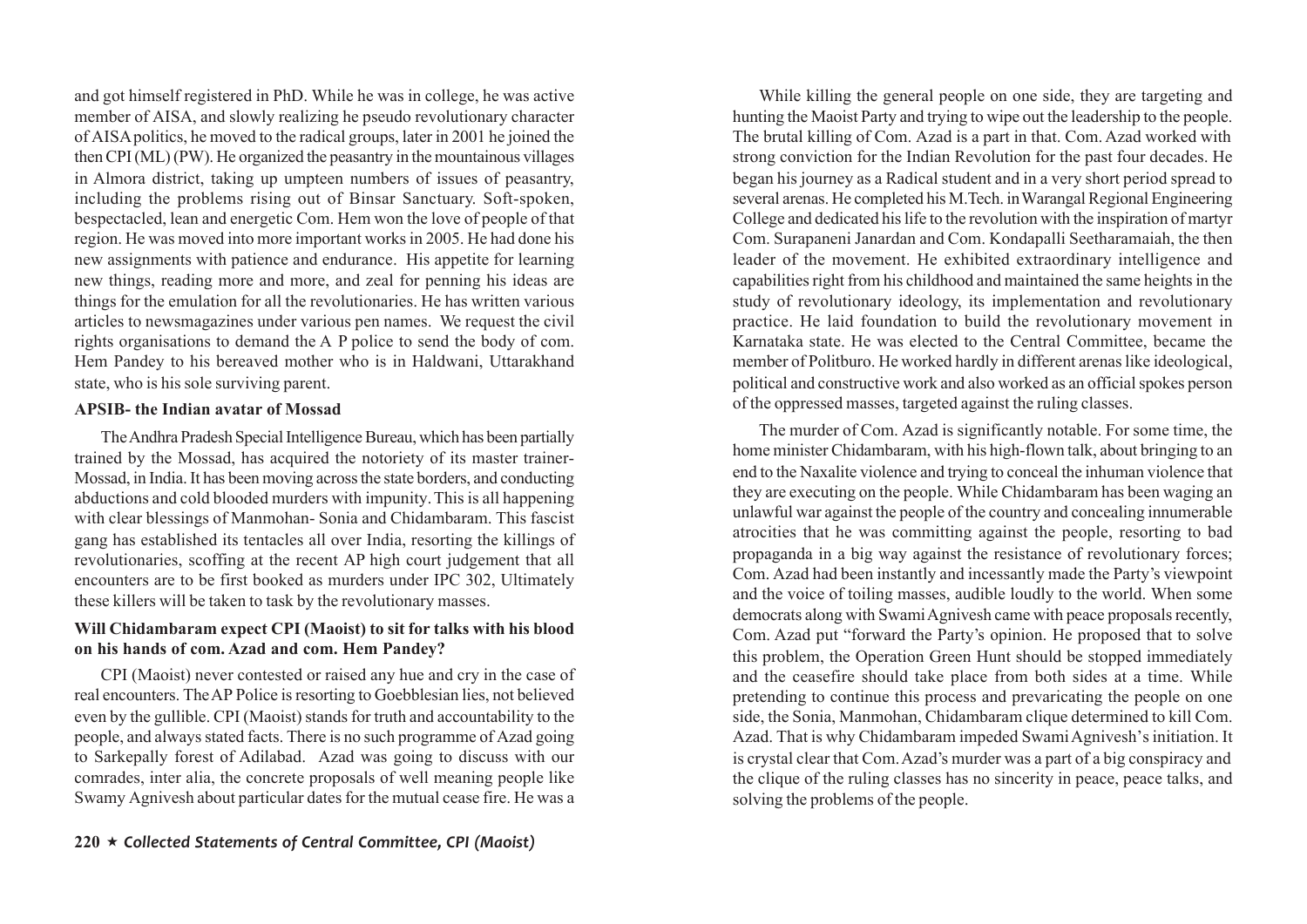to this struggle and stood in solidarity with the struggle, and proudly leading this movement. Because of this only, in the view of Sonia, Manmohan and Chidambaram clique, the Party became a serious threat to the internal security of the country. This clique and its imperialist masters clearly know that Maoist Party is not at all a threat to the country's internal security but indeed a threat to their security and their interests of the exploitation. This clique is trying to deceit the people and is day dreaming to gain authenticity to the ruthless suppression that it is launching on the struggling people, by showing the Party as a serious threat to the internal security. From the day it dubbed the Party as a serious threat to the internal security of the country, it is enforcing serious repression on the Party and the people that are struggling under the leadership of the Party. It is thinking that by making the people to believe that the Maoist Party as an internal threat, it can suppress anyone, who opposes its exploitation, by dubbing them as Maoists. We all see that the government is suppressing the people's movements that are not at all in any way related to the Maoist Party, by dubbing them as Maoist related movements.

To overcome the serious economic crisis that they are facing now, the imperialists have no alternative other than intensifying the exploitation. As a part of that they are severely trying to rob the produce of our forests, especially they are keeping their eyes on the forests of Dandakaranya, Odisha, Bihar, Jharkhand, West Bengal and Andhra Pradesh, the rich sources of minerals. But it's becoming impossible to them to move the assets from these areas, as these areas are under the influence of Maoist Party. That is why; they tried to suppress the movement in the name of Salwa Judum and Sendra. But the people and our Party defeated the attack by resisting heroically, and so they put forward the Operation Green Hunt now. From 10 months to till date, they brutally killed hundreds of ordinary people, from infants to elderly people, and killing more and more people in the name of Green Hunt. They are resorting to mass rapes on women, putting fire to hundreds of villages and demolishing the people's property. In Dandakaranya only, they killed 150 ordinary people, put fire to innumerable villages and resorted to sexual violence on hundreds of women.

carrying the confidential letter Swamy Agnivesh wrote to Azad dated-  $26<sup>th</sup>$ June 2010. Will Chidambaram expect CPI (Maoist) to sit for talks with his blood on his hands of com. Azad and com. Hem Pandey? He repeatedly calls us to abjure violence? Killing the unarmed comrades by AP Police with your blessings – is it not like the devil chanting scriptures?

#### **White lies by AP Police**

When there is no movement and organization in Adilabad, what is the necessity of Azad going there? That the police found an AK47 is again white lie. He alighted from a train around 10 am along with com. Hem Pandey at Nagpur Station, and was caught by the APSIB unarmed. Is the government following article 21 of its own constitution? Is the government following the essence of Geneva Convention that "defenceless persons" should not be harmed? Is it not utter hypocrisy and hoax that on the one hand the government is placing the prevention of torture bill and the police every minute resorting to the torture of the detained on the other? It is a concocted story of encounter repeated ad nauseum, by the AP Police, churned out to the media umpteen times. The right to life, guaranteed under the constitution is mocked and the right to be produced within 24 hours of the arrest is metamorphosized into killing within 24 hours of arrest, so that there is no scope for any redressal by their near and dear ones.

We appeal to the civil rights organizations, democrats, patriots to rise to the occasion thoroughly investigate this fake encounter as an example of extra judicial killing that are happening in scores in this country and bring out the truth before the people.

> **Ajay Spokesperson North Regional Bureau CPI (Maoist)**